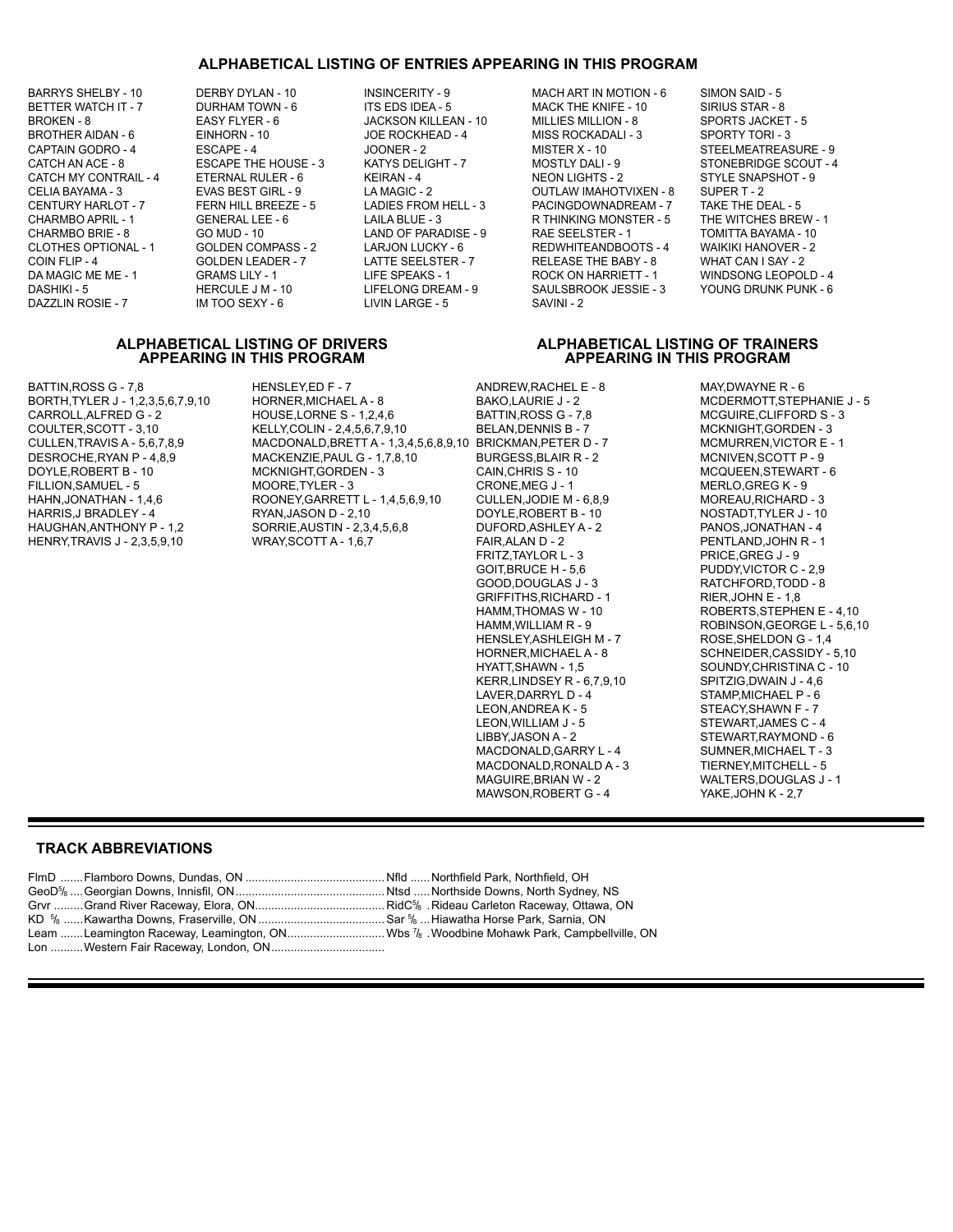| & DAILY DOUBLE (Races 1 and 2)<br>1 MILE<br>PURSE \$7500. FILLIES & MARES - N/W \$5000. OR A RACE LIFETIME (W-ALL) (N/W OF A RACE IN (2022 ALLOWED \$2100.)<br><b>PROBABLE FAVOURITES: 6-8-3-1</b><br><b>RED WARM-UP PAD</b><br>ASK FOR HORSE BY PROGRAM NUMBER<br>$L^{3}/4$ $L^{1}/4$<br>Purse <sup>1</sup> /4<br>1/2<br>Fin<br>PP<br>Time<br>Odds Drv<br>Trn<br>First<br>Third<br>Date Track °CCndVar<br>Class<br>$^{3}/_{4}$<br>Fld<br>Str.<br>Fin.<br>Second<br>2022<br>$0\quad 0\quad 0$<br>Tr: Douglas Walters (28-1-1-3-.91)<br>0<br>\$0<br>$4 - 1$<br>Jonathan Hahn 136 Red-White-Black (66-3-3-6-.101)<br><b>RAE SEELSTER</b> (3, 1:58 <sup>3</sup> , 4 \$2,965)<br>2 <sub>0</sub><br>\$1,235<br>2021<br>7<br>ft 2:01 Ntsd<br>Douglas Walters, Springfield, ON<br>RED<br>B m 5 by Sportswriter-Rockin Alice-Rocknroll Hanover LON-SEL 30,000<br>Breeder: Seelster Farms Inc,Lucan,ON<br>Last 10 Sts - \$2,220<br>Last 5 Sts - \$280<br>$4^{83}$ /4<br><sup>2</sup> Lon<br><sup>3</sup> ft<br>Qua-t&p<br>$:2941:001:302:002$<br>$3^{51}$ / <sub>2</sub><br>$3^{7^{1}}h$<br>$4^{81}/_{2}$<br>411<br>:30 <sup>2</sup> :30 <sup>4</sup> 2:02 <sup>3</sup><br>Apr28<br>ZIsSIstr<br>ThWtchsBrw<br>nb WalD WalD<br>LfIngDrm<br>$7^{12}$<br>$11$ hv-4<br>1275 :294 1:01 1:33 <sup>3</sup> 2:04 <sup>2</sup><br>$7^{41}/4$<br>7 <sup>9</sup><br>:33 <sup>1</sup> :32 <sup>2</sup> 2:06 <sup>4</sup><br><sup>8</sup> Ntsd<br>Nw49015cd<br>$2^{11}h$<br>$3^{11}/4$<br>Nov <sub>13</sub><br>$10^{40}$<br>WildcatJet<br>SehM SehM<br>BknwsMmngrnny ElmGrvPrchr<br>$8^{231}/2$<br>$8^{27}$<br>826<br>1125 : 28 <sup>2</sup> : 58 <sup>1</sup> 1: 28 <sup>2</sup> 1: 59 <sup>3</sup><br>$8^{18}$<br>$8^{193}/4$<br><sup>8</sup> Ntsd<br>®ft<br>Nw601l5cd<br>8<br>6<br>:304 :314 2:044<br>4900<br>Nov6<br>SehM SehM<br>Jetster<br>QTsCharlie<br>Avajeanski<br>Oct30<br><sup>10</sup> Ntsd<br>$11$ ft<br>Nw61515cd<br>1125 :28 <sup>3</sup> :58 <sup>4</sup> 1:28 <sup>3</sup> 1:59 <sup>1</sup><br>$\overline{7}$<br>scratched - vet(sick)<br>SehM TnMIBch<br>Jetster<br>ElmGrvPnlp<br>5 <sup>4</sup><br>$17$ ft<br>1125 :284 :593 1:31 2:013<br>$5^{13}\frac{1}{4}$<br>$6^{53}/4$<br>$5^{4}$ <sup>1</sup> / <sub>4</sub><br>$4^{51}/4$<br>Oct <sub>23</sub><br><sup>7</sup> Ntsd<br>Nw601l5cd<br>$\overline{7}$<br>$:31:30^{4}$ 2:02 <sup>3</sup><br>$5^{25}$<br>5<br>SehM SehM KeepASecret DragonTeeth InLandBeach<br>$8^{10}$<br>13 <sub>ft</sub><br>$5^{\circ 7}$ <sup>1</sup> / <sub>2</sub><br>$8^{\circ 73} / 4$<br>7 <sup>9</sup><br>Oct16<br><sup>7</sup> Ntsd<br>Nw63115cd<br>$1125 : 29^1 : 58^3$ 1:28 <sup>4</sup> 1:59 <sup>3</sup><br>8<br>$7^{91}$<br>$:30^2:31$ 2:01 <sup>3</sup><br>$7^{95}$<br>5<br>SehM SehM DontTellKim<br>ElmGrvPnlp<br>Jetster<br>\$3,277<br>2022<br>9<br>$0\quad 0\quad 0$<br>$\overline{2}$<br>$6 - 1$<br>Garrett Rooney 150 Red-White-Black (326-46-49-45-.270)<br>Tr: Shawn Hyatt (125-14-17-16-.230)<br><b>CLOTHES OPTIONAL</b> (2, 2:01 <sup>4</sup> , 1 \$6,497)<br>\$3,220<br>2021<br>-5<br>Kyle Strejch, Coldwater, ON<br>ft $2:014$ Clntn<br>101<br>B f 3 by Artspeak-Skinny Dippin-Well Said<br>Breeder: Rick Heaman, Denfield, ON<br>Last 5 Sts - \$1,945<br>Last 10 Sts - \$3,277<br>$5^{53}$ /4<br>$6^{51}/2$<br>$6^{61}/4$<br><sup>1</sup> Lon<br><sup>-1</sup> ft-1<br>F-nw5000lcd<br>7500 :31 1:02 <sup>2</sup> 1:32 2:02 <sup>1</sup><br>-7<br>46<br>$:29^2:30^2$ 2:03 <sup>2</sup><br>$27^{45}$<br>Apr <sub>27</sub><br>$4^{41}h$<br>RooG HyaS Ptyrbttdwn DaMagicMeMe<br>SyltAllSprt<br>$5^{91}/4$<br>6 <sup>5</sup><br>$5^{51}h$<br><sup>1</sup> Lon<br><sup>7</sup> ft<br>F-nw5000lcd<br>7500 :281 :581 1:29 <sup>2</sup> 2:00 <sup>2</sup><br>47<br>$5^{51}/4$<br>$:30^2:31$ 2:01 <sup>2</sup><br>Apr20<br>4<br>$24^{05}$<br>RooG HyaS DaMagicMeMe Ptyrbttdwn<br>LifeSpeaks<br>14 gd-1 F-nw5000lcd<br>7<br>3<br>46<br>$4^{51}/4$<br><sup>6</sup> Lon<br>7500 :294 1:01 <sup>3</sup> 1:31 <sup>1</sup> 2:01 <sup>3</sup><br>$4^7$<br>$4^{61}/2$<br>$4^{43}/4$<br>$:29^1:30^2$ 2:02 <sup>3</sup><br>$7^{55}$<br>Apr13<br>WraS HyaS FlipNRoll<br>GramsLily DaMagicMeMe<br>$3^{33}/4$<br><sup>7</sup> ft<br>$3^{23}/4$<br>$4^9$<br><sup>1</sup> Lon<br>$:30^1$ 1:01 <sup>4</sup> 1:32 2:01 <sup>3</sup><br>$2^{13}$ /4<br>$4^{43}$ /4<br>$:30^2:30^3$ 2:03 <sup>2</sup><br>Apr7<br>Qua<br>nb<br>WraS HyaS AzucarJack<br>Dcsphllychs<br>LadyLibby<br><sup>8</sup> FlmD<br>$-11$ ft-1<br>7400 :30 1:00 <sup>3</sup> 1:31 <sup>1</sup> 2:01 <sup>2</sup><br>6<br>$6^{12}$<br>$6^{21}$<br>$6^{28}$<br>Feb19<br>F-nw1r5000l<br>6<br>:32<br>6dis<br>6dis<br>$5^{50}$<br>CouS BudW DustinsGirl<br><b>BttyOnthbch</b><br>Jstcrzyngh<br>$4^{\circ 3}$<br>$-12$ ft<br>$5^{61}$<br>$4^{41}$<br>:30 :30 <sup>2</sup> 2:02 <sup>2</sup><br>Feb12 <sup>8</sup> FlmD<br>F-nw1r5000l<br>7400 :294 1:01 <sup>2</sup> 1:31 <sup>1</sup> 2:01<br>$5^{71}/4$<br>$29^{20}$<br>ſ9<br>$55\%$<br>MacB BudW BttrBSwyr<br>WnAndChs<br><b>BttyOnthbch</b><br>\$4,350<br>3<br>Tr: Richard Griffiths (16-1-3-1-.187)<br>2022<br>3<br>020<br>$3-1$<br>Lorne House 164 Black-Grey-White (135-14-18-17-.219)<br><b>GRAMS LILY</b> (\$6,846)<br>2021<br>8<br>010<br>\$2,496<br>John Davidson, Thedford, ON<br>WHITE<br>B f 3 by Artspeak-Jk Cabaret-Bettors Delight<br>Breeder: Winbak Farm, Chesapeake City, MD<br>Last 10 Sts - \$6,096<br>Last 5 Sts - \$5,550<br>2 <sup>2</sup><br>$2^{13}/4$<br><sup>6</sup> Lon<br>$14$ gd- $1$ F-nw5000lcd<br>7500 :294 1:01 <sup>3</sup> 1:31 <sup>1</sup> 2:01 <sup>3</sup><br>2<br>22<br>2 <sup>1</sup><br>$:29^3:30^1$ 2:01 <sup>4</sup><br>$1^{25}$<br>Apr13<br>$2^{13}$ /4<br>HouL GriR FlipNRoll<br>GramsLily DaMagicMeMe<br>3°2<br>$5^{71}/4$<br>2 <sup>ohd</sup><br>$2^{11}/2$<br>$11$ ad- $1$ F-nw5000lcd<br>7500 :31 1:02 <sup>1</sup> 1:31 <sup>3</sup> 2:01 <sup>4</sup><br>ſ8<br>2 <sub>h</sub><br>$:29:30^{1}$ 2:01 <sup>4</sup><br><sup>1</sup> Lon<br>430<br>Apr6<br>HouL GriR<br>WtchUsPrty<br>GramsLily<br>ReadyYet<br>7gd-1 F-nw5000lcd<br>$\overline{7}$<br>$6^8$<br><sup>4</sup> Lon<br>7500 :294 1:01 <sup>3</sup> 1:31 2:01 <sup>4</sup><br>6 <sup>9</sup><br>$6^8$<br>693/4<br>$4^{43}l_4$<br>:29 <sup>2</sup> :30 <sup>1</sup> 2:02 <sup>4</sup><br>$17^{50}$<br>Mar30<br>WtchUsPrty<br>HouL GriR<br><b>BnnMffn</b><br><b>ReadyYet</b><br><sup>7</sup> ft<br>$4^{51}/4$<br>$3^{\circ 3}$<br>3 <sup>5</sup><br>$3^{91}$<br>Mar24 <sup>3</sup> Lon<br>$:2941:0031:3042:00$<br>$4^{51}$<br>:294 :30 <sup>2</sup> 2:01 <sup>4</sup><br>Qua<br>GrystnInO<br>nb<br>BorT GriR<br>RaveReview<br>GramsLily<br>$7^{103}$ / <sub>4</sub><br>$^{21}$ ft<br>5500 :28 <sup>3</sup> :57 <sup>2</sup> 1:27 <sup>4</sup> 1:58 <sup>2</sup><br>9<br>$9^{103}$ /4<br>$9^{11}$<br>$7^{71}/4$<br>$:30^2:29^4$ 1:59 <sup>4</sup><br>$1$ Sar $\frac{5}{8}$<br>F-nw1r5000l<br>8<br>6 <sup>7</sup><br>$35^{50}$<br>Sep18<br>HouL GriR<br>MyDalilah<br>TrsrsGm<br>RmnscRd<br>$6^{11}$<br>$^{26}$ ft-1<br>4800 :27 <sup>4</sup> :57 <sup>4</sup> 1:26 <sup>4</sup> 1:59 <sup>2</sup><br>8<br>$8^{123}/4$<br>$6^{163}/4$<br>$4^{33}$ / <sub>4</sub><br>Sep11 5 Sar <sup>5</sup> /8<br>F-nw7500lcd<br>$3p2^{11}/4$<br>$:27^4:30^3$ 1:59 <sup>3</sup><br>1880<br>4<br>HouL GriR<br>BnnMffn<br>MaraLou<br>GramsLily<br>\$1,567<br>Tr: Sheldon Rose (44-2-2-7-.123)<br>2022 4<br>$0\quad 0\quad 0$<br>8-1<br>Brett Macdonald 135 Burgundy-White-Black (703-109-113-84-.284)<br>4<br><b>ROCK ON HARRIETT</b> (3, 1:59', 1 \$7,066)<br>\$5,499<br>2021 13<br><b>Sheldon Rose, Thornhill, ON</b><br>ft 1:59 <sup>1</sup> Chrtn<br>151<br>GREEN<br>B m 4 by Rollwithitharry-Katie Around Town-Village Jolt<br>Breeder: Brian Mac Kinnon, David Macdonald, Darlene Compton, PE<br>Last 10 Sts - \$3,836<br>Last 5 Sts - \$1,567<br>$-1$ ft $-1$<br>F-nw5000lcd<br>7500 :31 1:02 <sup>2</sup> 1:32 2:02 <sup>1</sup><br>$\overline{7}$<br>$6^{73}$<br>$6^{953}$ /4<br>$5^{\circ 4}$<br>$5^{63}$ /4<br>$:29^1:30^4$ 2:03 $^3$<br>$33^{00}$<br>Apr <sub>27</sub><br><sup>1</sup> Lon<br>$5^{61}/4$<br>MacB RosS Ptyrbttdwn DaMagicMeMe<br>SyltAllSprt<br>$4^{033}/4$<br>$\overline{7}$<br>3<br>$6^{11}$<br>$6^{\circ 101}$ /4<br>$4^{33}/4$<br><sup>7</sup> ft<br>F-nw5000lcd<br>7500 :281 :581 1:29 <sup>2</sup> 2:00 <sup>2</sup><br>4 <sup>4</sup><br>:30 :31 2:011<br>$35^{65}$<br>Apr20<br><sup>1</sup> Lon<br>DaMagicMeMe Ptyrbttdwn<br>LifeSpeaks<br>MacB RosS<br>$8^{\circ 9_{1}}\!/\!2$<br>5600 :293 1:004 1:311 2:01<br>7°7%<br>$8^{113}/4$<br>$8^{151}/4$<br><sup>5</sup> Lon<br>$5$ gd- $1$ F-15000clmcd<br>$7^{91}h$<br>$:30:31^22:04$<br>4<br>$7^{05}$<br>Apr8<br>HeTs RosS StnbrdgCrsh<br><b>BttrBSwyr</b><br>Pcktflfprms<br>8<br>3<br>$3^{31}/4$<br>$4^{\circ 2}$<br>$4^{23}$ /4<br>$4^{33}$ / <sub>4</sub><br><sup>4</sup> FlmD<br>$^{2}$ ft-1<br>F-nw1r5500l<br>7400 :293 1:013 1:324 2:031<br>$3^{31}$<br>$:31:30^{4}$ 2:04<br>Mar26<br>$5^{75}$<br>HalfMoonCay<br>BoyN RosS<br>NoTime<br>PerfectMia<br>$-6$ ad-2 Qua<br>2 <sup>2</sup><br>$2^{21}$<br>$2^{23}$ /4<br>$2^{51}/4$<br><sup>1</sup> FlmD<br>:31 <sup>2</sup> 1:02 <sup>2</sup> 1:31 <sup>4</sup> 2:02<br>2<br>$2^{21}h$<br>$:29^2:30^4$ 2:03<br>Mar12<br>RsRnVrtx<br><b>RckOnHrrtt</b><br>DesR RosS<br>Sportsurge<br>nb<br>$^{22}$ ft<br>4800 :30 1:00 <sup>3</sup> 1:29 <sup>1</sup> 1:59 <sup>2</sup><br>46<br>$4^{53}$ / <sub>4</sub><br>$5^{\circ 5}$<br>$6^{10}$<br>Sep11 <sup>2</sup> KD <sup>5</sup> / <sub>8</sub><br>F-nw1r6675I<br>6<br>58<br>:28 <sup>2</sup> :31 <sup>1</sup> 2:01 <sup>2</sup><br>$3^{95}$<br>BroD RosS Ultra<br>Shplysfrkps<br>RvshnRby<br>$0\quad 0\quad 0$<br>\$0<br>$12 - 1$<br>Scott Wray 185 Red-Silver-Black (297-33-44-43-.241)<br>2022<br>Tr: Victor McMurren (12-1-1-1-157)<br>-1<br>5<br><b>THE WITCHES BREW</b> (4, 5/6, 2:001-Q \$7,891)<br>\$4,418<br>ft Q2:00 <sup>1</sup> Sar <sup>5</sup> / <sub>8</sub><br>2021 16 0 3 2<br><b>Marc Adams, Essex, ON</b><br><b>BLACK</b><br>B m 5 by Royal Mattjesty-My Sisters A Witch-Aces N Sevens<br>Breeder: Marc Adams, Essex, ON<br>Last 5 Sts - \$0<br>Last 10 Sts - \$2,410<br>$2^2$<br>$2^{31}h$<br>2 <sup>5</sup><br>$3^{10}$<br><sup>2</sup> Lon<br><sup>3</sup> ft<br>$:294$ 1:00 1:30 2:00 <sup>2</sup><br>36<br>$:30^2:31^2:2:02^2$<br>Apr28<br>Qua-t&p<br>nb WraS McMV LfIngDrm<br>ZIsSIstr<br>ThWtchsBrw<br>$7^{10}$ <sup>1</sup> / <sub>2</sub><br>$7^{151}/2$<br>$7^{201}h$<br>$8^{29}$ <sup>1</sup> / <sub>2</sub><br>$7^{93}$ /4<br><sup>3</sup> Lon<br>.6ft<br>7500 :284 1:00 <sup>3</sup> 1:31 2:01 <sup>4</sup><br>-8<br>4<br>$:31^2:33^3:2:07^3$<br>3225<br>F-nw5000lcd<br>DesR McMV ClvrlfCt<br>Jan11<br>ScttshChddr<br>SyltAllSprt<br>2 <sub>ft</sub><br>8<br>Dec21 <sup>6</sup> Lon<br>F-nw5000lcd<br>7500 :29 1:00 <sup>3</sup> 1:31 <sup>4</sup> 2:03 <sup>1</sup><br>scratched - vet(sick)<br>McMV ChddrsDlght<br>Comealong<br>MagicBullet<br>$6^{103}/4$<br>$6^{17}$<br>$44$ ft<br>$\overline{7}$<br>$7^{61}/2$<br>Dec12 <sup>2</sup> Lon<br>F-nw5000lcd<br>7500 :28 <sup>3</sup> :59 <sup>2</sup> 1:29 <sup>2</sup> 2:00<br>[8<br>$7^{91}/4$<br>$7^{63}$ /4<br>:294 :324 2:032<br>7040<br>YouS McMV ChrmbStrmy<br>TigerShark<br>MagicBullet<br>8<br>- <sup>7</sup> ft<br>7500 :30 <sup>3</sup> 1:02 <sup>3</sup> 1:32 2:02<br>2i<br>4 <sup>5</sup><br>$8p7^{12}$ <sup>12</sup><br>$:29^3:31^1$ 2:04 <sup>2</sup><br><sup>1</sup> Lon<br>F-nw5000lcd<br>$4^{43}$ /4<br>$7^{61}/2$<br>$7^{83}$ /4<br>4785<br>Dec7<br>WraS McMV PcktMnstr<br>LrinLdybg<br>InAHurry<br>$\overline{7}$<br>$4^{\circ_4}$ 1/2<br>$5^{\circ 5\frac{1}{2}}$<br>$12^{20}$<br>Nov23 <sup>1</sup> Lon<br>⊸5ft<br>F-nw5000lcd<br>7500 :29 <sup>3</sup> 1:00 <sup>2</sup> 1:31 <sup>3</sup> 2:02 <sup>3</sup><br>$5^{41}$<br>$7^{91}/2$<br>$7^{121}$<br>:31º :32º 2:05<br>5<br>SorA McMV LadyLibby<br>TigerShark<br>AtmTrsrr<br>gd 2:00 <sup>3</sup> Lon<br>2022<br>\$5,875<br>Anthony Haughan 185 Green-White-Gold (250-29-29-40-.233)<br>Tr: Meg Crone (66-8-12-12-.282)<br>1 0 1<br>-4<br>6<br>$2 - 1$<br>LIFE SPEAKS (3, 2:003 1 \$5,875)<br>Anthony Haughan, Meg Crone, Cambridge, ON<br>2021<br>$0\,0\,0$<br>\$0<br>-1<br>YELLOW B f 3 by Artspeak-Life Is A Lady-Santanna Blue Chip<br>Last 10 Sts - \$5,875<br>Breeder: Anthony Haughan, Meg Crone, Cambridge, ON<br>Last 5 Sts - \$5,875<br>$4^{073}$ /4<br><sup>1</sup> Lon<br>$7$ ft<br>F-nw5000lcd<br>7500 :281 :581 1:29 <sup>2</sup> 2:00 <sup>2</sup><br>-7<br>[8<br>5 <sup>9</sup><br>$3^{31}/4$<br>3 <sup>2</sup><br>$3^{11}/2$<br>$:30^{1}:30^{3}$ 2:00 <sup>3</sup><br>$1^{20}$<br>Apr20<br>HauA CroM DaMagicMeMe Ptyrbttdwn<br>LifeSpeaks<br>7500 :291 :593 1:292 2:003<br>$4^{33}$ / <sub>4</sub><br>$4^{31}/4$<br>$2^{11}/4$<br>1 <sup>nk</sup><br><sup>2</sup> Lon<br>$14$ gd- $1$ F-nw5000lcd<br>$\overline{7}$<br>$3 \cdot 13/4$<br>$:29^3:30^4$ 2:00 <sup>3</sup><br>$2^{95}$<br>Apr13<br>1х<br>ReadyYet<br>HauA CroM LifeSpeaks<br>Ptyrbttdwn<br>7qd-1 F-nw5000lcd<br>791/4<br>7°83/4<br>5.81/4<br>Mar30<br>7500 :294 1:00 <sup>3</sup> 1:304 2:01 <sup>1</sup><br>$\overline{7}$<br>$6^{111}/4$<br>$6p5^{22}\%$<br><sup>1</sup> Lon<br>7х<br>$:30:33^{1}$ 2:05 <sup>3</sup><br>$4^{45}$<br>HauA CroM PLPortia<br>Pntbttrnjlly JMOutspoken<br>59<br>$5^{61}h$<br>$5^{81}/4$<br>°Wbs∛ <sup>10</sup> ft<br>F-nw1r7000l<br>17000 :29 :58 <sup>2</sup> 1:26 <sup>4</sup> 1:54 <sup>3</sup><br>5<br>$6^{7}$ <sup>1</sup> / <sub>2</sub><br>$5^{71}/4$<br>:28 <sup>4</sup> :27 <sup>3</sup> 1:56<br>Mar17<br>$55\%$<br>HauA CroM SIntCrssng<br>InfntySIstr<br>TrophyBride<br>$1$ Wbs <sup>7</sup> / <sub>8</sub> $-2$ ft-1<br>:28 :59 <sup>2</sup> 1:30 <sup>3</sup> 1:58 <sup>3</sup><br>$5^{93}/4$<br>$4^{\circ 3}$<br>$5^{61}h$<br>$4^{6}$ <sup>1</sup> / <sub>2</sub><br>$3^{71}/4$<br>$:30^3:28^4$ 2:00<br>Mar11<br>HauA CroM UniqueEra<br>Arkell<br>Qua<br>LifeSpeaks<br>nb<br><sup>16</sup> ft<br>$i6^{83}/4$<br>$5^{\circ 4}$ <sup>1</sup> / <sub>2</sub><br>x9 <sup>11</sup><br>Jul30<br>6500 :294 1:001 1:304 2:003<br>9<br>$6^{81}/2$<br>9p8 <sup>141</sup> / <sub>4</sub> : 29 <sup>3</sup> : 31 <sup>4</sup> 2:03 <sup>2</sup><br>$10^{25}$<br><sup>4</sup> Grvr<br>2yr-f-cond<br>4<br>HauA CroM ClsscVns<br>HpMrySnshn<br>GrinNSin<br>ft Q2:01 $2$ Flmd<br>$0\quad 0\quad 0$<br>\$0<br>7<br>Paul MacKenzie 160 Red-Black-White (379-55-50-60-.271)<br>Tr: John Rier (15-2-3-2-.288)<br>2022<br>$10-1$<br><b>CHARMBO APRIL</b><br>\$0<br>$0\ 0\ 0\ 0$<br>John Rier,Kitchener,Randy Rier,Hanover,ON<br>2021<br><b>PINK</b><br>Blk f 3 by Sportswriter-Nika-Bo Knows Jate<br>Breeder: John Rier, Kitchener, Randy Rier, Hanover, ON<br>Last 5 Sts - \$0<br>Last 10 Sts - \$0<br>$4^{\circ 4}$ <sup>1</sup> / <sub>4</sub><br>$-1$ ft- $1$ F-nw5000lcd<br>7500 :31 1:02 <sup>2</sup> 1:32 2:02 <sup>1</sup><br>$5^{61}/4$<br>$3^{\circ 2\frac{1}{4}}$ $3^{\circ 3\frac{1}{2}}$<br>6 <sup>7</sup><br>$:29^1:31^1$ 2:03 <sup>3</sup><br>Apr <sub>27</sub><br><sup>1</sup> Lon<br>$\mathcal{I}$<br>6<br>9 <sup>05</sup> MaPa RieJ<br>SyltAllSprt<br>Ptyrbttdwn<br>DaMagicMeMe<br>1 <sup>hd</sup><br><sup>2</sup> FlmD $8$ ft-1<br>$:291 1:003 1:301 2:012$<br>$2^{31}h$<br>$1\frac{3}{4}$<br>$1^{13} / 4$<br>:293 :311 2:012<br>Apr16<br>$1^1$<br>Qua<br>4<br>nb MaPa RieJ<br>ChrmbAprl<br>Rckbllyccksht<br>Prdnmystrd<br>$5 - 2$<br>Tyler Borth 180 Orange-Brown (489-84-73-64-.298)<br>Tr: John Pentland (55-12-12-6-.375)<br>ft $2:002$ Lon<br>2022<br>3<br>1 1 1<br>\$6,525<br>8<br><b>DA MAGIC ME ME</b> (3, 2:00 <sup>2</sup> , 1 \$6,525)<br>2021<br>$0\quad0\quad0$<br>\$0<br>John Pentland,Peter Charlton,Archie Leach,ON<br>1<br><b>GREY</b><br>Br f 3 by Bettors Delight-Phone Terror-Western Terror<br>Breeder: Lucy Raymond, Edmonton, AB<br>Last 10 Sts - \$6,525<br>Last 5 Sts - \$6,525<br>$2^2$<br>$2^{13}/4$<br>:293:302 2:024<br>$-1$ ft-1 F-nw5000lcd<br>7500 :31 1:02 <sup>2</sup> 1:32 2:02 <sup>1</sup><br>$2^{21}h$<br>$2^{23}/4$<br><sup>385</sup> BorT PenJ Ptyrbttdwn<br><sup>1</sup> Lon<br>$2^{11}h$<br>SyltAllSprt<br>Apr27<br>DaMagicMeMe<br>$2^{\circ_{13}}/4$<br><sup>1</sup> Lon<br><sup>7</sup> ft<br>F-nw5000lcd<br>7500 :281 :581 1:29 <sup>2</sup> 2:00 <sup>2</sup><br>$\overline{7}$<br>$3^{21}h$<br>$3^{13}/4$<br>2 <sub>h</sub><br>1 <sup>ns</sup><br>$:31^{\circ}$ :30 <sup>3</sup> 2:00 <sup>2</sup><br>$6^{75}$<br>Apr20<br>1<br>BorT PenJ<br>DaMagicMeMe Ptyrbttdwn<br>LifeSpeaks<br>14 gd-1 F-nw5000lcd<br>3 <sup>4</sup><br>3 <sup>5</sup><br>$3^{31}/2$<br>7500 :294 1:01 <sup>3</sup> 1:31 <sup>1</sup> 2:01 <sup>3</sup><br>$3^{31}/2$<br>$3^{13}/4$<br>:291:301 2:02<br><sup>6</sup> Lon<br>$\overline{1}$<br>$7^{65}$<br>BorT PenJ<br>FlipNRoll<br>GramsLily DaMagicMeMe<br>Apr13<br>$2$ Wbs <sup>7</sup> / <sub>8</sub> $1$ <sup>1</sup> ft<br>:284 :573 1:274 1:583<br>4 <sup>7</sup><br>$5^{10}$<br>$5^{7}$ <sup>1</sup> / <sub>4</sub><br>$5^{51}/2$<br>$5^{53}/4$<br>:293 :303 1:594<br>3<br>Apr1<br>Qua<br>nb McCB PenJ<br>TerrorBeach<br>WhataDiva<br>PtISIstr<br>$3$ Grvr $27$ ft<br>2yfnw4000lcd<br>$6500$ :28 <sup>3</sup> :59 <sup>3</sup> 1:28 <sup>4</sup> 1:59 <sup>3</sup><br>6<br>scratched - vet(sick)<br>Aug23<br>JmrSprtyMI<br>ClsscVns<br>Shsshrpshtr<br>PenJ<br>Aug17 <sup>4</sup> Wbs <sup>7</sup> / <sub>8</sub> <sup>21</sup> ft<br>$\overline{7}$<br>:293 :29 2:001<br>:30 <sup>3</sup> 1:00 <sup>4</sup> 1:30 <sup>2</sup> 1:59<br>nb McCB PenJ InrtSistr |             |  | <b>PACE</b> | TRIFECTA & EXACTA & PICK 5 - \$10000 GUARANTEED(1-2-3-4-5) & SUPERFECTA |  |  |   |         |                |    |            |  |  |  |          |            |
|---------------------------------------------------------------------------------------------------------------------------------------------------------------------------------------------------------------------------------------------------------------------------------------------------------------------------------------------------------------------------------------------------------------------------------------------------------------------------------------------------------------------------------------------------------------------------------------------------------------------------------------------------------------------------------------------------------------------------------------------------------------------------------------------------------------------------------------------------------------------------------------------------------------------------------------------------------------------------------------------------------------------------------------------------------------------------------------------------------------------------------------------------------------------------------------------------------------------------------------------------------------------------------------------------------------------------------------------------------------------------------------------------------------------------------------------------------------------------------------------------------------------------------------------------------------------------------------------------------------------------------------------------------------------------------------------------------------------------------------------------------------------------------------------------------------------------------------------------------------------------------------------------------------------------------------------------------------------------------------------------------------------------------------------------------------------------------------------------------------------------------------------------------------------------------------------------------------------------------------------------------------------------------------------------------------------------------------------------------------------------------------------------------------------------------------------------------------------------------------------------------------------------------------------------------------------------------------------------------------------------------------------------------------------------------------------------------------------------------------------------------------------------------------------------------------------------------------------------------------------------------------------------------------------------------------------------------------------------------------------------------------------------------------------------------------------------------------------------------------------------------------------------------------------------------------------------------------------------------------------------------------------------------------------------------------------------------------------------------------------------------------------------------------------------------------------------------------------------------------------------------------------------------------------------------------------------------------------------------------------------------------------------------------------------------------------------------------------------------------------------------------------------------------------------------------------------------------------------------------------------------------------------------------------------------------------------------------------------------------------------------------------------------------------------------------------------------------------------------------------------------------------------------------------------------------------------------------------------------------------------------------------------------------------------------------------------------------------------------------------------------------------------------------------------------------------------------------------------------------------------------------------------------------------------------------------------------------------------------------------------------------------------------------------------------------------------------------------------------------------------------------------------------------------------------------------------------------------------------------------------------------------------------------------------------------------------------------------------------------------------------------------------------------------------------------------------------------------------------------------------------------------------------------------------------------------------------------------------------------------------------------------------------------------------------------------------------------------------------------------------------------------------------------------------------------------------------------------------------------------------------------------------------------------------------------------------------------------------------------------------------------------------------------------------------------------------------------------------------------------------------------------------------------------------------------------------------------------------------------------------------------------------------------------------------------------------------------------------------------------------------------------------------------------------------------------------------------------------------------------------------------------------------------------------------------------------------------------------------------------------------------------------------------------------------------------------------------------------------------------------------------------------------------------------------------------------------------------------------------------------------------------------------------------------------------------------------------------------------------------------------------------------------------------------------------------------------------------------------------------------------------------------------------------------------------------------------------------------------------------------------------------------------------------------------------------------------------------------------------------------------------------------------------------------------------------------------------------------------------------------------------------------------------------------------------------------------------------------------------------------------------------------------------------------------------------------------------------------------------------------------------------------------------------------------------------------------------------------------------------------------------------------------------------------------------------------------------------------------------------------------------------------------------------------------------------------------------------------------------------------------------------------------------------------------------------------------------------------------------------------------------------------------------------------------------------------------------------------------------------------------------------------------------------------------------------------------------------------------------------------------------------------------------------------------------------------------------------------------------------------------------------------------------------------------------------------------------------------------------------------------------------------------------------------------------------------------------------------------------------------------------------------------------------------------------------------------------------------------------------------------------------------------------------------------------------------------------------------------------------------------------------------------------------------------------------------------------------------------------------------------------------------------------------------------------------------------------------------------------------------------------------------------------------------------------------------------------------------------------------------------------------------------------------------------------------------------------------------------------------------------------------------------------------------------------------------------------------------------------------------------------------------------------------------------------------------------------------------------------------------------------------------------------------------------------------------------------------------------------------------------------------------------------------------------------------------------------------------------------------------------------------------------------------------------------------------------------------------------------------------------------------------------------------------------------------------------------------------------------------------------------------------------------------------------------------------------------------------------------------------------------------------------------------------------------------------------------------------------------------------------------------------------------------------------------------------------------------------------------------------------------------------------------------------------------------------------------------------------------------------------------------------------------------------------------------------------------------------------------------------------------------------------------------------------------------------------------------------------------------------------------------------------------------------------------------------------------------------------------------------------------------------------------------------------------------------------------------------------------------------------------------------------------------------------------------------------------------------------------------------------------------------------------------------------------------------------------------------------------------------------------------------------------------------------------------------------------------------------------------------------------------------------------------------------------------------------------------------------------------------------------------------------------------------------------------------------------------------------------------------------------------------------------------------------------------------------------------------------------------------------------------------------------------------------------------------------------------------------------------------------------------------------------------------------------------------------------------------------------------------------------------------------------------------------------------------------------------------------------------------------------------------------------------------------------------------------------------------------------------------------------------------------------------------------------------------------------------------------------------------------------------------------------------------------------------------------------------------------------------------------------------------------------------------------------------------------------------------------------------------------------------------------------------------------------------------------------------------------------------------------------------------------------------------------------------------------------------------------------------------------------------------------------------------------------------------------------------------------------------------------------------------------------------------------------------------------------------------------------------------------------------------------------------------------------------------------------------------------------------------------------------------------------------------------------------------------------------------------------------------------------------------------------------------------------------------------------------------------------------------------------------------------------------------------------------------------------------------------------------------------------------------------------------------------------------------------------------------------------------------------------------------------------------------------------------------------------------------------------------------------------------------------------------------------------------------------------------------------------------------------------------------------------------------------------------------------------------------------------------------------------------------------------------------------------------------------------------------------------------------------------------------------------------------------------------------------------------------------------------------------------------------------------------------------------------------------------------------------------------------------------------------------------------------------------------------------------------------------------------------------------------------------------------------------------------------------------------------------------------------------------------------------------------------------------------------------------------------------------------------------------------------------------------------------------------------------------------------------------------------------------------------------------------------------------------------------------------------------------------------------------------------------------------------------------------------------------------------------------------------------------------------------------------------------------------------------------------------------------------------------------------------------------------------------------------------------------------------------------------------------------------------------------------------------------------------------------------------------------------------------------------------------------------------------------------------------------------------------------------------------------------------------------------------------------------------------------------------------------------------------------------------------------------------------------------------------------------------------------------------------------------------------------------------------------------------------------------------------------------------------------------------------------------------------------------------------------------------------------------------------------------------------------------------------------------------------------------------------------------------------------------------------------------------------------------------------------------------------------------------------------------------------------------------------------------------------------------------------------------------------------------------------------------------------------------------------------------------------------------------------------------------------------------------------------------------------------------------------------------------------------------------------------------------------------------------------------------------------------------------------------------------------------------------------------------------------------------------------------------------------------------------------------------------------------------------------------------------------------------------------------------------------------------------------------------------------------------------------------------------------------------------------------------------------|-------------|--|-------------|-------------------------------------------------------------------------|--|--|---|---------|----------------|----|------------|--|--|--|----------|------------|
|                                                                                                                                                                                                                                                                                                                                                                                                                                                                                                                                                                                                                                                                                                                                                                                                                                                                                                                                                                                                                                                                                                                                                                                                                                                                                                                                                                                                                                                                                                                                                                                                                                                                                                                                                                                                                                                                                                                                                                                                                                                                                                                                                                                                                                                                                                                                                                                                                                                                                                                                                                                                                                                                                                                                                                                                                                                                                                                                                                                                                                                                                                                                                                                                                                                                                                                                                                                                                                                                                                                                                                                                                                                                                                                                                                                                                                                                                                                                                                                                                                                                                                                                                                                                                                                                                                                                                                                                                                                                                                                                                                                                                                                                                                                                                                                                                                                                                                                                                                                                                                                                                                                                                                                                                                                                                                                                                                                                                                                                                                                                                                                                                                                                                                                                                                                                                                                                                                                                                                                                                                                                                                                                                                                                                                                                                                                                                                                                                                                                                                                                                                                                                                                                                                                                                                                                                                                                                                                                                                                                                                                                                                                                                                                                                                                                                                                                                                                                                                                                                                                                                                                                                                                                                                                                                                                                                                                                                                                                                                                                                                                                                                                                                                                                                                                                                                                                                                                                                                                                                                                                                                                                                                                                                                                                                                                                                                                                                                                                                                                                                                                                                                                                                                                                                                                                                                                                                                                                                                                                                                                                                                                                                                                                                                                                                                                                                                                                                                                                                                                                                                                                                                                                                                                                                                                                                                                                                                                                                                                                                                                                                                                                                                                                                                                                                                                                                                                                                                                                                                                                                                                                                                                                                                                                                                                                                                                                                                                                                                                                                                                                                                                                                                                                                                                                                                                                                                                                                                                                                                                                                                                                                                                                                                                                                                                                                                                                                                                                                                                                                                                                                                                                                                                                                                                                                                                                                                                                                                                                                                                                                                                                                                                                                                                                                                                                                                                                                                                                                                                                                                                                                                                                                                                                                                                                                                                                                                                                                                                                                                                                                                                                                                                                                                                                                                                                                                                                                                                                                                                                                                                                                                                                                                                                                                                                                                                                                                                                                                                                                                                                                                                                                                                                                                                                                                                                                                                                                                                                                                                                                                                                                                                                                                                                                                                                                                                                                                                                                                                                                                                                                                                                                                                                                                                                                                                                                                                                                                                                                                                                                                                                                                                                                                                                                                                                                                                                                                                                                                                                                                                                                                                                                                                                                                                                                                                                                                                                                                                                                                 |             |  |             |                                                                         |  |  |   |         |                |    |            |  |  |  |          |            |
|                                                                                                                                                                                                                                                                                                                                                                                                                                                                                                                                                                                                                                                                                                                                                                                                                                                                                                                                                                                                                                                                                                                                                                                                                                                                                                                                                                                                                                                                                                                                                                                                                                                                                                                                                                                                                                                                                                                                                                                                                                                                                                                                                                                                                                                                                                                                                                                                                                                                                                                                                                                                                                                                                                                                                                                                                                                                                                                                                                                                                                                                                                                                                                                                                                                                                                                                                                                                                                                                                                                                                                                                                                                                                                                                                                                                                                                                                                                                                                                                                                                                                                                                                                                                                                                                                                                                                                                                                                                                                                                                                                                                                                                                                                                                                                                                                                                                                                                                                                                                                                                                                                                                                                                                                                                                                                                                                                                                                                                                                                                                                                                                                                                                                                                                                                                                                                                                                                                                                                                                                                                                                                                                                                                                                                                                                                                                                                                                                                                                                                                                                                                                                                                                                                                                                                                                                                                                                                                                                                                                                                                                                                                                                                                                                                                                                                                                                                                                                                                                                                                                                                                                                                                                                                                                                                                                                                                                                                                                                                                                                                                                                                                                                                                                                                                                                                                                                                                                                                                                                                                                                                                                                                                                                                                                                                                                                                                                                                                                                                                                                                                                                                                                                                                                                                                                                                                                                                                                                                                                                                                                                                                                                                                                                                                                                                                                                                                                                                                                                                                                                                                                                                                                                                                                                                                                                                                                                                                                                                                                                                                                                                                                                                                                                                                                                                                                                                                                                                                                                                                                                                                                                                                                                                                                                                                                                                                                                                                                                                                                                                                                                                                                                                                                                                                                                                                                                                                                                                                                                                                                                                                                                                                                                                                                                                                                                                                                                                                                                                                                                                                                                                                                                                                                                                                                                                                                                                                                                                                                                                                                                                                                                                                                                                                                                                                                                                                                                                                                                                                                                                                                                                                                                                                                                                                                                                                                                                                                                                                                                                                                                                                                                                                                                                                                                                                                                                                                                                                                                                                                                                                                                                                                                                                                                                                                                                                                                                                                                                                                                                                                                                                                                                                                                                                                                                                                                                                                                                                                                                                                                                                                                                                                                                                                                                                                                                                                                                                                                                                                                                                                                                                                                                                                                                                                                                                                                                                                                                                                                                                                                                                                                                                                                                                                                                                                                                                                                                                                                                                                                                                                                                                                                                                                                                                                                                                                                                                                                                                                                                 |             |  |             |                                                                         |  |  |   |         |                |    |            |  |  |  |          |            |
|                                                                                                                                                                                                                                                                                                                                                                                                                                                                                                                                                                                                                                                                                                                                                                                                                                                                                                                                                                                                                                                                                                                                                                                                                                                                                                                                                                                                                                                                                                                                                                                                                                                                                                                                                                                                                                                                                                                                                                                                                                                                                                                                                                                                                                                                                                                                                                                                                                                                                                                                                                                                                                                                                                                                                                                                                                                                                                                                                                                                                                                                                                                                                                                                                                                                                                                                                                                                                                                                                                                                                                                                                                                                                                                                                                                                                                                                                                                                                                                                                                                                                                                                                                                                                                                                                                                                                                                                                                                                                                                                                                                                                                                                                                                                                                                                                                                                                                                                                                                                                                                                                                                                                                                                                                                                                                                                                                                                                                                                                                                                                                                                                                                                                                                                                                                                                                                                                                                                                                                                                                                                                                                                                                                                                                                                                                                                                                                                                                                                                                                                                                                                                                                                                                                                                                                                                                                                                                                                                                                                                                                                                                                                                                                                                                                                                                                                                                                                                                                                                                                                                                                                                                                                                                                                                                                                                                                                                                                                                                                                                                                                                                                                                                                                                                                                                                                                                                                                                                                                                                                                                                                                                                                                                                                                                                                                                                                                                                                                                                                                                                                                                                                                                                                                                                                                                                                                                                                                                                                                                                                                                                                                                                                                                                                                                                                                                                                                                                                                                                                                                                                                                                                                                                                                                                                                                                                                                                                                                                                                                                                                                                                                                                                                                                                                                                                                                                                                                                                                                                                                                                                                                                                                                                                                                                                                                                                                                                                                                                                                                                                                                                                                                                                                                                                                                                                                                                                                                                                                                                                                                                                                                                                                                                                                                                                                                                                                                                                                                                                                                                                                                                                                                                                                                                                                                                                                                                                                                                                                                                                                                                                                                                                                                                                                                                                                                                                                                                                                                                                                                                                                                                                                                                                                                                                                                                                                                                                                                                                                                                                                                                                                                                                                                                                                                                                                                                                                                                                                                                                                                                                                                                                                                                                                                                                                                                                                                                                                                                                                                                                                                                                                                                                                                                                                                                                                                                                                                                                                                                                                                                                                                                                                                                                                                                                                                                                                                                                                                                                                                                                                                                                                                                                                                                                                                                                                                                                                                                                                                                                                                                                                                                                                                                                                                                                                                                                                                                                                                                                                                                                                                                                                                                                                                                                                                                                                                                                                                                                                                                 |             |  |             |                                                                         |  |  |   |         |                |    |            |  |  |  |          |            |
|                                                                                                                                                                                                                                                                                                                                                                                                                                                                                                                                                                                                                                                                                                                                                                                                                                                                                                                                                                                                                                                                                                                                                                                                                                                                                                                                                                                                                                                                                                                                                                                                                                                                                                                                                                                                                                                                                                                                                                                                                                                                                                                                                                                                                                                                                                                                                                                                                                                                                                                                                                                                                                                                                                                                                                                                                                                                                                                                                                                                                                                                                                                                                                                                                                                                                                                                                                                                                                                                                                                                                                                                                                                                                                                                                                                                                                                                                                                                                                                                                                                                                                                                                                                                                                                                                                                                                                                                                                                                                                                                                                                                                                                                                                                                                                                                                                                                                                                                                                                                                                                                                                                                                                                                                                                                                                                                                                                                                                                                                                                                                                                                                                                                                                                                                                                                                                                                                                                                                                                                                                                                                                                                                                                                                                                                                                                                                                                                                                                                                                                                                                                                                                                                                                                                                                                                                                                                                                                                                                                                                                                                                                                                                                                                                                                                                                                                                                                                                                                                                                                                                                                                                                                                                                                                                                                                                                                                                                                                                                                                                                                                                                                                                                                                                                                                                                                                                                                                                                                                                                                                                                                                                                                                                                                                                                                                                                                                                                                                                                                                                                                                                                                                                                                                                                                                                                                                                                                                                                                                                                                                                                                                                                                                                                                                                                                                                                                                                                                                                                                                                                                                                                                                                                                                                                                                                                                                                                                                                                                                                                                                                                                                                                                                                                                                                                                                                                                                                                                                                                                                                                                                                                                                                                                                                                                                                                                                                                                                                                                                                                                                                                                                                                                                                                                                                                                                                                                                                                                                                                                                                                                                                                                                                                                                                                                                                                                                                                                                                                                                                                                                                                                                                                                                                                                                                                                                                                                                                                                                                                                                                                                                                                                                                                                                                                                                                                                                                                                                                                                                                                                                                                                                                                                                                                                                                                                                                                                                                                                                                                                                                                                                                                                                                                                                                                                                                                                                                                                                                                                                                                                                                                                                                                                                                                                                                                                                                                                                                                                                                                                                                                                                                                                                                                                                                                                                                                                                                                                                                                                                                                                                                                                                                                                                                                                                                                                                                                                                                                                                                                                                                                                                                                                                                                                                                                                                                                                                                                                                                                                                                                                                                                                                                                                                                                                                                                                                                                                                                                                                                                                                                                                                                                                                                                                                                                                                                                                                                                                                                                 |             |  |             |                                                                         |  |  |   |         |                |    |            |  |  |  |          |            |
|                                                                                                                                                                                                                                                                                                                                                                                                                                                                                                                                                                                                                                                                                                                                                                                                                                                                                                                                                                                                                                                                                                                                                                                                                                                                                                                                                                                                                                                                                                                                                                                                                                                                                                                                                                                                                                                                                                                                                                                                                                                                                                                                                                                                                                                                                                                                                                                                                                                                                                                                                                                                                                                                                                                                                                                                                                                                                                                                                                                                                                                                                                                                                                                                                                                                                                                                                                                                                                                                                                                                                                                                                                                                                                                                                                                                                                                                                                                                                                                                                                                                                                                                                                                                                                                                                                                                                                                                                                                                                                                                                                                                                                                                                                                                                                                                                                                                                                                                                                                                                                                                                                                                                                                                                                                                                                                                                                                                                                                                                                                                                                                                                                                                                                                                                                                                                                                                                                                                                                                                                                                                                                                                                                                                                                                                                                                                                                                                                                                                                                                                                                                                                                                                                                                                                                                                                                                                                                                                                                                                                                                                                                                                                                                                                                                                                                                                                                                                                                                                                                                                                                                                                                                                                                                                                                                                                                                                                                                                                                                                                                                                                                                                                                                                                                                                                                                                                                                                                                                                                                                                                                                                                                                                                                                                                                                                                                                                                                                                                                                                                                                                                                                                                                                                                                                                                                                                                                                                                                                                                                                                                                                                                                                                                                                                                                                                                                                                                                                                                                                                                                                                                                                                                                                                                                                                                                                                                                                                                                                                                                                                                                                                                                                                                                                                                                                                                                                                                                                                                                                                                                                                                                                                                                                                                                                                                                                                                                                                                                                                                                                                                                                                                                                                                                                                                                                                                                                                                                                                                                                                                                                                                                                                                                                                                                                                                                                                                                                                                                                                                                                                                                                                                                                                                                                                                                                                                                                                                                                                                                                                                                                                                                                                                                                                                                                                                                                                                                                                                                                                                                                                                                                                                                                                                                                                                                                                                                                                                                                                                                                                                                                                                                                                                                                                                                                                                                                                                                                                                                                                                                                                                                                                                                                                                                                                                                                                                                                                                                                                                                                                                                                                                                                                                                                                                                                                                                                                                                                                                                                                                                                                                                                                                                                                                                                                                                                                                                                                                                                                                                                                                                                                                                                                                                                                                                                                                                                                                                                                                                                                                                                                                                                                                                                                                                                                                                                                                                                                                                                                                                                                                                                                                                                                                                                                                                                                                                                                                                                                                                 |             |  |             |                                                                         |  |  |   |         |                |    |            |  |  |  |          |            |
|                                                                                                                                                                                                                                                                                                                                                                                                                                                                                                                                                                                                                                                                                                                                                                                                                                                                                                                                                                                                                                                                                                                                                                                                                                                                                                                                                                                                                                                                                                                                                                                                                                                                                                                                                                                                                                                                                                                                                                                                                                                                                                                                                                                                                                                                                                                                                                                                                                                                                                                                                                                                                                                                                                                                                                                                                                                                                                                                                                                                                                                                                                                                                                                                                                                                                                                                                                                                                                                                                                                                                                                                                                                                                                                                                                                                                                                                                                                                                                                                                                                                                                                                                                                                                                                                                                                                                                                                                                                                                                                                                                                                                                                                                                                                                                                                                                                                                                                                                                                                                                                                                                                                                                                                                                                                                                                                                                                                                                                                                                                                                                                                                                                                                                                                                                                                                                                                                                                                                                                                                                                                                                                                                                                                                                                                                                                                                                                                                                                                                                                                                                                                                                                                                                                                                                                                                                                                                                                                                                                                                                                                                                                                                                                                                                                                                                                                                                                                                                                                                                                                                                                                                                                                                                                                                                                                                                                                                                                                                                                                                                                                                                                                                                                                                                                                                                                                                                                                                                                                                                                                                                                                                                                                                                                                                                                                                                                                                                                                                                                                                                                                                                                                                                                                                                                                                                                                                                                                                                                                                                                                                                                                                                                                                                                                                                                                                                                                                                                                                                                                                                                                                                                                                                                                                                                                                                                                                                                                                                                                                                                                                                                                                                                                                                                                                                                                                                                                                                                                                                                                                                                                                                                                                                                                                                                                                                                                                                                                                                                                                                                                                                                                                                                                                                                                                                                                                                                                                                                                                                                                                                                                                                                                                                                                                                                                                                                                                                                                                                                                                                                                                                                                                                                                                                                                                                                                                                                                                                                                                                                                                                                                                                                                                                                                                                                                                                                                                                                                                                                                                                                                                                                                                                                                                                                                                                                                                                                                                                                                                                                                                                                                                                                                                                                                                                                                                                                                                                                                                                                                                                                                                                                                                                                                                                                                                                                                                                                                                                                                                                                                                                                                                                                                                                                                                                                                                                                                                                                                                                                                                                                                                                                                                                                                                                                                                                                                                                                                                                                                                                                                                                                                                                                                                                                                                                                                                                                                                                                                                                                                                                                                                                                                                                                                                                                                                                                                                                                                                                                                                                                                                                                                                                                                                                                                                                                                                                                                                                                                                                 |             |  |             |                                                                         |  |  |   |         |                |    |            |  |  |  |          |            |
|                                                                                                                                                                                                                                                                                                                                                                                                                                                                                                                                                                                                                                                                                                                                                                                                                                                                                                                                                                                                                                                                                                                                                                                                                                                                                                                                                                                                                                                                                                                                                                                                                                                                                                                                                                                                                                                                                                                                                                                                                                                                                                                                                                                                                                                                                                                                                                                                                                                                                                                                                                                                                                                                                                                                                                                                                                                                                                                                                                                                                                                                                                                                                                                                                                                                                                                                                                                                                                                                                                                                                                                                                                                                                                                                                                                                                                                                                                                                                                                                                                                                                                                                                                                                                                                                                                                                                                                                                                                                                                                                                                                                                                                                                                                                                                                                                                                                                                                                                                                                                                                                                                                                                                                                                                                                                                                                                                                                                                                                                                                                                                                                                                                                                                                                                                                                                                                                                                                                                                                                                                                                                                                                                                                                                                                                                                                                                                                                                                                                                                                                                                                                                                                                                                                                                                                                                                                                                                                                                                                                                                                                                                                                                                                                                                                                                                                                                                                                                                                                                                                                                                                                                                                                                                                                                                                                                                                                                                                                                                                                                                                                                                                                                                                                                                                                                                                                                                                                                                                                                                                                                                                                                                                                                                                                                                                                                                                                                                                                                                                                                                                                                                                                                                                                                                                                                                                                                                                                                                                                                                                                                                                                                                                                                                                                                                                                                                                                                                                                                                                                                                                                                                                                                                                                                                                                                                                                                                                                                                                                                                                                                                                                                                                                                                                                                                                                                                                                                                                                                                                                                                                                                                                                                                                                                                                                                                                                                                                                                                                                                                                                                                                                                                                                                                                                                                                                                                                                                                                                                                                                                                                                                                                                                                                                                                                                                                                                                                                                                                                                                                                                                                                                                                                                                                                                                                                                                                                                                                                                                                                                                                                                                                                                                                                                                                                                                                                                                                                                                                                                                                                                                                                                                                                                                                                                                                                                                                                                                                                                                                                                                                                                                                                                                                                                                                                                                                                                                                                                                                                                                                                                                                                                                                                                                                                                                                                                                                                                                                                                                                                                                                                                                                                                                                                                                                                                                                                                                                                                                                                                                                                                                                                                                                                                                                                                                                                                                                                                                                                                                                                                                                                                                                                                                                                                                                                                                                                                                                                                                                                                                                                                                                                                                                                                                                                                                                                                                                                                                                                                                                                                                                                                                                                                                                                                                                                                                                                                                                                                                                 |             |  |             |                                                                         |  |  |   |         |                |    |            |  |  |  |          |            |
|                                                                                                                                                                                                                                                                                                                                                                                                                                                                                                                                                                                                                                                                                                                                                                                                                                                                                                                                                                                                                                                                                                                                                                                                                                                                                                                                                                                                                                                                                                                                                                                                                                                                                                                                                                                                                                                                                                                                                                                                                                                                                                                                                                                                                                                                                                                                                                                                                                                                                                                                                                                                                                                                                                                                                                                                                                                                                                                                                                                                                                                                                                                                                                                                                                                                                                                                                                                                                                                                                                                                                                                                                                                                                                                                                                                                                                                                                                                                                                                                                                                                                                                                                                                                                                                                                                                                                                                                                                                                                                                                                                                                                                                                                                                                                                                                                                                                                                                                                                                                                                                                                                                                                                                                                                                                                                                                                                                                                                                                                                                                                                                                                                                                                                                                                                                                                                                                                                                                                                                                                                                                                                                                                                                                                                                                                                                                                                                                                                                                                                                                                                                                                                                                                                                                                                                                                                                                                                                                                                                                                                                                                                                                                                                                                                                                                                                                                                                                                                                                                                                                                                                                                                                                                                                                                                                                                                                                                                                                                                                                                                                                                                                                                                                                                                                                                                                                                                                                                                                                                                                                                                                                                                                                                                                                                                                                                                                                                                                                                                                                                                                                                                                                                                                                                                                                                                                                                                                                                                                                                                                                                                                                                                                                                                                                                                                                                                                                                                                                                                                                                                                                                                                                                                                                                                                                                                                                                                                                                                                                                                                                                                                                                                                                                                                                                                                                                                                                                                                                                                                                                                                                                                                                                                                                                                                                                                                                                                                                                                                                                                                                                                                                                                                                                                                                                                                                                                                                                                                                                                                                                                                                                                                                                                                                                                                                                                                                                                                                                                                                                                                                                                                                                                                                                                                                                                                                                                                                                                                                                                                                                                                                                                                                                                                                                                                                                                                                                                                                                                                                                                                                                                                                                                                                                                                                                                                                                                                                                                                                                                                                                                                                                                                                                                                                                                                                                                                                                                                                                                                                                                                                                                                                                                                                                                                                                                                                                                                                                                                                                                                                                                                                                                                                                                                                                                                                                                                                                                                                                                                                                                                                                                                                                                                                                                                                                                                                                                                                                                                                                                                                                                                                                                                                                                                                                                                                                                                                                                                                                                                                                                                                                                                                                                                                                                                                                                                                                                                                                                                                                                                                                                                                                                                                                                                                                                                                                                                                                                                                                                 |             |  |             |                                                                         |  |  |   |         |                |    |            |  |  |  |          |            |
|                                                                                                                                                                                                                                                                                                                                                                                                                                                                                                                                                                                                                                                                                                                                                                                                                                                                                                                                                                                                                                                                                                                                                                                                                                                                                                                                                                                                                                                                                                                                                                                                                                                                                                                                                                                                                                                                                                                                                                                                                                                                                                                                                                                                                                                                                                                                                                                                                                                                                                                                                                                                                                                                                                                                                                                                                                                                                                                                                                                                                                                                                                                                                                                                                                                                                                                                                                                                                                                                                                                                                                                                                                                                                                                                                                                                                                                                                                                                                                                                                                                                                                                                                                                                                                                                                                                                                                                                                                                                                                                                                                                                                                                                                                                                                                                                                                                                                                                                                                                                                                                                                                                                                                                                                                                                                                                                                                                                                                                                                                                                                                                                                                                                                                                                                                                                                                                                                                                                                                                                                                                                                                                                                                                                                                                                                                                                                                                                                                                                                                                                                                                                                                                                                                                                                                                                                                                                                                                                                                                                                                                                                                                                                                                                                                                                                                                                                                                                                                                                                                                                                                                                                                                                                                                                                                                                                                                                                                                                                                                                                                                                                                                                                                                                                                                                                                                                                                                                                                                                                                                                                                                                                                                                                                                                                                                                                                                                                                                                                                                                                                                                                                                                                                                                                                                                                                                                                                                                                                                                                                                                                                                                                                                                                                                                                                                                                                                                                                                                                                                                                                                                                                                                                                                                                                                                                                                                                                                                                                                                                                                                                                                                                                                                                                                                                                                                                                                                                                                                                                                                                                                                                                                                                                                                                                                                                                                                                                                                                                                                                                                                                                                                                                                                                                                                                                                                                                                                                                                                                                                                                                                                                                                                                                                                                                                                                                                                                                                                                                                                                                                                                                                                                                                                                                                                                                                                                                                                                                                                                                                                                                                                                                                                                                                                                                                                                                                                                                                                                                                                                                                                                                                                                                                                                                                                                                                                                                                                                                                                                                                                                                                                                                                                                                                                                                                                                                                                                                                                                                                                                                                                                                                                                                                                                                                                                                                                                                                                                                                                                                                                                                                                                                                                                                                                                                                                                                                                                                                                                                                                                                                                                                                                                                                                                                                                                                                                                                                                                                                                                                                                                                                                                                                                                                                                                                                                                                                                                                                                                                                                                                                                                                                                                                                                                                                                                                                                                                                                                                                                                                                                                                                                                                                                                                                                                                                                                                                                                                                                                                 |             |  |             |                                                                         |  |  |   |         |                |    |            |  |  |  |          |            |
|                                                                                                                                                                                                                                                                                                                                                                                                                                                                                                                                                                                                                                                                                                                                                                                                                                                                                                                                                                                                                                                                                                                                                                                                                                                                                                                                                                                                                                                                                                                                                                                                                                                                                                                                                                                                                                                                                                                                                                                                                                                                                                                                                                                                                                                                                                                                                                                                                                                                                                                                                                                                                                                                                                                                                                                                                                                                                                                                                                                                                                                                                                                                                                                                                                                                                                                                                                                                                                                                                                                                                                                                                                                                                                                                                                                                                                                                                                                                                                                                                                                                                                                                                                                                                                                                                                                                                                                                                                                                                                                                                                                                                                                                                                                                                                                                                                                                                                                                                                                                                                                                                                                                                                                                                                                                                                                                                                                                                                                                                                                                                                                                                                                                                                                                                                                                                                                                                                                                                                                                                                                                                                                                                                                                                                                                                                                                                                                                                                                                                                                                                                                                                                                                                                                                                                                                                                                                                                                                                                                                                                                                                                                                                                                                                                                                                                                                                                                                                                                                                                                                                                                                                                                                                                                                                                                                                                                                                                                                                                                                                                                                                                                                                                                                                                                                                                                                                                                                                                                                                                                                                                                                                                                                                                                                                                                                                                                                                                                                                                                                                                                                                                                                                                                                                                                                                                                                                                                                                                                                                                                                                                                                                                                                                                                                                                                                                                                                                                                                                                                                                                                                                                                                                                                                                                                                                                                                                                                                                                                                                                                                                                                                                                                                                                                                                                                                                                                                                                                                                                                                                                                                                                                                                                                                                                                                                                                                                                                                                                                                                                                                                                                                                                                                                                                                                                                                                                                                                                                                                                                                                                                                                                                                                                                                                                                                                                                                                                                                                                                                                                                                                                                                                                                                                                                                                                                                                                                                                                                                                                                                                                                                                                                                                                                                                                                                                                                                                                                                                                                                                                                                                                                                                                                                                                                                                                                                                                                                                                                                                                                                                                                                                                                                                                                                                                                                                                                                                                                                                                                                                                                                                                                                                                                                                                                                                                                                                                                                                                                                                                                                                                                                                                                                                                                                                                                                                                                                                                                                                                                                                                                                                                                                                                                                                                                                                                                                                                                                                                                                                                                                                                                                                                                                                                                                                                                                                                                                                                                                                                                                                                                                                                                                                                                                                                                                                                                                                                                                                                                                                                                                                                                                                                                                                                                                                                                                                                                                                                                                                                 |             |  |             |                                                                         |  |  |   |         |                |    |            |  |  |  |          |            |
|                                                                                                                                                                                                                                                                                                                                                                                                                                                                                                                                                                                                                                                                                                                                                                                                                                                                                                                                                                                                                                                                                                                                                                                                                                                                                                                                                                                                                                                                                                                                                                                                                                                                                                                                                                                                                                                                                                                                                                                                                                                                                                                                                                                                                                                                                                                                                                                                                                                                                                                                                                                                                                                                                                                                                                                                                                                                                                                                                                                                                                                                                                                                                                                                                                                                                                                                                                                                                                                                                                                                                                                                                                                                                                                                                                                                                                                                                                                                                                                                                                                                                                                                                                                                                                                                                                                                                                                                                                                                                                                                                                                                                                                                                                                                                                                                                                                                                                                                                                                                                                                                                                                                                                                                                                                                                                                                                                                                                                                                                                                                                                                                                                                                                                                                                                                                                                                                                                                                                                                                                                                                                                                                                                                                                                                                                                                                                                                                                                                                                                                                                                                                                                                                                                                                                                                                                                                                                                                                                                                                                                                                                                                                                                                                                                                                                                                                                                                                                                                                                                                                                                                                                                                                                                                                                                                                                                                                                                                                                                                                                                                                                                                                                                                                                                                                                                                                                                                                                                                                                                                                                                                                                                                                                                                                                                                                                                                                                                                                                                                                                                                                                                                                                                                                                                                                                                                                                                                                                                                                                                                                                                                                                                                                                                                                                                                                                                                                                                                                                                                                                                                                                                                                                                                                                                                                                                                                                                                                                                                                                                                                                                                                                                                                                                                                                                                                                                                                                                                                                                                                                                                                                                                                                                                                                                                                                                                                                                                                                                                                                                                                                                                                                                                                                                                                                                                                                                                                                                                                                                                                                                                                                                                                                                                                                                                                                                                                                                                                                                                                                                                                                                                                                                                                                                                                                                                                                                                                                                                                                                                                                                                                                                                                                                                                                                                                                                                                                                                                                                                                                                                                                                                                                                                                                                                                                                                                                                                                                                                                                                                                                                                                                                                                                                                                                                                                                                                                                                                                                                                                                                                                                                                                                                                                                                                                                                                                                                                                                                                                                                                                                                                                                                                                                                                                                                                                                                                                                                                                                                                                                                                                                                                                                                                                                                                                                                                                                                                                                                                                                                                                                                                                                                                                                                                                                                                                                                                                                                                                                                                                                                                                                                                                                                                                                                                                                                                                                                                                                                                                                                                                                                                                                                                                                                                                                                                                                                                                                                                                                                 |             |  |             |                                                                         |  |  |   |         |                |    |            |  |  |  |          |            |
|                                                                                                                                                                                                                                                                                                                                                                                                                                                                                                                                                                                                                                                                                                                                                                                                                                                                                                                                                                                                                                                                                                                                                                                                                                                                                                                                                                                                                                                                                                                                                                                                                                                                                                                                                                                                                                                                                                                                                                                                                                                                                                                                                                                                                                                                                                                                                                                                                                                                                                                                                                                                                                                                                                                                                                                                                                                                                                                                                                                                                                                                                                                                                                                                                                                                                                                                                                                                                                                                                                                                                                                                                                                                                                                                                                                                                                                                                                                                                                                                                                                                                                                                                                                                                                                                                                                                                                                                                                                                                                                                                                                                                                                                                                                                                                                                                                                                                                                                                                                                                                                                                                                                                                                                                                                                                                                                                                                                                                                                                                                                                                                                                                                                                                                                                                                                                                                                                                                                                                                                                                                                                                                                                                                                                                                                                                                                                                                                                                                                                                                                                                                                                                                                                                                                                                                                                                                                                                                                                                                                                                                                                                                                                                                                                                                                                                                                                                                                                                                                                                                                                                                                                                                                                                                                                                                                                                                                                                                                                                                                                                                                                                                                                                                                                                                                                                                                                                                                                                                                                                                                                                                                                                                                                                                                                                                                                                                                                                                                                                                                                                                                                                                                                                                                                                                                                                                                                                                                                                                                                                                                                                                                                                                                                                                                                                                                                                                                                                                                                                                                                                                                                                                                                                                                                                                                                                                                                                                                                                                                                                                                                                                                                                                                                                                                                                                                                                                                                                                                                                                                                                                                                                                                                                                                                                                                                                                                                                                                                                                                                                                                                                                                                                                                                                                                                                                                                                                                                                                                                                                                                                                                                                                                                                                                                                                                                                                                                                                                                                                                                                                                                                                                                                                                                                                                                                                                                                                                                                                                                                                                                                                                                                                                                                                                                                                                                                                                                                                                                                                                                                                                                                                                                                                                                                                                                                                                                                                                                                                                                                                                                                                                                                                                                                                                                                                                                                                                                                                                                                                                                                                                                                                                                                                                                                                                                                                                                                                                                                                                                                                                                                                                                                                                                                                                                                                                                                                                                                                                                                                                                                                                                                                                                                                                                                                                                                                                                                                                                                                                                                                                                                                                                                                                                                                                                                                                                                                                                                                                                                                                                                                                                                                                                                                                                                                                                                                                                                                                                                                                                                                                                                                                                                                                                                                                                                                                                                                                                                                                                                 | <b>BLUE</b> |  |             |                                                                         |  |  |   |         |                |    |            |  |  |  |          |            |
|                                                                                                                                                                                                                                                                                                                                                                                                                                                                                                                                                                                                                                                                                                                                                                                                                                                                                                                                                                                                                                                                                                                                                                                                                                                                                                                                                                                                                                                                                                                                                                                                                                                                                                                                                                                                                                                                                                                                                                                                                                                                                                                                                                                                                                                                                                                                                                                                                                                                                                                                                                                                                                                                                                                                                                                                                                                                                                                                                                                                                                                                                                                                                                                                                                                                                                                                                                                                                                                                                                                                                                                                                                                                                                                                                                                                                                                                                                                                                                                                                                                                                                                                                                                                                                                                                                                                                                                                                                                                                                                                                                                                                                                                                                                                                                                                                                                                                                                                                                                                                                                                                                                                                                                                                                                                                                                                                                                                                                                                                                                                                                                                                                                                                                                                                                                                                                                                                                                                                                                                                                                                                                                                                                                                                                                                                                                                                                                                                                                                                                                                                                                                                                                                                                                                                                                                                                                                                                                                                                                                                                                                                                                                                                                                                                                                                                                                                                                                                                                                                                                                                                                                                                                                                                                                                                                                                                                                                                                                                                                                                                                                                                                                                                                                                                                                                                                                                                                                                                                                                                                                                                                                                                                                                                                                                                                                                                                                                                                                                                                                                                                                                                                                                                                                                                                                                                                                                                                                                                                                                                                                                                                                                                                                                                                                                                                                                                                                                                                                                                                                                                                                                                                                                                                                                                                                                                                                                                                                                                                                                                                                                                                                                                                                                                                                                                                                                                                                                                                                                                                                                                                                                                                                                                                                                                                                                                                                                                                                                                                                                                                                                                                                                                                                                                                                                                                                                                                                                                                                                                                                                                                                                                                                                                                                                                                                                                                                                                                                                                                                                                                                                                                                                                                                                                                                                                                                                                                                                                                                                                                                                                                                                                                                                                                                                                                                                                                                                                                                                                                                                                                                                                                                                                                                                                                                                                                                                                                                                                                                                                                                                                                                                                                                                                                                                                                                                                                                                                                                                                                                                                                                                                                                                                                                                                                                                                                                                                                                                                                                                                                                                                                                                                                                                                                                                                                                                                                                                                                                                                                                                                                                                                                                                                                                                                                                                                                                                                                                                                                                                                                                                                                                                                                                                                                                                                                                                                                                                                                                                                                                                                                                                                                                                                                                                                                                                                                                                                                                                                                                                                                                                                                                                                                                                                                                                                                                                                                                                                                                                                 |             |  |             |                                                                         |  |  |   |         |                |    |            |  |  |  |          |            |
|                                                                                                                                                                                                                                                                                                                                                                                                                                                                                                                                                                                                                                                                                                                                                                                                                                                                                                                                                                                                                                                                                                                                                                                                                                                                                                                                                                                                                                                                                                                                                                                                                                                                                                                                                                                                                                                                                                                                                                                                                                                                                                                                                                                                                                                                                                                                                                                                                                                                                                                                                                                                                                                                                                                                                                                                                                                                                                                                                                                                                                                                                                                                                                                                                                                                                                                                                                                                                                                                                                                                                                                                                                                                                                                                                                                                                                                                                                                                                                                                                                                                                                                                                                                                                                                                                                                                                                                                                                                                                                                                                                                                                                                                                                                                                                                                                                                                                                                                                                                                                                                                                                                                                                                                                                                                                                                                                                                                                                                                                                                                                                                                                                                                                                                                                                                                                                                                                                                                                                                                                                                                                                                                                                                                                                                                                                                                                                                                                                                                                                                                                                                                                                                                                                                                                                                                                                                                                                                                                                                                                                                                                                                                                                                                                                                                                                                                                                                                                                                                                                                                                                                                                                                                                                                                                                                                                                                                                                                                                                                                                                                                                                                                                                                                                                                                                                                                                                                                                                                                                                                                                                                                                                                                                                                                                                                                                                                                                                                                                                                                                                                                                                                                                                                                                                                                                                                                                                                                                                                                                                                                                                                                                                                                                                                                                                                                                                                                                                                                                                                                                                                                                                                                                                                                                                                                                                                                                                                                                                                                                                                                                                                                                                                                                                                                                                                                                                                                                                                                                                                                                                                                                                                                                                                                                                                                                                                                                                                                                                                                                                                                                                                                                                                                                                                                                                                                                                                                                                                                                                                                                                                                                                                                                                                                                                                                                                                                                                                                                                                                                                                                                                                                                                                                                                                                                                                                                                                                                                                                                                                                                                                                                                                                                                                                                                                                                                                                                                                                                                                                                                                                                                                                                                                                                                                                                                                                                                                                                                                                                                                                                                                                                                                                                                                                                                                                                                                                                                                                                                                                                                                                                                                                                                                                                                                                                                                                                                                                                                                                                                                                                                                                                                                                                                                                                                                                                                                                                                                                                                                                                                                                                                                                                                                                                                                                                                                                                                                                                                                                                                                                                                                                                                                                                                                                                                                                                                                                                                                                                                                                                                                                                                                                                                                                                                                                                                                                                                                                                                                                                                                                                                                                                                                                                                                                                                                                                                                                                                                                                                 |             |  |             |                                                                         |  |  |   |         |                |    |            |  |  |  |          |            |
|                                                                                                                                                                                                                                                                                                                                                                                                                                                                                                                                                                                                                                                                                                                                                                                                                                                                                                                                                                                                                                                                                                                                                                                                                                                                                                                                                                                                                                                                                                                                                                                                                                                                                                                                                                                                                                                                                                                                                                                                                                                                                                                                                                                                                                                                                                                                                                                                                                                                                                                                                                                                                                                                                                                                                                                                                                                                                                                                                                                                                                                                                                                                                                                                                                                                                                                                                                                                                                                                                                                                                                                                                                                                                                                                                                                                                                                                                                                                                                                                                                                                                                                                                                                                                                                                                                                                                                                                                                                                                                                                                                                                                                                                                                                                                                                                                                                                                                                                                                                                                                                                                                                                                                                                                                                                                                                                                                                                                                                                                                                                                                                                                                                                                                                                                                                                                                                                                                                                                                                                                                                                                                                                                                                                                                                                                                                                                                                                                                                                                                                                                                                                                                                                                                                                                                                                                                                                                                                                                                                                                                                                                                                                                                                                                                                                                                                                                                                                                                                                                                                                                                                                                                                                                                                                                                                                                                                                                                                                                                                                                                                                                                                                                                                                                                                                                                                                                                                                                                                                                                                                                                                                                                                                                                                                                                                                                                                                                                                                                                                                                                                                                                                                                                                                                                                                                                                                                                                                                                                                                                                                                                                                                                                                                                                                                                                                                                                                                                                                                                                                                                                                                                                                                                                                                                                                                                                                                                                                                                                                                                                                                                                                                                                                                                                                                                                                                                                                                                                                                                                                                                                                                                                                                                                                                                                                                                                                                                                                                                                                                                                                                                                                                                                                                                                                                                                                                                                                                                                                                                                                                                                                                                                                                                                                                                                                                                                                                                                                                                                                                                                                                                                                                                                                                                                                                                                                                                                                                                                                                                                                                                                                                                                                                                                                                                                                                                                                                                                                                                                                                                                                                                                                                                                                                                                                                                                                                                                                                                                                                                                                                                                                                                                                                                                                                                                                                                                                                                                                                                                                                                                                                                                                                                                                                                                                                                                                                                                                                                                                                                                                                                                                                                                                                                                                                                                                                                                                                                                                                                                                                                                                                                                                                                                                                                                                                                                                                                                                                                                                                                                                                                                                                                                                                                                                                                                                                                                                                                                                                                                                                                                                                                                                                                                                                                                                                                                                                                                                                                                                                                                                                                                                                                                                                                                                                                                                                                                                                                                                                                 |             |  |             |                                                                         |  |  |   |         |                |    |            |  |  |  |          |            |
|                                                                                                                                                                                                                                                                                                                                                                                                                                                                                                                                                                                                                                                                                                                                                                                                                                                                                                                                                                                                                                                                                                                                                                                                                                                                                                                                                                                                                                                                                                                                                                                                                                                                                                                                                                                                                                                                                                                                                                                                                                                                                                                                                                                                                                                                                                                                                                                                                                                                                                                                                                                                                                                                                                                                                                                                                                                                                                                                                                                                                                                                                                                                                                                                                                                                                                                                                                                                                                                                                                                                                                                                                                                                                                                                                                                                                                                                                                                                                                                                                                                                                                                                                                                                                                                                                                                                                                                                                                                                                                                                                                                                                                                                                                                                                                                                                                                                                                                                                                                                                                                                                                                                                                                                                                                                                                                                                                                                                                                                                                                                                                                                                                                                                                                                                                                                                                                                                                                                                                                                                                                                                                                                                                                                                                                                                                                                                                                                                                                                                                                                                                                                                                                                                                                                                                                                                                                                                                                                                                                                                                                                                                                                                                                                                                                                                                                                                                                                                                                                                                                                                                                                                                                                                                                                                                                                                                                                                                                                                                                                                                                                                                                                                                                                                                                                                                                                                                                                                                                                                                                                                                                                                                                                                                                                                                                                                                                                                                                                                                                                                                                                                                                                                                                                                                                                                                                                                                                                                                                                                                                                                                                                                                                                                                                                                                                                                                                                                                                                                                                                                                                                                                                                                                                                                                                                                                                                                                                                                                                                                                                                                                                                                                                                                                                                                                                                                                                                                                                                                                                                                                                                                                                                                                                                                                                                                                                                                                                                                                                                                                                                                                                                                                                                                                                                                                                                                                                                                                                                                                                                                                                                                                                                                                                                                                                                                                                                                                                                                                                                                                                                                                                                                                                                                                                                                                                                                                                                                                                                                                                                                                                                                                                                                                                                                                                                                                                                                                                                                                                                                                                                                                                                                                                                                                                                                                                                                                                                                                                                                                                                                                                                                                                                                                                                                                                                                                                                                                                                                                                                                                                                                                                                                                                                                                                                                                                                                                                                                                                                                                                                                                                                                                                                                                                                                                                                                                                                                                                                                                                                                                                                                                                                                                                                                                                                                                                                                                                                                                                                                                                                                                                                                                                                                                                                                                                                                                                                                                                                                                                                                                                                                                                                                                                                                                                                                                                                                                                                                                                                                                                                                                                                                                                                                                                                                                                                                                                                                                                                                                 |             |  |             |                                                                         |  |  |   |         |                |    |            |  |  |  |          |            |
|                                                                                                                                                                                                                                                                                                                                                                                                                                                                                                                                                                                                                                                                                                                                                                                                                                                                                                                                                                                                                                                                                                                                                                                                                                                                                                                                                                                                                                                                                                                                                                                                                                                                                                                                                                                                                                                                                                                                                                                                                                                                                                                                                                                                                                                                                                                                                                                                                                                                                                                                                                                                                                                                                                                                                                                                                                                                                                                                                                                                                                                                                                                                                                                                                                                                                                                                                                                                                                                                                                                                                                                                                                                                                                                                                                                                                                                                                                                                                                                                                                                                                                                                                                                                                                                                                                                                                                                                                                                                                                                                                                                                                                                                                                                                                                                                                                                                                                                                                                                                                                                                                                                                                                                                                                                                                                                                                                                                                                                                                                                                                                                                                                                                                                                                                                                                                                                                                                                                                                                                                                                                                                                                                                                                                                                                                                                                                                                                                                                                                                                                                                                                                                                                                                                                                                                                                                                                                                                                                                                                                                                                                                                                                                                                                                                                                                                                                                                                                                                                                                                                                                                                                                                                                                                                                                                                                                                                                                                                                                                                                                                                                                                                                                                                                                                                                                                                                                                                                                                                                                                                                                                                                                                                                                                                                                                                                                                                                                                                                                                                                                                                                                                                                                                                                                                                                                                                                                                                                                                                                                                                                                                                                                                                                                                                                                                                                                                                                                                                                                                                                                                                                                                                                                                                                                                                                                                                                                                                                                                                                                                                                                                                                                                                                                                                                                                                                                                                                                                                                                                                                                                                                                                                                                                                                                                                                                                                                                                                                                                                                                                                                                                                                                                                                                                                                                                                                                                                                                                                                                                                                                                                                                                                                                                                                                                                                                                                                                                                                                                                                                                                                                                                                                                                                                                                                                                                                                                                                                                                                                                                                                                                                                                                                                                                                                                                                                                                                                                                                                                                                                                                                                                                                                                                                                                                                                                                                                                                                                                                                                                                                                                                                                                                                                                                                                                                                                                                                                                                                                                                                                                                                                                                                                                                                                                                                                                                                                                                                                                                                                                                                                                                                                                                                                                                                                                                                                                                                                                                                                                                                                                                                                                                                                                                                                                                                                                                                                                                                                                                                                                                                                                                                                                                                                                                                                                                                                                                                                                                                                                                                                                                                                                                                                                                                                                                                                                                                                                                                                                                                                                                                                                                                                                                                                                                                                                                                                                                                                                                                                 |             |  |             |                                                                         |  |  |   |         |                |    |            |  |  |  |          |            |
|                                                                                                                                                                                                                                                                                                                                                                                                                                                                                                                                                                                                                                                                                                                                                                                                                                                                                                                                                                                                                                                                                                                                                                                                                                                                                                                                                                                                                                                                                                                                                                                                                                                                                                                                                                                                                                                                                                                                                                                                                                                                                                                                                                                                                                                                                                                                                                                                                                                                                                                                                                                                                                                                                                                                                                                                                                                                                                                                                                                                                                                                                                                                                                                                                                                                                                                                                                                                                                                                                                                                                                                                                                                                                                                                                                                                                                                                                                                                                                                                                                                                                                                                                                                                                                                                                                                                                                                                                                                                                                                                                                                                                                                                                                                                                                                                                                                                                                                                                                                                                                                                                                                                                                                                                                                                                                                                                                                                                                                                                                                                                                                                                                                                                                                                                                                                                                                                                                                                                                                                                                                                                                                                                                                                                                                                                                                                                                                                                                                                                                                                                                                                                                                                                                                                                                                                                                                                                                                                                                                                                                                                                                                                                                                                                                                                                                                                                                                                                                                                                                                                                                                                                                                                                                                                                                                                                                                                                                                                                                                                                                                                                                                                                                                                                                                                                                                                                                                                                                                                                                                                                                                                                                                                                                                                                                                                                                                                                                                                                                                                                                                                                                                                                                                                                                                                                                                                                                                                                                                                                                                                                                                                                                                                                                                                                                                                                                                                                                                                                                                                                                                                                                                                                                                                                                                                                                                                                                                                                                                                                                                                                                                                                                                                                                                                                                                                                                                                                                                                                                                                                                                                                                                                                                                                                                                                                                                                                                                                                                                                                                                                                                                                                                                                                                                                                                                                                                                                                                                                                                                                                                                                                                                                                                                                                                                                                                                                                                                                                                                                                                                                                                                                                                                                                                                                                                                                                                                                                                                                                                                                                                                                                                                                                                                                                                                                                                                                                                                                                                                                                                                                                                                                                                                                                                                                                                                                                                                                                                                                                                                                                                                                                                                                                                                                                                                                                                                                                                                                                                                                                                                                                                                                                                                                                                                                                                                                                                                                                                                                                                                                                                                                                                                                                                                                                                                                                                                                                                                                                                                                                                                                                                                                                                                                                                                                                                                                                                                                                                                                                                                                                                                                                                                                                                                                                                                                                                                                                                                                                                                                                                                                                                                                                                                                                                                                                                                                                                                                                                                                                                                                                                                                                                                                                                                                                                                                                                                                                                                                                                 |             |  |             |                                                                         |  |  |   |         |                |    |            |  |  |  |          |            |
|                                                                                                                                                                                                                                                                                                                                                                                                                                                                                                                                                                                                                                                                                                                                                                                                                                                                                                                                                                                                                                                                                                                                                                                                                                                                                                                                                                                                                                                                                                                                                                                                                                                                                                                                                                                                                                                                                                                                                                                                                                                                                                                                                                                                                                                                                                                                                                                                                                                                                                                                                                                                                                                                                                                                                                                                                                                                                                                                                                                                                                                                                                                                                                                                                                                                                                                                                                                                                                                                                                                                                                                                                                                                                                                                                                                                                                                                                                                                                                                                                                                                                                                                                                                                                                                                                                                                                                                                                                                                                                                                                                                                                                                                                                                                                                                                                                                                                                                                                                                                                                                                                                                                                                                                                                                                                                                                                                                                                                                                                                                                                                                                                                                                                                                                                                                                                                                                                                                                                                                                                                                                                                                                                                                                                                                                                                                                                                                                                                                                                                                                                                                                                                                                                                                                                                                                                                                                                                                                                                                                                                                                                                                                                                                                                                                                                                                                                                                                                                                                                                                                                                                                                                                                                                                                                                                                                                                                                                                                                                                                                                                                                                                                                                                                                                                                                                                                                                                                                                                                                                                                                                                                                                                                                                                                                                                                                                                                                                                                                                                                                                                                                                                                                                                                                                                                                                                                                                                                                                                                                                                                                                                                                                                                                                                                                                                                                                                                                                                                                                                                                                                                                                                                                                                                                                                                                                                                                                                                                                                                                                                                                                                                                                                                                                                                                                                                                                                                                                                                                                                                                                                                                                                                                                                                                                                                                                                                                                                                                                                                                                                                                                                                                                                                                                                                                                                                                                                                                                                                                                                                                                                                                                                                                                                                                                                                                                                                                                                                                                                                                                                                                                                                                                                                                                                                                                                                                                                                                                                                                                                                                                                                                                                                                                                                                                                                                                                                                                                                                                                                                                                                                                                                                                                                                                                                                                                                                                                                                                                                                                                                                                                                                                                                                                                                                                                                                                                                                                                                                                                                                                                                                                                                                                                                                                                                                                                                                                                                                                                                                                                                                                                                                                                                                                                                                                                                                                                                                                                                                                                                                                                                                                                                                                                                                                                                                                                                                                                                                                                                                                                                                                                                                                                                                                                                                                                                                                                                                                                                                                                                                                                                                                                                                                                                                                                                                                                                                                                                                                                                                                                                                                                                                                                                                                                                                                                                                                                                                                                                                                 |             |  |             |                                                                         |  |  |   |         |                |    |            |  |  |  |          |            |
|                                                                                                                                                                                                                                                                                                                                                                                                                                                                                                                                                                                                                                                                                                                                                                                                                                                                                                                                                                                                                                                                                                                                                                                                                                                                                                                                                                                                                                                                                                                                                                                                                                                                                                                                                                                                                                                                                                                                                                                                                                                                                                                                                                                                                                                                                                                                                                                                                                                                                                                                                                                                                                                                                                                                                                                                                                                                                                                                                                                                                                                                                                                                                                                                                                                                                                                                                                                                                                                                                                                                                                                                                                                                                                                                                                                                                                                                                                                                                                                                                                                                                                                                                                                                                                                                                                                                                                                                                                                                                                                                                                                                                                                                                                                                                                                                                                                                                                                                                                                                                                                                                                                                                                                                                                                                                                                                                                                                                                                                                                                                                                                                                                                                                                                                                                                                                                                                                                                                                                                                                                                                                                                                                                                                                                                                                                                                                                                                                                                                                                                                                                                                                                                                                                                                                                                                                                                                                                                                                                                                                                                                                                                                                                                                                                                                                                                                                                                                                                                                                                                                                                                                                                                                                                                                                                                                                                                                                                                                                                                                                                                                                                                                                                                                                                                                                                                                                                                                                                                                                                                                                                                                                                                                                                                                                                                                                                                                                                                                                                                                                                                                                                                                                                                                                                                                                                                                                                                                                                                                                                                                                                                                                                                                                                                                                                                                                                                                                                                                                                                                                                                                                                                                                                                                                                                                                                                                                                                                                                                                                                                                                                                                                                                                                                                                                                                                                                                                                                                                                                                                                                                                                                                                                                                                                                                                                                                                                                                                                                                                                                                                                                                                                                                                                                                                                                                                                                                                                                                                                                                                                                                                                                                                                                                                                                                                                                                                                                                                                                                                                                                                                                                                                                                                                                                                                                                                                                                                                                                                                                                                                                                                                                                                                                                                                                                                                                                                                                                                                                                                                                                                                                                                                                                                                                                                                                                                                                                                                                                                                                                                                                                                                                                                                                                                                                                                                                                                                                                                                                                                                                                                                                                                                                                                                                                                                                                                                                                                                                                                                                                                                                                                                                                                                                                                                                                                                                                                                                                                                                                                                                                                                                                                                                                                                                                                                                                                                                                                                                                                                                                                                                                                                                                                                                                                                                                                                                                                                                                                                                                                                                                                                                                                                                                                                                                                                                                                                                                                                                                                                                                                                                                                                                                                                                                                                                                                                                                                                                                                                                 |             |  |             |                                                                         |  |  |   |         |                |    |            |  |  |  |          |            |
|                                                                                                                                                                                                                                                                                                                                                                                                                                                                                                                                                                                                                                                                                                                                                                                                                                                                                                                                                                                                                                                                                                                                                                                                                                                                                                                                                                                                                                                                                                                                                                                                                                                                                                                                                                                                                                                                                                                                                                                                                                                                                                                                                                                                                                                                                                                                                                                                                                                                                                                                                                                                                                                                                                                                                                                                                                                                                                                                                                                                                                                                                                                                                                                                                                                                                                                                                                                                                                                                                                                                                                                                                                                                                                                                                                                                                                                                                                                                                                                                                                                                                                                                                                                                                                                                                                                                                                                                                                                                                                                                                                                                                                                                                                                                                                                                                                                                                                                                                                                                                                                                                                                                                                                                                                                                                                                                                                                                                                                                                                                                                                                                                                                                                                                                                                                                                                                                                                                                                                                                                                                                                                                                                                                                                                                                                                                                                                                                                                                                                                                                                                                                                                                                                                                                                                                                                                                                                                                                                                                                                                                                                                                                                                                                                                                                                                                                                                                                                                                                                                                                                                                                                                                                                                                                                                                                                                                                                                                                                                                                                                                                                                                                                                                                                                                                                                                                                                                                                                                                                                                                                                                                                                                                                                                                                                                                                                                                                                                                                                                                                                                                                                                                                                                                                                                                                                                                                                                                                                                                                                                                                                                                                                                                                                                                                                                                                                                                                                                                                                                                                                                                                                                                                                                                                                                                                                                                                                                                                                                                                                                                                                                                                                                                                                                                                                                                                                                                                                                                                                                                                                                                                                                                                                                                                                                                                                                                                                                                                                                                                                                                                                                                                                                                                                                                                                                                                                                                                                                                                                                                                                                                                                                                                                                                                                                                                                                                                                                                                                                                                                                                                                                                                                                                                                                                                                                                                                                                                                                                                                                                                                                                                                                                                                                                                                                                                                                                                                                                                                                                                                                                                                                                                                                                                                                                                                                                                                                                                                                                                                                                                                                                                                                                                                                                                                                                                                                                                                                                                                                                                                                                                                                                                                                                                                                                                                                                                                                                                                                                                                                                                                                                                                                                                                                                                                                                                                                                                                                                                                                                                                                                                                                                                                                                                                                                                                                                                                                                                                                                                                                                                                                                                                                                                                                                                                                                                                                                                                                                                                                                                                                                                                                                                                                                                                                                                                                                                                                                                                                                                                                                                                                                                                                                                                                                                                                                                                                                                                                                                                 |             |  |             |                                                                         |  |  |   |         |                |    |            |  |  |  |          |            |
|                                                                                                                                                                                                                                                                                                                                                                                                                                                                                                                                                                                                                                                                                                                                                                                                                                                                                                                                                                                                                                                                                                                                                                                                                                                                                                                                                                                                                                                                                                                                                                                                                                                                                                                                                                                                                                                                                                                                                                                                                                                                                                                                                                                                                                                                                                                                                                                                                                                                                                                                                                                                                                                                                                                                                                                                                                                                                                                                                                                                                                                                                                                                                                                                                                                                                                                                                                                                                                                                                                                                                                                                                                                                                                                                                                                                                                                                                                                                                                                                                                                                                                                                                                                                                                                                                                                                                                                                                                                                                                                                                                                                                                                                                                                                                                                                                                                                                                                                                                                                                                                                                                                                                                                                                                                                                                                                                                                                                                                                                                                                                                                                                                                                                                                                                                                                                                                                                                                                                                                                                                                                                                                                                                                                                                                                                                                                                                                                                                                                                                                                                                                                                                                                                                                                                                                                                                                                                                                                                                                                                                                                                                                                                                                                                                                                                                                                                                                                                                                                                                                                                                                                                                                                                                                                                                                                                                                                                                                                                                                                                                                                                                                                                                                                                                                                                                                                                                                                                                                                                                                                                                                                                                                                                                                                                                                                                                                                                                                                                                                                                                                                                                                                                                                                                                                                                                                                                                                                                                                                                                                                                                                                                                                                                                                                                                                                                                                                                                                                                                                                                                                                                                                                                                                                                                                                                                                                                                                                                                                                                                                                                                                                                                                                                                                                                                                                                                                                                                                                                                                                                                                                                                                                                                                                                                                                                                                                                                                                                                                                                                                                                                                                                                                                                                                                                                                                                                                                                                                                                                                                                                                                                                                                                                                                                                                                                                                                                                                                                                                                                                                                                                                                                                                                                                                                                                                                                                                                                                                                                                                                                                                                                                                                                                                                                                                                                                                                                                                                                                                                                                                                                                                                                                                                                                                                                                                                                                                                                                                                                                                                                                                                                                                                                                                                                                                                                                                                                                                                                                                                                                                                                                                                                                                                                                                                                                                                                                                                                                                                                                                                                                                                                                                                                                                                                                                                                                                                                                                                                                                                                                                                                                                                                                                                                                                                                                                                                                                                                                                                                                                                                                                                                                                                                                                                                                                                                                                                                                                                                                                                                                                                                                                                                                                                                                                                                                                                                                                                                                                                                                                                                                                                                                                                                                                                                                                                                                                                                                                                                                 |             |  |             |                                                                         |  |  |   |         |                |    |            |  |  |  |          |            |
|                                                                                                                                                                                                                                                                                                                                                                                                                                                                                                                                                                                                                                                                                                                                                                                                                                                                                                                                                                                                                                                                                                                                                                                                                                                                                                                                                                                                                                                                                                                                                                                                                                                                                                                                                                                                                                                                                                                                                                                                                                                                                                                                                                                                                                                                                                                                                                                                                                                                                                                                                                                                                                                                                                                                                                                                                                                                                                                                                                                                                                                                                                                                                                                                                                                                                                                                                                                                                                                                                                                                                                                                                                                                                                                                                                                                                                                                                                                                                                                                                                                                                                                                                                                                                                                                                                                                                                                                                                                                                                                                                                                                                                                                                                                                                                                                                                                                                                                                                                                                                                                                                                                                                                                                                                                                                                                                                                                                                                                                                                                                                                                                                                                                                                                                                                                                                                                                                                                                                                                                                                                                                                                                                                                                                                                                                                                                                                                                                                                                                                                                                                                                                                                                                                                                                                                                                                                                                                                                                                                                                                                                                                                                                                                                                                                                                                                                                                                                                                                                                                                                                                                                                                                                                                                                                                                                                                                                                                                                                                                                                                                                                                                                                                                                                                                                                                                                                                                                                                                                                                                                                                                                                                                                                                                                                                                                                                                                                                                                                                                                                                                                                                                                                                                                                                                                                                                                                                                                                                                                                                                                                                                                                                                                                                                                                                                                                                                                                                                                                                                                                                                                                                                                                                                                                                                                                                                                                                                                                                                                                                                                                                                                                                                                                                                                                                                                                                                                                                                                                                                                                                                                                                                                                                                                                                                                                                                                                                                                                                                                                                                                                                                                                                                                                                                                                                                                                                                                                                                                                                                                                                                                                                                                                                                                                                                                                                                                                                                                                                                                                                                                                                                                                                                                                                                                                                                                                                                                                                                                                                                                                                                                                                                                                                                                                                                                                                                                                                                                                                                                                                                                                                                                                                                                                                                                                                                                                                                                                                                                                                                                                                                                                                                                                                                                                                                                                                                                                                                                                                                                                                                                                                                                                                                                                                                                                                                                                                                                                                                                                                                                                                                                                                                                                                                                                                                                                                                                                                                                                                                                                                                                                                                                                                                                                                                                                                                                                                                                                                                                                                                                                                                                                                                                                                                                                                                                                                                                                                                                                                                                                                                                                                                                                                                                                                                                                                                                                                                                                                                                                                                                                                                                                                                                                                                                                                                                                                                                                                                                                                 |             |  |             |                                                                         |  |  |   |         |                |    |            |  |  |  |          |            |
|                                                                                                                                                                                                                                                                                                                                                                                                                                                                                                                                                                                                                                                                                                                                                                                                                                                                                                                                                                                                                                                                                                                                                                                                                                                                                                                                                                                                                                                                                                                                                                                                                                                                                                                                                                                                                                                                                                                                                                                                                                                                                                                                                                                                                                                                                                                                                                                                                                                                                                                                                                                                                                                                                                                                                                                                                                                                                                                                                                                                                                                                                                                                                                                                                                                                                                                                                                                                                                                                                                                                                                                                                                                                                                                                                                                                                                                                                                                                                                                                                                                                                                                                                                                                                                                                                                                                                                                                                                                                                                                                                                                                                                                                                                                                                                                                                                                                                                                                                                                                                                                                                                                                                                                                                                                                                                                                                                                                                                                                                                                                                                                                                                                                                                                                                                                                                                                                                                                                                                                                                                                                                                                                                                                                                                                                                                                                                                                                                                                                                                                                                                                                                                                                                                                                                                                                                                                                                                                                                                                                                                                                                                                                                                                                                                                                                                                                                                                                                                                                                                                                                                                                                                                                                                                                                                                                                                                                                                                                                                                                                                                                                                                                                                                                                                                                                                                                                                                                                                                                                                                                                                                                                                                                                                                                                                                                                                                                                                                                                                                                                                                                                                                                                                                                                                                                                                                                                                                                                                                                                                                                                                                                                                                                                                                                                                                                                                                                                                                                                                                                                                                                                                                                                                                                                                                                                                                                                                                                                                                                                                                                                                                                                                                                                                                                                                                                                                                                                                                                                                                                                                                                                                                                                                                                                                                                                                                                                                                                                                                                                                                                                                                                                                                                                                                                                                                                                                                                                                                                                                                                                                                                                                                                                                                                                                                                                                                                                                                                                                                                                                                                                                                                                                                                                                                                                                                                                                                                                                                                                                                                                                                                                                                                                                                                                                                                                                                                                                                                                                                                                                                                                                                                                                                                                                                                                                                                                                                                                                                                                                                                                                                                                                                                                                                                                                                                                                                                                                                                                                                                                                                                                                                                                                                                                                                                                                                                                                                                                                                                                                                                                                                                                                                                                                                                                                                                                                                                                                                                                                                                                                                                                                                                                                                                                                                                                                                                                                                                                                                                                                                                                                                                                                                                                                                                                                                                                                                                                                                                                                                                                                                                                                                                                                                                                                                                                                                                                                                                                                                                                                                                                                                                                                                                                                                                                                                                                                                                                                                                                                 |             |  |             |                                                                         |  |  |   |         |                |    |            |  |  |  |          |            |
|                                                                                                                                                                                                                                                                                                                                                                                                                                                                                                                                                                                                                                                                                                                                                                                                                                                                                                                                                                                                                                                                                                                                                                                                                                                                                                                                                                                                                                                                                                                                                                                                                                                                                                                                                                                                                                                                                                                                                                                                                                                                                                                                                                                                                                                                                                                                                                                                                                                                                                                                                                                                                                                                                                                                                                                                                                                                                                                                                                                                                                                                                                                                                                                                                                                                                                                                                                                                                                                                                                                                                                                                                                                                                                                                                                                                                                                                                                                                                                                                                                                                                                                                                                                                                                                                                                                                                                                                                                                                                                                                                                                                                                                                                                                                                                                                                                                                                                                                                                                                                                                                                                                                                                                                                                                                                                                                                                                                                                                                                                                                                                                                                                                                                                                                                                                                                                                                                                                                                                                                                                                                                                                                                                                                                                                                                                                                                                                                                                                                                                                                                                                                                                                                                                                                                                                                                                                                                                                                                                                                                                                                                                                                                                                                                                                                                                                                                                                                                                                                                                                                                                                                                                                                                                                                                                                                                                                                                                                                                                                                                                                                                                                                                                                                                                                                                                                                                                                                                                                                                                                                                                                                                                                                                                                                                                                                                                                                                                                                                                                                                                                                                                                                                                                                                                                                                                                                                                                                                                                                                                                                                                                                                                                                                                                                                                                                                                                                                                                                                                                                                                                                                                                                                                                                                                                                                                                                                                                                                                                                                                                                                                                                                                                                                                                                                                                                                                                                                                                                                                                                                                                                                                                                                                                                                                                                                                                                                                                                                                                                                                                                                                                                                                                                                                                                                                                                                                                                                                                                                                                                                                                                                                                                                                                                                                                                                                                                                                                                                                                                                                                                                                                                                                                                                                                                                                                                                                                                                                                                                                                                                                                                                                                                                                                                                                                                                                                                                                                                                                                                                                                                                                                                                                                                                                                                                                                                                                                                                                                                                                                                                                                                                                                                                                                                                                                                                                                                                                                                                                                                                                                                                                                                                                                                                                                                                                                                                                                                                                                                                                                                                                                                                                                                                                                                                                                                                                                                                                                                                                                                                                                                                                                                                                                                                                                                                                                                                                                                                                                                                                                                                                                                                                                                                                                                                                                                                                                                                                                                                                                                                                                                                                                                                                                                                                                                                                                                                                                                                                                                                                                                                                                                                                                                                                                                                                                                                                                                                                                                                                 |             |  |             |                                                                         |  |  |   |         |                |    |            |  |  |  |          |            |
|                                                                                                                                                                                                                                                                                                                                                                                                                                                                                                                                                                                                                                                                                                                                                                                                                                                                                                                                                                                                                                                                                                                                                                                                                                                                                                                                                                                                                                                                                                                                                                                                                                                                                                                                                                                                                                                                                                                                                                                                                                                                                                                                                                                                                                                                                                                                                                                                                                                                                                                                                                                                                                                                                                                                                                                                                                                                                                                                                                                                                                                                                                                                                                                                                                                                                                                                                                                                                                                                                                                                                                                                                                                                                                                                                                                                                                                                                                                                                                                                                                                                                                                                                                                                                                                                                                                                                                                                                                                                                                                                                                                                                                                                                                                                                                                                                                                                                                                                                                                                                                                                                                                                                                                                                                                                                                                                                                                                                                                                                                                                                                                                                                                                                                                                                                                                                                                                                                                                                                                                                                                                                                                                                                                                                                                                                                                                                                                                                                                                                                                                                                                                                                                                                                                                                                                                                                                                                                                                                                                                                                                                                                                                                                                                                                                                                                                                                                                                                                                                                                                                                                                                                                                                                                                                                                                                                                                                                                                                                                                                                                                                                                                                                                                                                                                                                                                                                                                                                                                                                                                                                                                                                                                                                                                                                                                                                                                                                                                                                                                                                                                                                                                                                                                                                                                                                                                                                                                                                                                                                                                                                                                                                                                                                                                                                                                                                                                                                                                                                                                                                                                                                                                                                                                                                                                                                                                                                                                                                                                                                                                                                                                                                                                                                                                                                                                                                                                                                                                                                                                                                                                                                                                                                                                                                                                                                                                                                                                                                                                                                                                                                                                                                                                                                                                                                                                                                                                                                                                                                                                                                                                                                                                                                                                                                                                                                                                                                                                                                                                                                                                                                                                                                                                                                                                                                                                                                                                                                                                                                                                                                                                                                                                                                                                                                                                                                                                                                                                                                                                                                                                                                                                                                                                                                                                                                                                                                                                                                                                                                                                                                                                                                                                                                                                                                                                                                                                                                                                                                                                                                                                                                                                                                                                                                                                                                                                                                                                                                                                                                                                                                                                                                                                                                                                                                                                                                                                                                                                                                                                                                                                                                                                                                                                                                                                                                                                                                                                                                                                                                                                                                                                                                                                                                                                                                                                                                                                                                                                                                                                                                                                                                                                                                                                                                                                                                                                                                                                                                                                                                                                                                                                                                                                                                                                                                                                                                                                                                                                                                                 |             |  |             |                                                                         |  |  |   |         |                |    |            |  |  |  |          |            |
|                                                                                                                                                                                                                                                                                                                                                                                                                                                                                                                                                                                                                                                                                                                                                                                                                                                                                                                                                                                                                                                                                                                                                                                                                                                                                                                                                                                                                                                                                                                                                                                                                                                                                                                                                                                                                                                                                                                                                                                                                                                                                                                                                                                                                                                                                                                                                                                                                                                                                                                                                                                                                                                                                                                                                                                                                                                                                                                                                                                                                                                                                                                                                                                                                                                                                                                                                                                                                                                                                                                                                                                                                                                                                                                                                                                                                                                                                                                                                                                                                                                                                                                                                                                                                                                                                                                                                                                                                                                                                                                                                                                                                                                                                                                                                                                                                                                                                                                                                                                                                                                                                                                                                                                                                                                                                                                                                                                                                                                                                                                                                                                                                                                                                                                                                                                                                                                                                                                                                                                                                                                                                                                                                                                                                                                                                                                                                                                                                                                                                                                                                                                                                                                                                                                                                                                                                                                                                                                                                                                                                                                                                                                                                                                                                                                                                                                                                                                                                                                                                                                                                                                                                                                                                                                                                                                                                                                                                                                                                                                                                                                                                                                                                                                                                                                                                                                                                                                                                                                                                                                                                                                                                                                                                                                                                                                                                                                                                                                                                                                                                                                                                                                                                                                                                                                                                                                                                                                                                                                                                                                                                                                                                                                                                                                                                                                                                                                                                                                                                                                                                                                                                                                                                                                                                                                                                                                                                                                                                                                                                                                                                                                                                                                                                                                                                                                                                                                                                                                                                                                                                                                                                                                                                                                                                                                                                                                                                                                                                                                                                                                                                                                                                                                                                                                                                                                                                                                                                                                                                                                                                                                                                                                                                                                                                                                                                                                                                                                                                                                                                                                                                                                                                                                                                                                                                                                                                                                                                                                                                                                                                                                                                                                                                                                                                                                                                                                                                                                                                                                                                                                                                                                                                                                                                                                                                                                                                                                                                                                                                                                                                                                                                                                                                                                                                                                                                                                                                                                                                                                                                                                                                                                                                                                                                                                                                                                                                                                                                                                                                                                                                                                                                                                                                                                                                                                                                                                                                                                                                                                                                                                                                                                                                                                                                                                                                                                                                                                                                                                                                                                                                                                                                                                                                                                                                                                                                                                                                                                                                                                                                                                                                                                                                                                                                                                                                                                                                                                                                                                                                                                                                                                                                                                                                                                                                                                                                                                                                                                                                                 |             |  |             |                                                                         |  |  |   |         |                |    |            |  |  |  |          |            |
|                                                                                                                                                                                                                                                                                                                                                                                                                                                                                                                                                                                                                                                                                                                                                                                                                                                                                                                                                                                                                                                                                                                                                                                                                                                                                                                                                                                                                                                                                                                                                                                                                                                                                                                                                                                                                                                                                                                                                                                                                                                                                                                                                                                                                                                                                                                                                                                                                                                                                                                                                                                                                                                                                                                                                                                                                                                                                                                                                                                                                                                                                                                                                                                                                                                                                                                                                                                                                                                                                                                                                                                                                                                                                                                                                                                                                                                                                                                                                                                                                                                                                                                                                                                                                                                                                                                                                                                                                                                                                                                                                                                                                                                                                                                                                                                                                                                                                                                                                                                                                                                                                                                                                                                                                                                                                                                                                                                                                                                                                                                                                                                                                                                                                                                                                                                                                                                                                                                                                                                                                                                                                                                                                                                                                                                                                                                                                                                                                                                                                                                                                                                                                                                                                                                                                                                                                                                                                                                                                                                                                                                                                                                                                                                                                                                                                                                                                                                                                                                                                                                                                                                                                                                                                                                                                                                                                                                                                                                                                                                                                                                                                                                                                                                                                                                                                                                                                                                                                                                                                                                                                                                                                                                                                                                                                                                                                                                                                                                                                                                                                                                                                                                                                                                                                                                                                                                                                                                                                                                                                                                                                                                                                                                                                                                                                                                                                                                                                                                                                                                                                                                                                                                                                                                                                                                                                                                                                                                                                                                                                                                                                                                                                                                                                                                                                                                                                                                                                                                                                                                                                                                                                                                                                                                                                                                                                                                                                                                                                                                                                                                                                                                                                                                                                                                                                                                                                                                                                                                                                                                                                                                                                                                                                                                                                                                                                                                                                                                                                                                                                                                                                                                                                                                                                                                                                                                                                                                                                                                                                                                                                                                                                                                                                                                                                                                                                                                                                                                                                                                                                                                                                                                                                                                                                                                                                                                                                                                                                                                                                                                                                                                                                                                                                                                                                                                                                                                                                                                                                                                                                                                                                                                                                                                                                                                                                                                                                                                                                                                                                                                                                                                                                                                                                                                                                                                                                                                                                                                                                                                                                                                                                                                                                                                                                                                                                                                                                                                                                                                                                                                                                                                                                                                                                                                                                                                                                                                                                                                                                                                                                                                                                                                                                                                                                                                                                                                                                                                                                                                                                                                                                                                                                                                                                                                                                                                                                                                                                                                                                                 |             |  |             |                                                                         |  |  |   |         |                |    |            |  |  |  |          |            |
|                                                                                                                                                                                                                                                                                                                                                                                                                                                                                                                                                                                                                                                                                                                                                                                                                                                                                                                                                                                                                                                                                                                                                                                                                                                                                                                                                                                                                                                                                                                                                                                                                                                                                                                                                                                                                                                                                                                                                                                                                                                                                                                                                                                                                                                                                                                                                                                                                                                                                                                                                                                                                                                                                                                                                                                                                                                                                                                                                                                                                                                                                                                                                                                                                                                                                                                                                                                                                                                                                                                                                                                                                                                                                                                                                                                                                                                                                                                                                                                                                                                                                                                                                                                                                                                                                                                                                                                                                                                                                                                                                                                                                                                                                                                                                                                                                                                                                                                                                                                                                                                                                                                                                                                                                                                                                                                                                                                                                                                                                                                                                                                                                                                                                                                                                                                                                                                                                                                                                                                                                                                                                                                                                                                                                                                                                                                                                                                                                                                                                                                                                                                                                                                                                                                                                                                                                                                                                                                                                                                                                                                                                                                                                                                                                                                                                                                                                                                                                                                                                                                                                                                                                                                                                                                                                                                                                                                                                                                                                                                                                                                                                                                                                                                                                                                                                                                                                                                                                                                                                                                                                                                                                                                                                                                                                                                                                                                                                                                                                                                                                                                                                                                                                                                                                                                                                                                                                                                                                                                                                                                                                                                                                                                                                                                                                                                                                                                                                                                                                                                                                                                                                                                                                                                                                                                                                                                                                                                                                                                                                                                                                                                                                                                                                                                                                                                                                                                                                                                                                                                                                                                                                                                                                                                                                                                                                                                                                                                                                                                                                                                                                                                                                                                                                                                                                                                                                                                                                                                                                                                                                                                                                                                                                                                                                                                                                                                                                                                                                                                                                                                                                                                                                                                                                                                                                                                                                                                                                                                                                                                                                                                                                                                                                                                                                                                                                                                                                                                                                                                                                                                                                                                                                                                                                                                                                                                                                                                                                                                                                                                                                                                                                                                                                                                                                                                                                                                                                                                                                                                                                                                                                                                                                                                                                                                                                                                                                                                                                                                                                                                                                                                                                                                                                                                                                                                                                                                                                                                                                                                                                                                                                                                                                                                                                                                                                                                                                                                                                                                                                                                                                                                                                                                                                                                                                                                                                                                                                                                                                                                                                                                                                                                                                                                                                                                                                                                                                                                                                                                                                                                                                                                                                                                                                                                                                                                                                                                                                                                                                                 |             |  |             |                                                                         |  |  |   |         |                |    |            |  |  |  |          |            |
|                                                                                                                                                                                                                                                                                                                                                                                                                                                                                                                                                                                                                                                                                                                                                                                                                                                                                                                                                                                                                                                                                                                                                                                                                                                                                                                                                                                                                                                                                                                                                                                                                                                                                                                                                                                                                                                                                                                                                                                                                                                                                                                                                                                                                                                                                                                                                                                                                                                                                                                                                                                                                                                                                                                                                                                                                                                                                                                                                                                                                                                                                                                                                                                                                                                                                                                                                                                                                                                                                                                                                                                                                                                                                                                                                                                                                                                                                                                                                                                                                                                                                                                                                                                                                                                                                                                                                                                                                                                                                                                                                                                                                                                                                                                                                                                                                                                                                                                                                                                                                                                                                                                                                                                                                                                                                                                                                                                                                                                                                                                                                                                                                                                                                                                                                                                                                                                                                                                                                                                                                                                                                                                                                                                                                                                                                                                                                                                                                                                                                                                                                                                                                                                                                                                                                                                                                                                                                                                                                                                                                                                                                                                                                                                                                                                                                                                                                                                                                                                                                                                                                                                                                                                                                                                                                                                                                                                                                                                                                                                                                                                                                                                                                                                                                                                                                                                                                                                                                                                                                                                                                                                                                                                                                                                                                                                                                                                                                                                                                                                                                                                                                                                                                                                                                                                                                                                                                                                                                                                                                                                                                                                                                                                                                                                                                                                                                                                                                                                                                                                                                                                                                                                                                                                                                                                                                                                                                                                                                                                                                                                                                                                                                                                                                                                                                                                                                                                                                                                                                                                                                                                                                                                                                                                                                                                                                                                                                                                                                                                                                                                                                                                                                                                                                                                                                                                                                                                                                                                                                                                                                                                                                                                                                                                                                                                                                                                                                                                                                                                                                                                                                                                                                                                                                                                                                                                                                                                                                                                                                                                                                                                                                                                                                                                                                                                                                                                                                                                                                                                                                                                                                                                                                                                                                                                                                                                                                                                                                                                                                                                                                                                                                                                                                                                                                                                                                                                                                                                                                                                                                                                                                                                                                                                                                                                                                                                                                                                                                                                                                                                                                                                                                                                                                                                                                                                                                                                                                                                                                                                                                                                                                                                                                                                                                                                                                                                                                                                                                                                                                                                                                                                                                                                                                                                                                                                                                                                                                                                                                                                                                                                                                                                                                                                                                                                                                                                                                                                                                                                                                                                                                                                                                                                                                                                                                                                                                                                                                                                                                                 |             |  |             |                                                                         |  |  |   |         |                |    |            |  |  |  |          |            |
|                                                                                                                                                                                                                                                                                                                                                                                                                                                                                                                                                                                                                                                                                                                                                                                                                                                                                                                                                                                                                                                                                                                                                                                                                                                                                                                                                                                                                                                                                                                                                                                                                                                                                                                                                                                                                                                                                                                                                                                                                                                                                                                                                                                                                                                                                                                                                                                                                                                                                                                                                                                                                                                                                                                                                                                                                                                                                                                                                                                                                                                                                                                                                                                                                                                                                                                                                                                                                                                                                                                                                                                                                                                                                                                                                                                                                                                                                                                                                                                                                                                                                                                                                                                                                                                                                                                                                                                                                                                                                                                                                                                                                                                                                                                                                                                                                                                                                                                                                                                                                                                                                                                                                                                                                                                                                                                                                                                                                                                                                                                                                                                                                                                                                                                                                                                                                                                                                                                                                                                                                                                                                                                                                                                                                                                                                                                                                                                                                                                                                                                                                                                                                                                                                                                                                                                                                                                                                                                                                                                                                                                                                                                                                                                                                                                                                                                                                                                                                                                                                                                                                                                                                                                                                                                                                                                                                                                                                                                                                                                                                                                                                                                                                                                                                                                                                                                                                                                                                                                                                                                                                                                                                                                                                                                                                                                                                                                                                                                                                                                                                                                                                                                                                                                                                                                                                                                                                                                                                                                                                                                                                                                                                                                                                                                                                                                                                                                                                                                                                                                                                                                                                                                                                                                                                                                                                                                                                                                                                                                                                                                                                                                                                                                                                                                                                                                                                                                                                                                                                                                                                                                                                                                                                                                                                                                                                                                                                                                                                                                                                                                                                                                                                                                                                                                                                                                                                                                                                                                                                                                                                                                                                                                                                                                                                                                                                                                                                                                                                                                                                                                                                                                                                                                                                                                                                                                                                                                                                                                                                                                                                                                                                                                                                                                                                                                                                                                                                                                                                                                                                                                                                                                                                                                                                                                                                                                                                                                                                                                                                                                                                                                                                                                                                                                                                                                                                                                                                                                                                                                                                                                                                                                                                                                                                                                                                                                                                                                                                                                                                                                                                                                                                                                                                                                                                                                                                                                                                                                                                                                                                                                                                                                                                                                                                                                                                                                                                                                                                                                                                                                                                                                                                                                                                                                                                                                                                                                                                                                                                                                                                                                                                                                                                                                                                                                                                                                                                                                                                                                                                                                                                                                                                                                                                                                                                                                                                                                                                                                                                                 |             |  |             |                                                                         |  |  |   |         |                |    |            |  |  |  |          |            |
|                                                                                                                                                                                                                                                                                                                                                                                                                                                                                                                                                                                                                                                                                                                                                                                                                                                                                                                                                                                                                                                                                                                                                                                                                                                                                                                                                                                                                                                                                                                                                                                                                                                                                                                                                                                                                                                                                                                                                                                                                                                                                                                                                                                                                                                                                                                                                                                                                                                                                                                                                                                                                                                                                                                                                                                                                                                                                                                                                                                                                                                                                                                                                                                                                                                                                                                                                                                                                                                                                                                                                                                                                                                                                                                                                                                                                                                                                                                                                                                                                                                                                                                                                                                                                                                                                                                                                                                                                                                                                                                                                                                                                                                                                                                                                                                                                                                                                                                                                                                                                                                                                                                                                                                                                                                                                                                                                                                                                                                                                                                                                                                                                                                                                                                                                                                                                                                                                                                                                                                                                                                                                                                                                                                                                                                                                                                                                                                                                                                                                                                                                                                                                                                                                                                                                                                                                                                                                                                                                                                                                                                                                                                                                                                                                                                                                                                                                                                                                                                                                                                                                                                                                                                                                                                                                                                                                                                                                                                                                                                                                                                                                                                                                                                                                                                                                                                                                                                                                                                                                                                                                                                                                                                                                                                                                                                                                                                                                                                                                                                                                                                                                                                                                                                                                                                                                                                                                                                                                                                                                                                                                                                                                                                                                                                                                                                                                                                                                                                                                                                                                                                                                                                                                                                                                                                                                                                                                                                                                                                                                                                                                                                                                                                                                                                                                                                                                                                                                                                                                                                                                                                                                                                                                                                                                                                                                                                                                                                                                                                                                                                                                                                                                                                                                                                                                                                                                                                                                                                                                                                                                                                                                                                                                                                                                                                                                                                                                                                                                                                                                                                                                                                                                                                                                                                                                                                                                                                                                                                                                                                                                                                                                                                                                                                                                                                                                                                                                                                                                                                                                                                                                                                                                                                                                                                                                                                                                                                                                                                                                                                                                                                                                                                                                                                                                                                                                                                                                                                                                                                                                                                                                                                                                                                                                                                                                                                                                                                                                                                                                                                                                                                                                                                                                                                                                                                                                                                                                                                                                                                                                                                                                                                                                                                                                                                                                                                                                                                                                                                                                                                                                                                                                                                                                                                                                                                                                                                                                                                                                                                                                                                                                                                                                                                                                                                                                                                                                                                                                                                                                                                                                                                                                                                                                                                                                                                                                                                                                                                                                                 |             |  |             |                                                                         |  |  |   |         |                |    |            |  |  |  |          |            |
|                                                                                                                                                                                                                                                                                                                                                                                                                                                                                                                                                                                                                                                                                                                                                                                                                                                                                                                                                                                                                                                                                                                                                                                                                                                                                                                                                                                                                                                                                                                                                                                                                                                                                                                                                                                                                                                                                                                                                                                                                                                                                                                                                                                                                                                                                                                                                                                                                                                                                                                                                                                                                                                                                                                                                                                                                                                                                                                                                                                                                                                                                                                                                                                                                                                                                                                                                                                                                                                                                                                                                                                                                                                                                                                                                                                                                                                                                                                                                                                                                                                                                                                                                                                                                                                                                                                                                                                                                                                                                                                                                                                                                                                                                                                                                                                                                                                                                                                                                                                                                                                                                                                                                                                                                                                                                                                                                                                                                                                                                                                                                                                                                                                                                                                                                                                                                                                                                                                                                                                                                                                                                                                                                                                                                                                                                                                                                                                                                                                                                                                                                                                                                                                                                                                                                                                                                                                                                                                                                                                                                                                                                                                                                                                                                                                                                                                                                                                                                                                                                                                                                                                                                                                                                                                                                                                                                                                                                                                                                                                                                                                                                                                                                                                                                                                                                                                                                                                                                                                                                                                                                                                                                                                                                                                                                                                                                                                                                                                                                                                                                                                                                                                                                                                                                                                                                                                                                                                                                                                                                                                                                                                                                                                                                                                                                                                                                                                                                                                                                                                                                                                                                                                                                                                                                                                                                                                                                                                                                                                                                                                                                                                                                                                                                                                                                                                                                                                                                                                                                                                                                                                                                                                                                                                                                                                                                                                                                                                                                                                                                                                                                                                                                                                                                                                                                                                                                                                                                                                                                                                                                                                                                                                                                                                                                                                                                                                                                                                                                                                                                                                                                                                                                                                                                                                                                                                                                                                                                                                                                                                                                                                                                                                                                                                                                                                                                                                                                                                                                                                                                                                                                                                                                                                                                                                                                                                                                                                                                                                                                                                                                                                                                                                                                                                                                                                                                                                                                                                                                                                                                                                                                                                                                                                                                                                                                                                                                                                                                                                                                                                                                                                                                                                                                                                                                                                                                                                                                                                                                                                                                                                                                                                                                                                                                                                                                                                                                                                                                                                                                                                                                                                                                                                                                                                                                                                                                                                                                                                                                                                                                                                                                                                                                                                                                                                                                                                                                                                                                                                                                                                                                                                                                                                                                                                                                                                                                                                                                                                                                                 |             |  |             |                                                                         |  |  |   |         |                |    |            |  |  |  |          |            |
|                                                                                                                                                                                                                                                                                                                                                                                                                                                                                                                                                                                                                                                                                                                                                                                                                                                                                                                                                                                                                                                                                                                                                                                                                                                                                                                                                                                                                                                                                                                                                                                                                                                                                                                                                                                                                                                                                                                                                                                                                                                                                                                                                                                                                                                                                                                                                                                                                                                                                                                                                                                                                                                                                                                                                                                                                                                                                                                                                                                                                                                                                                                                                                                                                                                                                                                                                                                                                                                                                                                                                                                                                                                                                                                                                                                                                                                                                                                                                                                                                                                                                                                                                                                                                                                                                                                                                                                                                                                                                                                                                                                                                                                                                                                                                                                                                                                                                                                                                                                                                                                                                                                                                                                                                                                                                                                                                                                                                                                                                                                                                                                                                                                                                                                                                                                                                                                                                                                                                                                                                                                                                                                                                                                                                                                                                                                                                                                                                                                                                                                                                                                                                                                                                                                                                                                                                                                                                                                                                                                                                                                                                                                                                                                                                                                                                                                                                                                                                                                                                                                                                                                                                                                                                                                                                                                                                                                                                                                                                                                                                                                                                                                                                                                                                                                                                                                                                                                                                                                                                                                                                                                                                                                                                                                                                                                                                                                                                                                                                                                                                                                                                                                                                                                                                                                                                                                                                                                                                                                                                                                                                                                                                                                                                                                                                                                                                                                                                                                                                                                                                                                                                                                                                                                                                                                                                                                                                                                                                                                                                                                                                                                                                                                                                                                                                                                                                                                                                                                                                                                                                                                                                                                                                                                                                                                                                                                                                                                                                                                                                                                                                                                                                                                                                                                                                                                                                                                                                                                                                                                                                                                                                                                                                                                                                                                                                                                                                                                                                                                                                                                                                                                                                                                                                                                                                                                                                                                                                                                                                                                                                                                                                                                                                                                                                                                                                                                                                                                                                                                                                                                                                                                                                                                                                                                                                                                                                                                                                                                                                                                                                                                                                                                                                                                                                                                                                                                                                                                                                                                                                                                                                                                                                                                                                                                                                                                                                                                                                                                                                                                                                                                                                                                                                                                                                                                                                                                                                                                                                                                                                                                                                                                                                                                                                                                                                                                                                                                                                                                                                                                                                                                                                                                                                                                                                                                                                                                                                                                                                                                                                                                                                                                                                                                                                                                                                                                                                                                                                                                                                                                                                                                                                                                                                                                                                                                                                                                                                                                                                                 |             |  |             |                                                                         |  |  |   |         |                |    |            |  |  |  |          |            |
|                                                                                                                                                                                                                                                                                                                                                                                                                                                                                                                                                                                                                                                                                                                                                                                                                                                                                                                                                                                                                                                                                                                                                                                                                                                                                                                                                                                                                                                                                                                                                                                                                                                                                                                                                                                                                                                                                                                                                                                                                                                                                                                                                                                                                                                                                                                                                                                                                                                                                                                                                                                                                                                                                                                                                                                                                                                                                                                                                                                                                                                                                                                                                                                                                                                                                                                                                                                                                                                                                                                                                                                                                                                                                                                                                                                                                                                                                                                                                                                                                                                                                                                                                                                                                                                                                                                                                                                                                                                                                                                                                                                                                                                                                                                                                                                                                                                                                                                                                                                                                                                                                                                                                                                                                                                                                                                                                                                                                                                                                                                                                                                                                                                                                                                                                                                                                                                                                                                                                                                                                                                                                                                                                                                                                                                                                                                                                                                                                                                                                                                                                                                                                                                                                                                                                                                                                                                                                                                                                                                                                                                                                                                                                                                                                                                                                                                                                                                                                                                                                                                                                                                                                                                                                                                                                                                                                                                                                                                                                                                                                                                                                                                                                                                                                                                                                                                                                                                                                                                                                                                                                                                                                                                                                                                                                                                                                                                                                                                                                                                                                                                                                                                                                                                                                                                                                                                                                                                                                                                                                                                                                                                                                                                                                                                                                                                                                                                                                                                                                                                                                                                                                                                                                                                                                                                                                                                                                                                                                                                                                                                                                                                                                                                                                                                                                                                                                                                                                                                                                                                                                                                                                                                                                                                                                                                                                                                                                                                                                                                                                                                                                                                                                                                                                                                                                                                                                                                                                                                                                                                                                                                                                                                                                                                                                                                                                                                                                                                                                                                                                                                                                                                                                                                                                                                                                                                                                                                                                                                                                                                                                                                                                                                                                                                                                                                                                                                                                                                                                                                                                                                                                                                                                                                                                                                                                                                                                                                                                                                                                                                                                                                                                                                                                                                                                                                                                                                                                                                                                                                                                                                                                                                                                                                                                                                                                                                                                                                                                                                                                                                                                                                                                                                                                                                                                                                                                                                                                                                                                                                                                                                                                                                                                                                                                                                                                                                                                                                                                                                                                                                                                                                                                                                                                                                                                                                                                                                                                                                                                                                                                                                                                                                                                                                                                                                                                                                                                                                                                                                                                                                                                                                                                                                                                                                                                                                                                                                                                                                                                                 |             |  |             |                                                                         |  |  |   |         |                |    |            |  |  |  |          |            |
|                                                                                                                                                                                                                                                                                                                                                                                                                                                                                                                                                                                                                                                                                                                                                                                                                                                                                                                                                                                                                                                                                                                                                                                                                                                                                                                                                                                                                                                                                                                                                                                                                                                                                                                                                                                                                                                                                                                                                                                                                                                                                                                                                                                                                                                                                                                                                                                                                                                                                                                                                                                                                                                                                                                                                                                                                                                                                                                                                                                                                                                                                                                                                                                                                                                                                                                                                                                                                                                                                                                                                                                                                                                                                                                                                                                                                                                                                                                                                                                                                                                                                                                                                                                                                                                                                                                                                                                                                                                                                                                                                                                                                                                                                                                                                                                                                                                                                                                                                                                                                                                                                                                                                                                                                                                                                                                                                                                                                                                                                                                                                                                                                                                                                                                                                                                                                                                                                                                                                                                                                                                                                                                                                                                                                                                                                                                                                                                                                                                                                                                                                                                                                                                                                                                                                                                                                                                                                                                                                                                                                                                                                                                                                                                                                                                                                                                                                                                                                                                                                                                                                                                                                                                                                                                                                                                                                                                                                                                                                                                                                                                                                                                                                                                                                                                                                                                                                                                                                                                                                                                                                                                                                                                                                                                                                                                                                                                                                                                                                                                                                                                                                                                                                                                                                                                                                                                                                                                                                                                                                                                                                                                                                                                                                                                                                                                                                                                                                                                                                                                                                                                                                                                                                                                                                                                                                                                                                                                                                                                                                                                                                                                                                                                                                                                                                                                                                                                                                                                                                                                                                                                                                                                                                                                                                                                                                                                                                                                                                                                                                                                                                                                                                                                                                                                                                                                                                                                                                                                                                                                                                                                                                                                                                                                                                                                                                                                                                                                                                                                                                                                                                                                                                                                                                                                                                                                                                                                                                                                                                                                                                                                                                                                                                                                                                                                                                                                                                                                                                                                                                                                                                                                                                                                                                                                                                                                                                                                                                                                                                                                                                                                                                                                                                                                                                                                                                                                                                                                                                                                                                                                                                                                                                                                                                                                                                                                                                                                                                                                                                                                                                                                                                                                                                                                                                                                                                                                                                                                                                                                                                                                                                                                                                                                                                                                                                                                                                                                                                                                                                                                                                                                                                                                                                                                                                                                                                                                                                                                                                                                                                                                                                                                                                                                                                                                                                                                                                                                                                                                                                                                                                                                                                                                                                                                                                                                                                                                                                                                                                                 |             |  |             |                                                                         |  |  |   |         |                |    |            |  |  |  |          |            |
|                                                                                                                                                                                                                                                                                                                                                                                                                                                                                                                                                                                                                                                                                                                                                                                                                                                                                                                                                                                                                                                                                                                                                                                                                                                                                                                                                                                                                                                                                                                                                                                                                                                                                                                                                                                                                                                                                                                                                                                                                                                                                                                                                                                                                                                                                                                                                                                                                                                                                                                                                                                                                                                                                                                                                                                                                                                                                                                                                                                                                                                                                                                                                                                                                                                                                                                                                                                                                                                                                                                                                                                                                                                                                                                                                                                                                                                                                                                                                                                                                                                                                                                                                                                                                                                                                                                                                                                                                                                                                                                                                                                                                                                                                                                                                                                                                                                                                                                                                                                                                                                                                                                                                                                                                                                                                                                                                                                                                                                                                                                                                                                                                                                                                                                                                                                                                                                                                                                                                                                                                                                                                                                                                                                                                                                                                                                                                                                                                                                                                                                                                                                                                                                                                                                                                                                                                                                                                                                                                                                                                                                                                                                                                                                                                                                                                                                                                                                                                                                                                                                                                                                                                                                                                                                                                                                                                                                                                                                                                                                                                                                                                                                                                                                                                                                                                                                                                                                                                                                                                                                                                                                                                                                                                                                                                                                                                                                                                                                                                                                                                                                                                                                                                                                                                                                                                                                                                                                                                                                                                                                                                                                                                                                                                                                                                                                                                                                                                                                                                                                                                                                                                                                                                                                                                                                                                                                                                                                                                                                                                                                                                                                                                                                                                                                                                                                                                                                                                                                                                                                                                                                                                                                                                                                                                                                                                                                                                                                                                                                                                                                                                                                                                                                                                                                                                                                                                                                                                                                                                                                                                                                                                                                                                                                                                                                                                                                                                                                                                                                                                                                                                                                                                                                                                                                                                                                                                                                                                                                                                                                                                                                                                                                                                                                                                                                                                                                                                                                                                                                                                                                                                                                                                                                                                                                                                                                                                                                                                                                                                                                                                                                                                                                                                                                                                                                                                                                                                                                                                                                                                                                                                                                                                                                                                                                                                                                                                                                                                                                                                                                                                                                                                                                                                                                                                                                                                                                                                                                                                                                                                                                                                                                                                                                                                                                                                                                                                                                                                                                                                                                                                                                                                                                                                                                                                                                                                                                                                                                                                                                                                                                                                                                                                                                                                                                                                                                                                                                                                                                                                                                                                                                                                                                                                                                                                                                                                                                                                                                                                                 |             |  |             |                                                                         |  |  |   |         |                |    |            |  |  |  |          |            |
|                                                                                                                                                                                                                                                                                                                                                                                                                                                                                                                                                                                                                                                                                                                                                                                                                                                                                                                                                                                                                                                                                                                                                                                                                                                                                                                                                                                                                                                                                                                                                                                                                                                                                                                                                                                                                                                                                                                                                                                                                                                                                                                                                                                                                                                                                                                                                                                                                                                                                                                                                                                                                                                                                                                                                                                                                                                                                                                                                                                                                                                                                                                                                                                                                                                                                                                                                                                                                                                                                                                                                                                                                                                                                                                                                                                                                                                                                                                                                                                                                                                                                                                                                                                                                                                                                                                                                                                                                                                                                                                                                                                                                                                                                                                                                                                                                                                                                                                                                                                                                                                                                                                                                                                                                                                                                                                                                                                                                                                                                                                                                                                                                                                                                                                                                                                                                                                                                                                                                                                                                                                                                                                                                                                                                                                                                                                                                                                                                                                                                                                                                                                                                                                                                                                                                                                                                                                                                                                                                                                                                                                                                                                                                                                                                                                                                                                                                                                                                                                                                                                                                                                                                                                                                                                                                                                                                                                                                                                                                                                                                                                                                                                                                                                                                                                                                                                                                                                                                                                                                                                                                                                                                                                                                                                                                                                                                                                                                                                                                                                                                                                                                                                                                                                                                                                                                                                                                                                                                                                                                                                                                                                                                                                                                                                                                                                                                                                                                                                                                                                                                                                                                                                                                                                                                                                                                                                                                                                                                                                                                                                                                                                                                                                                                                                                                                                                                                                                                                                                                                                                                                                                                                                                                                                                                                                                                                                                                                                                                                                                                                                                                                                                                                                                                                                                                                                                                                                                                                                                                                                                                                                                                                                                                                                                                                                                                                                                                                                                                                                                                                                                                                                                                                                                                                                                                                                                                                                                                                                                                                                                                                                                                                                                                                                                                                                                                                                                                                                                                                                                                                                                                                                                                                                                                                                                                                                                                                                                                                                                                                                                                                                                                                                                                                                                                                                                                                                                                                                                                                                                                                                                                                                                                                                                                                                                                                                                                                                                                                                                                                                                                                                                                                                                                                                                                                                                                                                                                                                                                                                                                                                                                                                                                                                                                                                                                                                                                                                                                                                                                                                                                                                                                                                                                                                                                                                                                                                                                                                                                                                                                                                                                                                                                                                                                                                                                                                                                                                                                                                                                                                                                                                                                                                                                                                                                                                                                                                                                                                                                                 |             |  |             |                                                                         |  |  |   |         |                |    |            |  |  |  |          |            |
|                                                                                                                                                                                                                                                                                                                                                                                                                                                                                                                                                                                                                                                                                                                                                                                                                                                                                                                                                                                                                                                                                                                                                                                                                                                                                                                                                                                                                                                                                                                                                                                                                                                                                                                                                                                                                                                                                                                                                                                                                                                                                                                                                                                                                                                                                                                                                                                                                                                                                                                                                                                                                                                                                                                                                                                                                                                                                                                                                                                                                                                                                                                                                                                                                                                                                                                                                                                                                                                                                                                                                                                                                                                                                                                                                                                                                                                                                                                                                                                                                                                                                                                                                                                                                                                                                                                                                                                                                                                                                                                                                                                                                                                                                                                                                                                                                                                                                                                                                                                                                                                                                                                                                                                                                                                                                                                                                                                                                                                                                                                                                                                                                                                                                                                                                                                                                                                                                                                                                                                                                                                                                                                                                                                                                                                                                                                                                                                                                                                                                                                                                                                                                                                                                                                                                                                                                                                                                                                                                                                                                                                                                                                                                                                                                                                                                                                                                                                                                                                                                                                                                                                                                                                                                                                                                                                                                                                                                                                                                                                                                                                                                                                                                                                                                                                                                                                                                                                                                                                                                                                                                                                                                                                                                                                                                                                                                                                                                                                                                                                                                                                                                                                                                                                                                                                                                                                                                                                                                                                                                                                                                                                                                                                                                                                                                                                                                                                                                                                                                                                                                                                                                                                                                                                                                                                                                                                                                                                                                                                                                                                                                                                                                                                                                                                                                                                                                                                                                                                                                                                                                                                                                                                                                                                                                                                                                                                                                                                                                                                                                                                                                                                                                                                                                                                                                                                                                                                                                                                                                                                                                                                                                                                                                                                                                                                                                                                                                                                                                                                                                                                                                                                                                                                                                                                                                                                                                                                                                                                                                                                                                                                                                                                                                                                                                                                                                                                                                                                                                                                                                                                                                                                                                                                                                                                                                                                                                                                                                                                                                                                                                                                                                                                                                                                                                                                                                                                                                                                                                                                                                                                                                                                                                                                                                                                                                                                                                                                                                                                                                                                                                                                                                                                                                                                                                                                                                                                                                                                                                                                                                                                                                                                                                                                                                                                                                                                                                                                                                                                                                                                                                                                                                                                                                                                                                                                                                                                                                                                                                                                                                                                                                                                                                                                                                                                                                                                                                                                                                                                                                                                                                                                                                                                                                                                                                                                                                                                                                                                                                                 |             |  |             |                                                                         |  |  |   |         |                |    |            |  |  |  |          |            |
|                                                                                                                                                                                                                                                                                                                                                                                                                                                                                                                                                                                                                                                                                                                                                                                                                                                                                                                                                                                                                                                                                                                                                                                                                                                                                                                                                                                                                                                                                                                                                                                                                                                                                                                                                                                                                                                                                                                                                                                                                                                                                                                                                                                                                                                                                                                                                                                                                                                                                                                                                                                                                                                                                                                                                                                                                                                                                                                                                                                                                                                                                                                                                                                                                                                                                                                                                                                                                                                                                                                                                                                                                                                                                                                                                                                                                                                                                                                                                                                                                                                                                                                                                                                                                                                                                                                                                                                                                                                                                                                                                                                                                                                                                                                                                                                                                                                                                                                                                                                                                                                                                                                                                                                                                                                                                                                                                                                                                                                                                                                                                                                                                                                                                                                                                                                                                                                                                                                                                                                                                                                                                                                                                                                                                                                                                                                                                                                                                                                                                                                                                                                                                                                                                                                                                                                                                                                                                                                                                                                                                                                                                                                                                                                                                                                                                                                                                                                                                                                                                                                                                                                                                                                                                                                                                                                                                                                                                                                                                                                                                                                                                                                                                                                                                                                                                                                                                                                                                                                                                                                                                                                                                                                                                                                                                                                                                                                                                                                                                                                                                                                                                                                                                                                                                                                                                                                                                                                                                                                                                                                                                                                                                                                                                                                                                                                                                                                                                                                                                                                                                                                                                                                                                                                                                                                                                                                                                                                                                                                                                                                                                                                                                                                                                                                                                                                                                                                                                                                                                                                                                                                                                                                                                                                                                                                                                                                                                                                                                                                                                                                                                                                                                                                                                                                                                                                                                                                                                                                                                                                                                                                                                                                                                                                                                                                                                                                                                                                                                                                                                                                                                                                                                                                                                                                                                                                                                                                                                                                                                                                                                                                                                                                                                                                                                                                                                                                                                                                                                                                                                                                                                                                                                                                                                                                                                                                                                                                                                                                                                                                                                                                                                                                                                                                                                                                                                                                                                                                                                                                                                                                                                                                                                                                                                                                                                                                                                                                                                                                                                                                                                                                                                                                                                                                                                                                                                                                                                                                                                                                                                                                                                                                                                                                                                                                                                                                                                                                                                                                                                                                                                                                                                                                                                                                                                                                                                                                                                                                                                                                                                                                                                                                                                                                                                                                                                                                                                                                                                                                                                                                                                                                                                                                                                                                                                                                                                                                                                                                                                                 |             |  |             |                                                                         |  |  |   |         |                |    |            |  |  |  |          |            |
|                                                                                                                                                                                                                                                                                                                                                                                                                                                                                                                                                                                                                                                                                                                                                                                                                                                                                                                                                                                                                                                                                                                                                                                                                                                                                                                                                                                                                                                                                                                                                                                                                                                                                                                                                                                                                                                                                                                                                                                                                                                                                                                                                                                                                                                                                                                                                                                                                                                                                                                                                                                                                                                                                                                                                                                                                                                                                                                                                                                                                                                                                                                                                                                                                                                                                                                                                                                                                                                                                                                                                                                                                                                                                                                                                                                                                                                                                                                                                                                                                                                                                                                                                                                                                                                                                                                                                                                                                                                                                                                                                                                                                                                                                                                                                                                                                                                                                                                                                                                                                                                                                                                                                                                                                                                                                                                                                                                                                                                                                                                                                                                                                                                                                                                                                                                                                                                                                                                                                                                                                                                                                                                                                                                                                                                                                                                                                                                                                                                                                                                                                                                                                                                                                                                                                                                                                                                                                                                                                                                                                                                                                                                                                                                                                                                                                                                                                                                                                                                                                                                                                                                                                                                                                                                                                                                                                                                                                                                                                                                                                                                                                                                                                                                                                                                                                                                                                                                                                                                                                                                                                                                                                                                                                                                                                                                                                                                                                                                                                                                                                                                                                                                                                                                                                                                                                                                                                                                                                                                                                                                                                                                                                                                                                                                                                                                                                                                                                                                                                                                                                                                                                                                                                                                                                                                                                                                                                                                                                                                                                                                                                                                                                                                                                                                                                                                                                                                                                                                                                                                                                                                                                                                                                                                                                                                                                                                                                                                                                                                                                                                                                                                                                                                                                                                                                                                                                                                                                                                                                                                                                                                                                                                                                                                                                                                                                                                                                                                                                                                                                                                                                                                                                                                                                                                                                                                                                                                                                                                                                                                                                                                                                                                                                                                                                                                                                                                                                                                                                                                                                                                                                                                                                                                                                                                                                                                                                                                                                                                                                                                                                                                                                                                                                                                                                                                                                                                                                                                                                                                                                                                                                                                                                                                                                                                                                                                                                                                                                                                                                                                                                                                                                                                                                                                                                                                                                                                                                                                                                                                                                                                                                                                                                                                                                                                                                                                                                                                                                                                                                                                                                                                                                                                                                                                                                                                                                                                                                                                                                                                                                                                                                                                                                                                                                                                                                                                                                                                                                                                                                                                                                                                                                                                                                                                                                                                                                                                                                                                                                                 |             |  |             |                                                                         |  |  |   |         |                |    |            |  |  |  |          |            |
|                                                                                                                                                                                                                                                                                                                                                                                                                                                                                                                                                                                                                                                                                                                                                                                                                                                                                                                                                                                                                                                                                                                                                                                                                                                                                                                                                                                                                                                                                                                                                                                                                                                                                                                                                                                                                                                                                                                                                                                                                                                                                                                                                                                                                                                                                                                                                                                                                                                                                                                                                                                                                                                                                                                                                                                                                                                                                                                                                                                                                                                                                                                                                                                                                                                                                                                                                                                                                                                                                                                                                                                                                                                                                                                                                                                                                                                                                                                                                                                                                                                                                                                                                                                                                                                                                                                                                                                                                                                                                                                                                                                                                                                                                                                                                                                                                                                                                                                                                                                                                                                                                                                                                                                                                                                                                                                                                                                                                                                                                                                                                                                                                                                                                                                                                                                                                                                                                                                                                                                                                                                                                                                                                                                                                                                                                                                                                                                                                                                                                                                                                                                                                                                                                                                                                                                                                                                                                                                                                                                                                                                                                                                                                                                                                                                                                                                                                                                                                                                                                                                                                                                                                                                                                                                                                                                                                                                                                                                                                                                                                                                                                                                                                                                                                                                                                                                                                                                                                                                                                                                                                                                                                                                                                                                                                                                                                                                                                                                                                                                                                                                                                                                                                                                                                                                                                                                                                                                                                                                                                                                                                                                                                                                                                                                                                                                                                                                                                                                                                                                                                                                                                                                                                                                                                                                                                                                                                                                                                                                                                                                                                                                                                                                                                                                                                                                                                                                                                                                                                                                                                                                                                                                                                                                                                                                                                                                                                                                                                                                                                                                                                                                                                                                                                                                                                                                                                                                                                                                                                                                                                                                                                                                                                                                                                                                                                                                                                                                                                                                                                                                                                                                                                                                                                                                                                                                                                                                                                                                                                                                                                                                                                                                                                                                                                                                                                                                                                                                                                                                                                                                                                                                                                                                                                                                                                                                                                                                                                                                                                                                                                                                                                                                                                                                                                                                                                                                                                                                                                                                                                                                                                                                                                                                                                                                                                                                                                                                                                                                                                                                                                                                                                                                                                                                                                                                                                                                                                                                                                                                                                                                                                                                                                                                                                                                                                                                                                                                                                                                                                                                                                                                                                                                                                                                                                                                                                                                                                                                                                                                                                                                                                                                                                                                                                                                                                                                                                                                                                                                                                                                                                                                                                                                                                                                                                                                                                                                                                                                                                                 |             |  |             |                                                                         |  |  |   |         |                |    |            |  |  |  |          |            |
|                                                                                                                                                                                                                                                                                                                                                                                                                                                                                                                                                                                                                                                                                                                                                                                                                                                                                                                                                                                                                                                                                                                                                                                                                                                                                                                                                                                                                                                                                                                                                                                                                                                                                                                                                                                                                                                                                                                                                                                                                                                                                                                                                                                                                                                                                                                                                                                                                                                                                                                                                                                                                                                                                                                                                                                                                                                                                                                                                                                                                                                                                                                                                                                                                                                                                                                                                                                                                                                                                                                                                                                                                                                                                                                                                                                                                                                                                                                                                                                                                                                                                                                                                                                                                                                                                                                                                                                                                                                                                                                                                                                                                                                                                                                                                                                                                                                                                                                                                                                                                                                                                                                                                                                                                                                                                                                                                                                                                                                                                                                                                                                                                                                                                                                                                                                                                                                                                                                                                                                                                                                                                                                                                                                                                                                                                                                                                                                                                                                                                                                                                                                                                                                                                                                                                                                                                                                                                                                                                                                                                                                                                                                                                                                                                                                                                                                                                                                                                                                                                                                                                                                                                                                                                                                                                                                                                                                                                                                                                                                                                                                                                                                                                                                                                                                                                                                                                                                                                                                                                                                                                                                                                                                                                                                                                                                                                                                                                                                                                                                                                                                                                                                                                                                                                                                                                                                                                                                                                                                                                                                                                                                                                                                                                                                                                                                                                                                                                                                                                                                                                                                                                                                                                                                                                                                                                                                                                                                                                                                                                                                                                                                                                                                                                                                                                                                                                                                                                                                                                                                                                                                                                                                                                                                                                                                                                                                                                                                                                                                                                                                                                                                                                                                                                                                                                                                                                                                                                                                                                                                                                                                                                                                                                                                                                                                                                                                                                                                                                                                                                                                                                                                                                                                                                                                                                                                                                                                                                                                                                                                                                                                                                                                                                                                                                                                                                                                                                                                                                                                                                                                                                                                                                                                                                                                                                                                                                                                                                                                                                                                                                                                                                                                                                                                                                                                                                                                                                                                                                                                                                                                                                                                                                                                                                                                                                                                                                                                                                                                                                                                                                                                                                                                                                                                                                                                                                                                                                                                                                                                                                                                                                                                                                                                                                                                                                                                                                                                                                                                                                                                                                                                                                                                                                                                                                                                                                                                                                                                                                                                                                                                                                                                                                                                                                                                                                                                                                                                                                                                                                                                                                                                                                                                                                                                                                                                                                                                                                                                                                                 |             |  |             |                                                                         |  |  |   |         |                |    |            |  |  |  |          |            |
|                                                                                                                                                                                                                                                                                                                                                                                                                                                                                                                                                                                                                                                                                                                                                                                                                                                                                                                                                                                                                                                                                                                                                                                                                                                                                                                                                                                                                                                                                                                                                                                                                                                                                                                                                                                                                                                                                                                                                                                                                                                                                                                                                                                                                                                                                                                                                                                                                                                                                                                                                                                                                                                                                                                                                                                                                                                                                                                                                                                                                                                                                                                                                                                                                                                                                                                                                                                                                                                                                                                                                                                                                                                                                                                                                                                                                                                                                                                                                                                                                                                                                                                                                                                                                                                                                                                                                                                                                                                                                                                                                                                                                                                                                                                                                                                                                                                                                                                                                                                                                                                                                                                                                                                                                                                                                                                                                                                                                                                                                                                                                                                                                                                                                                                                                                                                                                                                                                                                                                                                                                                                                                                                                                                                                                                                                                                                                                                                                                                                                                                                                                                                                                                                                                                                                                                                                                                                                                                                                                                                                                                                                                                                                                                                                                                                                                                                                                                                                                                                                                                                                                                                                                                                                                                                                                                                                                                                                                                                                                                                                                                                                                                                                                                                                                                                                                                                                                                                                                                                                                                                                                                                                                                                                                                                                                                                                                                                                                                                                                                                                                                                                                                                                                                                                                                                                                                                                                                                                                                                                                                                                                                                                                                                                                                                                                                                                                                                                                                                                                                                                                                                                                                                                                                                                                                                                                                                                                                                                                                                                                                                                                                                                                                                                                                                                                                                                                                                                                                                                                                                                                                                                                                                                                                                                                                                                                                                                                                                                                                                                                                                                                                                                                                                                                                                                                                                                                                                                                                                                                                                                                                                                                                                                                                                                                                                                                                                                                                                                                                                                                                                                                                                                                                                                                                                                                                                                                                                                                                                                                                                                                                                                                                                                                                                                                                                                                                                                                                                                                                                                                                                                                                                                                                                                                                                                                                                                                                                                                                                                                                                                                                                                                                                                                                                                                                                                                                                                                                                                                                                                                                                                                                                                                                                                                                                                                                                                                                                                                                                                                                                                                                                                                                                                                                                                                                                                                                                                                                                                                                                                                                                                                                                                                                                                                                                                                                                                                                                                                                                                                                                                                                                                                                                                                                                                                                                                                                                                                                                                                                                                                                                                                                                                                                                                                                                                                                                                                                                                                                                                                                                                                                                                                                                                                                                                                                                                                                                                                                                                                 |             |  |             |                                                                         |  |  |   |         |                |    |            |  |  |  |          |            |
|                                                                                                                                                                                                                                                                                                                                                                                                                                                                                                                                                                                                                                                                                                                                                                                                                                                                                                                                                                                                                                                                                                                                                                                                                                                                                                                                                                                                                                                                                                                                                                                                                                                                                                                                                                                                                                                                                                                                                                                                                                                                                                                                                                                                                                                                                                                                                                                                                                                                                                                                                                                                                                                                                                                                                                                                                                                                                                                                                                                                                                                                                                                                                                                                                                                                                                                                                                                                                                                                                                                                                                                                                                                                                                                                                                                                                                                                                                                                                                                                                                                                                                                                                                                                                                                                                                                                                                                                                                                                                                                                                                                                                                                                                                                                                                                                                                                                                                                                                                                                                                                                                                                                                                                                                                                                                                                                                                                                                                                                                                                                                                                                                                                                                                                                                                                                                                                                                                                                                                                                                                                                                                                                                                                                                                                                                                                                                                                                                                                                                                                                                                                                                                                                                                                                                                                                                                                                                                                                                                                                                                                                                                                                                                                                                                                                                                                                                                                                                                                                                                                                                                                                                                                                                                                                                                                                                                                                                                                                                                                                                                                                                                                                                                                                                                                                                                                                                                                                                                                                                                                                                                                                                                                                                                                                                                                                                                                                                                                                                                                                                                                                                                                                                                                                                                                                                                                                                                                                                                                                                                                                                                                                                                                                                                                                                                                                                                                                                                                                                                                                                                                                                                                                                                                                                                                                                                                                                                                                                                                                                                                                                                                                                                                                                                                                                                                                                                                                                                                                                                                                                                                                                                                                                                                                                                                                                                                                                                                                                                                                                                                                                                                                                                                                                                                                                                                                                                                                                                                                                                                                                                                                                                                                                                                                                                                                                                                                                                                                                                                                                                                                                                                                                                                                                                                                                                                                                                                                                                                                                                                                                                                                                                                                                                                                                                                                                                                                                                                                                                                                                                                                                                                                                                                                                                                                                                                                                                                                                                                                                                                                                                                                                                                                                                                                                                                                                                                                                                                                                                                                                                                                                                                                                                                                                                                                                                                                                                                                                                                                                                                                                                                                                                                                                                                                                                                                                                                                                                                                                                                                                                                                                                                                                                                                                                                                                                                                                                                                                                                                                                                                                                                                                                                                                                                                                                                                                                                                                                                                                                                                                                                                                                                                                                                                                                                                                                                                                                                                                                                                                                                                                                                                                                                                                                                                                                                                                                                                                                                                                                 |             |  |             |                                                                         |  |  |   |         |                |    |            |  |  |  |          |            |
|                                                                                                                                                                                                                                                                                                                                                                                                                                                                                                                                                                                                                                                                                                                                                                                                                                                                                                                                                                                                                                                                                                                                                                                                                                                                                                                                                                                                                                                                                                                                                                                                                                                                                                                                                                                                                                                                                                                                                                                                                                                                                                                                                                                                                                                                                                                                                                                                                                                                                                                                                                                                                                                                                                                                                                                                                                                                                                                                                                                                                                                                                                                                                                                                                                                                                                                                                                                                                                                                                                                                                                                                                                                                                                                                                                                                                                                                                                                                                                                                                                                                                                                                                                                                                                                                                                                                                                                                                                                                                                                                                                                                                                                                                                                                                                                                                                                                                                                                                                                                                                                                                                                                                                                                                                                                                                                                                                                                                                                                                                                                                                                                                                                                                                                                                                                                                                                                                                                                                                                                                                                                                                                                                                                                                                                                                                                                                                                                                                                                                                                                                                                                                                                                                                                                                                                                                                                                                                                                                                                                                                                                                                                                                                                                                                                                                                                                                                                                                                                                                                                                                                                                                                                                                                                                                                                                                                                                                                                                                                                                                                                                                                                                                                                                                                                                                                                                                                                                                                                                                                                                                                                                                                                                                                                                                                                                                                                                                                                                                                                                                                                                                                                                                                                                                                                                                                                                                                                                                                                                                                                                                                                                                                                                                                                                                                                                                                                                                                                                                                                                                                                                                                                                                                                                                                                                                                                                                                                                                                                                                                                                                                                                                                                                                                                                                                                                                                                                                                                                                                                                                                                                                                                                                                                                                                                                                                                                                                                                                                                                                                                                                                                                                                                                                                                                                                                                                                                                                                                                                                                                                                                                                                                                                                                                                                                                                                                                                                                                                                                                                                                                                                                                                                                                                                                                                                                                                                                                                                                                                                                                                                                                                                                                                                                                                                                                                                                                                                                                                                                                                                                                                                                                                                                                                                                                                                                                                                                                                                                                                                                                                                                                                                                                                                                                                                                                                                                                                                                                                                                                                                                                                                                                                                                                                                                                                                                                                                                                                                                                                                                                                                                                                                                                                                                                                                                                                                                                                                                                                                                                                                                                                                                                                                                                                                                                                                                                                                                                                                                                                                                                                                                                                                                                                                                                                                                                                                                                                                                                                                                                                                                                                                                                                                                                                                                                                                                                                                                                                                                                                                                                                                                                                                                                                                                                                                                                                                                                                                                                                                 |             |  |             |                                                                         |  |  |   |         |                |    |            |  |  |  |          |            |
|                                                                                                                                                                                                                                                                                                                                                                                                                                                                                                                                                                                                                                                                                                                                                                                                                                                                                                                                                                                                                                                                                                                                                                                                                                                                                                                                                                                                                                                                                                                                                                                                                                                                                                                                                                                                                                                                                                                                                                                                                                                                                                                                                                                                                                                                                                                                                                                                                                                                                                                                                                                                                                                                                                                                                                                                                                                                                                                                                                                                                                                                                                                                                                                                                                                                                                                                                                                                                                                                                                                                                                                                                                                                                                                                                                                                                                                                                                                                                                                                                                                                                                                                                                                                                                                                                                                                                                                                                                                                                                                                                                                                                                                                                                                                                                                                                                                                                                                                                                                                                                                                                                                                                                                                                                                                                                                                                                                                                                                                                                                                                                                                                                                                                                                                                                                                                                                                                                                                                                                                                                                                                                                                                                                                                                                                                                                                                                                                                                                                                                                                                                                                                                                                                                                                                                                                                                                                                                                                                                                                                                                                                                                                                                                                                                                                                                                                                                                                                                                                                                                                                                                                                                                                                                                                                                                                                                                                                                                                                                                                                                                                                                                                                                                                                                                                                                                                                                                                                                                                                                                                                                                                                                                                                                                                                                                                                                                                                                                                                                                                                                                                                                                                                                                                                                                                                                                                                                                                                                                                                                                                                                                                                                                                                                                                                                                                                                                                                                                                                                                                                                                                                                                                                                                                                                                                                                                                                                                                                                                                                                                                                                                                                                                                                                                                                                                                                                                                                                                                                                                                                                                                                                                                                                                                                                                                                                                                                                                                                                                                                                                                                                                                                                                                                                                                                                                                                                                                                                                                                                                                                                                                                                                                                                                                                                                                                                                                                                                                                                                                                                                                                                                                                                                                                                                                                                                                                                                                                                                                                                                                                                                                                                                                                                                                                                                                                                                                                                                                                                                                                                                                                                                                                                                                                                                                                                                                                                                                                                                                                                                                                                                                                                                                                                                                                                                                                                                                                                                                                                                                                                                                                                                                                                                                                                                                                                                                                                                                                                                                                                                                                                                                                                                                                                                                                                                                                                                                                                                                                                                                                                                                                                                                                                                                                                                                                                                                                                                                                                                                                                                                                                                                                                                                                                                                                                                                                                                                                                                                                                                                                                                                                                                                                                                                                                                                                                                                                                                                                                                                                                                                                                                                                                                                                                                                                                                                                                                                                                                                                                 |             |  |             |                                                                         |  |  |   |         |                |    |            |  |  |  |          |            |
|                                                                                                                                                                                                                                                                                                                                                                                                                                                                                                                                                                                                                                                                                                                                                                                                                                                                                                                                                                                                                                                                                                                                                                                                                                                                                                                                                                                                                                                                                                                                                                                                                                                                                                                                                                                                                                                                                                                                                                                                                                                                                                                                                                                                                                                                                                                                                                                                                                                                                                                                                                                                                                                                                                                                                                                                                                                                                                                                                                                                                                                                                                                                                                                                                                                                                                                                                                                                                                                                                                                                                                                                                                                                                                                                                                                                                                                                                                                                                                                                                                                                                                                                                                                                                                                                                                                                                                                                                                                                                                                                                                                                                                                                                                                                                                                                                                                                                                                                                                                                                                                                                                                                                                                                                                                                                                                                                                                                                                                                                                                                                                                                                                                                                                                                                                                                                                                                                                                                                                                                                                                                                                                                                                                                                                                                                                                                                                                                                                                                                                                                                                                                                                                                                                                                                                                                                                                                                                                                                                                                                                                                                                                                                                                                                                                                                                                                                                                                                                                                                                                                                                                                                                                                                                                                                                                                                                                                                                                                                                                                                                                                                                                                                                                                                                                                                                                                                                                                                                                                                                                                                                                                                                                                                                                                                                                                                                                                                                                                                                                                                                                                                                                                                                                                                                                                                                                                                                                                                                                                                                                                                                                                                                                                                                                                                                                                                                                                                                                                                                                                                                                                                                                                                                                                                                                                                                                                                                                                                                                                                                                                                                                                                                                                                                                                                                                                                                                                                                                                                                                                                                                                                                                                                                                                                                                                                                                                                                                                                                                                                                                                                                                                                                                                                                                                                                                                                                                                                                                                                                                                                                                                                                                                                                                                                                                                                                                                                                                                                                                                                                                                                                                                                                                                                                                                                                                                                                                                                                                                                                                                                                                                                                                                                                                                                                                                                                                                                                                                                                                                                                                                                                                                                                                                                                                                                                                                                                                                                                                                                                                                                                                                                                                                                                                                                                                                                                                                                                                                                                                                                                                                                                                                                                                                                                                                                                                                                                                                                                                                                                                                                                                                                                                                                                                                                                                                                                                                                                                                                                                                                                                                                                                                                                                                                                                                                                                                                                                                                                                                                                                                                                                                                                                                                                                                                                                                                                                                                                                                                                                                                                                                                                                                                                                                                                                                                                                                                                                                                                                                                                                                                                                                                                                                                                                                                                                                                                                                                                                                                                 |             |  |             |                                                                         |  |  |   |         |                |    |            |  |  |  |          |            |
|                                                                                                                                                                                                                                                                                                                                                                                                                                                                                                                                                                                                                                                                                                                                                                                                                                                                                                                                                                                                                                                                                                                                                                                                                                                                                                                                                                                                                                                                                                                                                                                                                                                                                                                                                                                                                                                                                                                                                                                                                                                                                                                                                                                                                                                                                                                                                                                                                                                                                                                                                                                                                                                                                                                                                                                                                                                                                                                                                                                                                                                                                                                                                                                                                                                                                                                                                                                                                                                                                                                                                                                                                                                                                                                                                                                                                                                                                                                                                                                                                                                                                                                                                                                                                                                                                                                                                                                                                                                                                                                                                                                                                                                                                                                                                                                                                                                                                                                                                                                                                                                                                                                                                                                                                                                                                                                                                                                                                                                                                                                                                                                                                                                                                                                                                                                                                                                                                                                                                                                                                                                                                                                                                                                                                                                                                                                                                                                                                                                                                                                                                                                                                                                                                                                                                                                                                                                                                                                                                                                                                                                                                                                                                                                                                                                                                                                                                                                                                                                                                                                                                                                                                                                                                                                                                                                                                                                                                                                                                                                                                                                                                                                                                                                                                                                                                                                                                                                                                                                                                                                                                                                                                                                                                                                                                                                                                                                                                                                                                                                                                                                                                                                                                                                                                                                                                                                                                                                                                                                                                                                                                                                                                                                                                                                                                                                                                                                                                                                                                                                                                                                                                                                                                                                                                                                                                                                                                                                                                                                                                                                                                                                                                                                                                                                                                                                                                                                                                                                                                                                                                                                                                                                                                                                                                                                                                                                                                                                                                                                                                                                                                                                                                                                                                                                                                                                                                                                                                                                                                                                                                                                                                                                                                                                                                                                                                                                                                                                                                                                                                                                                                                                                                                                                                                                                                                                                                                                                                                                                                                                                                                                                                                                                                                                                                                                                                                                                                                                                                                                                                                                                                                                                                                                                                                                                                                                                                                                                                                                                                                                                                                                                                                                                                                                                                                                                                                                                                                                                                                                                                                                                                                                                                                                                                                                                                                                                                                                                                                                                                                                                                                                                                                                                                                                                                                                                                                                                                                                                                                                                                                                                                                                                                                                                                                                                                                                                                                                                                                                                                                                                                                                                                                                                                                                                                                                                                                                                                                                                                                                                                                                                                                                                                                                                                                                                                                                                                                                                                                                                                                                                                                                                                                                                                                                                                                                                                                                                                                                                                                 |             |  |             |                                                                         |  |  |   |         |                |    |            |  |  |  |          |            |
|                                                                                                                                                                                                                                                                                                                                                                                                                                                                                                                                                                                                                                                                                                                                                                                                                                                                                                                                                                                                                                                                                                                                                                                                                                                                                                                                                                                                                                                                                                                                                                                                                                                                                                                                                                                                                                                                                                                                                                                                                                                                                                                                                                                                                                                                                                                                                                                                                                                                                                                                                                                                                                                                                                                                                                                                                                                                                                                                                                                                                                                                                                                                                                                                                                                                                                                                                                                                                                                                                                                                                                                                                                                                                                                                                                                                                                                                                                                                                                                                                                                                                                                                                                                                                                                                                                                                                                                                                                                                                                                                                                                                                                                                                                                                                                                                                                                                                                                                                                                                                                                                                                                                                                                                                                                                                                                                                                                                                                                                                                                                                                                                                                                                                                                                                                                                                                                                                                                                                                                                                                                                                                                                                                                                                                                                                                                                                                                                                                                                                                                                                                                                                                                                                                                                                                                                                                                                                                                                                                                                                                                                                                                                                                                                                                                                                                                                                                                                                                                                                                                                                                                                                                                                                                                                                                                                                                                                                                                                                                                                                                                                                                                                                                                                                                                                                                                                                                                                                                                                                                                                                                                                                                                                                                                                                                                                                                                                                                                                                                                                                                                                                                                                                                                                                                                                                                                                                                                                                                                                                                                                                                                                                                                                                                                                                                                                                                                                                                                                                                                                                                                                                                                                                                                                                                                                                                                                                                                                                                                                                                                                                                                                                                                                                                                                                                                                                                                                                                                                                                                                                                                                                                                                                                                                                                                                                                                                                                                                                                                                                                                                                                                                                                                                                                                                                                                                                                                                                                                                                                                                                                                                                                                                                                                                                                                                                                                                                                                                                                                                                                                                                                                                                                                                                                                                                                                                                                                                                                                                                                                                                                                                                                                                                                                                                                                                                                                                                                                                                                                                                                                                                                                                                                                                                                                                                                                                                                                                                                                                                                                                                                                                                                                                                                                                                                                                                                                                                                                                                                                                                                                                                                                                                                                                                                                                                                                                                                                                                                                                                                                                                                                                                                                                                                                                                                                                                                                                                                                                                                                                                                                                                                                                                                                                                                                                                                                                                                                                                                                                                                                                                                                                                                                                                                                                                                                                                                                                                                                                                                                                                                                                                                                                                                                                                                                                                                                                                                                                                                                                                                                                                                                                                                                                                                                                                                                                                                                                                                                                                                 |             |  | 2yr-gua     |                                                                         |  |  | 6 | $2^{1}$ | 2 <sup>4</sup> | 36 | $5^{61}/4$ |  |  |  | IvryHnvr | Quebecoise |

**RAE SEELSTER Trainer Change: Max Roderick Sehl to Douglas J Walters**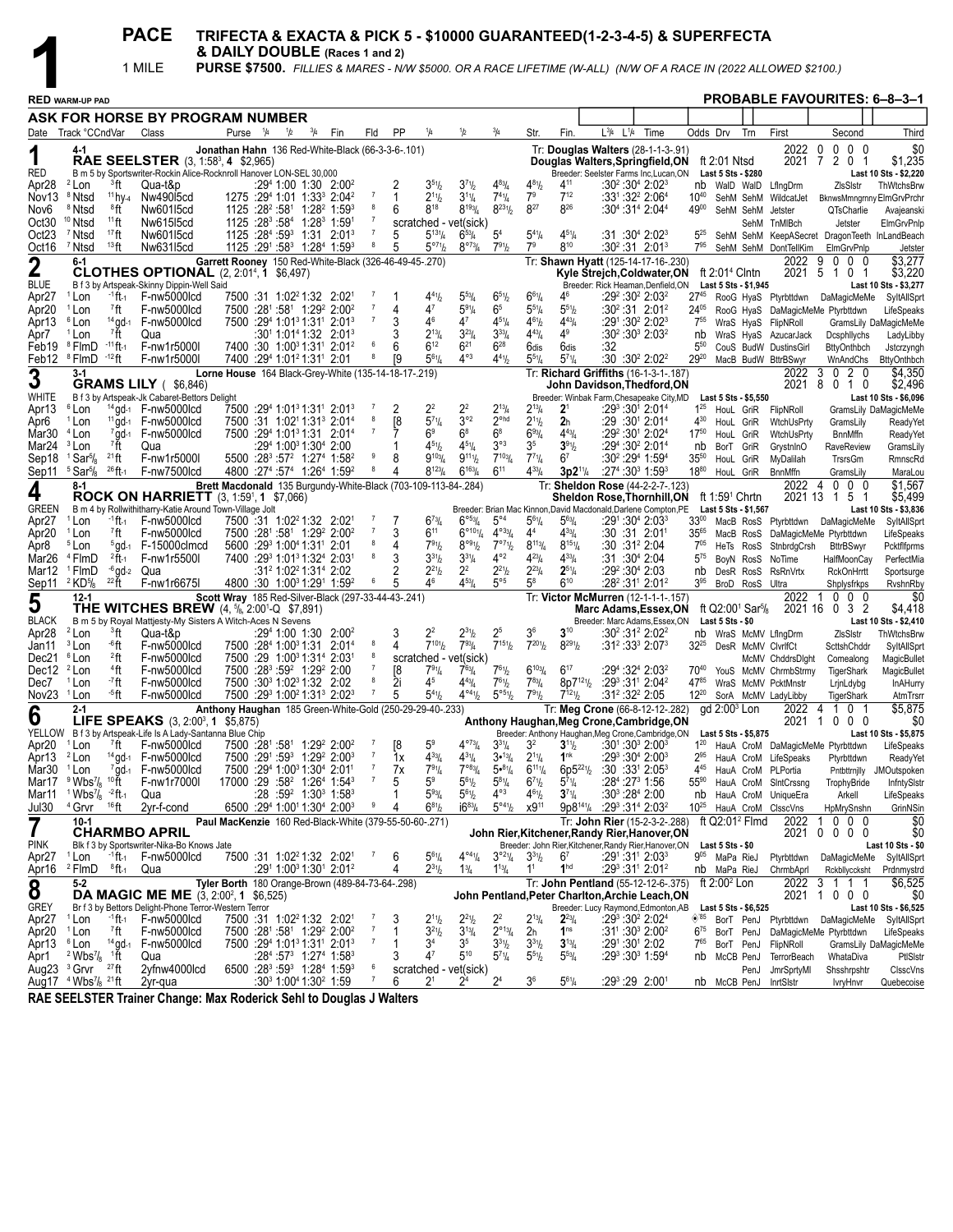

|                                                  |                                                                        |                                           | TROT<br>1 MILE                                                                                                                                      |                                                                                           |               |             |                                                                                                                       |                     |                                                             |                                                          |                                      |                                            |                                                   | TRIFECTA & EXACTA & SUPERFECTA & \$0.20 PICK 3(2-3-4) | PURSE \$8000. N/W \$3000. (F & M \$3750.) LAST 3 OR \$5000. LAST LAST 5 (W/O \$5000. (F & M \$6250.) LAST 5 N/E)                                                                                                       |                               |                                                                                  |                                           |                                                            |                                                   |                                               |
|--------------------------------------------------|------------------------------------------------------------------------|-------------------------------------------|-----------------------------------------------------------------------------------------------------------------------------------------------------|-------------------------------------------------------------------------------------------|---------------|-------------|-----------------------------------------------------------------------------------------------------------------------|---------------------|-------------------------------------------------------------|----------------------------------------------------------|--------------------------------------|--------------------------------------------|---------------------------------------------------|-------------------------------------------------------|------------------------------------------------------------------------------------------------------------------------------------------------------------------------------------------------------------------------|-------------------------------|----------------------------------------------------------------------------------|-------------------------------------------|------------------------------------------------------------|---------------------------------------------------|-----------------------------------------------|
|                                                  | <b>BLUE WARM-UP PAD</b>                                                |                                           |                                                                                                                                                     |                                                                                           |               |             |                                                                                                                       |                     |                                                             |                                                          |                                      |                                            |                                                   |                                                       |                                                                                                                                                                                                                        |                               |                                                                                  |                                           | <b>PROBABLE FAVOURITES: 3-2-8-1</b>                        |                                                   |                                               |
|                                                  |                                                                        |                                           | ASK FOR HORSE BY PROGRAM NUMBER                                                                                                                     |                                                                                           |               |             |                                                                                                                       |                     |                                                             |                                                          |                                      |                                            |                                                   |                                                       |                                                                                                                                                                                                                        |                               |                                                                                  |                                           |                                                            |                                                   |                                               |
|                                                  | Date Track °CCndVar                                                    |                                           | Class                                                                                                                                               | Purse 1/4                                                                                 | $\frac{1}{2}$ | $^{3}/_{4}$ | Fin                                                                                                                   | Fld                 | PP                                                          | 1/4                                                      | 1/2                                  | $^{3}/_{4}$                                | Str.                                              | Fin.                                                  | $L^{3/4}$<br>$L^{1/4}$<br>Time                                                                                                                                                                                         | Odds Drv                      |                                                                                  | Trn                                       | First                                                      | Second                                            | Third                                         |
| 1<br>RED                                         | 6-1                                                                    |                                           | <b>SAVINI</b> (2, $\frac{5}{6}$ , 1:56 <sup>4</sup> , 3 \$67,167)<br>B g 5 by Explosive Matter-Ivory Lindy-Buvetier Daunou LEX-SEL 15,000           |                                                                                           |               |             |                                                                                                                       |                     | Travis Henry 170 Light Blue-White (665-117-122-83-.319)     |                                                          |                                      |                                            |                                                   |                                                       | Tr: Victor Puddy (243-40-39-32-.297)<br>Robert Mc Nerney,Newton,NJ<br>Breeder: K R Breeding Llc, Enfield, CT                                                                                                           |                               | ft 2:04 Lon                                                                      | ft 1:59 Rid $C\%$<br>Last 5 Sts - \$3,760 | 2022 14                                                    | 2 <sub>3</sub><br>$\overline{1}$<br>2021 32 1 2 1 | \$10,706<br>\$12,214<br>Last 10 Sts - \$6,610 |
| Apr <sub>27</sub>                                | <sup>3</sup> Lon                                                       | -1 ft-1                                   | Nw3000l3cd                                                                                                                                          |                                                                                           |               |             | 8000 :28 <sup>3</sup> :59 <sup>4</sup> 1:30 2:00 <sup>4</sup>                                                         |                     |                                                             | 691/4                                                    | $7^8$                                | 7°63/4                                     | $6^{53}$ /4                                       | $3^{11}/4$                                            | $:30:29^3 2:01$                                                                                                                                                                                                        | $33^{10}$                     |                                                                                  |                                           | HeTs PudV AllMscINSss                                      | PollarHall                                        | Savini                                        |
| Apr20<br>Apr13                                   | <sup>5</sup> Lon<br><sup>7</sup> Lon                                   | 7ft                                       | Nw3000l3cd<br>14 gd-1 Nw3000l3cd                                                                                                                    | 8000 :28 :57 <sup>4</sup> 1:27 <sup>4</sup> 1:59                                          |               |             | $8000$ : $29^1$ : $59^2$ 1: $28^4$ 1: $58^1$                                                                          | 8<br>5              | 4                                                           | $6^{10}$ <sup>1</sup> / <sub>4</sub><br>$5^{13}$         | $6^{10}$<br>$5^{111}$ b              | $6^{10}$<br>$5x^{63}/4$                    | $6^{14}$ <sup>1</sup> / <sub>4</sub><br>$5^{14}$  | $5^{143}$ / <sub>4</sub><br>$5^{34}$ <sup>1</sup>     | :29º :30º 2:01ª<br>$:29^1:36^3$ 2:05 <sup>4</sup>                                                                                                                                                                      | $33^{80}$<br>$4^{20}$         |                                                                                  |                                           | HeTs PudV TymlHdn<br>HeTs PudV Sorprese                    | AllMscINSss<br>HnknSlstr                          | Willywin<br>SuperT                            |
| Apr6                                             | <sup>3</sup> Lon                                                       |                                           | <sup>11</sup> gd-1 Nw3000l3cd                                                                                                                       | 8000 :28 <sup>3</sup> 1:00 1:30 2:01                                                      |               |             |                                                                                                                       | 6<br>6              |                                                             | $5^{63}$ /4                                              | $5^6$                                | $4^{\circ 31}/2$                           | 3 <sup>4</sup>                                    | $2^{11}/4$                                            | :29º :30ª 2:01ª                                                                                                                                                                                                        | $11^{50}$                     |                                                                                  |                                           | HeTs PudV Ltstktthsky                                      | Savini                                            | Azucar                                        |
| Mar25<br>Mar19                                   | <sup>7</sup> Lon<br><sup>9</sup> FlmD                                  | §ft                                       | Nw5000l3cd<br>$5$ gd- $2$ Nw188013cd                                                                                                                |                                                                                           |               |             | $9000 : 294 1:002 1:301 2:002$<br>6000 :284 1:0011:311 2:013                                                          | $\overline{7}$      | 6                                                           | $6x^{83/4}$<br>58                                        | 6dis<br>56                           | 6dis<br>$5^{\circ 5}$                      | 6dis<br>$4x^{43}$ / <sub>4</sub>                  | 6dis<br>$x6^{221}/4$                                  | $:30^{4}$ :33 <sup>4</sup> 2:06                                                                                                                                                                                        | 42 <sup>65</sup><br>$13^{40}$ |                                                                                  |                                           | HeTs PudV SzzInHtHrb<br>HeTs PudV RedHotTorch              | <b>JyprtHClss</b><br>YCntHbt                      | Chtltpv<br>CvrsTrmph                          |
| $\mathbf 2$                                      | $3-1$                                                                  |                                           |                                                                                                                                                     |                                                                                           |               |             | Jason Ryan 170 Green-White (438-55-56-65-.246)                                                                        |                     |                                                             |                                                          |                                      |                                            |                                                   |                                                       | Tr: Alan Fair (69-9-8-13-.257)                                                                                                                                                                                         |                               |                                                                                  |                                           | 2022 9                                                     | 014                                               | \$6,620                                       |
| <b>BLUE</b>                                      |                                                                        |                                           | <b>WAIKIKI HANOVER</b> (5, 5/8, 1:56 <sup>3</sup> , 30 \$240,977)<br>B g 12 by Cantab Hall-Whitesand Samantha-Credit Winner HBG 37,000              |                                                                                           |               |             |                                                                                                                       |                     |                                                             |                                                          |                                      |                                            |                                                   |                                                       | Elizabeth Fair, Ancaster, ON<br>Breeder: Hanover Shoe Farms Inc, Hanover, PA Last 5 Sts - \$3,920                                                                                                                      |                               |                                                                                  |                                           |                                                            | 2021 11 0 2 1                                     | \$4,836<br>Last 10 Sts - \$7,100              |
| Apr13<br>Apr6                                    | <sup>7</sup> Lon<br><sup>3</sup> Lon                                   |                                           | $14$ gd- $1$ Nw300013cd<br><sup>11</sup> gd-1 Nw3000l3cd                                                                                            | 8000 :28 :57 <sup>4</sup> 1:27 <sup>4</sup> 1:59<br>8000 :28 <sup>3</sup> 1:00 1:30 2:01  |               |             |                                                                                                                       | 5<br>6              | 4<br>4                                                      | 48<br>$2^{13}/4$                                         | $4^{51}h$<br>$2^{11}h$               | $4^{43}$ / <sub>4</sub><br>2 <sup>2</sup>  | 4 <sup>6</sup><br>2 <sup>4</sup>                  | $4^9$<br>$5^{61}/2$                                   | :30 :32 2:00 <sup>4</sup><br>:301:314 2:021                                                                                                                                                                            | $17^{75}$<br>$10^{05}$        | RyaJ FaiA<br>RyaJ FaiA                                                           |                                           | Sorprese<br>Ltstktthsky                                    | HnknSlstr<br>Savini                               | SuperT<br>Azucar                              |
| Mar29                                            | <sup>4</sup> Lon                                                       | $-1$ gd $-1$                              | Nw3250l3cd                                                                                                                                          |                                                                                           |               |             | 8000 :29 <sup>2</sup> 1:00 <sup>4</sup> 1:30 <sup>2</sup> 2:01 <sup>4</sup>                                           | 8                   | 7                                                           | $4^{43}$ /4                                              | $4^{31}h$                            | $4^{\circ 71}/4$                           | 3 <sup>9</sup>                                    | $3^{81}/4$                                            | $:30^2:31^3$ 2:03 <sup>2</sup>                                                                                                                                                                                         | $24^{10}$                     | RyaJ FaiA                                                                        |                                           | SpnFrmMgc                                                  | Ltstktthsky                                       | WkkHnvr                                       |
| Mar22<br>Mar15                                   | <sup>7</sup> Lon<br><sup>4</sup> Lon                                   | 4Ť                                        | Nw312513cd<br><sup>3</sup> gd-1 Nw3000l3cd                                                                                                          | 8000 :29 1:01 1:30 2:02<br>8000 :29 <sup>3</sup> 1:00 <sup>2</sup> 1:29 <sup>2</sup> 2:00 |               |             |                                                                                                                       | 6<br>7              | 2                                                           | 3 <sup>3</sup><br>$3^{31}/4$                             | $3^{o_2}V_2$<br>$3^{33}/4$           | $1^{\circ 13}/4$<br>$3^{61}/2$             | 2 <sup>nk</sup><br>$3^{81}/2$                     | $3^{21}/4$<br>$3^{13}$ <sup>1</sup> / <sub>2</sub>    | :292:313 2:022<br>$:29^2:32$ 2:02 <sup>3</sup>                                                                                                                                                                         | $5^{65}$<br>22 <sup>65</sup>  | HeTs FaiA<br>HeTs FaiA                                                           |                                           | IrshThndr<br>TymlHdn                                       | KrsMGdnght<br>NeonLights                          | WkkHnvr<br>WkkHnvr                            |
| Feb26                                            | <sup>6</sup> FlmD                                                      |                                           | $4$ gd-1 Nw150013cd                                                                                                                                 | 6000 :28 <sup>2</sup> :59 <sup>2</sup> 1:29 <sup>4</sup> 2:01                             |               |             |                                                                                                                       |                     |                                                             | $6^{113}/4$                                              | $7^{71}h$                            | $6^{61}/4$                                 | $6^{81}/2$                                        | $4^{81}/2$                                            | $:30^1:31^3$ 2:02 <sup>3</sup>                                                                                                                                                                                         | 465                           | HeTs FaiA                                                                        |                                           | HnknSlstr                                                  | TtllyRppd                                         | AbrsMmntm                                     |
| 3                                                | $2 - 1$                                                                |                                           | <b>NEON LIGHTS L</b> (5, <sup>5</sup> / <sub>8</sub> , 1:55 <sup>1</sup> , <b>26</b> \$260,994)                                                     |                                                                                           |               |             |                                                                                                                       |                     | Tyler Borth 180 Orange-Brown (489-84-73-64-.298)            |                                                          |                                      |                                            |                                                   |                                                       | Tr: Jason Libby (29-9-0-4-.356)<br>Lorrie Keeling, Woodstock, ON                                                                                                                                                       |                               | ft $2:013$ Lon<br>ft 1:57 <sup>4</sup> Grvr                                      |                                           | 2022 13                                                    | 22<br>-1<br>2021 29 4 3 7                         | \$13,866<br>\$27,262                          |
| WHITE                                            |                                                                        |                                           | B g 8 by Chapter Seven-Flourescent-Muscles Yankee                                                                                                   |                                                                                           |               |             |                                                                                                                       |                     |                                                             |                                                          |                                      |                                            |                                                   |                                                       | Breeder: Hero Stables, Goshen, NY                                                                                                                                                                                      |                               |                                                                                  | Last 5 Sts - \$4,926                      |                                                            |                                                   | Last 10 Sts - \$12,106                        |
| Apr <sub>22</sub><br>Apr <sub>8</sub>            | <sup>4</sup> Lon<br>$10$ ft<br><sup>8</sup> Lon                        | $5$ gd-1                                  | Nw60000lcd-L 10200 :28 <sup>2</sup> :59<br>Nw60000lcd-L 10200 :281 :583 1:282 2:00                                                                  |                                                                                           |               |             | $1:28^2$ 1:59 <sup>3</sup>                                                                                            | -6<br>6             | 1                                                           | $3^{41}/4$<br>$3^{33}$ /4                                | $5^{31}/4$<br>$3^{31}/4$             | $5^{33}$ /4<br>$5^{51}$                    | $5^{31}/2$<br>$5^{63}$ /4                         | $4^{13}/4$<br>5 <sup>5</sup>                          | :29 $304$ 2:00                                                                                                                                                                                                         | $11^{90}$<br>$9^{25}$         | BorT LibJ<br>RyaJ LibJ                                                           |                                           | ArchiesStar<br>ZckTThMx                                    | LassShot                                          | Ltstktthsky<br>StnbrdgSymb TopOfTheBar        |
| Apr1                                             | <sup>8</sup> Lon                                                       | $-1$ ft $-1$                              | Preferred-3-L                                                                                                                                       | 10000 :281 :59                                                                            |               |             | $1:29^3$ 2:00 <sup>2</sup>                                                                                            | 8                   |                                                             | 3 <sup>3</sup>                                           | $4^{31}/4$                           | $5^{31}$ / <sub>2</sub>                    | $5^3$                                             | $4^{21}/4$                                            | $:30^3:30^3$ 2:00 $^4$                                                                                                                                                                                                 | $25^{10}$                     | BorT LibJ                                                                        |                                           | JyprtHClss                                                 | Goaltender                                        | Arrakis                                       |
| Mar25<br>Mar15                                   | <sup>5</sup> Lon<br><sup>4</sup> Lon                                   | <sup>5</sup> ft<br>$3$ gd-1               | Preferred-3-L<br>Op15000clm-Lc 8000 :29 <sup>3</sup> 1:00 <sup>2</sup> 1:29 <sup>2</sup> 2:00                                                       | $10000:29:5911:2831:59$                                                                   |               |             |                                                                                                                       |                     |                                                             | $2^{11}h$<br>$2^{13}/4$                                  | $2^{13}/4$<br>2 <sup>2</sup>         | 2 <sup>2</sup><br>2 <sup>4</sup>           | $2^{13}/4$<br>$2^{51}/2$                          | $4^{31}/4$<br>$2^{81}/4$                              | $:29^2:30^3$ 1:59 <sup>3</sup><br>:29 <sup>2</sup> :31 <sup>2</sup> 2:01 <sup>3</sup>                                                                                                                                  | $18^{45}$<br>600              | BorT LibJ<br>WraS WraJ                                                           |                                           | PwrAndGrc<br>TymlHdn                                       | TymlHdn<br>NeonLights                             | UrslfWntlt<br>WkkHnvr                         |
| Mar8                                             | $-2$ ft<br><sup>4</sup> Lon                                            |                                           | Nw3500l3cd-L 7500 :28 <sup>2</sup> :59 1:28 <sup>4</sup> 2:01 <sup>3</sup>                                                                          |                                                                                           |               |             |                                                                                                                       |                     |                                                             | $1^{11}b$                                                | $1^{13} / 4$                         | $1^{41}/2$                                 | $1^{61}/2$                                        | $1^{13}/4$                                            | :294 :324 2:013                                                                                                                                                                                                        | ◈1™                           | WraS WraJ                                                                        |                                           | NeonLights                                                 | KrsMGdnght                                        | DstylnThndr                                   |
| 4<br><b>GREEN</b>                                | $15 - 1$                                                               |                                           | <b>LA MAGIC</b> $(4, \frac{5}{6}, 1:59^1, 9 \quad $83,336)$<br>B g 6 by Kadabra-Celebrity Sweedie-Yankee Glide HBG 30,000                           |                                                                                           |               |             |                                                                                                                       |                     | Austin Sorrie 163 Blue-Yellow (537-54-53-67-.196)           |                                                          |                                      |                                            |                                                   |                                                       | Tr: Brian Maguire (3-1-0-0-.333)<br>Brian Maguire, Windsor, ON<br>Breeder: White Birch Farm, Allentown, NJ                                                                                                             |                               | gd 2:03 <sup>4</sup> Lon<br>ft 1:59 <sup>4</sup> Grvr                            | Last 5 Sts - \$4,040                      | 2022<br>-3                                                 | $0\quad 0$<br>$\overline{1}$<br>2021 29 3 2 5     | \$3,000<br>\$19,685<br>Last 10 Sts - \$5,387  |
| Apr <sub>27</sub>                                | <sup>3</sup> Lon                                                       | -1 ft-1                                   | Nw3000l3cd                                                                                                                                          |                                                                                           |               |             | 8000 :28 <sup>3</sup> :59 <sup>4</sup> 1:30 2:00 <sup>4</sup>                                                         |                     |                                                             | $5^{7}$ <sup>1</sup> / <sub>2</sub>                      | $5^{61}/4$                           | $6^{41}/2$                                 | $7^{83}$ /4                                       | $7^{14}$ <sup>1</sup> / <sub>4</sub>                  | $:29^4:32^4:2:03^3$                                                                                                                                                                                                    | $42^{10}$                     |                                                                                  |                                           | BorT MagB AllMscINSss                                      | PollarHall                                        | Savini                                        |
| Apr19<br>Apr7                                    | <sup>3</sup> Lon<br><sup>2</sup> Lon                                   | $^{2}$ gd-1<br><sup>7</sup> ft            | Nw1050l3cd<br>Qua                                                                                                                                   |                                                                                           |               |             | 6000 :30 1:02 <sup>2</sup> 1:33 2:03 <sup>4</sup><br>$:30^2$ 1:02 <sup>1</sup> 1:33 2:03 <sup>3</sup>                 | $\overline{7}$      | 5                                                           | $1^{13}$ / <sub>4</sub><br>$3^{31}h$                     | $1^{11}h$<br>$3^{31}/4$              | 1h<br>3 <sup>3</sup>                       | $1^{11}/4$<br>$3^{31}$ / <sub>2</sub>             | 1 <sup>nk</sup><br>3 <sup>5</sup>                     | $:30^3:30^4$ 2:03 <sup>4</sup><br>$:30^{4}:31$ 2:04 <sup>3</sup>                                                                                                                                                       | nb                            |                                                                                  |                                           | 11 <sup>15</sup> BorT MagB LaMagic<br>BorT MagB Knndmtchbl | Kashe<br>Ptyrbttdwn                               | AddycrRyl<br>LaMagic                          |
| Jan10                                            | <sup>9</sup> Lon                                                       | $-11$ ft-2                                | 15000clmcd                                                                                                                                          | 8000 :30 <sup>3</sup> 1:02 <sup>1</sup> 1:31 <sup>3</sup> 2:03                            |               |             |                                                                                                                       | 6                   | 2                                                           | $2^{11}h$                                                | $2^2$                                | $5^{61}/4$                                 | $6i^{51}/4$                                       | $6^{223}$ / <sub>4</sub>                              | $:30^1:34^4 2:07^3$                                                                                                                                                                                                    | $12^{40}$                     |                                                                                  |                                           | HeTs MagB EnchntdMssn                                      | MrArch                                            | ScrtlyFlshy                                   |
| Dec20 <sup>6</sup> Lon<br>Dec13 <sup>4</sup> Lon |                                                                        | $1$ ft<br>§ft                             | 15000clmcd<br>15000clmcd                                                                                                                            |                                                                                           |               |             | 8000 :29 1:01 1:31 2:02 2<br>8000 :29 <sup>2</sup> 1:01 <sup>2</sup> 1:30 <sup>4</sup> 2:00 <sup>4</sup>              | $\overline{7}$      |                                                             | $4^{43}$ /4<br>33                                        | $4^{41}h$<br>43                      | $5^{33}$ /4<br>$4^{31}/2$                  | $5^{4}$ <sup>1</sup> / <sub>2</sub><br>$4^{31}/2$ | $6p5^{51}/4$<br>$4^{31}/4$                            | $:30^{\circ}$ :31 <sup>2</sup> 2:03 <sup>2</sup><br>$:29^2:30$ 2:01 <sup>2</sup>                                                                                                                                       | 1960<br>$12^{15}$             |                                                                                  |                                           | KelC MagB MrArch<br>KelC MagB TitansDream TwinBHugs        | Mackjustice                                       | TitansDream<br>ScrtlyFlshy                    |
| 5                                                | $10-1$                                                                 |                                           | <b>WHAT CAN I SAY</b> (8, 2:00, 21 \$162,976)                                                                                                       |                                                                                           |               |             |                                                                                                                       |                     | Lorne House 164 Black-Grey-White (135-14-18-17-.219)        |                                                          |                                      |                                            |                                                   |                                                       | Tr: Laurie Bako (24-1-3-4-.166)<br>Ashley Bako, Aylmer, ON                                                                                                                                                             |                               | ft $2:022$ Lon<br>ft $2:02^3$ Clntn                                              |                                           | 2022 12                                                    | 2 0<br>$\mathbf{1}$<br>2021 22 2 2 6              | \$8,570<br>\$15,209                           |
| <b>BLACK</b><br>Apr <sub>27</sub>                | <sup>3</sup> Lon                                                       | -1 ft -1                                  | B h 11 by Muscle Mass-Personal Touch-K M Lazer<br>Nw3000l3cd                                                                                        |                                                                                           |               |             | 8000 :28 <sup>3</sup> :59 <sup>4</sup> 1:30 2:00 <sup>4</sup>                                                         |                     | 3                                                           | $2^{11}h$                                                | $2^{11}h$                            | $4^{13}$ / <sub>4</sub>                    | $4^{31}/4$                                        | $6^{71}/4$                                            | Breeder: A Knight, Port Stanley, ON<br>$:30^2:31^4$ 2:02 <sup>1</sup>                                                                                                                                                  | $29^{60}$                     |                                                                                  | Last 5 Sts - \$3,400                      | HouL BakL AllMscINSss                                      | PollarHall                                        | Last 10 Sts - \$8,570<br>Savini               |
| Apr <sub>20</sub>                                | <sup>5</sup> Lon                                                       | 7ft                                       | Nw3000l3cd                                                                                                                                          |                                                                                           |               |             | 8000 :291 :59 <sup>2</sup> 1:28 <sup>4</sup> 1:581                                                                    | 8<br>7              | 7                                                           | $8^{14}\%$                                               | $8^{14}$                             | $8^{131}/4$                                | $8^{17}$ <sup>1</sup> / <sub>2</sub>              | $8^{211}/4$                                           | $:29^{\circ}$ :31 2:02 <sup>2</sup>                                                                                                                                                                                    | $143^{30}$                    |                                                                                  | HouL BakL                                 | TymlHdn                                                    | AllMscINSss                                       | Willywin                                      |
| Apr12<br>Apr6                                    | $12$ ft<br><sup>5</sup> Lon<br><sup>3</sup> Lon                        | $11$ gd-1                                 | Nw1000l3cd<br>Nw3000l3cd                                                                                                                            | 8000 :28 <sup>3</sup> 1:00 1:30                                                           |               |             | 6000 :29 1:01 1:31 2:02 2:02<br>-2:01                                                                                 | 6                   | 3<br>6                                                      | $1^{11}b$<br>$6^{81}/4$                                  | $1^{11}h$<br>$6^{71}h$               | $1^{11}$ / <sub>2</sub><br>$6^{61}/2$      | $1^{11}$ / <sub>2</sub><br>$4^{51}/2$             | $1\frac{3}{4}$<br>$6^{81}/2$                          | :30 <sup>3</sup> :30 <sup>4</sup> 2:02 <sup>2</sup><br>$:29^4:31^2 2:02^3$                                                                                                                                             | $\Diamond$ '60<br>$19^{50}$   | HouL BakL<br>HouL BakL                                                           |                                           | WhatCanISay<br>Ltstktthsky                                 | ZrgwjkQn<br>Savini                                | Jooner<br>Azucar                              |
| Mar29 <sup>4</sup> Lon                           |                                                                        | $-1$ gd-1                                 | Nw3250l3cd                                                                                                                                          |                                                                                           |               |             | 8000 :29 <sup>2</sup> 1:00 <sup>4</sup> 1:30 <sup>2</sup> 2:01 <sup>4</sup>                                           | 8                   | 3                                                           | $5^{61}/4$                                               | $5^{51}/4$                           | $5^{81}/4$                                 | $6^{13}$                                          | $5^{12}$                                              | $:30^1:32^1 2:04^1$                                                                                                                                                                                                    | $12^{90}$                     | HouL BakL                                                                        |                                           | SpnFrmMqc                                                  | Ltstktthsky                                       | WkkHnvr                                       |
| Mar <sub>22</sub>                                | <sup>7</sup> Lon<br>8-1                                                | <sup>4</sup> ft                           | Nw3125l3cd                                                                                                                                          | 8000 :29 <sup>2</sup> 1:01 1:30 <sup>4</sup> 2:02                                         |               |             | Alfred Carroll 132 Green-White (37-6-4-5-.267)                                                                        |                     |                                                             | $2^{11}/4$                                               | $2^{11}h$                            | 4 <sup>4</sup>                             | $4^{23}$ /4                                       | $4^{41}/_{2}$                                         | $:30^2:31^1$ 2:02 <sup>4</sup><br>Tr: Blair Burgess (39-4-3-4-.179)                                                                                                                                                    | $9^{85}$                      | HouL BakL<br>ft $2:003$ Lon                                                      |                                           | IrshThndr<br>2022<br>-8                                    | KrsMGdnght<br>1 1 0                               | WkkHnvr<br>\$4,500                            |
| 6                                                | $9$ Wbs <sup>7</sup> / <sub>8</sub> 14 ft                              |                                           | <b>GOLDEN COMPASS</b> (3, 5/8, 1:56 <sup>1</sup> , 4 \$38,405)<br>YELLOW B q 4 by Sebastian K S-Zette Angel-Broadway Hall HBG 7,000                 | 13000 :284 :584 1:271 1:56                                                                |               |             |                                                                                                                       | 10                  | 5                                                           | $2^{13}/4$                                               | $2^{11}h$                            | $3^{13}/4$                                 | $3^{31}/2$                                        | $8^{71}/2$                                            | Karin Olsson Burgess, Campbellville, Stirling Fisher, Waterloo, ON ft 1:561 Mea <sup>5</sup> /8<br>Breeder: Cozette Mc Avoy, New Hope, PA  Last 5 Sts - \$4,500<br>:28 <sup>3</sup> :29 <sup>4</sup> 1:57 <sup>2</sup> |                               |                                                                                  |                                           |                                                            | 2021 18 3 5 0                                     | \$30,855<br>Last 10 Sts - \$4,500             |
| Apr21<br>Apr <sub>5</sub>                        | $11$ ft<br><sup>4</sup> Lon                                            |                                           | Nw300015cd<br>Nw1050l3cd                                                                                                                            |                                                                                           |               |             | 6000 :29 1:00 1:31 2:00 3                                                                                             | 6                   | 3                                                           | $2^{11}h$                                                | $2^{11}h$                            | $2^{11}$ / <sub>2</sub>                    | $2^{11}/2$                                        | 1 <sup>hd</sup>                                       | :30 <sup>2</sup> :29 <sup>2</sup> 2:00 <sup>3</sup>                                                                                                                                                                    | 6955<br>$\otimes^{70}$        | BurB BurB                                                                        |                                           | HuPa BurB ThDsprd<br>GldnCmpss                             | Sorprese                                          | AwrldlyGdtms Overserved<br>VmyRdgVns          |
| Mar <sub>29</sub><br>Mar <sub>21</sub>           | <sup>9</sup> Lon<br>∸1ft<br>$5$ Wbs <sup>7</sup> / <sub>8</sub> $5$ ft |                                           | Nw1000l3cd<br>Nw300015cd                                                                                                                            |                                                                                           |               |             | 6000 :30 1:01 <sup>3</sup> 1:31 <sup>4</sup> 2:02 <sup>3</sup><br>13000 :281 :57 <sup>2</sup> 1:261 1:55 <sup>2</sup> | 6<br>9              | 6ix<br>4                                                    | $5^{131}/2$<br>$6^{91}/2$                                | $3^{31}h$<br>$7^{71}$ / <sub>4</sub> | $3^{\circ 51}/2$<br>$8^{101}/4$            | $2^{31}/2$<br>$8^{113}/4$                         | 2 <sup>4</sup><br>$7^{13}$                            | $:30^3:30^3$ 2:03 <sup>2</sup><br>:292 :294 1:58                                                                                                                                                                       | $4^{00}$<br>5675              | BurB BurB<br>HuPa BurB                                                           |                                           | Azucar                                                     | GldnCmpss                                         | VmyRdgVns                                     |
| Mar7                                             | $6$ Wbs <sup>7</sup> / <sub>8</sub> $-2$ gd-1                          |                                           | Nw300015cd                                                                                                                                          |                                                                                           |               |             | $13000:28:57^2$ 1:27 <sup>3</sup> 1:57 <sup>3</sup>                                                                   | $\overline{7}$      | 1                                                           | $3^{31}/4$                                               | $3^{31}h$                            | $4^{\circ 4}$                              | $7^{123}/4$                                       | $7^{24}$ <sup>1</sup> b                               | $:30^2:34$ 2:02 <sup>2</sup>                                                                                                                                                                                           | 54 <sup>15</sup> HuPa BurB    |                                                                                  |                                           | Nylander<br>Bautista                                       | StnbrdgSymb<br>TddysLttlngl                       | HoldinAces<br>IrshThndr                       |
| Mar3                                             | $6$ Wbs $\%$ $-9$ ft                                                   |                                           | Nw30000cd                                                                                                                                           |                                                                                           |               |             | 13000 :291 1:00 1:293 1:584                                                                                           | 9                   | 6                                                           | $6^{103}/4$                                              | $6^{81}$ / <sub>2</sub>              | $6^{\circ 51}/4$                           | $6^{51}/4$                                        | $8p7^{33}$ /4                                         | :29:29:1:59 <sup>3</sup>                                                                                                                                                                                               | $35^{00}$                     | HuPa BurB                                                                        |                                           | TexacoMan                                                  | HorseTrader                                       | ArchiesStar                                   |
| $\overline{7}$                                   | $12 - 1$                                                               |                                           | <b>JOONER</b> (6, $\frac{5}{6}$ , 1:59 <sup>2</sup> , 8 \$73,503)                                                                                   |                                                                                           |               |             |                                                                                                                       |                     |                                                             | Anthony Haughan 185 Green-White-Gold (250-29-29-40-.233) |                                      |                                            |                                                   |                                                       | Tr: Ashley Duford (48-2-7-10-.192)<br>Dennis Duford, Dresden, ON                                                                                                                                                       |                               | ft 2:00 <sup>2</sup> Lon<br>ft 1:59 <sup>2</sup> Sar <sup>5</sup> / <sub>8</sub> |                                           |                                                            | 2022 15 1 2 2<br>2021 23 3 4 0                    | \$10,860<br>\$13,504                          |
| <b>PINK</b><br>Apr26                             | <sup>3</sup> Lon                                                       | <sup>5</sup> ft                           | B g 7 by Senator Hall-Nordic Breeze-Keystone Nordic HOOSIER 6,200<br>Nw1250l3cd                                                                     | 6000 :291 1:00 1:30 2:00                                                                  |               |             |                                                                                                                       |                     | 3                                                           | 22                                                       | $2^{13}/4$                           | $2^{13}/4$                                 | 2 <sup>2</sup>                                    | $2^{31}/4$                                            | Breeder: John Bontrager, Millersburg, IN<br>:30 :30 <sup>1</sup> 2:00 <sup>3</sup>                                                                                                                                     | $32^{30}$                     |                                                                                  | Last 5 Sts - \$3,160                      | BorT DufA AndyOver                                         | Jooner                                            | Last 10 Sts - \$6,360<br>MrArch               |
| Apr20                                            | <sup>5</sup> Lon<br>$7$ ft                                             |                                           | Nw3000l3cd                                                                                                                                          |                                                                                           |               |             | 8000 :291 :59 <sup>2</sup> 1:28 <sup>4</sup> 1:581                                                                    | 8                   | 5                                                           | $7^{12}$ <sup>1</sup> / <sub>4</sub>                     | $7^{10}$                             | $7^{\circ 11}$ <sup>1</sup> / <sub>2</sub> | $7^{153}$ /4                                      | $7^{193}/4$                                           | $:29^3:31^1$ 2:021                                                                                                                                                                                                     | 7735                          | BorT DufA                                                                        |                                           | TymlHdn                                                    | AllMscINSss                                       | Willywin                                      |
| Apr12<br>Apr5                                    | <sup>5</sup> Lon<br>$12$ ft<br>$11$ ft<br><sup>4</sup> Lon             |                                           | Nw1000l3cd<br>Nw1050l3cd                                                                                                                            |                                                                                           |               |             | 6000 :29 1:01 1:31 2:02 2:02<br>6000 :293 1:003 1:31 2:003                                                            | $\overline{7}$<br>6 | [8<br>4                                                     | $4^{61}$ /4<br>$4^{43}$ /4                               | $4^{41}h$<br>$5^{51}/4$              | $4^{33}l_4$<br>5 <sup>5</sup>              | 3 <sup>4</sup><br>$5^{51}/4$                      | $3^{11}/4$<br>$5^{81}/2$                              | $:30^3:30^1$ 2:02 <sup>3</sup><br>:30 <sup>2</sup> :30 <sup>1</sup> 2:02 <sup>1</sup>                                                                                                                                  | $9^{55}$<br>4 <sup>50</sup>   | BorT DufA<br>BorT DufA                                                           |                                           | WhatCanISay<br>GldnCmpss                                   | ZrgwjkQn<br>Sorprese                              | Jooner<br>VmyRdgVns                           |
| Mar29 <sup>4</sup> Lon                           |                                                                        | $-1$ gd $-1$                              | Nw3250l3cd                                                                                                                                          |                                                                                           |               |             | 8000 :29 <sup>2</sup> 1:00 <sup>4</sup> 1:30 <sup>2</sup> 2:01 <sup>4</sup>                                           | 8                   | 4                                                           | $6^{73}$ /4                                              | $6^{73}/4$                           | $6^{\circ 91}/4$                           | $5^{12}$                                          | $4^{113}/4$                                           | :294:32 2:041                                                                                                                                                                                                          | 44%                           | BorT DufA                                                                        |                                           | SpnFrmMgc                                                  | Ltstktthsky                                       | WkkHnvr                                       |
| Mar <sub>22</sub>                                | <sup>7</sup> Lon<br>4-1                                                | <sup>4</sup> ft                           | Nw312513cd                                                                                                                                          | 8000 :29 <sup>2</sup> 1:01 1:30 <sup>4</sup> 2:02                                         |               |             |                                                                                                                       |                     | 4<br>Colin Kelly 164 Orange-Black-White (442-74-66-74-.306) | $4^{41}$                                                 | $4^{41}$ / <sub>4</sub>              | $5^6$                                      | $5^{43}$ /4                                       | $5^{71}/4$                                            | :301:312 2:032<br>Tr: John Yake (65-7-9-8-.225)                                                                                                                                                                        | $13^{90}$                     | BorT DufA<br>ft $2:02$ Lon                                                       |                                           | IrshThndr                                                  | KrsMGdnght<br>2022 13 1 1 2                       | WkkHnvr<br>\$12,300                           |
| 8<br><b>GREY</b>                                 |                                                                        |                                           | <b>SUPER T</b> (3, <sup>5</sup> <sub>8</sub> , 1:59 <sup>4</sup> , 11 \$107,063)<br>Br g 6 by E L Titan-Parlia Hanover-Credit Winner LON-SEL 40,000 |                                                                                           |               |             |                                                                                                                       |                     |                                                             |                                                          |                                      |                                            |                                                   |                                                       | John Yake, Woodstock, Chris Yake, Dresden, ON<br>Breeder: Billholland Farm, Niagara-On-The-Lake, ON                                                                                                                    |                               | ft 2:00 <sup>2</sup> Lon                                                         | Last 5 Sts - \$3,360                      |                                                            | 2021 28 2 5 4                                     | \$24,689<br>Last 10 Sts - \$9,780             |
| Apr27                                            | <sup>3</sup> Lon                                                       | $-1$ ft $-1$                              | Nw3000l3cd                                                                                                                                          |                                                                                           |               |             | 8000 :28 <sup>3</sup> :59 <sup>4</sup> 1:30 2:00 <sup>4</sup>                                                         | 8                   | 5<br>1                                                      | $1^{\circ_{11}}h$                                        | $1^{11}h$                            | 2 <sup>ns</sup>                            | 2 <sup>hd</sup>                                   | $5^{33}/4$<br>$4^{103}$ /4                            | $:30^1:31^3$ 2:01 <sup>3</sup>                                                                                                                                                                                         | $7^{50}$                      | KelC YakJ                                                                        |                                           | AllMscINSss                                                | PollarHall                                        | Savini                                        |
| Apr20<br>Apr13                                   | <sup>5</sup> Lon<br><sup>7</sup> Lon                                   | 7ft<br>$14$ gd-1                          | Nw3000l3cd<br>Nw3000l3cd                                                                                                                            | 8000 :28 :57 <sup>4</sup> 1:27 <sup>4</sup> 1:59                                          |               |             | $8000$ : $29^1$ : $59^2$ 1: $28^4$ 1: $58^1$                                                                          | 5                   | 3                                                           | $2^{13}/4$<br>$2^{21}h$                                  | $2^{13}/4$<br>$2^{11}h$              | $2^{21}/2$<br>$3^{13}/4$                   | 2 <sup>6</sup><br>3 <sup>2</sup>                  | 3 <sup>4</sup>                                        | $:29^2:31^1$ 2:00 <sup>2</sup><br>:301:313 1:594                                                                                                                                                                       | $7^{05}$<br>$3^{55}$          | HauA YakJ<br>KelC YakJ                                                           |                                           | TymlHdn<br>Sorprese                                        | AllMscINSss<br>HnknSlstr                          | Willywin<br>SuperT                            |
| Apr6                                             | <sup>3</sup> Lon                                                       | $11$ gd-1<br>$5\frac{\text{H}}{\text{H}}$ | Nw3000l3cd                                                                                                                                          | 8000 :28 <sup>3</sup> 1:00 1:30 2:01                                                      |               |             |                                                                                                                       | 6<br>6              | 5                                                           | $3^{31}/4$                                               | 3 <sup>3</sup>                       | $3^{31}/2$                                 | 691/2<br>3 <sup>2</sup>                           | $4^{51}/2$                                            | $:30:31^22:02$                                                                                                                                                                                                         | $2^{25}$                      | KelC YakJ                                                                        |                                           | Ltstktthsky                                                | Savini                                            | Azucar                                        |
| Mar25 $7$ Lon<br>Mar18 <sup>2</sup> Lon          | $11$ ft                                                                |                                           | Nw5000l3cd<br>Nw5000l3cd                                                                                                                            |                                                                                           |               |             | $9000 : 294 1:002 1:301 2:002$<br>$9000:29:5941:3012:003$                                                             |                     | 3<br>3                                                      | $2^{13}/4$<br>3 <sup>3</sup>                             | $2^{11}h$<br>3 <sup>3</sup>          | $3^{13}/4$<br>$5^{41}/4$                   | $5^{41}/4$                                        | $4^{31}/4$<br>$5^{33}/4$                              | :30:30 <sup>2</sup> 2:01<br>:303 :302 2:012                                                                                                                                                                            | 19 <sup>90</sup><br>$6^{70}$  | KelC YakJ<br>CouS YakJ                                                           |                                           | SzzinHtHrb<br>LassShot                                     | JyprtHClss<br>ZckTThMx                            | Chtltpv<br>SpnFrmMgc                          |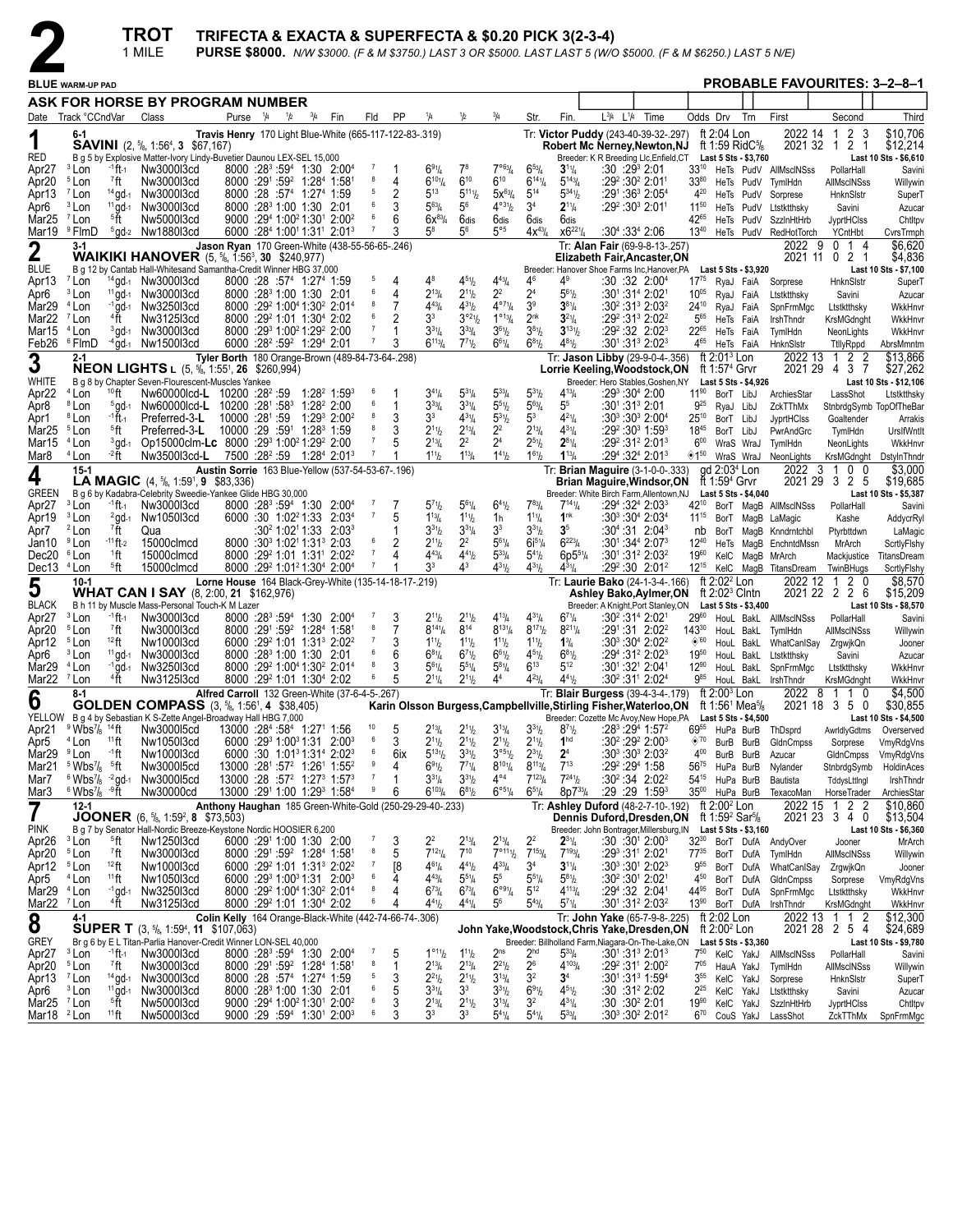|                                   |                                                                                  |                                    | <b>PACE</b><br>1 MILE                                                                                                                           |                                                                                                                                                                |     |                                                                                             |                                                                                  |                     |                     |                                                                 |                                                          |                                                                                        |                                                       | <b>PURSE \$12000.</b> FILLIES & MARES - PREFERRED 2 & 3 (POST 7 ASSIGNED.) |                                                                        |           | TRIFECTA & EXACTA & SUPERFECTA & PICK 4 - \$7500 GUARANTEE(3-4-5-6)                            |                                |                                                      |                                                      |                                                               |   |                                       |                                      |
|-----------------------------------|----------------------------------------------------------------------------------|------------------------------------|-------------------------------------------------------------------------------------------------------------------------------------------------|----------------------------------------------------------------------------------------------------------------------------------------------------------------|-----|---------------------------------------------------------------------------------------------|----------------------------------------------------------------------------------|---------------------|---------------------|-----------------------------------------------------------------|----------------------------------------------------------|----------------------------------------------------------------------------------------|-------------------------------------------------------|----------------------------------------------------------------------------|------------------------------------------------------------------------|-----------|------------------------------------------------------------------------------------------------|--------------------------------|------------------------------------------------------|------------------------------------------------------|---------------------------------------------------------------|---|---------------------------------------|--------------------------------------|
|                                   | <b>WHITE WARM-UP PAD</b>                                                         |                                    |                                                                                                                                                 |                                                                                                                                                                |     |                                                                                             |                                                                                  |                     |                     |                                                                 |                                                          |                                                                                        |                                                       |                                                                            |                                                                        |           |                                                                                                |                                |                                                      |                                                      |                                                               |   |                                       | <b>PROBABLE FAVOURITES: 7-3-5-6</b>  |
|                                   |                                                                                  |                                    | ASK FOR HORSE BY PROGRAM NUMBER                                                                                                                 |                                                                                                                                                                |     |                                                                                             |                                                                                  |                     |                     |                                                                 |                                                          |                                                                                        |                                                       |                                                                            |                                                                        |           |                                                                                                |                                |                                                      |                                                      |                                                               |   |                                       |                                      |
|                                   | Date Track °CCndVar                                                              |                                    | Class                                                                                                                                           | Purse <sup>1</sup> / <sub>4</sub>                                                                                                                              | 1/2 | $^{3}/_{4}$                                                                                 | Fin                                                                              | Fld                 | PP                  | 1/4                                                             | 1/2                                                      | 3/4                                                                                    | Str.                                                  | Fin.                                                                       | L3/4                                                                   | $L^{1/4}$ | Time                                                                                           | Odds Drv                       |                                                      | Trn                                                  | First                                                         |   | Second                                | Third                                |
| 1                                 |                                                                                  |                                    | <b>CELIA BAYAMA</b> $(2, 7)$ <sub>6</sub> , 1:54, 8 \$122,769)                                                                                  | Travis Cullen 170 Black-Blue-White (247-43-35-42-.309)                                                                                                         |     |                                                                                             |                                                                                  |                     |                     |                                                                 |                                                          |                                                                                        |                                                       |                                                                            |                                                                        |           | Tr: Richard Moreau (469-81-79-65-.312)                                                         |                                | ft $1:561$ Fimd                                      | gd 1:56 $3$ Flmd                                     | 2022 10                                                       |   | 2 <sub>3</sub><br>-1<br>2021 20 3 6 5 | \$12,514<br>\$51,316                 |
| RED                               |                                                                                  |                                    | Br m 4 by Bettors Delight-Northern Starlet-Sportswriter                                                                                         |                                                                                                                                                                |     |                                                                                             |                                                                                  |                     |                     |                                                                 |                                                          |                                                                                        |                                                       |                                                                            |                                                                        |           | Tommy Cosgrove,Burlington,ON<br>Breeder: Bayama Farms Inc, Saint-Andre-D'Argenteuil, QC        |                                |                                                      | Last 5 Sts - \$8,694                                 |                                                               |   |                                       | Last 10 Sts - \$12,514               |
| Apr20<br>Apr10                    | $9$ Lon<br><sup>7</sup> FlmD                                                     | <sup>7</sup> ft<br><sup>4</sup> ft | F-nw60000lcd 10200 :28 <sup>2</sup> :58 <sup>2</sup> 1:27 <sup>3</sup> 1:57 <sup>1</sup><br>F-nw2rl10s                                          |                                                                                                                                                                |     | 7400 :28 :57 <sup>4</sup> 1:26 <sup>3</sup> 1:56 <sup>1</sup>                               |                                                                                  | 6<br>-7             | 2<br>1              | $2^{11}h$<br>$1^{13}$ / <sub>4</sub>                            | 3 <sup>2</sup><br>$1^{11}h$                              | $3^{11}/2$<br>1h                                                                       | $2^{13}/4$<br>$1^1$                                   | $3^{21}/4$<br>1 <sup>hd</sup>                                              | :28 <sup>4</sup> :29 <sup>3</sup> 1:561                                |           | :29:29 <sup>4</sup> 1:57 <sup>3</sup>                                                          | ◈1 <sup>15</sup><br>$1^{75}$   |                                                      | MacB MorR                                            | MacB MorR LdsFrmHll<br>CeliaBayama                            |   | CntryGrg                              | Otlwlmhtvxn CeliaBayama<br>HghRllngA |
| Mar <sub>30</sub>                 | $11$ Lon                                                                         |                                    | 7qd-1 F-nw5250l3cd                                                                                                                              |                                                                                                                                                                |     | 9000 :29 1:00 <sup>2</sup> 1:29 <sup>2</sup> 1:59 <sup>1</sup>                              |                                                                                  | 8                   | 2                   | 3 <sup>3</sup>                                                  | $6^{31}h$                                                | 5 <sup>4</sup>                                                                         | $4^{31}/2$                                            | $4^{41}/4$                                                                 | :291:294 2:00                                                          |           |                                                                                                | $15^{60}$                      | FilS                                                 | MorR                                                 | MssRckdl                                                      |   | LailaBlue                             | KcknCwgrl                            |
| Mar23<br>Mar13                    | <sup>6</sup> Lon<br><sup>5</sup> FlmD                                            | $5$ gd-1<br>-2 ft                  | F-nw2500l3cd<br>F-nw1500l3cd                                                                                                                    | 6000 :28 :59 1:28                                                                                                                                              |     |                                                                                             | $6200$ : $28^4$ : $59^1$ 1: $29^2$ 2:00 <sup>2</sup><br>1:581                    | $\overline{7}$<br>9 | 2<br>4              | 1 <sup>nk</sup><br>$2^{11}h$                                    | 1 <sup>nk</sup><br>$3^{11}h$                             | 2 <sub>h</sub><br>$3^{11}/2$                                                           | 32<br>$3^{11}/2$                                      | 2 <sub>h</sub><br>2 <sub>h</sub>                                           | :29 :30 1:58                                                           |           | :301:31 2:002                                                                                  | $\otimes$ '70<br>$\diamond$ 65 |                                                      | MacB MorR<br>MacB MorR                               | SiriusStar<br>ShmrsLdyHvc CeliaBayama                         |   | CeliaBayama                           | CayoLoco<br>WarFilly                 |
| Feb23                             | <sup>2</sup> Lon                                                                 | -9 ft-1                            | F-nw2500l3cd                                                                                                                                    |                                                                                                                                                                |     | 6200 :291 1:003 1:303 2:00                                                                  |                                                                                  | 5                   |                     | scratched - vet(sick)                                           |                                                          |                                                                                        |                                                       |                                                                            |                                                                        |           |                                                                                                |                                |                                                      | MorR                                                 | Mywshlstfry                                                   |   | Ynothos                               | Insincerity                          |
| Feb13<br>Feb6                     | <sup>9</sup> FlmD<br><sup>1</sup> FlmD                                           | $-11$ ft-1<br>⊸4ft                 | F-nw1501l3cd<br>F-nw3610l3cd                                                                                                                    |                                                                                                                                                                |     |                                                                                             | 6000 :291 :593 1:291 1:584<br>$7500:28:57^3$ 1:26 <sup>3</sup> 1:56 <sup>3</sup> | 8<br>8              | 8                   | $4^{41}h$<br>$2^{21}h$                                          | $3^{\circ 2}\%$<br>22                                    | $3^{\circ_2}\%$<br>$3^{31}$ / <sub>2</sub>                                             | $4^{31}/4$<br>$3^{31}$ / <sub>2</sub>                 | $3^{31}$ / <sub>2</sub><br>$4^{31}/4$                                      | :291:30 1:571                                                          |           | $:29^3:29^4$ 1:59 <sup>2</sup>                                                                 | 255<br>$3^{20}$                |                                                      | MacB MorR                                            | MachMyKiss<br>MacB MorR StnbrdgDrm BeachMoment                |   |                                       | LdsFrmHll CeliaBayama<br>SunnySicily |
| $\overline{2}$                    | $10-1$                                                                           |                                    |                                                                                                                                                 |                                                                                                                                                                |     |                                                                                             |                                                                                  |                     |                     | Brett Macdonald 135 Burgundy-White-Black (703-109-113-84-.284)  |                                                          |                                                                                        |                                                       |                                                                            |                                                                        |           | Tr: Taylor Fritz (43-3-4-9-.191)                                                               |                                | ft 1:55 Flmd                                         |                                                      | 2022                                                          | 9 | 2 0<br>0                              | \$7,830                              |
| <b>BLUE</b>                       |                                                                                  |                                    | <b>ESCAPE THE HOUSE L (4, 1:53, 14 \$92,457)</b><br>B m 5 by Big Bad John-Chicascape-Artiscape                                                  |                                                                                                                                                                |     |                                                                                             |                                                                                  |                     |                     |                                                                 |                                                          |                                                                                        |                                                       |                                                                            |                                                                        |           | Taylor Fritz, Brett Macdonald, Freelton, ON<br>Breeder: Winchester Baye Acres Inc, Orlando, FL |                                | ft 1:53 Nfld                                         | Last 5 Sts - \$7,830                                 |                                                               |   | 2021 25 4 2 4                         | \$30,715<br>Last 10 Sts - \$7,830    |
| Apr27                             | <sup>7</sup> Lon                                                                 | -1 ft-1                            | F&m-pref-2-L                                                                                                                                    | $12000$ : $28^3$ : $58^3$ 1: $28^3$ 1: $57^4$                                                                                                                  |     |                                                                                             |                                                                                  | $\mathbf{z}$<br>6   | 3                   | $3^{31}/4$                                                      | $2^{\circ_{13}}/4$                                       | $2^{\circ}$                                                                            | $2^{11}$ /4                                           | 5 <sup>4</sup>                                                             |                                                                        |           | :294 :294 1:583                                                                                | $8^{10}$                       | MacB FriT                                            |                                                      | SisbrkJss                                                     |   | LdsFrmHll                             | MrznnkHnvr                           |
| Apr17<br>Apr10                    | <sup>2</sup> FlmD<br><sup>9</sup> FlmD                                           | <sup>3</sup> ft<br><sup>4</sup> ft | F-nw3500l3cd-L<br>F-nw1500l3cd-L                                                                                                                | 7500 :281 :571                                                                                                                                                 |     | $1:25^3$ 1:55                                                                               | $6000$ : $27^4$ :57 <sup>2</sup> 1:25 <sup>4</sup> 1:55 <sup>3</sup>             | $\overline{7}$      | 2<br>2              | $1^{11}h$<br>$5^{61}$                                           | $1^{11}h$<br>$2^{\circ}1$                                | $1^{11}/2$<br>$1^{\circ_{3}}/4$                                                        | $1^{11}$<br>1 <sup>1</sup>                            | $1\frac{3}{4}$<br>1h                                                       | :28 <sup>2</sup> :29 <sup>2</sup> 1:55<br>:281 :294 1:553              |           |                                                                                                | $2^{50}$<br>$8^{45}$           | MacB FriT<br>MacB FriT                               |                                                      | EscpThHs<br>EscpThHs                                          |   | MilsMiln<br>TwnBTpstr                 | KcknCwgrl<br>WarFilly                |
| Apr3                              | <sup>9</sup> FlmD                                                                | <sup>2</sup> ft                    | F-nw1500l3cd-L                                                                                                                                  | 6000 :28 3:58 2:58                                                                                                                                             |     |                                                                                             | $1:26^3$ 1:56 <sup>3</sup>                                                       | 6<br>9              | 4                   | $5^{61}/4$                                                      | $5^{43}$ /4                                              | $5^{033}/4$                                                                            | $5^{31}$ / <sub>2</sub>                               | $4^3$                                                                      | :28 :294 1:571                                                         |           |                                                                                                | $5^{05}$                       | MacB FriT                                            |                                                      | CustardLite                                                   |   | CatchAnAce                            | <b>Bttmfthnnth</b>                   |
| Mar25<br>Feb5                     | $10 \text{ Wbs}$ <sup>7</sup> / <sub>8</sub><br><sup>15</sup> Nfld               | <sup>3</sup> ft<br>ft              | F-cond-L<br>Fmnw2000l4-L                                                                                                                        | 15000 :281 :572 1:253 1:533<br>5800 : 284 : 59                                                                                                                 |     |                                                                                             | $1:28^3$ 1:57 <sup>4</sup>                                                       | 9                   | 9<br>5              | $9^{13}\%$<br>$4^{41}h$                                         | $9^{10}$ <sup>1</sup> / <sub>4</sub><br>$4^{\circ 3}$    | 9°73/4<br>$4^{\circ 53} / 4$                                                           | $9^{81}/2$<br>$5^{11}$ <sup>1</sup> / <sub>2</sub>    | 9 <sup>7</sup><br>$7^{16}$ <sup>1</sup>                                    | :274 :274 1:55<br>:301:311 2:01                                        |           |                                                                                                | 72 <sup>65</sup><br>$2^{40}$   | MacB FriT                                            | DavB KreC                                            | BlwtrBch<br>DeviousDame                                       |   | ExtcDrgn<br>PltnmPrl                  | SoFrisky<br>DsPrfctsnd               |
| Jan22                             | <sup>3</sup> Nfld                                                                | ft                                 | Fmnw2000I4-L                                                                                                                                    | 5800 :27 <sup>2</sup> :571                                                                                                                                     |     | $1:254$ 1:56                                                                                |                                                                                  | 8<br>9              |                     | $5^{81}/4$                                                      | $5^{\circ 33}/4$                                         | $6^{\circ 61}/4$                                                                       | $6^{101}$                                             | $6^{10}$                                                                   | :29 :31 1:58                                                           |           |                                                                                                | $2^{90}$                       |                                                      | SuqK KreC                                            | Ivannalvy                                                     |   | TsmArtemisT                           | McMaedle                             |
| Jan14                             | <sup>1</sup> Nfld<br>2-1                                                         | ft                                 | Fmnw2000l4-L                                                                                                                                    | Gorden McKnight 157 Black-Grey-White (3-0-0-0-.0)                                                                                                              |     | 5800 :27 :55 <sup>4</sup> 1:25                                                              | $1:54^{4}$                                                                       |                     |                     | 3 <sup>2</sup>                                                  | $3^{31}h$                                                | $3^{33}$ /4                                                                            | $3^{5}\%$                                             | $8^{123}$ / <sub>4</sub>                                                   |                                                                        |           | $:29^2:31^3$ 1:57 <sup>2</sup><br>Tr: Gorden McKnight (16-2-0-2-.166)                          | $3^{20}$                       | SugK MilJ<br>ft 1:54 Wbs <sup>7</sup> / <sub>8</sub> |                                                      | OpInBIChp<br>2022 16                                          |   | <b>BlbrdCmm</b><br>2 0 2              | DejaVroom<br>\$27,300                |
| 3                                 |                                                                                  |                                    | <b>SPORTY TORI</b> (5, $\frac{7}{6}$ , 1:50 <sup>3</sup> , 23 \$242,449)                                                                        |                                                                                                                                                                |     |                                                                                             |                                                                                  |                     |                     |                                                                 |                                                          |                                                                                        |                                                       |                                                                            |                                                                        |           | <b>M&amp;s Racing Stable Inc, Rockwood, ON</b>                                                 |                                |                                                      | ft 1:50 <sup>3</sup> Wbs <sup>7</sup> / <sub>8</sub> | 2021 30                                                       |   | 4 5 5                                 | \$69,945                             |
| WHITE<br>Apr30                    | $6$ Wbs $\frac{7}{8}$                                                            | 7ft                                | B m 6 by Sportswriter-Tistoritwo-Mach Three<br>F-nw15000l5s                                                                                     | $25000$ :28 <sup>3</sup> :57 <sup>1</sup> 1:26 <sup>1</sup> 1:52 <sup>3</sup>                                                                                  |     |                                                                                             |                                                                                  |                     | 2                   | 46                                                              | $4^{51}/4$                                               | $6^{51}/4$                                                                             | $7^{63}$ / <sub>4</sub>                               | $7^{71}$ / <sub>4</sub>                                                    | :29 :26ª 1:54                                                          |           | Breeder: M&s Racing Stable Inc, Rockwood, ON                                                   |                                |                                                      | Last 5 Sts - \$10,000                                | 22 <sup>10</sup> ChrC McKG SnowShark                          |   | MistcVrgn                             | Last 10 Sts - \$17,200<br>SndyAftrnn |
| Apr23                             | $2 \, \text{Wbs}$ <sup>7</sup> / <sub>8</sub>                                    | ®ft                                | F-nw9000l5cd                                                                                                                                    | 20000 :264 :564                                                                                                                                                |     | $1:25^3$ 1:52                                                                               |                                                                                  | 9                   | 3                   | $3^{31}/4$                                                      | $3^{23}$ /4                                              | 5 <sup>4</sup>                                                                         | 6 <sup>5</sup>                                        | $5^{43}$ /4                                                                | $:29:26^3$ 1:53                                                        |           |                                                                                                | $30^{10}$                      |                                                      |                                                      | ChrC McKG SnowShark                                           |   | KckpyhlsN                             | ShsGtItAll                           |
| Apr15<br>Apr8                     | $4$ Wbs $\frac{7}{8}$<br>$6$ Wbs <sup>7</sup> / <sub>8</sub>                     | $^6$ ft-1<br>∘ft                   | F-nw15000l5s<br>F-nw670015cd                                                                                                                    | 25000 :283 :561<br>16000 :291 :584                                                                                                                             |     | 1:25<br>$1:27^{\circ}$ 1:55                                                                 | $1:54^3$                                                                         | 7                   |                     | $7^{14}$ <sup>1</sup> / <sub>2</sub><br>$1^{13}$ / <sub>4</sub> | $7^{12}$<br>$1^{11}h$                                    | $8^{101}/_2$<br>$1^{23}/4$                                                             | $9^{91}/4$<br>$1^{31}$ / <sub>2</sub>                 | 7 <sup>9</sup><br>1 <sup>hd</sup>                                          | :28 <sup>2</sup> :29 <sup>2</sup> 1:56 <sup>2</sup><br>:28º :27ª 1:55  |           |                                                                                                | 4635<br>$2^{90}$               |                                                      |                                                      | ChrC McKG DrmDncng<br>ChrC McKG SportyTori                    |   | AwesomeHill<br>SndyAftrnn             | MjstcVrgn<br>SnowShark               |
| Apr1                              | $3 \text{ Wbs}$ <sup>2</sup> ft                                                  |                                    | F-nw9000l5cd                                                                                                                                    | 20000 :284 :57                                                                                                                                                 |     | $1:25^{1}$                                                                                  | 1:54                                                                             | 8<br>9              |                     | $7^{113}/4$                                                     | $7^{121}$                                                | $5^{61}/2$                                                                             | $6^{41}/4$                                            | $5^6$                                                                      | :27 :29 1:55 <sup>2</sup>                                              |           |                                                                                                | $9^{30}$                       |                                                      |                                                      | ChrC McKG ChfsDrmGrl                                          |   | MirLgN                                | KckpyhlsN                            |
| Mar <sub>25</sub><br>Mar18        | $6\,\mathrm{Wb}$ s $\frac{7}{8}$<br>$10 \text{ Wbs}$ <sup>7</sup> / <sub>8</sub> | <sup>3</sup> ft<br>®ft             | F-nw9000l5cd<br>F-nw6000l5cd                                                                                                                    | 20000 :28 <sup>2</sup> :57 <sup>2</sup><br>$16000:27^2:57 \quad 1:25^2 \quad 1:52^3$                                                                           |     | $1:25^{1}$                                                                                  | $1:53^{3}$                                                                       | 10                  | 4                   | $6^{111}/4$<br>$5^{63}$ /4                                      | $6^{07}$ <sup>1</sup> / <sub>4</sub><br>$6^{\circ 63}/4$ | $5^{\circ 4}$ <sup>1</sup> / <sub>4</sub><br>$4^{\circ 6}$ <sup>1</sup> / <sub>2</sub> | $5^{11}$<br>$4^{6}$ <sup>1</sup> / <sub>4</sub>       | $4^{21}/4$<br>$4^{41}$ / <sub>2</sub>                                      | $:27^1:28$ 1:54                                                        |           | :281:264 1:532                                                                                 | $13^{75}$<br>600               |                                                      |                                                      | ChrC McKG MyMthrPrl<br>ChrC McKG BornADragon                  |   | <b>BlackBetty</b><br>Jimbelina        | BstHnyHnvr<br>MyMthrPrl              |
|                                   | Mar11 <sup>10</sup> Wbs <sup>7</sup> / <sub>8</sub> <sup>-3</sup> ft             |                                    | F-nw6300l5cd                                                                                                                                    | 16000 :29 <sup>2</sup> :59 <sup>1</sup> 1:28 1:55 <sup>3</sup>                                                                                                 |     |                                                                                             |                                                                                  |                     |                     | $4^{61}/4$                                                      | $4^{71}$ /4                                              | $6^{61}/4$                                                                             | $6^{7}$ <sup>1</sup> / <sub>4</sub>                   | $6^{61}/2$                                                                 |                                                                        |           | :283 :273 1:564                                                                                | 560                            |                                                      |                                                      | ChrC McKG MistcVrgn                                           |   | ChfsDrmGrl                            | SkaterChick                          |
| 4                                 | 6-1                                                                              |                                    | <b>LADIES FROM HELL</b> $L$ (5, <sup>1</sup> , 1:54, <b>29</b> \$190,502)                                                                       | Scott Coulter 163 Tan-Black-White (529-75-84-105-.296)                                                                                                         |     |                                                                                             |                                                                                  |                     |                     |                                                                 |                                                          |                                                                                        |                                                       |                                                                            |                                                                        |           | Tr: Michael Sumner (29-1-8-5-.245)<br>Michael & Shae Sumner, London, ON                        |                                | ft 1:57 <sup>1</sup> Lon<br>ft 1:58 $3$ Flmd         |                                                      | 2022 13<br>2021 23 3 5                                        |   | - 5<br>1<br>$\overline{1}$            | \$19,796<br>\$22,137                 |
| GREEN                             |                                                                                  |                                    | B m 8 by Classic Card Shark-Jennys Place-Artsplace                                                                                              |                                                                                                                                                                |     |                                                                                             |                                                                                  |                     |                     |                                                                 |                                                          |                                                                                        |                                                       |                                                                            |                                                                        |           | Breeder: James Vinnell, Langley, BC                                                            |                                |                                                      | Last 5 Sts - \$12,210                                |                                                               |   |                                       | Last 10 Sts - \$17,040               |
| Apr27<br>Apr20                    | <sup>7</sup> Lon<br><sup>9</sup> Lon                                             | $-1$ ft $-1$<br>7ft                | F&m-pref-2-L<br>F-nw60000lcd-L 10200 :28 <sup>2</sup> :58 <sup>2</sup> 1:27 <sup>3</sup> 1:57 <sup>1</sup>                                      | $12000$ :28 $3$ :58 $3$ 1:28 $3$ 1:57 $4$                                                                                                                      |     |                                                                                             |                                                                                  | 6                   | 2<br>5              | $2^{13}/4$<br>1°11/2                                            | $3^{13}/4$<br>1 <sup>1</sup>                             | 3 <sup>2</sup><br>$1^{11}$                                                             | $3^{13}/4$<br>$1^{13}/4$                              | $2^{13}/4$<br>$1^{21}/4$                                                   | :30 :291 1:581<br>:291 :293 1:571                                      |           |                                                                                                | $5^{00}$<br>555                |                                                      |                                                      | CouS SumM SIsbrkJss<br>CouS SumM LdsFrmHll                    |   | LdsFrmHll<br>OtlwImhtvxn              | MrznnkHnvr<br>CeliaBayama            |
| Apr13                             | <sup>8</sup> Lon                                                                 | $14$ gd-1                          | F-nw6000l3cd-L                                                                                                                                  | 9000 :29 :59                                                                                                                                                   |     |                                                                                             | $1:271$ 1:56 <sup>4</sup>                                                        | 8                   | 5                   | $2^{11}h$                                                       | $3^{21}/4$                                               | $3^{13}/4$                                                                             | $2^{11}/4$                                            | 2 <sup>1</sup>                                                             | :281:292 1:57                                                          |           |                                                                                                | $7^{05}$                       |                                                      |                                                      | CulT SumM LailaBlue                                           |   | LdsFrmHll                             | Mywshlstfry                          |
| Apr6<br>Mar23                     | <sup>2</sup> Lon<br><sup>6</sup> Lon                                             | $11$ gd-1<br>$5$ gd-1              | F-nw2000l3s-L<br>F-nw2500l3cd                                                                                                                   | 6200 :284 :583<br>6200 :284 :591                                                                                                                               |     |                                                                                             | $1:27^3$ 1:56 <sup>4</sup><br>1:29 <sup>2</sup> 2:00 <sup>2</sup>                | 7                   | [8<br>6             | $5^{61}/4$<br>$2^{\circ n k}$                                   | $5^{53}$ /4<br>$2^{\circ n k}$                           | $4^{\circ 3}$ <sup>1</sup> / <sub>4</sub><br>3°11/2                                    | $4^{5}$ <sup>1</sup> / <sub>2</sub><br>5 <sup>5</sup> | $2^{41}/2$<br>$5^{51}/4$                                                   |                                                                        |           | :28 <sup>2</sup> :29 <sup>2</sup> 1:57 <sup>3</sup><br>$:30^2:31^4 2:01^2$                     | $5^{70}$<br>435                |                                                      |                                                      | CouS SumM Rndmrg<br>CouS SumM SiriusStar                      |   | LdsFrmHll<br>CeliaBayama              | <b>DzzinRs</b><br>CayoLoco           |
| Mar13                             | <sup>9</sup> FlmD                                                                | -2 ft                              | F-nw3695l3cd                                                                                                                                    | 7500 :284 :59                                                                                                                                                  |     |                                                                                             | 1:27 <sup>4</sup> 1:57 <sup>2</sup>                                              | 6                   | 1                   | 3 <sup>3</sup>                                                  | $5^{31}h$                                                | 6 <sup>5</sup>                                                                         | $4^{41}/4$                                            | $3^{21}$                                                                   |                                                                        |           | $:29^1:29$ 1:57 <sup>4</sup>                                                                   | $13^{30}$                      |                                                      |                                                      | DesR SumM KcknCwarl                                           |   | Rndmrg                                | LdsFrmHll                            |
| Feb25                             | $1$ Wbs $\frac{7}{8}$ -10 ft<br>Feb18 $2$ Wbs $\frac{7}{8}$ -11ft                |                                    | F-pop up<br>F-pop up                                                                                                                            | 15000 :28 <sup>2</sup> :574<br>$15000$ : $29^3$ : $59^4$ 1: $28^4$ 1:57 <sup>3</sup>                                                                           |     |                                                                                             | $1:26^2$ 1:55 <sup>3</sup>                                                       | 8<br>8              | 7<br>3              | 2 <sup>2</sup><br>711                                           | $3^{31}h$<br>$7^{\circ 8_{1}}/2$                         | 4 <sup>4</sup><br>$5^{\circ 7}$ <sup>1</sup> / <sub>4</sub>                            | $5^{3}$ <sup>1</sup> / <sub>4</sub><br>$5^{53}$ /4    | $5^{51}/4$<br>45                                                           |                                                                        |           | :284 :292 1:563<br>$:28^4:28^2$ 1:58 $^3$                                                      | $18^{10}$<br>$13^{90}$         |                                                      |                                                      | JamJ SumM SunnySicily<br>JamJ SumM AmrcnTrN                   |   | OtlwImhtvxn<br>Kat                    | AmrcnTrN<br>DillyTaryn               |
| 5                                 | $3-1$                                                                            |                                    |                                                                                                                                                 | Travis Henry 170 Light Blue-White (665-117-122-83-.319)                                                                                                        |     |                                                                                             |                                                                                  |                     |                     |                                                                 |                                                          |                                                                                        |                                                       |                                                                            |                                                                        |           | Tr: Douglas Good (10-2-2-2-.377)                                                               |                                | gd 1:56 <sup>4</sup> Lon                             |                                                      | 2022 10                                                       |   | 2<br>$\overline{2}$<br>2              | \$16,630                             |
| BLACK                             |                                                                                  |                                    | <b>LAILA BLUE</b> $(4, 5)$ , 1:55 <sup>2</sup> , 7 \$99,188)<br>B m 5 by Art Major-Delightful Diva-Bettors Delight LEX-SEL 24,000               |                                                                                                                                                                |     |                                                                                             |                                                                                  |                     |                     |                                                                 |                                                          |                                                                                        |                                                       |                                                                            |                                                                        |           | Douglas Good,Chatham,ON<br>Breeder: Crawford Farms Llc, Syracuse, NY Last 5 Sts - \$10,510     |                                | ft 1:55 <sup>2</sup> Sar <sup>5</sup> / <sub>8</sub> |                                                      |                                                               |   | 2021 23 2 4 5                         | \$26,356<br>Last 10 Sts - \$16,630   |
|                                   |                                                                                  |                                    | Apr27 <sup>7</sup> Lon <sup>-1</sup> ft <sub>1</sub> F&m-pref-2 12000 :28 <sup>3</sup> :58 <sup>3</sup> 1:28 <sup>3</sup> 1:57 <sup>4</sup> 7 7 | 11000 :27 <sup>2</sup> :56                                                                                                                                     |     |                                                                                             | $1:24^3$ 1:52 <sup>2</sup>                                                       | 10                  | 3                   | $5^{61}$<br>$5^{7}$ <sup>1</sup> / <sub>2</sub>                 | $5^{41}$ / <sub>4</sub><br>$5^7$                         | 5 <sup>4</sup><br>$6^{7}$ <sup>1</sup> / <sub>4</sub>                                  | $5^{41}$ / <sub>4</sub>                               | $4^3$                                                                      | :283 :271 1:531                                                        |           | :30 :29 1:58 <sup>2</sup>                                                                      |                                |                                                      |                                                      | 11 <sup>50</sup> HeTs GooD SIsbrkJss                          |   | LdsFrmHll                             | MrznnkHnvr                           |
| Apr22<br>Apr13                    | $5$ Wbs $\frac{7}{8}$ <sup>11</sup> ft<br><sup>8</sup> Lon                       | $14$ gd-1                          | F&m-cond<br>F-nw6000l3cd                                                                                                                        | 9000:29:59                                                                                                                                                     |     |                                                                                             | 1:27 <sup>1</sup> 1:56 <sup>4</sup>                                              | 6                   | 6                   | $1^{11}h$                                                       | $1^{11}/4$                                               | 1 <sup>nk</sup>                                                                        | $6^{7}$ <sup>1</sup> / <sub>2</sub><br>$1^{11}/4$     | $5^{41}h$<br>1 <sup>1</sup>                                                | :281:293 1:564                                                         |           |                                                                                                | $30^{70}$<br>$*1^{50}$         |                                                      |                                                      | HudP GooD TwnBTpstr<br>HeTs GooD LailaBlue                    |   | MssRckdl<br>LdsFrmHll                 | Rndmrg<br>Mywshlstfry                |
| Apr6                              | <sup>5</sup> Lon                                                                 | $11$ gd-1                          | F-nw5000l3cd                                                                                                                                    |                                                                                                                                                                |     | 9000 :281 :591 1:273 1:57<br>9000 :29 1:00 <sup>2</sup> 1:29 <sup>2</sup> 1:59 <sup>1</sup> |                                                                                  | 8<br>8              | 3<br>4              | $2^{11}h$                                                       | $2^{11}h$                                                | $3^{11}/2$<br>$2^{11}/2$                                                               | 3 <sup>2</sup><br>$2^{11}/2$                          | $2^{13}/4$<br>$2^{11}/2$                                                   | :28 <sup>2</sup> :29 <sup>3</sup> 1:57 <sup>2</sup><br>:284 :294 1:592 |           |                                                                                                | $13^{35}$                      |                                                      |                                                      | HeTs GooD MssRckdl                                            |   | LailaBlue                             | MnhttnNght                           |
| Mar30 11 Lon<br>Mar <sub>23</sub> | <sup>8</sup> Lon                                                                 | $5$ gd-1                           | 7gd-1 F-nw5250l3cd<br>F-nw5000l3cd                                                                                                              |                                                                                                                                                                |     |                                                                                             | 9000 :29 <sup>2</sup> :59 <sup>4</sup> 1:28 <sup>4</sup> 1:57 <sup>4</sup>       | 6                   | 2                   | $2^{11}/4$<br>$3^{31}h$                                         | $4^{13}/4$<br>$3^{31}h$                                  | $3^{23}/4$                                                                             | $3^{4}$ <sup>1</sup> / <sub>4</sub>                   | $3^{41}$ / <sub>2</sub>                                                    |                                                                        |           | $:29:29^11:58^3$                                                                               | $5^{05}$<br>430                |                                                      | HeTs GooD<br>HeTs GooD                               | MssRckdl<br>MssRckdl                                          |   | LailaBlue<br>MilsMiln                 | KcknCwgrl<br>LailaBlue               |
| Mar9                              | <sup>1</sup> Lon                                                                 | <sup>1</sup> ft                    | F-nw2750l3cd                                                                                                                                    |                                                                                                                                                                |     | 6200 :29 1:00 31:29 1:59                                                                    |                                                                                  | 6<br>8              | 1<br>7              | $1^{11}h$                                                       | $1^{11}h$                                                | 1 <sup>nk</sup>                                                                        | $1^{13}/4$                                            | $1^{11}$ / <sub>2</sub>                                                    | :28 <sup>3</sup> :30 1:591                                             |           |                                                                                                | $\diamond$ '45                 |                                                      |                                                      | BorT GooD LailaBlue                                           |   | SiriusStar                            | RysNARckt                            |
| Mar2                              | <sup>5</sup> Lon<br>4-1                                                          | 1ft                                | F-nw5000l3cd                                                                                                                                    | Tyler Borth 180 Orange-Brown (489-84-73-64-.298)                                                                                                               |     |                                                                                             | 9000 :28 <sup>2</sup> :58 <sup>4</sup> 1:28 1:57 <sup>4</sup>                    |                     |                     | $2^{13}/4$                                                      | 2 <sup>2</sup>                                           | $4^{11}/4$                                                                             | $6^{51}/2$                                            | $7^{81}/2$                                                                 |                                                                        |           | $:29:31^{1}$ 1:59 <sup>2</sup><br>Tr: Clifford McGuire (23-7-7-3-.516)                         |                                | gd 1:57 Lon                                          |                                                      | 50 <sup>15</sup> BorT GooD Whtndsmn<br>2022 13                |   | Rndmrg<br>6 3 2                       | MrznnkHnvr<br>\$37,225               |
| 6                                 |                                                                                  |                                    | <b>MISS ROCKADALI</b> L $(5, 7), 1:53$ <sup>1</sup> , 24 \$202,356)                                                                             |                                                                                                                                                                |     |                                                                                             |                                                                                  |                     |                     |                                                                 |                                                          |                                                                                        |                                                       |                                                                            |                                                                        |           | <b>Clifford McGuire, Belle River, ON</b>                                                       |                                |                                                      | ft 1:54 <sup>2</sup> Wbs <sup>7</sup> / <sub>8</sub> | 2021 28                                                       |   | 156                                   | \$29,292<br>Last 10 Sts - \$29,325   |
| Apr22                             | $5$ Wbs $\frac{7}{8}$ <sup>11</sup> ft                                           |                                    | YELLOW B m 7 by Dali-Southern Rock-Rocknroll Hanover<br>F&m-cond-L                                                                              | 11000 :27 <sup>2</sup> :56 1:24 <sup>3</sup> 1:52 <sup>2</sup>                                                                                                 |     |                                                                                             |                                                                                  | 10                  |                     | 2 <sup>2</sup>                                                  | 2 <sup>2</sup>                                           | $2^{2^{1}}$ /4                                                                         | $2^3$                                                 | $2^{13}/4$                                                                 |                                                                        |           | Breeder: Lise Carbonneau, St Michel Des Saints, QC<br>:283 :274 1:524                          | $15^{80}$                      |                                                      | Last 5 Sts - \$17,450                                | JamJ McGC TwnBTpstr                                           |   | MssRckdl                              | Rndmrg                               |
| Apr15                             | $3 \, \mathrm{Wbs}$ 7/ $8 \,$ $6 \, \mathrm{ft}$ -1                              |                                    | F-cond-L<br><sup>11</sup> gd-1  F-nw5000l3cd-L                                                                                                  | 15000 :274 :574 1:261 1:551<br>9000 :281 :591 1:273 1:57                                                                                                       |     |                                                                                             |                                                                                  | $\overline{7}$<br>8 | 3<br>2              | $2^{11}h$                                                       | $3^{13}/4$<br>$1^{11}h$                                  | $3^{21}/4$                                                                             | $4^{43}/4$<br>1 <sup>1</sup>                          | $4^{43}/4$<br>$1^{13}/4$                                                   | :28 <sup>2</sup> :29 <sup>3</sup> 1:561                                |           |                                                                                                | $9^{25}$<br>$\otimes^{70}$     |                                                      |                                                      | JamJ McGC CustardLite                                         |   | BlwtrBch                              | TwnBTpstr                            |
| Apr6                              | <sup>5</sup> Lon<br>Mar30 <sup>11</sup> Lon                                      |                                    | $7$ qd-1 F-op25000clm-L                                                                                                                         | 9000 :29 1:00 <sup>2</sup> 1:29 <sup>2</sup> 1:59 <sup>1</sup>                                                                                                 |     |                                                                                             |                                                                                  | 8                   | [8                  | $1^{11}h$<br>$1^{\circ 1}$ <sup>1</sup> / <sub>4</sub>          | 1 <sup>hd</sup>                                          | 1 <sub>h</sub><br>$1^{11}$                                                             | $1^{11}$                                              | $1^{11}$                                                                   | :28 <sup>2</sup> :29 <sup>2</sup> 1:57<br>:29 :294 1:591               |           |                                                                                                | $*1^{90}$                      |                                                      |                                                      | BorT McGC MssRckdl<br>BorT McGC MssRckdl                      |   | LailaBlue<br>LailaBlue                | MnhttnNght<br>KcknCwgrl              |
| Mar <sub>23</sub>                 | <sup>8</sup> Lon                                                                 |                                    | <sup>5</sup> gd-1 F-op25000clm-L                                                                                                                |                                                                                                                                                                |     |                                                                                             | 9000 :29 <sup>2</sup> :59 <sup>4</sup> 1:28 <sup>4</sup> 1:57 <sup>4</sup>       | 6<br>6              |                     | 1 <sup>2</sup>                                                  | $1^{13}$ / <sub>4</sub>                                  | 1 <sup>nk</sup>                                                                        | $1^{11}/4$                                            | $1^{11}/4$                                                                 |                                                                        |           | :29 :29 1:574                                                                                  | $\diamond$ '80                 |                                                      |                                                      | BorT McGC MssRckdl                                            |   | MilsMiln                              | LailaBlue                            |
| Mar9                              | <sup>2</sup> Lon<br>Feb19 <sup>7</sup> FlmD                                      | ↑ft<br>$-11$ ft $-1$               | F-pref-2-hcp-L<br>F-10500clmhp-Lc 7100 :29 :59 <sup>1</sup> 1:28 <sup>2</sup> 1:57 <sup>4</sup>                                                 | 12000 :281 :581                                                                                                                                                |     |                                                                                             | 1:27 <sup>1</sup> 1:57 <sup>1</sup>                                              | 6                   | -1<br>6             | $2^2$<br>$1^{11}h$                                              | $2^{13}/4$<br>$1^{13}$ / <sub>4</sub>                    | $2^{13}/4$<br>$1^{11}/2$                                                               | $2^{11}/2$<br>$1^{13}/4$                              | 2 <sup>1</sup><br>2 <sub>h</sub>                                           |                                                                        |           | :29:29 <sup>4</sup> 1:57 <sup>2</sup><br>:291:292 1:574                                        | $10^{10}$<br>$\diamond$ '70    | FilS                                                 | MorR                                                 | BorT McGC SIsbrkJss<br>BlwtrBch                               |   | MssRckdl<br>MssRckdl                  | SoFrisky<br>Chcltmlktst              |
|                                   | Feb12 <sup>5</sup> FlmD                                                          | $-12$ ft                           | F-9500clmhp-L 7100 :28 <sup>3</sup> :58 <sup>2</sup> 1:27 <sup>3</sup> 1:57 <sup>3</sup>                                                        |                                                                                                                                                                |     |                                                                                             |                                                                                  | 9                   |                     | 1 <sup>3</sup>                                                  | 1 <sup>2</sup>                                           | 1 <sup>2</sup>                                                                         | $1^{13}/4$                                            | $1^{11}$ / <sub>2</sub>                                                    |                                                                        |           | $:29^1:30$ 1:57 <sup>3</sup>                                                                   | ◈180                           |                                                      |                                                      | MacB MorR MssRckdl                                            |   | <b>BlwtrBch</b>                       | <b>RearView</b>                      |
| $\overline{\mathbf{7}}$           | 8-5                                                                              |                                    | <b>SAULSBROOK JESSIE L (3, 7/8, 1:523, 23 \$211,316)</b>                                                                                        | Austin Sorrie 163 Blue-Yellow (537-54-53-67-.196)                                                                                                              |     |                                                                                             |                                                                                  |                     |                     |                                                                 |                                                          |                                                                                        |                                                       |                                                                            |                                                                        |           | Tr: Ronald Macdonald (109-16-18-11-.272)<br><b>Edward Gorc, Sudbury, ON</b>                    |                                | ft 1:56 <sup>4</sup> Lon<br>ft 1:53 Flmd             |                                                      | 2022 11                                                       |   | 4 0 2<br>2021 32 8 9 3                | \$29,780<br>\$79,912                 |
| <b>PINK</b>                       |                                                                                  |                                    | Br m 6 by Big Jim-Atlanta Girl-Real Artist                                                                                                      |                                                                                                                                                                |     |                                                                                             |                                                                                  | $\mathcal{I}$       |                     |                                                                 |                                                          |                                                                                        |                                                       |                                                                            |                                                                        |           | Breeder: William McNeil, Currys Corner, NS-Louis Willinger, Louisville, KY                     |                                |                                                      | Last 5 Sts - \$15,150                                |                                                               |   |                                       | Last 10 Sts - \$29,780               |
| Apr27<br>Apr15                    | <sup>7</sup> Lon<br>$3$ Wbs <sup>7</sup> / <sub>8</sub> $6$ ft-1                 | $-1$ ft-1                          | F&m-pref-2-L<br>F-cond-L                                                                                                                        | $12000$ :28 <sup>3</sup> :58 <sup>3</sup> 1:28 <sup>3</sup> 1:57 <sup>4</sup><br>$15000$ :27 <sup>4</sup> :57 <sup>4</sup> 1:26 <sup>1</sup> 1:55 <sup>1</sup> |     |                                                                                             |                                                                                  | $\overline{7}$      | 5<br>1              | $1^{13}$ / <sub>4</sub><br>$3^{33}/4$                           | $1^{13}/4$<br>$5^{33}/4$                                 | $1^1$<br>$5^{41}/4$                                                                    | $1^{11}/4$<br>$5^{51}$                                | $1^{13}/4$<br>5 <sup>5</sup>                                               | :28º :291 1:561                                                        |           | :30:29 <sup>1</sup> 1:57 <sup>4</sup>                                                          | ◈1"                            |                                                      |                                                      | SorA MacR SIsbrkJss<br>11 <sup>20</sup> MacB MacR CustardLite |   | LdsFrmHll<br><b>BlwtrBch</b>          | MrznnkHnvr<br>TwnBTpstr              |
| Apr8                              | $5 \text{ Wbs} \frac{7}{8}$                                                      | <sup>5</sup> ft                    | F-cond-L                                                                                                                                        | 15000 :27 <sup>2</sup> :57 <sup>1</sup>                                                                                                                        |     | 1:26                                                                                        | 1:53 <sup>4</sup>                                                                | 10<br>$10$          | 4                   | $2^{11}h$                                                       | $2^{13}/4$                                               | 2 <sup>2</sup>                                                                         | 2 <sup>2</sup>                                        | $4^{13}/4$                                                                 | :284 : 274 1:541                                                       |           |                                                                                                | $8^{05}$                       |                                                      |                                                      | MacB MacR CustardLite                                         |   | MrznnkHnvr                            | <b>BlwtrBch</b>                      |
| Mar18<br>Mar9                     | <sup>7</sup> Wbs½<br><sup>2</sup> Lon                                            | ®ft<br>1ft                         | F&m-cond-L<br>F-pref-2-hcp-L                                                                                                                    | 15000 :264 :561<br>12000 :281 :581                                                                                                                             |     | $1:26^2$ 1:55<br>1:271 1:571                                                                |                                                                                  | 6                   | $\overline{c}$<br>4 | $3^{11}h$<br>1 <sup>2</sup>                                     | $3^{11}h$<br>$1^{13}/4$                                  | $2^{13}/4$<br>$1^{13}/4$                                                               | $2^{3}/_{4}$<br>$1^{11}$                              | $4^{21}/2$<br>1 <sup>1</sup>                                               | :30 <sup>2</sup> :28 <sup>3</sup> 1:55 <sup>2</sup><br>:29 :30 1:571   |           |                                                                                                | $4^{25}$<br>$1^{40}$           |                                                      |                                                      | SorA MacR ExtcDrgn<br>MacB MacR SIsbrkJss                     |   | ShmrsLdyHvc<br>MssRckdl               | SoFrisky<br>SoFrisky                 |
| Mar <sub>2</sub>                  | <sup>3</sup> Lon                                                                 | <sup>1</sup> ft                    | F-pref-2-hcp-L                                                                                                                                  | 12000 :27 <sup>2</sup> :57 <sup>2</sup> 1:27 1:57                                                                                                              |     |                                                                                             |                                                                                  |                     | 7                   | 6 <sup>9</sup>                                                  | $6^{73}$ /4                                              | $4•^{21}/4$                                                                            | $4^{33} / 4$                                          | $3^{21}/4$                                                                 |                                                                        |           | $:28^2:30$ 1:57 <sup>2</sup>                                                                   | $2^{00}$                       |                                                      |                                                      | MacB MacR SoFrisky                                            |   | MnhttnNght                            | SisbrkJss                            |
| Feb23                             | <sup>7</sup> Lon<br>Feb18 $9$ Wbs <sup>7</sup> / <sub>8</sub> $-11$ ft           | - <sup>9</sup> ft-1                | F-pref2&3-hp-L<br>F-nw15000l5s-L                                                                                                                | 12000 :28 :574 1:264 1:564<br>25000 :28 <sup>3</sup> :57 <sup>4</sup> 1:26 <sup>1</sup> 1:54 <sup>3</sup>                                                      |     |                                                                                             |                                                                                  | 8<br>6              | 7<br>4              | $1^{11}h$<br>$6^{81}/4$                                         | $1^{11}h$<br>$6^{81}/4$                                  | $1^{11}$<br>$6^{7}\%$                                                                  | 1 <sup>1</sup><br>$6^{53}$ /4                         | 1 <sup>hd</sup><br>$5^{51}/4$                                              | :29 :30 1:564                                                          |           | $:28^{\circ}$ :28 1:55 $^{\circ}$                                                              | $2^{10}$<br>3425               |                                                      |                                                      | MacB MacR SIsbrkJss<br>SorA MacR BttrBDnnN                    |   | MilsMiln<br>LaurasLove                | Rndmrg<br>Jimbelina                  |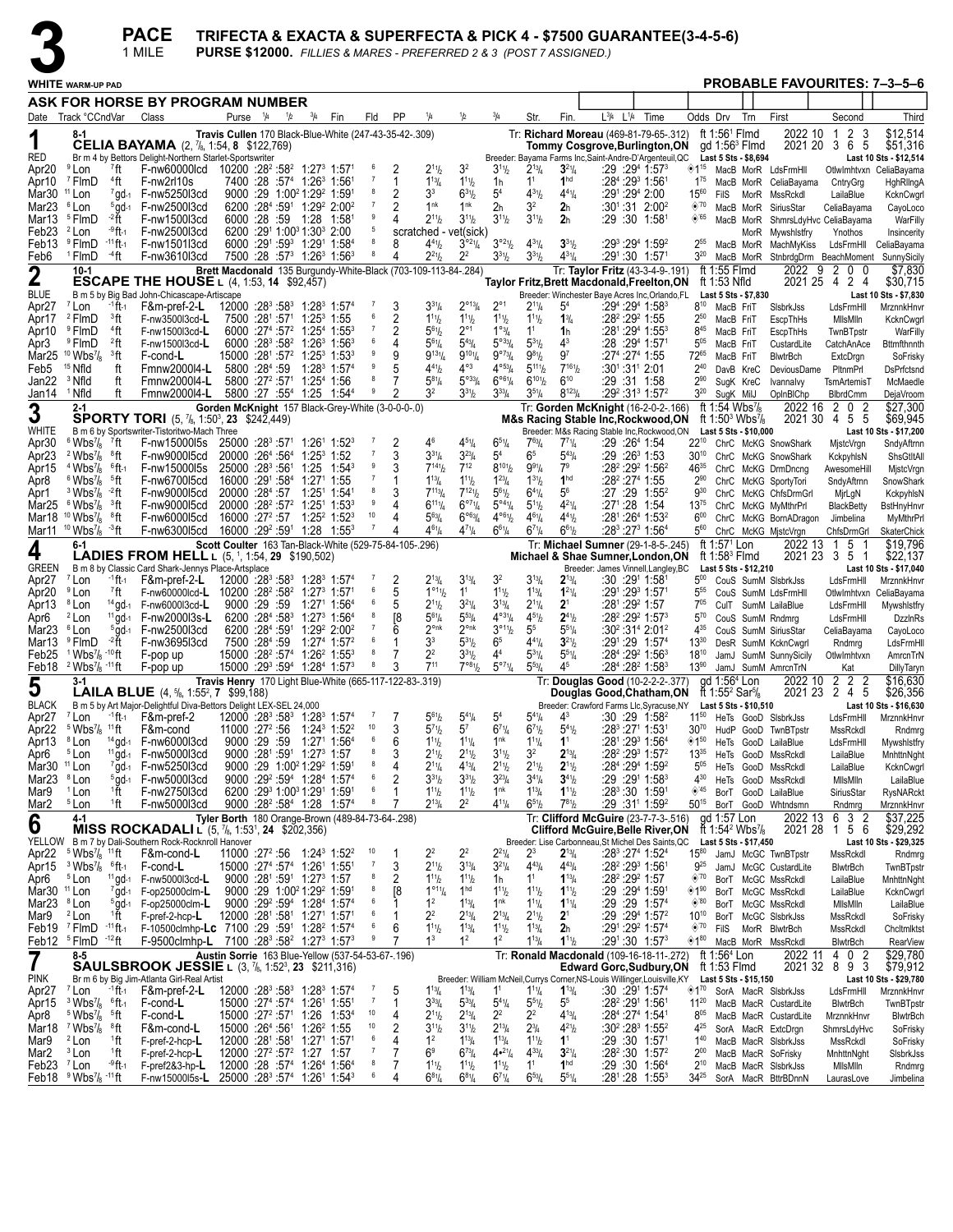

| <b>PROBABLE FAVOURITES: 7-2-4-3</b><br><b>GREEN WARM-UP PAD</b><br>ASK FOR HORSE BY PROGRAM NUMBER<br>$^{3}/_{4}$<br><b>PP</b><br>1/4<br>1/2<br>$^{3}/_{4}$<br>Fin.<br>$L^{3}/4$ $L^{1}/4$<br>Time<br>Odds Drv<br>First<br>Track °CCndVar<br>Class<br>Purse <sup>1</sup> /4<br>1/2<br>Fin<br>Fld<br>Str.<br>Trn<br>Second<br>Date<br>2022 11<br>qd 2:02 Flmd<br>1 1 1<br><b>CL \$8750</b><br>Jonathan Hahn 136 Red-White-Black (66-3-3-6-.101)<br>Tr: Dwain Spitzig (40-7-2-3-.227)<br>$10-1$<br><b>CAPTAIN GODRO</b> (3, 2:01 <sup>1</sup> , 2 \$12,024)<br>ft $2:011$ Cintn<br>2021 16 1 0 5<br>Kevin Skilton, North York, ON<br>RED<br>B h 4 by Moon Beam-Sweet Velocity-Mach Three<br>Breeder: 9267 7327 Quebec Inc, Mont-Joli, QC<br>Last 5 Sts \$460<br>Last 10 Sts - \$5,198<br><sup>3</sup> Lon<br>$6^{101}/4$<br>$6^{11}$ <sup>1</sup><br>$6^{103}/4$<br>:291:303 2:004<br>4540<br>$12$ gd-1 15000 clmcd<br>$5800 : 28^3 : 59^2$ 1:28 1:58 <sup>3</sup><br>- 6<br>$x6^{81}/x$<br>$6^{11}$ %<br>Apr <sub>25</sub><br>4<br>HahJ SpiD<br>WrrwXcd<br>PoplarLuke<br>826<br>8<br>$8^{15}$ <sup>1</sup> / <sub>2</sub><br>$8^{13}\%$<br>$8^{131}/2$<br><sup>5</sup> FlmD<br>$^{2}$ ft-1<br>7000clmcd<br>4600 :281 :58 <sup>2</sup> 1:28 <sup>4</sup> 1:59<br>:30ª<br>Mar26<br>x1x<br>8dis<br>$3^{40}$<br>HeTs FriS<br>LvnOnDrm<br><b>ImTooSexy</b><br>6<br>$6^8$<br>$6^{71}h$<br>$6^{51}/4$<br>$5^{43}$ /4<br>$5^{31}/4$<br>Mar19<br><sup>3</sup> FlmD<br><sup>5</sup> gd-2 7000clmcd<br>4600 :28 1:00 21:31 2:01 3<br>6<br>$:30^{1}:30^{1}$ 2:02 <sup>1</sup><br>$9^{95}$<br>HeTs FriS<br>GlbISprmcy<br>SmthAsChddr<br>$6^{101}/2$<br>$-8$ gd-1<br>$\overline{7}$<br>$6^{83}$ /4<br>$6^{\circ 51}/2$<br>$7^7$<br>$7^{103}$<br>:291:322 2:013<br>Mar12<br><sup>8</sup> FlmD<br>7000clmcd<br>4600 :28 :58 <sup>1</sup> 1:28 <sup>1</sup> 1:59 <sup>2</sup><br>$6^{30}$<br>7<br>HeTs FriS<br>Jcsittimn<br>LvnOnDrm<br>9<br>$6^{\circ 5}$ <sup>1</sup> / <sub>4</sub><br>$5^{\circ 23} / 4$<br>$4^3$<br>$5^{11}/4$<br><sup>1</sup> FlmD<br>$2$ ft<br>7000clmcd<br>4600 :284 :591 1:29 2:00 <sup>2</sup><br>3<br>$6^{7}$ <sup>1</sup> / <sub>2</sub><br>$:29^2:31$ 2:00 <sup>3</sup><br>Mar5<br>3 <sup>55</sup><br>HeTs FriS<br>RnMnBIChp<br>DeanStreet<br>GlbISprmcy<br>5<br>$3^{31}h$<br>$1^{21}/2$<br>$1^{31}/2$<br>$1^{53}/4$<br>$:29^2:30^3$ 2:02<br>Feb26<br><sup>2</sup> FlmD<br>$4$ gd- $1$ 7000clmcd<br>4600 :29 1:01 2:31 2:02<br>$3^{31}h$<br>$1^{30}$<br>4i<br>HeTs FriS<br>CptnGdr<br>Jcslttlmn<br><b>CL \$7000</b><br>Austin Sorrie 163 Blue-Yellow (537-54-53-67-.196)<br>Tr: Sheldon Rose (44-2-2-7-.123)<br>2022 9 0 1 3<br>$5-2$<br>$\overline{\mathbf{2}}$<br><b>REDWHITEANDBOOTS</b> $(4, \frac{5}{6}, 1:58^3, 6, \$43,965)$<br>2021 20 0 3 3<br>Sheldon Rose,Thornhill,ON<br><b>BLUE</b><br>B g 8 by Brandons Cowboy-Star Spangled-Four Starzzz Shark<br>Breeder: William Andrew, AB-Brian Andrew, PE-Blake Andrew, NY Last 5 Sts - \$2,368<br>Last 10 Sts - \$4,344<br>$4$ Lon<br>3dh <sup>1</sup> 1/2<br>:30 <sup>1</sup> :30 <sup>4</sup> 2:01 <sup>2</sup><br>-1 ft-1<br>7000clmcd<br>5000 :29 1:00 1:30 2:01<br>7<br>$2^{11}h$<br>$2^{11}h$<br>$2^{11}$ / <sub>2</sub><br>$3^{13}/4$<br>$6^{60}$<br>Apr <sub>27</sub><br>KelC RosS PhoneIn<br>StnbrdgSct<br>1 <sup>hd</sup><br>7000clmcd<br>$5000$ : $27^4$ : $58^1$ 1:28 $^3$ 2:01<br>7<br>$1^{13}$ /4<br>$2^1$<br>Apr <sub>20</sub><br><sup>4</sup> Lon<br>7ft<br>$1^{11}/4$<br>1h<br>:30²:32ª 2:01ª<br>1955<br>KelC RosS<br>CtchMyCntrl<br>Rdwhtndbts<br>6<br>33<br>$4^{41}/4$<br>$4^{71}$<br>$5^{71}h$<br><sup>2</sup> Lon<br>$5$ gd-1<br>7000clmcd<br>$5000 : 291 1:001 1:29$<br>1:59 <sup>2</sup><br>$4^{41}$ /4<br>$:28^4:31$ 2:00 <sup>4</sup><br>$75^{05}$<br>Apr8<br>RyaJ RosS<br>WstCstKd<br>JcksnKlln<br>$2f1-1$<br>7000clmcd<br>4600 :281 :58 <sup>2</sup> 1:28 <sup>4</sup> 1:59<br>8<br>$3^{41}/4$<br>$3^{31}/4$<br>$7^{41}h$<br>$6^{91}/2$<br>$4^{11}$ <sup>1</sup><br>1600<br><sup>5</sup> FlmD<br>3<br>$:30^3:31^3$ 2:011<br>Mar <sub>26</sub><br>LvnOnDrm<br>HarJ<br>RosS<br><b>ImTooSexy</b><br>6<br>$2^2$<br>35<br>47<br>$6^{14}$ <sup>1</sup> / <sub>4</sub><br><sup>6</sup> Lon<br>7000clmcd<br>4500 :29 <sup>2</sup> :59 <sup>4</sup> 1:29 <sup>2</sup> 1:59 <sup>4</sup><br>$2^{11}h$<br>$:30^{1}.32^{1}.2:02^{3}$<br>Mar9<br>1ft<br>$10^{50}$<br>CoinFlip<br>HarJ<br>RosS<br>WstCstKd DebsNewMan<br>6<br>$3^{11}h$<br>$4^{\circ 31}/4$<br>3 <sup>4</sup><br><sup>9</sup> Lon<br><sup>1</sup> sn-1 7000clmcd<br>$5000$ :29 <sup>2</sup> 1:01 1:30 <sup>3</sup> 2:01 <sup>3</sup><br>$2^{11}h$<br>$3^{33}$ /4<br>$:30:31^{1}$ 2:02 <sup>2</sup><br>$9^{75}$<br>Mar <sub>2</sub><br>SorA RosS Escape<br>EtmsSprtsbby<br><b>CL \$7000</b><br>Ryan Desroche 155 White-Grey-Blue (367-21-29-44-.141)<br>2022 11<br>0 1 0<br>4-1<br>Tr: Garry Macdonald (46-8-5-6-.277)<br>3<br><b>KEIRAN</b> $(5, 1:58^2, 1 \,$ \$7,883)<br>ft 1:58 $2$ Hnvr<br>2021 9<br>1 1 0<br>Joan Henhawk,Ohsweken,ON<br>WHITE<br>B h 6 by Art Major-McVita Bella-Somebeachsomewhere LEX-SEL 30,000<br>Breeder: Crawford Farms Llc, Syracuse, NY<br>Last 5 Sts - \$2,430<br>Last 10 Sts - \$3,772<br>$9^{103}$ / <sub>4</sub><br>9°83/4<br>$9^{11}$<br>8 <sup>8</sup><br>:294 :293 2:012<br><sup>4</sup> FlmD<br>$^{8}$ gd-1 7000clmcd<br>4600 :29 <sup>2</sup> :59 <sup>4</sup> 1:30 1:59 <sup>4</sup><br>8<br>$8^{83} / 4$<br>4850<br>May1<br>DesR MacG RoughTrade<br><b>JILxmnt</b><br>6<br>$2^2$<br>$3^{23}/4$<br>$2^{13}/4$<br>2 <sup>4</sup><br>$5^7$<br>$5800 : 28^3 : 59^2$ 1:28 1:58 <sup>3</sup><br>3<br>$:28^4:31^22:00$<br>Apr <sub>25</sub><br><sup>3</sup> Lon<br>$12$ gd-1<br>15000clmcd<br>$8^{75}$<br>DesR MacG WrrwXcd<br>PoplarLuke<br>$6^{\circ 51}/4$<br>6<br>56<br>65%<br>$5^{23}$ /4<br>$5^{21}/2$<br>:294 :294 2:012<br><sup>9</sup> Lon<br>15000clmcd<br>5800 :30 1:00 <sup>4</sup> 1:30 <sup>3</sup> 2:01<br>$15^{00}$<br>Apr18<br>$1$ SV-2<br>DesR MacG Crnnthbch<br>WrrwXcd<br>$4^{\circ 3}$<br>11 <sup>11</sup><br>6<br>45<br>$4•^{21}/4$<br>5 <sup>5</sup><br>$6^8$<br>$:284:303 2:001$<br><sup>6</sup> Lon<br>15000clmcd<br>5800 :29 1:00 <sup>1</sup> 1:29 <sup>1</sup> 1:58 <sup>3</sup><br>$12^{30}$<br>Apr11<br>MooT MacG NssHnvr<br>WrrwXcd<br>9<br>$3^{53}/4$<br>$4^{41}h$<br>$3^{33}/4$<br>$2^{13}/4$<br>2 <sup>1</sup><br><sup>2</sup> FlmD<br>®ft<br>Nw1r5080I<br>7400 :28 <sup>3</sup> :59 <sup>1</sup> 1:28 <sup>3</sup> 1:59<br>:29º :29ª 1:59ª<br>Apr7<br>47 <sup>10</sup><br>DesR MacG BtRprtr<br>Keiran<br><sup>2</sup> ft<br>$3^{33}$ /4<br>$3^{31}/4$<br>$5^{33}/4$<br><sup>6</sup> Lon<br>Nw5000lcd<br>7500 :30 1:01 1:31 <sup>4</sup> 2:02 <sup>1</sup><br>8<br>$5^{41}/4$<br>$5^{33}$ /4<br>:31:30 <sup>2</sup> 2:03<br>$5^{20}$<br>Apr4<br>DesR MacG YsCnSct<br>SlvrbckJck<br>ad 1:59 <sup>3</sup> Lon<br>Colin Kelly 164 Orange-Black-White (442-74-66-74-.306)<br>Tr: Jonathan Panos (20-5-5-0-.388)<br>2022 11<br>2 0 2<br><b>CL \$7000</b><br>3-1<br>4<br><b>COIN FLIP</b> $(3, 5/8, 1:57^3, 6, 30,322)$<br>ft 1:58 $3$ Lon<br>2021 12 1 0 3<br>Martin Kuepfer, Elmwood, ON<br><b>GREEN</b><br>B h 5 by Royal Mattjesty-Double Flip-Badlands Hanover LON-SEL 11,000<br>Breeder: Winbak Farm, Chesapeake City, MD<br>Last 10 Sts - \$7,590<br>Last 5 Sts - \$7,070<br>$3^{33}$ /4<br>$3^{61}/4$<br>$4^{11}$<br><sup>3</sup> ft<br>:29 <sup>2</sup> :59 <sup>4</sup> 1:29 <sup>3</sup> 1:591<br>34<br>$4^{93}$ /4<br>$:30^1:30^3$ 2:01 <sup>2</sup><br>Apr28<br><sup>1</sup> Lon<br>Qua<br>5<br>nb<br>RooG PanJ<br>GldnLdr<br>Lifeguard GrammysCall<br>$4^{04}\%$<br>$5^{\circ 4}$<br>8<br>56<br>$5^{51}/4$<br>$3b1^{3}$ <sup>1</sup> / <sub>4</sub><br>5000 :29 1:00 1:28 1:58 4<br>3<br>$:28^1:30^2$ 1:59 <sup>2</sup><br>Apr13<br><sup>1</sup> Lon<br>$^{14}$ gd-1 7000clmcd $c$<br>$\otimes$ 50<br>MacB NosT<br>EtmsSprtsbby<br>DerbyDylan<br>6000 :284 :594 1:281 1:574<br>$5^{71}h$<br>$2^{\circ_{11}}\frac{1}{2}$<br>$3^{\circ 4}\frac{1}{4}$<br>46<br>$3^{61}/2$<br><sup>7</sup> Lon<br>$11$ ad-1<br>8500clm<br>:29 :30 1:59<br>$7^{25}$<br>Apr6<br>EasyFlyer<br>GoMud<br>MacB NosT<br>$7$ gd-1<br>8000 :291 :59 <sup>2</sup> 1:29 <sup>3</sup> 2:01 <sup>4</sup><br>$7^{11}$<br>$7^{81}/4$<br>7 <sup>9</sup><br>$7^{83}$ / <sub>4</sub><br>:30 <sup>2</sup> :31 <sup>1</sup> 2:02 <sup>3</sup><br>$\diamond$ '55<br>Mar30 <sup>8</sup> Lon<br>8500clmstkc<br>6 <sup>4</sup><br>KelC LavD<br>Oldfrndskntcky DebsNewMan<br>$3^{33}/4$<br>$2^{\circ}1$<br>$2^{\circ}$ ns<br>1 <sup>3</sup><br>$1^{51}/2$<br><sup>2</sup> Lon<br>7000 :291 :593 1:292 1:593<br>7<br>:293 :301 1:593<br>◈1º<br>Mar <sub>23</sub><br>$5$ gd-1<br>7000clmstk <b>c</b><br>KelC PanJ<br>CoinFlip<br>ArsnIDChfr<br>1ft<br>4500 :29 <sup>2</sup> :59 <sup>4</sup> 1:29 <sup>2</sup> 1:59 <sup>4</sup><br>1 <sup>2</sup><br>1 <sup>4</sup><br>1 <sup>4</sup><br>:293 :302 1:594<br>$\diamond$ '55<br><sup>6</sup> Lon<br>7000clmcd<br>6<br>$1^{11}b$<br>$1^{43}$ / <sub>4</sub><br>Mar9<br>KelC PanJ<br>CoinFlip<br>WstCstKd DebsNewMan<br>Garrett Rooney 150 Red-White-Black (326-46-49-45-.270)<br>2022 0<br>$0\,0\,0$<br>$12 - 1$<br><b>CL \$7000</b><br>Tr: Stephen Roberts (30-1-1-3-.85)<br>5<br><b>WINDSONG LEOPOLD</b> (6, 2:00 <sup>1</sup> , 2 \$33,927)<br>ft Q2:00 <sup>1</sup> Sar <sup>5</sup> / <sub>8</sub><br>2021 23 0 1 2<br>Stephen & Laura Roberts, Melbourne, ON<br><b>BLACK</b><br>Gr g 10 by Sportswriter-Access Hollywood-Laag FCYS 25,000<br>Breeder: William Loyens, London, Charalambos Christoforou, Campbellville, ON<br>Last 5 Sts - \$2,170<br>Last 10 Sts - \$2,864<br><sup>3</sup> Lon<br><sup>7</sup> ft<br>$2^{\circ 9}$<br>2 <sup>5</sup><br>$2^3$<br>:30 1:00 <sup>2</sup> 1:31 2:03 <sup>1</sup><br>36<br>2 <sup>5</sup><br>Apr14<br>Qua-t&p<br>$:29^4:31^4 2:03^4$<br>nb RooG RobS LukeAndDuke WndsngLpld<br><sup>5</sup> Lon<br>∙1ft<br>6<br>Jan12<br>7000clmcd<br>$5000$ :28 :57 <sup>1</sup> 1:26 <sup>4</sup> 1:58 <sup>2</sup><br>scratched - vet(lame)<br>RobS HokieDokie<br>DptySistr<br>CtchMyCntrl<br>5000 :28 <sup>2</sup> :59 1:27 <sup>3</sup> 1:58 <sup>4</sup><br>6<br><sup>3</sup> Lon<br><sup>-6</sup> ft-1<br>7000clmcd<br>scratched - judges(ineligible)<br>Jan5<br>PeyBug<br>RobS Rcknmydrm<br>$44$ ft<br>5600 :281 :583 1:274 1:584<br>Dec31 <sup>1</sup> Lon<br>7000clmcd<br>scratched - vet(lame)<br>RobS<br>Shtnfrthstrs<br>DebsNewMan<br>re<br>6°5%<br>$:28^3:30^4$ 2:01 <sup>3</sup><br>Dec26 <sup>6</sup> Lon<br><sup>1</sup> ft<br>7000clmcd<br>5600 :291 1:004 1:294 2:003<br>$5^{43}$ / <sub>4</sub><br>4145<br>3<br>$7^{73}$ /4<br>$7^{\circ}$<br>6 <sup>6</sup><br>RyaJ RobS<br>Shtnfrthstrs<br>DebsNewMan RoughTrade<br><sup>3</sup> ft<br>4200 :284 :59 <sup>2</sup> 1:29 1:584<br>6 <sup>9</sup><br>$5^{\circ}$<br>415<br>$2^{15}$<br>Dec14 <sup>9</sup> Lon<br>7000clmcd<br>68<br>$:29^3:31$ 2:01 <sup>4</sup><br>30 <sup>00</sup> RyaJ RobS ChpsktHnvr<br>6<br>WndsngLpld<br>2022<br>8030<br><b>CL \$7000</b><br><b>Lorne House</b> 164 Black-Grey-White (135-14-18-17-.219)<br>Tr: Robert Mawson (8-0-3-0-.208)<br>6-1<br>6<br><b>STONEBRIDGE SCOUT</b> $(8, \frac{5}{6}, 1:55^2, 26, \frac{6}{3}, 183,054)$<br>2021 18 0 2 2<br>Gladys McCarty, London, ON<br>YELLOW B g 14 by Western Maverick-Dress To Thrill-Camluck<br>Breeder: Angie Stiller, Arva, ON Last 5 Sts - \$3,250<br>Last 10 Sts - \$6,148<br>$5^{\circ 6}$<br>$3^{\circ_1}\%$<br>Apr27 <sup>4</sup> Lon<br>-1 ft 1<br>5000 :293 1:001 1:302 2:011<br>$5^7$<br>2 <sub>h</sub><br>2 <sup>1</sup><br>:291:304 2:012<br>7000clmcd<br>16 <sup>25</sup> HouL MawR Phoneln<br>5<br>StnbrdgSct<br>$5^{71}/4$<br>7 <sup>2</sup><br>7<br>$5^{51}/4$<br>$6^{43}/4$<br>6 <sup>3</sup><br><sup>4</sup> Lon<br>7ft<br>7000clmcd<br>5000 :274 :581 1:283 2:01<br>$:30^2:31^4$ 2:01 <sup>2</sup><br>Apr20<br>5<br>$4^{00}$<br>WraS MawR CtchMyCntrl<br>Rdwhtndbts<br><sup>10</sup> Lon<br>9000 :284 :58 <sup>2</sup> 1:27 <sup>3</sup> 1:58 <sup>2</sup><br>8<br>$4^{31}h$<br>$5^{33}$ /4<br>$5^{41}/4$<br>$5^{41}/4$<br>$6^{43}/4$<br>$11$ gd-1<br>Clmstk-a<br>$:29^1:31$ 1:59 <sup>2</sup><br>$3^{95}$<br>Apr6<br>WraS MawR RBazingga<br>DebsNewMan RockinNovel<br>$\overline{7}$<br>$7$ gd-1<br>8000 :293 :593 1:293 2:012<br>$2^2$<br>$2^{13}$ /4<br>$2^{11}/2$<br>2 <sup>2</sup><br>$2^{13}/4$<br>:294:32 2:014<br>Mar30 <sup>9</sup> Lon<br>8500clmstk<br>3<br>6 <sup>10</sup> WraS MawR Shtnfrthstrs<br>StnbrdgSct<br>$7^{81}/2$<br>$7^{111}$<br>Mar23 $2$ Lon<br>7000 :291 :593 1:29 <sup>2</sup> 1:593<br>$\overline{7}$<br>$7^{81}/4$<br>$7^{61}/2$<br>$6^{101}/4$<br>$:29^2:31$ 2:01 <sup>3</sup><br>$5$ gd- $1$ 7000clmstk<br>$73^{50}$<br>WraS MawR CoinFlip<br>ArsnIDChfr<br>1ft<br>4500 :29 <sup>2</sup> :59 <sup>4</sup> 1:29 <sup>2</sup> 1:59 <sup>4</sup><br>Mar9<br><sup>6</sup> Lon<br>7000clmcd<br>$6\phantom{.0}$<br>scratched - vet(lame)<br>MawR CoinFlip<br>WstCstKd DebsNewMan<br>\$5,500<br><b>CL \$7000</b><br>J Bradley Harris 151 White-Green-Black (188-24-28-16-.238)<br>Tr: James Stewart (4-1-1-0-.388)<br>ft 1:59 $F$ Imd<br>2022 16<br>1 1 2<br>7<br>$2 - 1$<br>JOE ROCKHEAD (3, 1:58 <sup>3</sup> , 3 \$26,153)<br>2021 23 0 2 4<br>Gregory Mason, Mulmur, James Stewart, Orangeville, ON<br><b>PINK</b><br>Br g 5 by Badlands Hanover-St Lads Moxie-Camotion<br>Breeder: Denarben Stables, Thornhill, Auciello Stables, Stouffville, ON<br>Last 5 Sts - \$3,450<br>Last 10 Sts - \$4,002<br>2<br>$\diamond$ '30<br><sup>2</sup> FlmD<br>$^6$ ft<br>7000clmcd<br>4600 :29 :59 <sup>4</sup> 1:29 <sup>1</sup> 1:59<br>$1^{11}h$<br>$:29^2:29^4$ 1:59<br>Apr28<br>$1^{13}/4$<br>$1^{11}$ <sup>1</sup> / <sub>2</sub><br>$1^{11}$ / <sub>2</sub><br>$1^{21}/4$<br>HarJ SteJ<br>JoeRockhead<br>FitsBig<br><sup>11</sup> FlmD $18$ ft<br>7000clmcd<br>4600 :291 :591 1:283 1:574<br>$\overline{7}$<br>Apr24<br>scratched - judges(other)<br>MisterJR<br>CalHanover<br>SteJ<br>4600 :273 :571 1:264 1:563<br>$\overline{7}$<br>1 <sup>2</sup><br>:293 :313 1:582<br><sup>7</sup> FlmD<br>$13$ ft<br>7000clmcd<br>7<br>3 <sup>5</sup><br>$6^{91}/4$<br>$2^{75}$<br>Apr21<br>$1^{11}h$<br>2 <sub>h</sub><br>HarJ SteJ<br>MisterJR<br>CalHanover<br>$\overline{7}$<br><sup>10</sup> FlmD<br><sup>3</sup> ft<br>4600 :28 <sup>2</sup> :58 <sup>3</sup> 1:27 <sup>4</sup> 1:58<br>2<br>$2^{31}/4$<br>:291:304 1:583<br>$3^{20}$<br>7000clmcd<br>$1^{11}b$<br>$2\frac{1}{4}$<br>Apr17<br>$1^{11}h$<br>$1^{11}$ / <sub>2</sub><br>JoeRockhead BootsNBrian<br>RyaJ SteJ<br>Dabunka<br>8<br>1 <sup>2</sup><br>$3^{61}/4$<br>$8^{123}/4$<br>$8^{281}/4$<br>$10$ Wbs <sup>7</sup> / <sub>8</sub> 11 ft<br>$11000$ :27 <sup>2</sup> :56 1:24 <sup>2</sup> 1:53 <sup>2</sup><br>7<br>$:29^3:33^2$ 1:59<br>Apr11<br>15000clmcd<br>$1^{11}h$<br>$10^{05}$<br>JamJ SteJ<br>JstPlnNdy<br>BigJourney<br>$2^{11}/4$<br>36<br>$6^{153}/4$<br>:293 :331 2:012<br>$7$ FlmD $3$ ft<br>7000clmcdc<br>4600 :29 :58 <sup>3</sup> 1:28 1:58 <sup>1</sup><br>6<br>2<br>$1^{11}h$<br>$1^{11}h$<br>$2^{60}$<br>PlaJ SalM<br>Apr <sub>2</sub><br>LvnOnDrm<br>JyDics<br><b>CL \$7000</b><br>Brett Macdonald 135 Burgundy-White-Black (703-109-113-84-.284)<br>Tr: Darryl Laver (85-14-12-18-.313)<br>ft $2:01$ Lon<br>2022 13 1 1 2<br>8-1<br>8<br><b>CATCH MY CONTRAIL</b> (4, 2:00 <sup>1</sup> , 4 \$30,022)<br>Leanne Davidson, Petrolia, ON<br>2021 24 0 2 6<br><b>GREY</b><br>B g 6 by Shadow Play-Bella Bambina-Artiscape<br>Breeder: Randy Zhok, Dover Centre, ON<br>Last 10 Sts - \$6,836<br>Last 5 Sts - \$4,948<br>$6^{\circ 6} \%$<br><sup>11</sup> Lon<br><sup>-1</sup> ft-1<br>5600 :29 1:00 1:29 1:584<br>8<br>2<br>$6^{71}h$<br>$6^{71}/4$<br>$5^{81}/2$<br>$4^{91}/4$<br>$:284:302$ 2:00 <sup>3</sup><br>$12^{30}$<br>Apr27<br>7000clmcd<br>MacB LavD DurhamTown<br>TmttBym<br>$\overline{7}$<br>$4^{\circ_{13}}/4$<br>1 <sup>1</sup><br><sup>7</sup> ft<br>7000clmcd<br>5000 :27 <sup>4</sup> :58 <sup>1</sup> 1:28 <sup>3</sup> 2:01<br>$4^{51}/4$<br>:30 <sup>1</sup> :32 2:01<br>Apr20<br><sup>4</sup> Lon<br>4<br>$4^{31}/4$<br>3h<br>$4^{90}$<br>BorT LavD CtchMyCntrl<br>Rdwhtndbts<br>5<br>2<br>3 <sup>4</sup><br>$3^{31}h$<br>$3^{031}/2$<br>$2^{31}/2$<br>2 <sup>nk</sup><br>:29 <sup>2</sup> :30 <sup>4</sup> 2:00 <sup>4</sup><br>® Lon<br><sup>7</sup> ft<br>7000clmcd<br>5000 :28 <sup>3</sup> 1:00 1:29 <sup>2</sup> 2:00 <sup>4</sup><br>$2^{90}$<br>Apr15<br>BorT LavD<br>ImTooSexy<br>CtchMyCntrl<br>6<br>$6^{71}h$<br>$5^{53}$ /4<br>$5^{83}$ /4<br>$4^{61}/2$<br>:284 :302 2:003<br><sup>2</sup> Lon<br>$5$ gd-1<br>7000clmcd<br>5000 :291 1:001 1:29 1:59 <sup>2</sup><br>$6^{61}$ / <sub>2</sub><br>14 <sup>95</sup><br>Apr8<br>5<br>MacB LavD<br>WstCstKd<br>JcksnKlln |      |                  |          | <b>PACE</b><br>1 MILE       | TRIFECTA & EXACTA & SUPERFECTA |  |  |                |   |                         |             |               |                |             |  |           |  | PURSE \$5000. HORSES & GELDINGS - CLAIMING \$7000. - FOR N/W \$40000. LIFETIME (W-ALL) OR A RACE IN 2021/22 |           |                                |
|---------------------------------------------------------------------------------------------------------------------------------------------------------------------------------------------------------------------------------------------------------------------------------------------------------------------------------------------------------------------------------------------------------------------------------------------------------------------------------------------------------------------------------------------------------------------------------------------------------------------------------------------------------------------------------------------------------------------------------------------------------------------------------------------------------------------------------------------------------------------------------------------------------------------------------------------------------------------------------------------------------------------------------------------------------------------------------------------------------------------------------------------------------------------------------------------------------------------------------------------------------------------------------------------------------------------------------------------------------------------------------------------------------------------------------------------------------------------------------------------------------------------------------------------------------------------------------------------------------------------------------------------------------------------------------------------------------------------------------------------------------------------------------------------------------------------------------------------------------------------------------------------------------------------------------------------------------------------------------------------------------------------------------------------------------------------------------------------------------------------------------------------------------------------------------------------------------------------------------------------------------------------------------------------------------------------------------------------------------------------------------------------------------------------------------------------------------------------------------------------------------------------------------------------------------------------------------------------------------------------------------------------------------------------------------------------------------------------------------------------------------------------------------------------------------------------------------------------------------------------------------------------------------------------------------------------------------------------------------------------------------------------------------------------------------------------------------------------------------------------------------------------------------------------------------------------------------------------------------------------------------------------------------------------------------------------------------------------------------------------------------------------------------------------------------------------------------------------------------------------------------------------------------------------------------------------------------------------------------------------------------------------------------------------------------------------------------------------------------------------------------------------------------------------------------------------------------------------------------------------------------------------------------------------------------------------------------------------------------------------------------------------------------------------------------------------------------------------------------------------------------------------------------------------------------------------------------------------------------------------------------------------------------------------------------------------------------------------------------------------------------------------------------------------------------------------------------------------------------------------------------------------------------------------------------------------------------------------------------------------------------------------------------------------------------------------------------------------------------------------------------------------------------------------------------------------------------------------------------------------------------------------------------------------------------------------------------------------------------------------------------------------------------------------------------------------------------------------------------------------------------------------------------------------------------------------------------------------------------------------------------------------------------------------------------------------------------------------------------------------------------------------------------------------------------------------------------------------------------------------------------------------------------------------------------------------------------------------------------------------------------------------------------------------------------------------------------------------------------------------------------------------------------------------------------------------------------------------------------------------------------------------------------------------------------------------------------------------------------------------------------------------------------------------------------------------------------------------------------------------------------------------------------------------------------------------------------------------------------------------------------------------------------------------------------------------------------------------------------------------------------------------------------------------------------------------------------------------------------------------------------------------------------------------------------------------------------------------------------------------------------------------------------------------------------------------------------------------------------------------------------------------------------------------------------------------------------------------------------------------------------------------------------------------------------------------------------------------------------------------------------------------------------------------------------------------------------------------------------------------------------------------------------------------------------------------------------------------------------------------------------------------------------------------------------------------------------------------------------------------------------------------------------------------------------------------------------------------------------------------------------------------------------------------------------------------------------------------------------------------------------------------------------------------------------------------------------------------------------------------------------------------------------------------------------------------------------------------------------------------------------------------------------------------------------------------------------------------------------------------------------------------------------------------------------------------------------------------------------------------------------------------------------------------------------------------------------------------------------------------------------------------------------------------------------------------------------------------------------------------------------------------------------------------------------------------------------------------------------------------------------------------------------------------------------------------------------------------------------------------------------------------------------------------------------------------------------------------------------------------------------------------------------------------------------------------------------------------------------------------------------------------------------------------------------------------------------------------------------------------------------------------------------------------------------------------------------------------------------------------------------------------------------------------------------------------------------------------------------------------------------------------------------------------------------------------------------------------------------------------------------------------------------------------------------------------------------------------------------------------------------------------------------------------------------------------------------------------------------------------------------------------------------------------------------------------------------------------------------------------------------------------------------------------------------------------------------------------------------------------------------------------------------------------------------------------------------------------------------------------------------------------------------------------------------------------------------------------------------------------------------------------------------------------------------------------------------------------------------------------------------------------------------------------------------------------------------------------------------------------------------------------------------------------------------------------------------------------------------------------------------------------------------------------------------------------------------------------------------------------------------------------------------------------------------------------------------------------------------------------------------------------------------------------------------------------------------------------------------------------------------------------------------------------------------------------------------------------------------------------------------------------------------------------------------------------------------------------------------------------------------------------------------------------------------------------------------------------------------------------------------------------------------------------------------------------------------------------------------------------------------------------------------------------------------------------------------------------------------------------------------------------------------------------------------------------------------------------------------------------------------------------------------------------------------------------------------------------------------------------------------------------------------------------------------------------------------------------------------------------------------------------------------------------------------------------------------------------------------------------------------------------------------------------------------------------------------------------------------------------------------------------------------------------------------------------------------------------------------------------------------------------------------------------------------------------------------------------------------------------------------------------------------------------------------------------------------------------------------------------------------------------------------------------------------------------------------------------------------------------------------------------------------------------------------------------------------------------------------------------------------------------------------------------------------------------------------------------------------------------------------------------------------------------------------------------------------------------------------------------------------------------------------------------------------------------------------------------------------------------------------------------------------------------------------------------------------------------------------------------------------------------------------------------------------------------------------------------------------------------------------------------------------------------------------------------------------------------------------------------------------------------------------------------------------------------------------------------------------------------------------------------------------------------------------------------------------------------------------------------------------------------------------------------------------------------------------------------------------------------------------------------------------------------------------------------------------------------------------------------------------------------------------------------------------------------------------------------------------------------------------------------------------------------------------------------------------------------------------------------------------------------------------------------------------------------------------------------------------------------------------------------------------------------------------------------------------------------------------------------------------------------------------------------------------------------------------------------------------------------------------------------------------------------------------------------------------------------------------------------------------------------------------------------------------------------------------------------------------------------------------------------------------------------------------------------------------------------------------------------------------------------------------------------------------------------------------------------------------------------------------------------------------------------------------------------------------------------------------------------------------------------------------------------------------------------------------------------------------------------------------------------------------------------------------------------------------------------------------------------------------------------------------------------------------------------------------------------------------------------------------------------------------------------------------------------------------------------------------------------------------------------------------------------------------------------------------------------------------------------------------------------------------------------------------------------------------------------------------------------------------------------------------------------------------------------------------------------------------------------------------------------------------------------------------------------------------------------------------------------------------------------------------------------------------------------------------------------------------------------------------------------------------------------------------------------------------------------------------------------------------------------------------------------------------------------------------------------------------------------------------------------------------------------------------------------------------------------------------------------------|------|------------------|----------|-----------------------------|--------------------------------|--|--|----------------|---|-------------------------|-------------|---------------|----------------|-------------|--|-----------|--|-------------------------------------------------------------------------------------------------------------|-----------|--------------------------------|
|                                                                                                                                                                                                                                                                                                                                                                                                                                                                                                                                                                                                                                                                                                                                                                                                                                                                                                                                                                                                                                                                                                                                                                                                                                                                                                                                                                                                                                                                                                                                                                                                                                                                                                                                                                                                                                                                                                                                                                                                                                                                                                                                                                                                                                                                                                                                                                                                                                                                                                                                                                                                                                                                                                                                                                                                                                                                                                                                                                                                                                                                                                                                                                                                                                                                                                                                                                                                                                                                                                                                                                                                                                                                                                                                                                                                                                                                                                                                                                                                                                                                                                                                                                                                                                                                                                                                                                                                                                                                                                                                                                                                                                                                                                                                                                                                                                                                                                                                                                                                                                                                                                                                                                                                                                                                                                                                                                                                                                                                                                                                                                                                                                                                                                                                                                                                                                                                                                                                                                                                                                                                                                                                                                                                                                                                                                                                                                                                                                                                                                                                                                                                                                                                                                                                                                                                                                                                                                                                                                                                                                                                                                                                                                                                                                                                                                                                                                                                                                                                                                                                                                                                                                                                                                                                                                                                                                                                                                                                                                                                                                                                                                                                                                                                                                                                                                                                                                                                                                                                                                                                                                                                                                                                                                                                                                                                                                                                                                                                                                                                                                                                                                                                                                                                                                                                                                                                                                                                                                                                                                                                                                                                                                                                                                                                                                                                                                                                                                                                                                                                                                                                                                                                                                                                                                                                                                                                                                                                                                                                                                                                                                                                                                                                                                                                                                                                                                                                                                                                                                                                                                                                                                                                                                                                                                                                                                                                                                                                                                                                                                                                                                                                                                                                                                                                                                                                                                                                                                                                                                                                                                                                                                                                                                                                                                                                                                                                                                                                                                                                                                                                                                                                                                                                                                                                                                                                                                                                                                                                                                                                                                                                                                                                                                                                                                                                                                                                                                                                                                                                                                                                                                                                                                                                                                                                                                                                                                                                                                                                                                                                                                                                                                                                                                                                                                                                                                                                                                                                                                                                                                                                                                                                                                                                                                                                                                                                                                                                                                                                                                                                                                                                                                                                                                                                                                                                                                                                                                                                                                                                                                                                                                                                                                                                                                                                                                                                                                                                                                                                                                                                                                                                                                                                                                                                                                                                                                                                                                                                                                                                                                                                                                                                                                                                                                                                                   |      |                  |          |                             |                                |  |  |                |   |                         |             |               |                |             |  |           |  |                                                                                                             |           |                                |
|                                                                                                                                                                                                                                                                                                                                                                                                                                                                                                                                                                                                                                                                                                                                                                                                                                                                                                                                                                                                                                                                                                                                                                                                                                                                                                                                                                                                                                                                                                                                                                                                                                                                                                                                                                                                                                                                                                                                                                                                                                                                                                                                                                                                                                                                                                                                                                                                                                                                                                                                                                                                                                                                                                                                                                                                                                                                                                                                                                                                                                                                                                                                                                                                                                                                                                                                                                                                                                                                                                                                                                                                                                                                                                                                                                                                                                                                                                                                                                                                                                                                                                                                                                                                                                                                                                                                                                                                                                                                                                                                                                                                                                                                                                                                                                                                                                                                                                                                                                                                                                                                                                                                                                                                                                                                                                                                                                                                                                                                                                                                                                                                                                                                                                                                                                                                                                                                                                                                                                                                                                                                                                                                                                                                                                                                                                                                                                                                                                                                                                                                                                                                                                                                                                                                                                                                                                                                                                                                                                                                                                                                                                                                                                                                                                                                                                                                                                                                                                                                                                                                                                                                                                                                                                                                                                                                                                                                                                                                                                                                                                                                                                                                                                                                                                                                                                                                                                                                                                                                                                                                                                                                                                                                                                                                                                                                                                                                                                                                                                                                                                                                                                                                                                                                                                                                                                                                                                                                                                                                                                                                                                                                                                                                                                                                                                                                                                                                                                                                                                                                                                                                                                                                                                                                                                                                                                                                                                                                                                                                                                                                                                                                                                                                                                                                                                                                                                                                                                                                                                                                                                                                                                                                                                                                                                                                                                                                                                                                                                                                                                                                                                                                                                                                                                                                                                                                                                                                                                                                                                                                                                                                                                                                                                                                                                                                                                                                                                                                                                                                                                                                                                                                                                                                                                                                                                                                                                                                                                                                                                                                                                                                                                                                                                                                                                                                                                                                                                                                                                                                                                                                                                                                                                                                                                                                                                                                                                                                                                                                                                                                                                                                                                                                                                                                                                                                                                                                                                                                                                                                                                                                                                                                                                                                                                                                                                                                                                                                                                                                                                                                                                                                                                                                                                                                                                                                                                                                                                                                                                                                                                                                                                                                                                                                                                                                                                                                                                                                                                                                                                                                                                                                                                                                                                                                                                                                                                                                                                                                                                                                                                                                                                                                                                                                                                                                                   |      |                  |          |                             |                                |  |  |                |   |                         |             |               |                |             |  |           |  |                                                                                                             |           |                                |
|                                                                                                                                                                                                                                                                                                                                                                                                                                                                                                                                                                                                                                                                                                                                                                                                                                                                                                                                                                                                                                                                                                                                                                                                                                                                                                                                                                                                                                                                                                                                                                                                                                                                                                                                                                                                                                                                                                                                                                                                                                                                                                                                                                                                                                                                                                                                                                                                                                                                                                                                                                                                                                                                                                                                                                                                                                                                                                                                                                                                                                                                                                                                                                                                                                                                                                                                                                                                                                                                                                                                                                                                                                                                                                                                                                                                                                                                                                                                                                                                                                                                                                                                                                                                                                                                                                                                                                                                                                                                                                                                                                                                                                                                                                                                                                                                                                                                                                                                                                                                                                                                                                                                                                                                                                                                                                                                                                                                                                                                                                                                                                                                                                                                                                                                                                                                                                                                                                                                                                                                                                                                                                                                                                                                                                                                                                                                                                                                                                                                                                                                                                                                                                                                                                                                                                                                                                                                                                                                                                                                                                                                                                                                                                                                                                                                                                                                                                                                                                                                                                                                                                                                                                                                                                                                                                                                                                                                                                                                                                                                                                                                                                                                                                                                                                                                                                                                                                                                                                                                                                                                                                                                                                                                                                                                                                                                                                                                                                                                                                                                                                                                                                                                                                                                                                                                                                                                                                                                                                                                                                                                                                                                                                                                                                                                                                                                                                                                                                                                                                                                                                                                                                                                                                                                                                                                                                                                                                                                                                                                                                                                                                                                                                                                                                                                                                                                                                                                                                                                                                                                                                                                                                                                                                                                                                                                                                                                                                                                                                                                                                                                                                                                                                                                                                                                                                                                                                                                                                                                                                                                                                                                                                                                                                                                                                                                                                                                                                                                                                                                                                                                                                                                                                                                                                                                                                                                                                                                                                                                                                                                                                                                                                                                                                                                                                                                                                                                                                                                                                                                                                                                                                                                                                                                                                                                                                                                                                                                                                                                                                                                                                                                                                                                                                                                                                                                                                                                                                                                                                                                                                                                                                                                                                                                                                                                                                                                                                                                                                                                                                                                                                                                                                                                                                                                                                                                                                                                                                                                                                                                                                                                                                                                                                                                                                                                                                                                                                                                                                                                                                                                                                                                                                                                                                                                                                                                                                                                                                                                                                                                                                                                                                                                                                                                                                                                                   |      |                  |          |                             |                                |  |  |                |   |                         |             |               |                |             |  |           |  |                                                                                                             |           | Third<br>\$5.198               |
|                                                                                                                                                                                                                                                                                                                                                                                                                                                                                                                                                                                                                                                                                                                                                                                                                                                                                                                                                                                                                                                                                                                                                                                                                                                                                                                                                                                                                                                                                                                                                                                                                                                                                                                                                                                                                                                                                                                                                                                                                                                                                                                                                                                                                                                                                                                                                                                                                                                                                                                                                                                                                                                                                                                                                                                                                                                                                                                                                                                                                                                                                                                                                                                                                                                                                                                                                                                                                                                                                                                                                                                                                                                                                                                                                                                                                                                                                                                                                                                                                                                                                                                                                                                                                                                                                                                                                                                                                                                                                                                                                                                                                                                                                                                                                                                                                                                                                                                                                                                                                                                                                                                                                                                                                                                                                                                                                                                                                                                                                                                                                                                                                                                                                                                                                                                                                                                                                                                                                                                                                                                                                                                                                                                                                                                                                                                                                                                                                                                                                                                                                                                                                                                                                                                                                                                                                                                                                                                                                                                                                                                                                                                                                                                                                                                                                                                                                                                                                                                                                                                                                                                                                                                                                                                                                                                                                                                                                                                                                                                                                                                                                                                                                                                                                                                                                                                                                                                                                                                                                                                                                                                                                                                                                                                                                                                                                                                                                                                                                                                                                                                                                                                                                                                                                                                                                                                                                                                                                                                                                                                                                                                                                                                                                                                                                                                                                                                                                                                                                                                                                                                                                                                                                                                                                                                                                                                                                                                                                                                                                                                                                                                                                                                                                                                                                                                                                                                                                                                                                                                                                                                                                                                                                                                                                                                                                                                                                                                                                                                                                                                                                                                                                                                                                                                                                                                                                                                                                                                                                                                                                                                                                                                                                                                                                                                                                                                                                                                                                                                                                                                                                                                                                                                                                                                                                                                                                                                                                                                                                                                                                                                                                                                                                                                                                                                                                                                                                                                                                                                                                                                                                                                                                                                                                                                                                                                                                                                                                                                                                                                                                                                                                                                                                                                                                                                                                                                                                                                                                                                                                                                                                                                                                                                                                                                                                                                                                                                                                                                                                                                                                                                                                                                                                                                                                                                                                                                                                                                                                                                                                                                                                                                                                                                                                                                                                                                                                                                                                                                                                                                                                                                                                                                                                                                                                                                                                                                                                                                                                                                                                                                                                                                                                                                                                                                                                   |      |                  |          |                             |                                |  |  |                |   |                         |             |               |                |             |  |           |  |                                                                                                             |           | \$5,981                        |
|                                                                                                                                                                                                                                                                                                                                                                                                                                                                                                                                                                                                                                                                                                                                                                                                                                                                                                                                                                                                                                                                                                                                                                                                                                                                                                                                                                                                                                                                                                                                                                                                                                                                                                                                                                                                                                                                                                                                                                                                                                                                                                                                                                                                                                                                                                                                                                                                                                                                                                                                                                                                                                                                                                                                                                                                                                                                                                                                                                                                                                                                                                                                                                                                                                                                                                                                                                                                                                                                                                                                                                                                                                                                                                                                                                                                                                                                                                                                                                                                                                                                                                                                                                                                                                                                                                                                                                                                                                                                                                                                                                                                                                                                                                                                                                                                                                                                                                                                                                                                                                                                                                                                                                                                                                                                                                                                                                                                                                                                                                                                                                                                                                                                                                                                                                                                                                                                                                                                                                                                                                                                                                                                                                                                                                                                                                                                                                                                                                                                                                                                                                                                                                                                                                                                                                                                                                                                                                                                                                                                                                                                                                                                                                                                                                                                                                                                                                                                                                                                                                                                                                                                                                                                                                                                                                                                                                                                                                                                                                                                                                                                                                                                                                                                                                                                                                                                                                                                                                                                                                                                                                                                                                                                                                                                                                                                                                                                                                                                                                                                                                                                                                                                                                                                                                                                                                                                                                                                                                                                                                                                                                                                                                                                                                                                                                                                                                                                                                                                                                                                                                                                                                                                                                                                                                                                                                                                                                                                                                                                                                                                                                                                                                                                                                                                                                                                                                                                                                                                                                                                                                                                                                                                                                                                                                                                                                                                                                                                                                                                                                                                                                                                                                                                                                                                                                                                                                                                                                                                                                                                                                                                                                                                                                                                                                                                                                                                                                                                                                                                                                                                                                                                                                                                                                                                                                                                                                                                                                                                                                                                                                                                                                                                                                                                                                                                                                                                                                                                                                                                                                                                                                                                                                                                                                                                                                                                                                                                                                                                                                                                                                                                                                                                                                                                                                                                                                                                                                                                                                                                                                                                                                                                                                                                                                                                                                                                                                                                                                                                                                                                                                                                                                                                                                                                                                                                                                                                                                                                                                                                                                                                                                                                                                                                                                                                                                                                                                                                                                                                                                                                                                                                                                                                                                                                                                                                                                                                                                                                                                                                                                                                                                                                                                                                                                                                                   |      |                  |          |                             |                                |  |  |                |   |                         |             |               |                |             |  |           |  |                                                                                                             |           | <b>DrnknBddy</b>               |
|                                                                                                                                                                                                                                                                                                                                                                                                                                                                                                                                                                                                                                                                                                                                                                                                                                                                                                                                                                                                                                                                                                                                                                                                                                                                                                                                                                                                                                                                                                                                                                                                                                                                                                                                                                                                                                                                                                                                                                                                                                                                                                                                                                                                                                                                                                                                                                                                                                                                                                                                                                                                                                                                                                                                                                                                                                                                                                                                                                                                                                                                                                                                                                                                                                                                                                                                                                                                                                                                                                                                                                                                                                                                                                                                                                                                                                                                                                                                                                                                                                                                                                                                                                                                                                                                                                                                                                                                                                                                                                                                                                                                                                                                                                                                                                                                                                                                                                                                                                                                                                                                                                                                                                                                                                                                                                                                                                                                                                                                                                                                                                                                                                                                                                                                                                                                                                                                                                                                                                                                                                                                                                                                                                                                                                                                                                                                                                                                                                                                                                                                                                                                                                                                                                                                                                                                                                                                                                                                                                                                                                                                                                                                                                                                                                                                                                                                                                                                                                                                                                                                                                                                                                                                                                                                                                                                                                                                                                                                                                                                                                                                                                                                                                                                                                                                                                                                                                                                                                                                                                                                                                                                                                                                                                                                                                                                                                                                                                                                                                                                                                                                                                                                                                                                                                                                                                                                                                                                                                                                                                                                                                                                                                                                                                                                                                                                                                                                                                                                                                                                                                                                                                                                                                                                                                                                                                                                                                                                                                                                                                                                                                                                                                                                                                                                                                                                                                                                                                                                                                                                                                                                                                                                                                                                                                                                                                                                                                                                                                                                                                                                                                                                                                                                                                                                                                                                                                                                                                                                                                                                                                                                                                                                                                                                                                                                                                                                                                                                                                                                                                                                                                                                                                                                                                                                                                                                                                                                                                                                                                                                                                                                                                                                                                                                                                                                                                                                                                                                                                                                                                                                                                                                                                                                                                                                                                                                                                                                                                                                                                                                                                                                                                                                                                                                                                                                                                                                                                                                                                                                                                                                                                                                                                                                                                                                                                                                                                                                                                                                                                                                                                                                                                                                                                                                                                                                                                                                                                                                                                                                                                                                                                                                                                                                                                                                                                                                                                                                                                                                                                                                                                                                                                                                                                                                                                                                                                                                                                                                                                                                                                                                                                                                                                                                                                                                                   |      |                  |          |                             |                                |  |  |                |   |                         |             |               |                |             |  |           |  |                                                                                                             |           | GlbISprmcy<br>JyDIcs           |
|                                                                                                                                                                                                                                                                                                                                                                                                                                                                                                                                                                                                                                                                                                                                                                                                                                                                                                                                                                                                                                                                                                                                                                                                                                                                                                                                                                                                                                                                                                                                                                                                                                                                                                                                                                                                                                                                                                                                                                                                                                                                                                                                                                                                                                                                                                                                                                                                                                                                                                                                                                                                                                                                                                                                                                                                                                                                                                                                                                                                                                                                                                                                                                                                                                                                                                                                                                                                                                                                                                                                                                                                                                                                                                                                                                                                                                                                                                                                                                                                                                                                                                                                                                                                                                                                                                                                                                                                                                                                                                                                                                                                                                                                                                                                                                                                                                                                                                                                                                                                                                                                                                                                                                                                                                                                                                                                                                                                                                                                                                                                                                                                                                                                                                                                                                                                                                                                                                                                                                                                                                                                                                                                                                                                                                                                                                                                                                                                                                                                                                                                                                                                                                                                                                                                                                                                                                                                                                                                                                                                                                                                                                                                                                                                                                                                                                                                                                                                                                                                                                                                                                                                                                                                                                                                                                                                                                                                                                                                                                                                                                                                                                                                                                                                                                                                                                                                                                                                                                                                                                                                                                                                                                                                                                                                                                                                                                                                                                                                                                                                                                                                                                                                                                                                                                                                                                                                                                                                                                                                                                                                                                                                                                                                                                                                                                                                                                                                                                                                                                                                                                                                                                                                                                                                                                                                                                                                                                                                                                                                                                                                                                                                                                                                                                                                                                                                                                                                                                                                                                                                                                                                                                                                                                                                                                                                                                                                                                                                                                                                                                                                                                                                                                                                                                                                                                                                                                                                                                                                                                                                                                                                                                                                                                                                                                                                                                                                                                                                                                                                                                                                                                                                                                                                                                                                                                                                                                                                                                                                                                                                                                                                                                                                                                                                                                                                                                                                                                                                                                                                                                                                                                                                                                                                                                                                                                                                                                                                                                                                                                                                                                                                                                                                                                                                                                                                                                                                                                                                                                                                                                                                                                                                                                                                                                                                                                                                                                                                                                                                                                                                                                                                                                                                                                                                                                                                                                                                                                                                                                                                                                                                                                                                                                                                                                                                                                                                                                                                                                                                                                                                                                                                                                                                                                                                                                                                                                                                                                                                                                                                                                                                                                                                                                                                                                                                                   |      |                  |          |                             |                                |  |  |                |   |                         |             |               |                |             |  |           |  |                                                                                                             |           | JoeRockhead                    |
|                                                                                                                                                                                                                                                                                                                                                                                                                                                                                                                                                                                                                                                                                                                                                                                                                                                                                                                                                                                                                                                                                                                                                                                                                                                                                                                                                                                                                                                                                                                                                                                                                                                                                                                                                                                                                                                                                                                                                                                                                                                                                                                                                                                                                                                                                                                                                                                                                                                                                                                                                                                                                                                                                                                                                                                                                                                                                                                                                                                                                                                                                                                                                                                                                                                                                                                                                                                                                                                                                                                                                                                                                                                                                                                                                                                                                                                                                                                                                                                                                                                                                                                                                                                                                                                                                                                                                                                                                                                                                                                                                                                                                                                                                                                                                                                                                                                                                                                                                                                                                                                                                                                                                                                                                                                                                                                                                                                                                                                                                                                                                                                                                                                                                                                                                                                                                                                                                                                                                                                                                                                                                                                                                                                                                                                                                                                                                                                                                                                                                                                                                                                                                                                                                                                                                                                                                                                                                                                                                                                                                                                                                                                                                                                                                                                                                                                                                                                                                                                                                                                                                                                                                                                                                                                                                                                                                                                                                                                                                                                                                                                                                                                                                                                                                                                                                                                                                                                                                                                                                                                                                                                                                                                                                                                                                                                                                                                                                                                                                                                                                                                                                                                                                                                                                                                                                                                                                                                                                                                                                                                                                                                                                                                                                                                                                                                                                                                                                                                                                                                                                                                                                                                                                                                                                                                                                                                                                                                                                                                                                                                                                                                                                                                                                                                                                                                                                                                                                                                                                                                                                                                                                                                                                                                                                                                                                                                                                                                                                                                                                                                                                                                                                                                                                                                                                                                                                                                                                                                                                                                                                                                                                                                                                                                                                                                                                                                                                                                                                                                                                                                                                                                                                                                                                                                                                                                                                                                                                                                                                                                                                                                                                                                                                                                                                                                                                                                                                                                                                                                                                                                                                                                                                                                                                                                                                                                                                                                                                                                                                                                                                                                                                                                                                                                                                                                                                                                                                                                                                                                                                                                                                                                                                                                                                                                                                                                                                                                                                                                                                                                                                                                                                                                                                                                                                                                                                                                                                                                                                                                                                                                                                                                                                                                                                                                                                                                                                                                                                                                                                                                                                                                                                                                                                                                                                                                                                                                                                                                                                                                                                                                                                                                                                                                                                                                                                   |      |                  |          |                             |                                |  |  |                |   |                         |             |               |                |             |  |           |  |                                                                                                             |           | LvnOnDrm                       |
|                                                                                                                                                                                                                                                                                                                                                                                                                                                                                                                                                                                                                                                                                                                                                                                                                                                                                                                                                                                                                                                                                                                                                                                                                                                                                                                                                                                                                                                                                                                                                                                                                                                                                                                                                                                                                                                                                                                                                                                                                                                                                                                                                                                                                                                                                                                                                                                                                                                                                                                                                                                                                                                                                                                                                                                                                                                                                                                                                                                                                                                                                                                                                                                                                                                                                                                                                                                                                                                                                                                                                                                                                                                                                                                                                                                                                                                                                                                                                                                                                                                                                                                                                                                                                                                                                                                                                                                                                                                                                                                                                                                                                                                                                                                                                                                                                                                                                                                                                                                                                                                                                                                                                                                                                                                                                                                                                                                                                                                                                                                                                                                                                                                                                                                                                                                                                                                                                                                                                                                                                                                                                                                                                                                                                                                                                                                                                                                                                                                                                                                                                                                                                                                                                                                                                                                                                                                                                                                                                                                                                                                                                                                                                                                                                                                                                                                                                                                                                                                                                                                                                                                                                                                                                                                                                                                                                                                                                                                                                                                                                                                                                                                                                                                                                                                                                                                                                                                                                                                                                                                                                                                                                                                                                                                                                                                                                                                                                                                                                                                                                                                                                                                                                                                                                                                                                                                                                                                                                                                                                                                                                                                                                                                                                                                                                                                                                                                                                                                                                                                                                                                                                                                                                                                                                                                                                                                                                                                                                                                                                                                                                                                                                                                                                                                                                                                                                                                                                                                                                                                                                                                                                                                                                                                                                                                                                                                                                                                                                                                                                                                                                                                                                                                                                                                                                                                                                                                                                                                                                                                                                                                                                                                                                                                                                                                                                                                                                                                                                                                                                                                                                                                                                                                                                                                                                                                                                                                                                                                                                                                                                                                                                                                                                                                                                                                                                                                                                                                                                                                                                                                                                                                                                                                                                                                                                                                                                                                                                                                                                                                                                                                                                                                                                                                                                                                                                                                                                                                                                                                                                                                                                                                                                                                                                                                                                                                                                                                                                                                                                                                                                                                                                                                                                                                                                                                                                                                                                                                                                                                                                                                                                                                                                                                                                                                                                                                                                                                                                                                                                                                                                                                                                                                                                                                                                                                                                                                                                                                                                                                                                                                                                                                                                                                                                                                                                   |      |                  |          |                             |                                |  |  |                |   |                         |             |               |                |             |  |           |  |                                                                                                             |           | \$4,114<br>\$6,078             |
|                                                                                                                                                                                                                                                                                                                                                                                                                                                                                                                                                                                                                                                                                                                                                                                                                                                                                                                                                                                                                                                                                                                                                                                                                                                                                                                                                                                                                                                                                                                                                                                                                                                                                                                                                                                                                                                                                                                                                                                                                                                                                                                                                                                                                                                                                                                                                                                                                                                                                                                                                                                                                                                                                                                                                                                                                                                                                                                                                                                                                                                                                                                                                                                                                                                                                                                                                                                                                                                                                                                                                                                                                                                                                                                                                                                                                                                                                                                                                                                                                                                                                                                                                                                                                                                                                                                                                                                                                                                                                                                                                                                                                                                                                                                                                                                                                                                                                                                                                                                                                                                                                                                                                                                                                                                                                                                                                                                                                                                                                                                                                                                                                                                                                                                                                                                                                                                                                                                                                                                                                                                                                                                                                                                                                                                                                                                                                                                                                                                                                                                                                                                                                                                                                                                                                                                                                                                                                                                                                                                                                                                                                                                                                                                                                                                                                                                                                                                                                                                                                                                                                                                                                                                                                                                                                                                                                                                                                                                                                                                                                                                                                                                                                                                                                                                                                                                                                                                                                                                                                                                                                                                                                                                                                                                                                                                                                                                                                                                                                                                                                                                                                                                                                                                                                                                                                                                                                                                                                                                                                                                                                                                                                                                                                                                                                                                                                                                                                                                                                                                                                                                                                                                                                                                                                                                                                                                                                                                                                                                                                                                                                                                                                                                                                                                                                                                                                                                                                                                                                                                                                                                                                                                                                                                                                                                                                                                                                                                                                                                                                                                                                                                                                                                                                                                                                                                                                                                                                                                                                                                                                                                                                                                                                                                                                                                                                                                                                                                                                                                                                                                                                                                                                                                                                                                                                                                                                                                                                                                                                                                                                                                                                                                                                                                                                                                                                                                                                                                                                                                                                                                                                                                                                                                                                                                                                                                                                                                                                                                                                                                                                                                                                                                                                                                                                                                                                                                                                                                                                                                                                                                                                                                                                                                                                                                                                                                                                                                                                                                                                                                                                                                                                                                                                                                                                                                                                                                                                                                                                                                                                                                                                                                                                                                                                                                                                                                                                                                                                                                                                                                                                                                                                                                                                                                                                                                                                                                                                                                                                                                                                                                                                                                                                                                                                                                                                   |      |                  |          |                             |                                |  |  |                |   |                         |             |               |                |             |  |           |  |                                                                                                             |           | Rdwhtndbts                     |
|                                                                                                                                                                                                                                                                                                                                                                                                                                                                                                                                                                                                                                                                                                                                                                                                                                                                                                                                                                                                                                                                                                                                                                                                                                                                                                                                                                                                                                                                                                                                                                                                                                                                                                                                                                                                                                                                                                                                                                                                                                                                                                                                                                                                                                                                                                                                                                                                                                                                                                                                                                                                                                                                                                                                                                                                                                                                                                                                                                                                                                                                                                                                                                                                                                                                                                                                                                                                                                                                                                                                                                                                                                                                                                                                                                                                                                                                                                                                                                                                                                                                                                                                                                                                                                                                                                                                                                                                                                                                                                                                                                                                                                                                                                                                                                                                                                                                                                                                                                                                                                                                                                                                                                                                                                                                                                                                                                                                                                                                                                                                                                                                                                                                                                                                                                                                                                                                                                                                                                                                                                                                                                                                                                                                                                                                                                                                                                                                                                                                                                                                                                                                                                                                                                                                                                                                                                                                                                                                                                                                                                                                                                                                                                                                                                                                                                                                                                                                                                                                                                                                                                                                                                                                                                                                                                                                                                                                                                                                                                                                                                                                                                                                                                                                                                                                                                                                                                                                                                                                                                                                                                                                                                                                                                                                                                                                                                                                                                                                                                                                                                                                                                                                                                                                                                                                                                                                                                                                                                                                                                                                                                                                                                                                                                                                                                                                                                                                                                                                                                                                                                                                                                                                                                                                                                                                                                                                                                                                                                                                                                                                                                                                                                                                                                                                                                                                                                                                                                                                                                                                                                                                                                                                                                                                                                                                                                                                                                                                                                                                                                                                                                                                                                                                                                                                                                                                                                                                                                                                                                                                                                                                                                                                                                                                                                                                                                                                                                                                                                                                                                                                                                                                                                                                                                                                                                                                                                                                                                                                                                                                                                                                                                                                                                                                                                                                                                                                                                                                                                                                                                                                                                                                                                                                                                                                                                                                                                                                                                                                                                                                                                                                                                                                                                                                                                                                                                                                                                                                                                                                                                                                                                                                                                                                                                                                                                                                                                                                                                                                                                                                                                                                                                                                                                                                                                                                                                                                                                                                                                                                                                                                                                                                                                                                                                                                                                                                                                                                                                                                                                                                                                                                                                                                                                                                                                                                                                                                                                                                                                                                                                                                                                                                                                                                                                                                                   |      |                  |          |                             |                                |  |  |                |   |                         |             |               |                |             |  |           |  |                                                                                                             |           | <b>ImTooSexy</b>               |
|                                                                                                                                                                                                                                                                                                                                                                                                                                                                                                                                                                                                                                                                                                                                                                                                                                                                                                                                                                                                                                                                                                                                                                                                                                                                                                                                                                                                                                                                                                                                                                                                                                                                                                                                                                                                                                                                                                                                                                                                                                                                                                                                                                                                                                                                                                                                                                                                                                                                                                                                                                                                                                                                                                                                                                                                                                                                                                                                                                                                                                                                                                                                                                                                                                                                                                                                                                                                                                                                                                                                                                                                                                                                                                                                                                                                                                                                                                                                                                                                                                                                                                                                                                                                                                                                                                                                                                                                                                                                                                                                                                                                                                                                                                                                                                                                                                                                                                                                                                                                                                                                                                                                                                                                                                                                                                                                                                                                                                                                                                                                                                                                                                                                                                                                                                                                                                                                                                                                                                                                                                                                                                                                                                                                                                                                                                                                                                                                                                                                                                                                                                                                                                                                                                                                                                                                                                                                                                                                                                                                                                                                                                                                                                                                                                                                                                                                                                                                                                                                                                                                                                                                                                                                                                                                                                                                                                                                                                                                                                                                                                                                                                                                                                                                                                                                                                                                                                                                                                                                                                                                                                                                                                                                                                                                                                                                                                                                                                                                                                                                                                                                                                                                                                                                                                                                                                                                                                                                                                                                                                                                                                                                                                                                                                                                                                                                                                                                                                                                                                                                                                                                                                                                                                                                                                                                                                                                                                                                                                                                                                                                                                                                                                                                                                                                                                                                                                                                                                                                                                                                                                                                                                                                                                                                                                                                                                                                                                                                                                                                                                                                                                                                                                                                                                                                                                                                                                                                                                                                                                                                                                                                                                                                                                                                                                                                                                                                                                                                                                                                                                                                                                                                                                                                                                                                                                                                                                                                                                                                                                                                                                                                                                                                                                                                                                                                                                                                                                                                                                                                                                                                                                                                                                                                                                                                                                                                                                                                                                                                                                                                                                                                                                                                                                                                                                                                                                                                                                                                                                                                                                                                                                                                                                                                                                                                                                                                                                                                                                                                                                                                                                                                                                                                                                                                                                                                                                                                                                                                                                                                                                                                                                                                                                                                                                                                                                                                                                                                                                                                                                                                                                                                                                                                                                                                                                                                                                                                                                                                                                                                                                                                                                                                                                                                                                                                                   |      |                  |          |                             |                                |  |  |                |   |                         |             |               |                |             |  |           |  |                                                                                                             |           | JyDIcs<br>GlbISprmcy           |
|                                                                                                                                                                                                                                                                                                                                                                                                                                                                                                                                                                                                                                                                                                                                                                                                                                                                                                                                                                                                                                                                                                                                                                                                                                                                                                                                                                                                                                                                                                                                                                                                                                                                                                                                                                                                                                                                                                                                                                                                                                                                                                                                                                                                                                                                                                                                                                                                                                                                                                                                                                                                                                                                                                                                                                                                                                                                                                                                                                                                                                                                                                                                                                                                                                                                                                                                                                                                                                                                                                                                                                                                                                                                                                                                                                                                                                                                                                                                                                                                                                                                                                                                                                                                                                                                                                                                                                                                                                                                                                                                                                                                                                                                                                                                                                                                                                                                                                                                                                                                                                                                                                                                                                                                                                                                                                                                                                                                                                                                                                                                                                                                                                                                                                                                                                                                                                                                                                                                                                                                                                                                                                                                                                                                                                                                                                                                                                                                                                                                                                                                                                                                                                                                                                                                                                                                                                                                                                                                                                                                                                                                                                                                                                                                                                                                                                                                                                                                                                                                                                                                                                                                                                                                                                                                                                                                                                                                                                                                                                                                                                                                                                                                                                                                                                                                                                                                                                                                                                                                                                                                                                                                                                                                                                                                                                                                                                                                                                                                                                                                                                                                                                                                                                                                                                                                                                                                                                                                                                                                                                                                                                                                                                                                                                                                                                                                                                                                                                                                                                                                                                                                                                                                                                                                                                                                                                                                                                                                                                                                                                                                                                                                                                                                                                                                                                                                                                                                                                                                                                                                                                                                                                                                                                                                                                                                                                                                                                                                                                                                                                                                                                                                                                                                                                                                                                                                                                                                                                                                                                                                                                                                                                                                                                                                                                                                                                                                                                                                                                                                                                                                                                                                                                                                                                                                                                                                                                                                                                                                                                                                                                                                                                                                                                                                                                                                                                                                                                                                                                                                                                                                                                                                                                                                                                                                                                                                                                                                                                                                                                                                                                                                                                                                                                                                                                                                                                                                                                                                                                                                                                                                                                                                                                                                                                                                                                                                                                                                                                                                                                                                                                                                                                                                                                                                                                                                                                                                                                                                                                                                                                                                                                                                                                                                                                                                                                                                                                                                                                                                                                                                                                                                                                                                                                                                                                                                                                                                                                                                                                                                                                                                                                                                                                                                                                                                                   |      |                  |          |                             |                                |  |  |                |   |                         |             |               |                |             |  |           |  |                                                                                                             |           | Rdwhtndbts                     |
|                                                                                                                                                                                                                                                                                                                                                                                                                                                                                                                                                                                                                                                                                                                                                                                                                                                                                                                                                                                                                                                                                                                                                                                                                                                                                                                                                                                                                                                                                                                                                                                                                                                                                                                                                                                                                                                                                                                                                                                                                                                                                                                                                                                                                                                                                                                                                                                                                                                                                                                                                                                                                                                                                                                                                                                                                                                                                                                                                                                                                                                                                                                                                                                                                                                                                                                                                                                                                                                                                                                                                                                                                                                                                                                                                                                                                                                                                                                                                                                                                                                                                                                                                                                                                                                                                                                                                                                                                                                                                                                                                                                                                                                                                                                                                                                                                                                                                                                                                                                                                                                                                                                                                                                                                                                                                                                                                                                                                                                                                                                                                                                                                                                                                                                                                                                                                                                                                                                                                                                                                                                                                                                                                                                                                                                                                                                                                                                                                                                                                                                                                                                                                                                                                                                                                                                                                                                                                                                                                                                                                                                                                                                                                                                                                                                                                                                                                                                                                                                                                                                                                                                                                                                                                                                                                                                                                                                                                                                                                                                                                                                                                                                                                                                                                                                                                                                                                                                                                                                                                                                                                                                                                                                                                                                                                                                                                                                                                                                                                                                                                                                                                                                                                                                                                                                                                                                                                                                                                                                                                                                                                                                                                                                                                                                                                                                                                                                                                                                                                                                                                                                                                                                                                                                                                                                                                                                                                                                                                                                                                                                                                                                                                                                                                                                                                                                                                                                                                                                                                                                                                                                                                                                                                                                                                                                                                                                                                                                                                                                                                                                                                                                                                                                                                                                                                                                                                                                                                                                                                                                                                                                                                                                                                                                                                                                                                                                                                                                                                                                                                                                                                                                                                                                                                                                                                                                                                                                                                                                                                                                                                                                                                                                                                                                                                                                                                                                                                                                                                                                                                                                                                                                                                                                                                                                                                                                                                                                                                                                                                                                                                                                                                                                                                                                                                                                                                                                                                                                                                                                                                                                                                                                                                                                                                                                                                                                                                                                                                                                                                                                                                                                                                                                                                                                                                                                                                                                                                                                                                                                                                                                                                                                                                                                                                                                                                                                                                                                                                                                                                                                                                                                                                                                                                                                                                                                                                                                                                                                                                                                                                                                                                                                                                                                                                                                                                   |      |                  |          |                             |                                |  |  |                |   |                         |             |               |                |             |  |           |  |                                                                                                             |           | \$3,772<br>\$4,111             |
|                                                                                                                                                                                                                                                                                                                                                                                                                                                                                                                                                                                                                                                                                                                                                                                                                                                                                                                                                                                                                                                                                                                                                                                                                                                                                                                                                                                                                                                                                                                                                                                                                                                                                                                                                                                                                                                                                                                                                                                                                                                                                                                                                                                                                                                                                                                                                                                                                                                                                                                                                                                                                                                                                                                                                                                                                                                                                                                                                                                                                                                                                                                                                                                                                                                                                                                                                                                                                                                                                                                                                                                                                                                                                                                                                                                                                                                                                                                                                                                                                                                                                                                                                                                                                                                                                                                                                                                                                                                                                                                                                                                                                                                                                                                                                                                                                                                                                                                                                                                                                                                                                                                                                                                                                                                                                                                                                                                                                                                                                                                                                                                                                                                                                                                                                                                                                                                                                                                                                                                                                                                                                                                                                                                                                                                                                                                                                                                                                                                                                                                                                                                                                                                                                                                                                                                                                                                                                                                                                                                                                                                                                                                                                                                                                                                                                                                                                                                                                                                                                                                                                                                                                                                                                                                                                                                                                                                                                                                                                                                                                                                                                                                                                                                                                                                                                                                                                                                                                                                                                                                                                                                                                                                                                                                                                                                                                                                                                                                                                                                                                                                                                                                                                                                                                                                                                                                                                                                                                                                                                                                                                                                                                                                                                                                                                                                                                                                                                                                                                                                                                                                                                                                                                                                                                                                                                                                                                                                                                                                                                                                                                                                                                                                                                                                                                                                                                                                                                                                                                                                                                                                                                                                                                                                                                                                                                                                                                                                                                                                                                                                                                                                                                                                                                                                                                                                                                                                                                                                                                                                                                                                                                                                                                                                                                                                                                                                                                                                                                                                                                                                                                                                                                                                                                                                                                                                                                                                                                                                                                                                                                                                                                                                                                                                                                                                                                                                                                                                                                                                                                                                                                                                                                                                                                                                                                                                                                                                                                                                                                                                                                                                                                                                                                                                                                                                                                                                                                                                                                                                                                                                                                                                                                                                                                                                                                                                                                                                                                                                                                                                                                                                                                                                                                                                                                                                                                                                                                                                                                                                                                                                                                                                                                                                                                                                                                                                                                                                                                                                                                                                                                                                                                                                                                                                                                                                                                                                                                                                                                                                                                                                                                                                                                                                                                                                                                   |      |                  |          |                             |                                |  |  |                |   |                         |             |               |                |             |  |           |  |                                                                                                             |           | DightflMgc                     |
|                                                                                                                                                                                                                                                                                                                                                                                                                                                                                                                                                                                                                                                                                                                                                                                                                                                                                                                                                                                                                                                                                                                                                                                                                                                                                                                                                                                                                                                                                                                                                                                                                                                                                                                                                                                                                                                                                                                                                                                                                                                                                                                                                                                                                                                                                                                                                                                                                                                                                                                                                                                                                                                                                                                                                                                                                                                                                                                                                                                                                                                                                                                                                                                                                                                                                                                                                                                                                                                                                                                                                                                                                                                                                                                                                                                                                                                                                                                                                                                                                                                                                                                                                                                                                                                                                                                                                                                                                                                                                                                                                                                                                                                                                                                                                                                                                                                                                                                                                                                                                                                                                                                                                                                                                                                                                                                                                                                                                                                                                                                                                                                                                                                                                                                                                                                                                                                                                                                                                                                                                                                                                                                                                                                                                                                                                                                                                                                                                                                                                                                                                                                                                                                                                                                                                                                                                                                                                                                                                                                                                                                                                                                                                                                                                                                                                                                                                                                                                                                                                                                                                                                                                                                                                                                                                                                                                                                                                                                                                                                                                                                                                                                                                                                                                                                                                                                                                                                                                                                                                                                                                                                                                                                                                                                                                                                                                                                                                                                                                                                                                                                                                                                                                                                                                                                                                                                                                                                                                                                                                                                                                                                                                                                                                                                                                                                                                                                                                                                                                                                                                                                                                                                                                                                                                                                                                                                                                                                                                                                                                                                                                                                                                                                                                                                                                                                                                                                                                                                                                                                                                                                                                                                                                                                                                                                                                                                                                                                                                                                                                                                                                                                                                                                                                                                                                                                                                                                                                                                                                                                                                                                                                                                                                                                                                                                                                                                                                                                                                                                                                                                                                                                                                                                                                                                                                                                                                                                                                                                                                                                                                                                                                                                                                                                                                                                                                                                                                                                                                                                                                                                                                                                                                                                                                                                                                                                                                                                                                                                                                                                                                                                                                                                                                                                                                                                                                                                                                                                                                                                                                                                                                                                                                                                                                                                                                                                                                                                                                                                                                                                                                                                                                                                                                                                                                                                                                                                                                                                                                                                                                                                                                                                                                                                                                                                                                                                                                                                                                                                                                                                                                                                                                                                                                                                                                                                                                                                                                                                                                                                                                                                                                                                                                                                                                                                                                   |      |                  |          |                             |                                |  |  |                |   |                         |             |               |                |             |  |           |  |                                                                                                             |           | <b>DrnknBddy</b>               |
|                                                                                                                                                                                                                                                                                                                                                                                                                                                                                                                                                                                                                                                                                                                                                                                                                                                                                                                                                                                                                                                                                                                                                                                                                                                                                                                                                                                                                                                                                                                                                                                                                                                                                                                                                                                                                                                                                                                                                                                                                                                                                                                                                                                                                                                                                                                                                                                                                                                                                                                                                                                                                                                                                                                                                                                                                                                                                                                                                                                                                                                                                                                                                                                                                                                                                                                                                                                                                                                                                                                                                                                                                                                                                                                                                                                                                                                                                                                                                                                                                                                                                                                                                                                                                                                                                                                                                                                                                                                                                                                                                                                                                                                                                                                                                                                                                                                                                                                                                                                                                                                                                                                                                                                                                                                                                                                                                                                                                                                                                                                                                                                                                                                                                                                                                                                                                                                                                                                                                                                                                                                                                                                                                                                                                                                                                                                                                                                                                                                                                                                                                                                                                                                                                                                                                                                                                                                                                                                                                                                                                                                                                                                                                                                                                                                                                                                                                                                                                                                                                                                                                                                                                                                                                                                                                                                                                                                                                                                                                                                                                                                                                                                                                                                                                                                                                                                                                                                                                                                                                                                                                                                                                                                                                                                                                                                                                                                                                                                                                                                                                                                                                                                                                                                                                                                                                                                                                                                                                                                                                                                                                                                                                                                                                                                                                                                                                                                                                                                                                                                                                                                                                                                                                                                                                                                                                                                                                                                                                                                                                                                                                                                                                                                                                                                                                                                                                                                                                                                                                                                                                                                                                                                                                                                                                                                                                                                                                                                                                                                                                                                                                                                                                                                                                                                                                                                                                                                                                                                                                                                                                                                                                                                                                                                                                                                                                                                                                                                                                                                                                                                                                                                                                                                                                                                                                                                                                                                                                                                                                                                                                                                                                                                                                                                                                                                                                                                                                                                                                                                                                                                                                                                                                                                                                                                                                                                                                                                                                                                                                                                                                                                                                                                                                                                                                                                                                                                                                                                                                                                                                                                                                                                                                                                                                                                                                                                                                                                                                                                                                                                                                                                                                                                                                                                                                                                                                                                                                                                                                                                                                                                                                                                                                                                                                                                                                                                                                                                                                                                                                                                                                                                                                                                                                                                                                                                                                                                                                                                                                                                                                                                                                                                                                                                                                                                                                   |      |                  |          |                             |                                |  |  |                |   |                         |             |               |                |             |  |           |  |                                                                                                             |           | TylrsCrdt<br>Crnnthbch         |
|                                                                                                                                                                                                                                                                                                                                                                                                                                                                                                                                                                                                                                                                                                                                                                                                                                                                                                                                                                                                                                                                                                                                                                                                                                                                                                                                                                                                                                                                                                                                                                                                                                                                                                                                                                                                                                                                                                                                                                                                                                                                                                                                                                                                                                                                                                                                                                                                                                                                                                                                                                                                                                                                                                                                                                                                                                                                                                                                                                                                                                                                                                                                                                                                                                                                                                                                                                                                                                                                                                                                                                                                                                                                                                                                                                                                                                                                                                                                                                                                                                                                                                                                                                                                                                                                                                                                                                                                                                                                                                                                                                                                                                                                                                                                                                                                                                                                                                                                                                                                                                                                                                                                                                                                                                                                                                                                                                                                                                                                                                                                                                                                                                                                                                                                                                                                                                                                                                                                                                                                                                                                                                                                                                                                                                                                                                                                                                                                                                                                                                                                                                                                                                                                                                                                                                                                                                                                                                                                                                                                                                                                                                                                                                                                                                                                                                                                                                                                                                                                                                                                                                                                                                                                                                                                                                                                                                                                                                                                                                                                                                                                                                                                                                                                                                                                                                                                                                                                                                                                                                                                                                                                                                                                                                                                                                                                                                                                                                                                                                                                                                                                                                                                                                                                                                                                                                                                                                                                                                                                                                                                                                                                                                                                                                                                                                                                                                                                                                                                                                                                                                                                                                                                                                                                                                                                                                                                                                                                                                                                                                                                                                                                                                                                                                                                                                                                                                                                                                                                                                                                                                                                                                                                                                                                                                                                                                                                                                                                                                                                                                                                                                                                                                                                                                                                                                                                                                                                                                                                                                                                                                                                                                                                                                                                                                                                                                                                                                                                                                                                                                                                                                                                                                                                                                                                                                                                                                                                                                                                                                                                                                                                                                                                                                                                                                                                                                                                                                                                                                                                                                                                                                                                                                                                                                                                                                                                                                                                                                                                                                                                                                                                                                                                                                                                                                                                                                                                                                                                                                                                                                                                                                                                                                                                                                                                                                                                                                                                                                                                                                                                                                                                                                                                                                                                                                                                                                                                                                                                                                                                                                                                                                                                                                                                                                                                                                                                                                                                                                                                                                                                                                                                                                                                                                                                                                                                                                                                                                                                                                                                                                                                                                                                                                                                                                                                                   |      |                  |          |                             |                                |  |  |                |   |                         |             |               |                |             |  |           |  |                                                                                                             |           | Diehl<br>BrydwnChs             |
|                                                                                                                                                                                                                                                                                                                                                                                                                                                                                                                                                                                                                                                                                                                                                                                                                                                                                                                                                                                                                                                                                                                                                                                                                                                                                                                                                                                                                                                                                                                                                                                                                                                                                                                                                                                                                                                                                                                                                                                                                                                                                                                                                                                                                                                                                                                                                                                                                                                                                                                                                                                                                                                                                                                                                                                                                                                                                                                                                                                                                                                                                                                                                                                                                                                                                                                                                                                                                                                                                                                                                                                                                                                                                                                                                                                                                                                                                                                                                                                                                                                                                                                                                                                                                                                                                                                                                                                                                                                                                                                                                                                                                                                                                                                                                                                                                                                                                                                                                                                                                                                                                                                                                                                                                                                                                                                                                                                                                                                                                                                                                                                                                                                                                                                                                                                                                                                                                                                                                                                                                                                                                                                                                                                                                                                                                                                                                                                                                                                                                                                                                                                                                                                                                                                                                                                                                                                                                                                                                                                                                                                                                                                                                                                                                                                                                                                                                                                                                                                                                                                                                                                                                                                                                                                                                                                                                                                                                                                                                                                                                                                                                                                                                                                                                                                                                                                                                                                                                                                                                                                                                                                                                                                                                                                                                                                                                                                                                                                                                                                                                                                                                                                                                                                                                                                                                                                                                                                                                                                                                                                                                                                                                                                                                                                                                                                                                                                                                                                                                                                                                                                                                                                                                                                                                                                                                                                                                                                                                                                                                                                                                                                                                                                                                                                                                                                                                                                                                                                                                                                                                                                                                                                                                                                                                                                                                                                                                                                                                                                                                                                                                                                                                                                                                                                                                                                                                                                                                                                                                                                                                                                                                                                                                                                                                                                                                                                                                                                                                                                                                                                                                                                                                                                                                                                                                                                                                                                                                                                                                                                                                                                                                                                                                                                                                                                                                                                                                                                                                                                                                                                                                                                                                                                                                                                                                                                                                                                                                                                                                                                                                                                                                                                                                                                                                                                                                                                                                                                                                                                                                                                                                                                                                                                                                                                                                                                                                                                                                                                                                                                                                                                                                                                                                                                                                                                                                                                                                                                                                                                                                                                                                                                                                                                                                                                                                                                                                                                                                                                                                                                                                                                                                                                                                                                                                                                                                                                                                                                                                                                                                                                                                                                                                                                                                                                                                   |      |                  |          |                             |                                |  |  |                |   |                         |             |               |                |             |  |           |  |                                                                                                             |           | \$7.590<br>\$7,080             |
|                                                                                                                                                                                                                                                                                                                                                                                                                                                                                                                                                                                                                                                                                                                                                                                                                                                                                                                                                                                                                                                                                                                                                                                                                                                                                                                                                                                                                                                                                                                                                                                                                                                                                                                                                                                                                                                                                                                                                                                                                                                                                                                                                                                                                                                                                                                                                                                                                                                                                                                                                                                                                                                                                                                                                                                                                                                                                                                                                                                                                                                                                                                                                                                                                                                                                                                                                                                                                                                                                                                                                                                                                                                                                                                                                                                                                                                                                                                                                                                                                                                                                                                                                                                                                                                                                                                                                                                                                                                                                                                                                                                                                                                                                                                                                                                                                                                                                                                                                                                                                                                                                                                                                                                                                                                                                                                                                                                                                                                                                                                                                                                                                                                                                                                                                                                                                                                                                                                                                                                                                                                                                                                                                                                                                                                                                                                                                                                                                                                                                                                                                                                                                                                                                                                                                                                                                                                                                                                                                                                                                                                                                                                                                                                                                                                                                                                                                                                                                                                                                                                                                                                                                                                                                                                                                                                                                                                                                                                                                                                                                                                                                                                                                                                                                                                                                                                                                                                                                                                                                                                                                                                                                                                                                                                                                                                                                                                                                                                                                                                                                                                                                                                                                                                                                                                                                                                                                                                                                                                                                                                                                                                                                                                                                                                                                                                                                                                                                                                                                                                                                                                                                                                                                                                                                                                                                                                                                                                                                                                                                                                                                                                                                                                                                                                                                                                                                                                                                                                                                                                                                                                                                                                                                                                                                                                                                                                                                                                                                                                                                                                                                                                                                                                                                                                                                                                                                                                                                                                                                                                                                                                                                                                                                                                                                                                                                                                                                                                                                                                                                                                                                                                                                                                                                                                                                                                                                                                                                                                                                                                                                                                                                                                                                                                                                                                                                                                                                                                                                                                                                                                                                                                                                                                                                                                                                                                                                                                                                                                                                                                                                                                                                                                                                                                                                                                                                                                                                                                                                                                                                                                                                                                                                                                                                                                                                                                                                                                                                                                                                                                                                                                                                                                                                                                                                                                                                                                                                                                                                                                                                                                                                                                                                                                                                                                                                                                                                                                                                                                                                                                                                                                                                                                                                                                                                                                                                                                                                                                                                                                                                                                                                                                                                                                                                                                                                   |      |                  |          |                             |                                |  |  |                |   |                         |             |               |                |             |  |           |  |                                                                                                             |           |                                |
|                                                                                                                                                                                                                                                                                                                                                                                                                                                                                                                                                                                                                                                                                                                                                                                                                                                                                                                                                                                                                                                                                                                                                                                                                                                                                                                                                                                                                                                                                                                                                                                                                                                                                                                                                                                                                                                                                                                                                                                                                                                                                                                                                                                                                                                                                                                                                                                                                                                                                                                                                                                                                                                                                                                                                                                                                                                                                                                                                                                                                                                                                                                                                                                                                                                                                                                                                                                                                                                                                                                                                                                                                                                                                                                                                                                                                                                                                                                                                                                                                                                                                                                                                                                                                                                                                                                                                                                                                                                                                                                                                                                                                                                                                                                                                                                                                                                                                                                                                                                                                                                                                                                                                                                                                                                                                                                                                                                                                                                                                                                                                                                                                                                                                                                                                                                                                                                                                                                                                                                                                                                                                                                                                                                                                                                                                                                                                                                                                                                                                                                                                                                                                                                                                                                                                                                                                                                                                                                                                                                                                                                                                                                                                                                                                                                                                                                                                                                                                                                                                                                                                                                                                                                                                                                                                                                                                                                                                                                                                                                                                                                                                                                                                                                                                                                                                                                                                                                                                                                                                                                                                                                                                                                                                                                                                                                                                                                                                                                                                                                                                                                                                                                                                                                                                                                                                                                                                                                                                                                                                                                                                                                                                                                                                                                                                                                                                                                                                                                                                                                                                                                                                                                                                                                                                                                                                                                                                                                                                                                                                                                                                                                                                                                                                                                                                                                                                                                                                                                                                                                                                                                                                                                                                                                                                                                                                                                                                                                                                                                                                                                                                                                                                                                                                                                                                                                                                                                                                                                                                                                                                                                                                                                                                                                                                                                                                                                                                                                                                                                                                                                                                                                                                                                                                                                                                                                                                                                                                                                                                                                                                                                                                                                                                                                                                                                                                                                                                                                                                                                                                                                                                                                                                                                                                                                                                                                                                                                                                                                                                                                                                                                                                                                                                                                                                                                                                                                                                                                                                                                                                                                                                                                                                                                                                                                                                                                                                                                                                                                                                                                                                                                                                                                                                                                                                                                                                                                                                                                                                                                                                                                                                                                                                                                                                                                                                                                                                                                                                                                                                                                                                                                                                                                                                                                                                                                                                                                                                                                                                                                                                                                                                                                                                                                                                                                                                   |      |                  |          |                             |                                |  |  |                |   |                         |             |               |                |             |  |           |  |                                                                                                             |           | CoinFlip                       |
|                                                                                                                                                                                                                                                                                                                                                                                                                                                                                                                                                                                                                                                                                                                                                                                                                                                                                                                                                                                                                                                                                                                                                                                                                                                                                                                                                                                                                                                                                                                                                                                                                                                                                                                                                                                                                                                                                                                                                                                                                                                                                                                                                                                                                                                                                                                                                                                                                                                                                                                                                                                                                                                                                                                                                                                                                                                                                                                                                                                                                                                                                                                                                                                                                                                                                                                                                                                                                                                                                                                                                                                                                                                                                                                                                                                                                                                                                                                                                                                                                                                                                                                                                                                                                                                                                                                                                                                                                                                                                                                                                                                                                                                                                                                                                                                                                                                                                                                                                                                                                                                                                                                                                                                                                                                                                                                                                                                                                                                                                                                                                                                                                                                                                                                                                                                                                                                                                                                                                                                                                                                                                                                                                                                                                                                                                                                                                                                                                                                                                                                                                                                                                                                                                                                                                                                                                                                                                                                                                                                                                                                                                                                                                                                                                                                                                                                                                                                                                                                                                                                                                                                                                                                                                                                                                                                                                                                                                                                                                                                                                                                                                                                                                                                                                                                                                                                                                                                                                                                                                                                                                                                                                                                                                                                                                                                                                                                                                                                                                                                                                                                                                                                                                                                                                                                                                                                                                                                                                                                                                                                                                                                                                                                                                                                                                                                                                                                                                                                                                                                                                                                                                                                                                                                                                                                                                                                                                                                                                                                                                                                                                                                                                                                                                                                                                                                                                                                                                                                                                                                                                                                                                                                                                                                                                                                                                                                                                                                                                                                                                                                                                                                                                                                                                                                                                                                                                                                                                                                                                                                                                                                                                                                                                                                                                                                                                                                                                                                                                                                                                                                                                                                                                                                                                                                                                                                                                                                                                                                                                                                                                                                                                                                                                                                                                                                                                                                                                                                                                                                                                                                                                                                                                                                                                                                                                                                                                                                                                                                                                                                                                                                                                                                                                                                                                                                                                                                                                                                                                                                                                                                                                                                                                                                                                                                                                                                                                                                                                                                                                                                                                                                                                                                                                                                                                                                                                                                                                                                                                                                                                                                                                                                                                                                                                                                                                                                                                                                                                                                                                                                                                                                                                                                                                                                                                                                                                                                                                                                                                                                                                                                                                                                                                                                                                                                                                   |      |                  |          |                             |                                |  |  |                |   |                         |             |               |                |             |  |           |  |                                                                                                             |           | CoinFlip<br>MckThKnf           |
|                                                                                                                                                                                                                                                                                                                                                                                                                                                                                                                                                                                                                                                                                                                                                                                                                                                                                                                                                                                                                                                                                                                                                                                                                                                                                                                                                                                                                                                                                                                                                                                                                                                                                                                                                                                                                                                                                                                                                                                                                                                                                                                                                                                                                                                                                                                                                                                                                                                                                                                                                                                                                                                                                                                                                                                                                                                                                                                                                                                                                                                                                                                                                                                                                                                                                                                                                                                                                                                                                                                                                                                                                                                                                                                                                                                                                                                                                                                                                                                                                                                                                                                                                                                                                                                                                                                                                                                                                                                                                                                                                                                                                                                                                                                                                                                                                                                                                                                                                                                                                                                                                                                                                                                                                                                                                                                                                                                                                                                                                                                                                                                                                                                                                                                                                                                                                                                                                                                                                                                                                                                                                                                                                                                                                                                                                                                                                                                                                                                                                                                                                                                                                                                                                                                                                                                                                                                                                                                                                                                                                                                                                                                                                                                                                                                                                                                                                                                                                                                                                                                                                                                                                                                                                                                                                                                                                                                                                                                                                                                                                                                                                                                                                                                                                                                                                                                                                                                                                                                                                                                                                                                                                                                                                                                                                                                                                                                                                                                                                                                                                                                                                                                                                                                                                                                                                                                                                                                                                                                                                                                                                                                                                                                                                                                                                                                                                                                                                                                                                                                                                                                                                                                                                                                                                                                                                                                                                                                                                                                                                                                                                                                                                                                                                                                                                                                                                                                                                                                                                                                                                                                                                                                                                                                                                                                                                                                                                                                                                                                                                                                                                                                                                                                                                                                                                                                                                                                                                                                                                                                                                                                                                                                                                                                                                                                                                                                                                                                                                                                                                                                                                                                                                                                                                                                                                                                                                                                                                                                                                                                                                                                                                                                                                                                                                                                                                                                                                                                                                                                                                                                                                                                                                                                                                                                                                                                                                                                                                                                                                                                                                                                                                                                                                                                                                                                                                                                                                                                                                                                                                                                                                                                                                                                                                                                                                                                                                                                                                                                                                                                                                                                                                                                                                                                                                                                                                                                                                                                                                                                                                                                                                                                                                                                                                                                                                                                                                                                                                                                                                                                                                                                                                                                                                                                                                                                                                                                                                                                                                                                                                                                                                                                                                                                                                                                                                   |      |                  |          |                             |                                |  |  |                |   |                         |             |               |                |             |  |           |  |                                                                                                             |           | DptySistr                      |
|                                                                                                                                                                                                                                                                                                                                                                                                                                                                                                                                                                                                                                                                                                                                                                                                                                                                                                                                                                                                                                                                                                                                                                                                                                                                                                                                                                                                                                                                                                                                                                                                                                                                                                                                                                                                                                                                                                                                                                                                                                                                                                                                                                                                                                                                                                                                                                                                                                                                                                                                                                                                                                                                                                                                                                                                                                                                                                                                                                                                                                                                                                                                                                                                                                                                                                                                                                                                                                                                                                                                                                                                                                                                                                                                                                                                                                                                                                                                                                                                                                                                                                                                                                                                                                                                                                                                                                                                                                                                                                                                                                                                                                                                                                                                                                                                                                                                                                                                                                                                                                                                                                                                                                                                                                                                                                                                                                                                                                                                                                                                                                                                                                                                                                                                                                                                                                                                                                                                                                                                                                                                                                                                                                                                                                                                                                                                                                                                                                                                                                                                                                                                                                                                                                                                                                                                                                                                                                                                                                                                                                                                                                                                                                                                                                                                                                                                                                                                                                                                                                                                                                                                                                                                                                                                                                                                                                                                                                                                                                                                                                                                                                                                                                                                                                                                                                                                                                                                                                                                                                                                                                                                                                                                                                                                                                                                                                                                                                                                                                                                                                                                                                                                                                                                                                                                                                                                                                                                                                                                                                                                                                                                                                                                                                                                                                                                                                                                                                                                                                                                                                                                                                                                                                                                                                                                                                                                                                                                                                                                                                                                                                                                                                                                                                                                                                                                                                                                                                                                                                                                                                                                                                                                                                                                                                                                                                                                                                                                                                                                                                                                                                                                                                                                                                                                                                                                                                                                                                                                                                                                                                                                                                                                                                                                                                                                                                                                                                                                                                                                                                                                                                                                                                                                                                                                                                                                                                                                                                                                                                                                                                                                                                                                                                                                                                                                                                                                                                                                                                                                                                                                                                                                                                                                                                                                                                                                                                                                                                                                                                                                                                                                                                                                                                                                                                                                                                                                                                                                                                                                                                                                                                                                                                                                                                                                                                                                                                                                                                                                                                                                                                                                                                                                                                                                                                                                                                                                                                                                                                                                                                                                                                                                                                                                                                                                                                                                                                                                                                                                                                                                                                                                                                                                                                                                                                                                                                                                                                                                                                                                                                                                                                                                                                                                                                                                                   |      |                  |          |                             |                                |  |  |                |   |                         |             |               |                |             |  |           |  |                                                                                                             |           | \$0                            |
|                                                                                                                                                                                                                                                                                                                                                                                                                                                                                                                                                                                                                                                                                                                                                                                                                                                                                                                                                                                                                                                                                                                                                                                                                                                                                                                                                                                                                                                                                                                                                                                                                                                                                                                                                                                                                                                                                                                                                                                                                                                                                                                                                                                                                                                                                                                                                                                                                                                                                                                                                                                                                                                                                                                                                                                                                                                                                                                                                                                                                                                                                                                                                                                                                                                                                                                                                                                                                                                                                                                                                                                                                                                                                                                                                                                                                                                                                                                                                                                                                                                                                                                                                                                                                                                                                                                                                                                                                                                                                                                                                                                                                                                                                                                                                                                                                                                                                                                                                                                                                                                                                                                                                                                                                                                                                                                                                                                                                                                                                                                                                                                                                                                                                                                                                                                                                                                                                                                                                                                                                                                                                                                                                                                                                                                                                                                                                                                                                                                                                                                                                                                                                                                                                                                                                                                                                                                                                                                                                                                                                                                                                                                                                                                                                                                                                                                                                                                                                                                                                                                                                                                                                                                                                                                                                                                                                                                                                                                                                                                                                                                                                                                                                                                                                                                                                                                                                                                                                                                                                                                                                                                                                                                                                                                                                                                                                                                                                                                                                                                                                                                                                                                                                                                                                                                                                                                                                                                                                                                                                                                                                                                                                                                                                                                                                                                                                                                                                                                                                                                                                                                                                                                                                                                                                                                                                                                                                                                                                                                                                                                                                                                                                                                                                                                                                                                                                                                                                                                                                                                                                                                                                                                                                                                                                                                                                                                                                                                                                                                                                                                                                                                                                                                                                                                                                                                                                                                                                                                                                                                                                                                                                                                                                                                                                                                                                                                                                                                                                                                                                                                                                                                                                                                                                                                                                                                                                                                                                                                                                                                                                                                                                                                                                                                                                                                                                                                                                                                                                                                                                                                                                                                                                                                                                                                                                                                                                                                                                                                                                                                                                                                                                                                                                                                                                                                                                                                                                                                                                                                                                                                                                                                                                                                                                                                                                                                                                                                                                                                                                                                                                                                                                                                                                                                                                                                                                                                                                                                                                                                                                                                                                                                                                                                                                                                                                                                                                                                                                                                                                                                                                                                                                                                                                                                                                                                                                                                                                                                                                                                                                                                                                                                                                                                                                                                                                   |      |                  |          |                             |                                |  |  |                |   |                         |             |               |                |             |  |           |  |                                                                                                             |           | \$4,103                        |
|                                                                                                                                                                                                                                                                                                                                                                                                                                                                                                                                                                                                                                                                                                                                                                                                                                                                                                                                                                                                                                                                                                                                                                                                                                                                                                                                                                                                                                                                                                                                                                                                                                                                                                                                                                                                                                                                                                                                                                                                                                                                                                                                                                                                                                                                                                                                                                                                                                                                                                                                                                                                                                                                                                                                                                                                                                                                                                                                                                                                                                                                                                                                                                                                                                                                                                                                                                                                                                                                                                                                                                                                                                                                                                                                                                                                                                                                                                                                                                                                                                                                                                                                                                                                                                                                                                                                                                                                                                                                                                                                                                                                                                                                                                                                                                                                                                                                                                                                                                                                                                                                                                                                                                                                                                                                                                                                                                                                                                                                                                                                                                                                                                                                                                                                                                                                                                                                                                                                                                                                                                                                                                                                                                                                                                                                                                                                                                                                                                                                                                                                                                                                                                                                                                                                                                                                                                                                                                                                                                                                                                                                                                                                                                                                                                                                                                                                                                                                                                                                                                                                                                                                                                                                                                                                                                                                                                                                                                                                                                                                                                                                                                                                                                                                                                                                                                                                                                                                                                                                                                                                                                                                                                                                                                                                                                                                                                                                                                                                                                                                                                                                                                                                                                                                                                                                                                                                                                                                                                                                                                                                                                                                                                                                                                                                                                                                                                                                                                                                                                                                                                                                                                                                                                                                                                                                                                                                                                                                                                                                                                                                                                                                                                                                                                                                                                                                                                                                                                                                                                                                                                                                                                                                                                                                                                                                                                                                                                                                                                                                                                                                                                                                                                                                                                                                                                                                                                                                                                                                                                                                                                                                                                                                                                                                                                                                                                                                                                                                                                                                                                                                                                                                                                                                                                                                                                                                                                                                                                                                                                                                                                                                                                                                                                                                                                                                                                                                                                                                                                                                                                                                                                                                                                                                                                                                                                                                                                                                                                                                                                                                                                                                                                                                                                                                                                                                                                                                                                                                                                                                                                                                                                                                                                                                                                                                                                                                                                                                                                                                                                                                                                                                                                                                                                                                                                                                                                                                                                                                                                                                                                                                                                                                                                                                                                                                                                                                                                                                                                                                                                                                                                                                                                                                                                                                                                                                                                                                                                                                                                                                                                                                                                                                                                                                                                                                                   |      |                  |          |                             |                                |  |  |                |   |                         |             |               |                |             |  |           |  |                                                                                                             |           | OrTmIsNw                       |
|                                                                                                                                                                                                                                                                                                                                                                                                                                                                                                                                                                                                                                                                                                                                                                                                                                                                                                                                                                                                                                                                                                                                                                                                                                                                                                                                                                                                                                                                                                                                                                                                                                                                                                                                                                                                                                                                                                                                                                                                                                                                                                                                                                                                                                                                                                                                                                                                                                                                                                                                                                                                                                                                                                                                                                                                                                                                                                                                                                                                                                                                                                                                                                                                                                                                                                                                                                                                                                                                                                                                                                                                                                                                                                                                                                                                                                                                                                                                                                                                                                                                                                                                                                                                                                                                                                                                                                                                                                                                                                                                                                                                                                                                                                                                                                                                                                                                                                                                                                                                                                                                                                                                                                                                                                                                                                                                                                                                                                                                                                                                                                                                                                                                                                                                                                                                                                                                                                                                                                                                                                                                                                                                                                                                                                                                                                                                                                                                                                                                                                                                                                                                                                                                                                                                                                                                                                                                                                                                                                                                                                                                                                                                                                                                                                                                                                                                                                                                                                                                                                                                                                                                                                                                                                                                                                                                                                                                                                                                                                                                                                                                                                                                                                                                                                                                                                                                                                                                                                                                                                                                                                                                                                                                                                                                                                                                                                                                                                                                                                                                                                                                                                                                                                                                                                                                                                                                                                                                                                                                                                                                                                                                                                                                                                                                                                                                                                                                                                                                                                                                                                                                                                                                                                                                                                                                                                                                                                                                                                                                                                                                                                                                                                                                                                                                                                                                                                                                                                                                                                                                                                                                                                                                                                                                                                                                                                                                                                                                                                                                                                                                                                                                                                                                                                                                                                                                                                                                                                                                                                                                                                                                                                                                                                                                                                                                                                                                                                                                                                                                                                                                                                                                                                                                                                                                                                                                                                                                                                                                                                                                                                                                                                                                                                                                                                                                                                                                                                                                                                                                                                                                                                                                                                                                                                                                                                                                                                                                                                                                                                                                                                                                                                                                                                                                                                                                                                                                                                                                                                                                                                                                                                                                                                                                                                                                                                                                                                                                                                                                                                                                                                                                                                                                                                                                                                                                                                                                                                                                                                                                                                                                                                                                                                                                                                                                                                                                                                                                                                                                                                                                                                                                                                                                                                                                                                                                                                                                                                                                                                                                                                                                                                                                                                                                                                                                                   |      |                  |          |                             |                                |  |  |                |   |                         |             |               |                |             |  |           |  |                                                                                                             |           | HokieDokie                     |
|                                                                                                                                                                                                                                                                                                                                                                                                                                                                                                                                                                                                                                                                                                                                                                                                                                                                                                                                                                                                                                                                                                                                                                                                                                                                                                                                                                                                                                                                                                                                                                                                                                                                                                                                                                                                                                                                                                                                                                                                                                                                                                                                                                                                                                                                                                                                                                                                                                                                                                                                                                                                                                                                                                                                                                                                                                                                                                                                                                                                                                                                                                                                                                                                                                                                                                                                                                                                                                                                                                                                                                                                                                                                                                                                                                                                                                                                                                                                                                                                                                                                                                                                                                                                                                                                                                                                                                                                                                                                                                                                                                                                                                                                                                                                                                                                                                                                                                                                                                                                                                                                                                                                                                                                                                                                                                                                                                                                                                                                                                                                                                                                                                                                                                                                                                                                                                                                                                                                                                                                                                                                                                                                                                                                                                                                                                                                                                                                                                                                                                                                                                                                                                                                                                                                                                                                                                                                                                                                                                                                                                                                                                                                                                                                                                                                                                                                                                                                                                                                                                                                                                                                                                                                                                                                                                                                                                                                                                                                                                                                                                                                                                                                                                                                                                                                                                                                                                                                                                                                                                                                                                                                                                                                                                                                                                                                                                                                                                                                                                                                                                                                                                                                                                                                                                                                                                                                                                                                                                                                                                                                                                                                                                                                                                                                                                                                                                                                                                                                                                                                                                                                                                                                                                                                                                                                                                                                                                                                                                                                                                                                                                                                                                                                                                                                                                                                                                                                                                                                                                                                                                                                                                                                                                                                                                                                                                                                                                                                                                                                                                                                                                                                                                                                                                                                                                                                                                                                                                                                                                                                                                                                                                                                                                                                                                                                                                                                                                                                                                                                                                                                                                                                                                                                                                                                                                                                                                                                                                                                                                                                                                                                                                                                                                                                                                                                                                                                                                                                                                                                                                                                                                                                                                                                                                                                                                                                                                                                                                                                                                                                                                                                                                                                                                                                                                                                                                                                                                                                                                                                                                                                                                                                                                                                                                                                                                                                                                                                                                                                                                                                                                                                                                                                                                                                                                                                                                                                                                                                                                                                                                                                                                                                                                                                                                                                                                                                                                                                                                                                                                                                                                                                                                                                                                                                                                                                                                                                                                                                                                                                                                                                                                                                                                                                                                                                                   |      |                  |          |                             |                                |  |  |                |   |                         |             |               |                |             |  |           |  |                                                                                                             |           | KingsleyB                      |
|                                                                                                                                                                                                                                                                                                                                                                                                                                                                                                                                                                                                                                                                                                                                                                                                                                                                                                                                                                                                                                                                                                                                                                                                                                                                                                                                                                                                                                                                                                                                                                                                                                                                                                                                                                                                                                                                                                                                                                                                                                                                                                                                                                                                                                                                                                                                                                                                                                                                                                                                                                                                                                                                                                                                                                                                                                                                                                                                                                                                                                                                                                                                                                                                                                                                                                                                                                                                                                                                                                                                                                                                                                                                                                                                                                                                                                                                                                                                                                                                                                                                                                                                                                                                                                                                                                                                                                                                                                                                                                                                                                                                                                                                                                                                                                                                                                                                                                                                                                                                                                                                                                                                                                                                                                                                                                                                                                                                                                                                                                                                                                                                                                                                                                                                                                                                                                                                                                                                                                                                                                                                                                                                                                                                                                                                                                                                                                                                                                                                                                                                                                                                                                                                                                                                                                                                                                                                                                                                                                                                                                                                                                                                                                                                                                                                                                                                                                                                                                                                                                                                                                                                                                                                                                                                                                                                                                                                                                                                                                                                                                                                                                                                                                                                                                                                                                                                                                                                                                                                                                                                                                                                                                                                                                                                                                                                                                                                                                                                                                                                                                                                                                                                                                                                                                                                                                                                                                                                                                                                                                                                                                                                                                                                                                                                                                                                                                                                                                                                                                                                                                                                                                                                                                                                                                                                                                                                                                                                                                                                                                                                                                                                                                                                                                                                                                                                                                                                                                                                                                                                                                                                                                                                                                                                                                                                                                                                                                                                                                                                                                                                                                                                                                                                                                                                                                                                                                                                                                                                                                                                                                                                                                                                                                                                                                                                                                                                                                                                                                                                                                                                                                                                                                                                                                                                                                                                                                                                                                                                                                                                                                                                                                                                                                                                                                                                                                                                                                                                                                                                                                                                                                                                                                                                                                                                                                                                                                                                                                                                                                                                                                                                                                                                                                                                                                                                                                                                                                                                                                                                                                                                                                                                                                                                                                                                                                                                                                                                                                                                                                                                                                                                                                                                                                                                                                                                                                                                                                                                                                                                                                                                                                                                                                                                                                                                                                                                                                                                                                                                                                                                                                                                                                                                                                                                                                                                                                                                                                                                                                                                                                                                                                                                                                                                                                                                                   |      |                  |          |                             |                                |  |  |                |   |                         |             |               |                |             |  |           |  |                                                                                                             |           | DnchDnPrt<br>\$4,748           |
|                                                                                                                                                                                                                                                                                                                                                                                                                                                                                                                                                                                                                                                                                                                                                                                                                                                                                                                                                                                                                                                                                                                                                                                                                                                                                                                                                                                                                                                                                                                                                                                                                                                                                                                                                                                                                                                                                                                                                                                                                                                                                                                                                                                                                                                                                                                                                                                                                                                                                                                                                                                                                                                                                                                                                                                                                                                                                                                                                                                                                                                                                                                                                                                                                                                                                                                                                                                                                                                                                                                                                                                                                                                                                                                                                                                                                                                                                                                                                                                                                                                                                                                                                                                                                                                                                                                                                                                                                                                                                                                                                                                                                                                                                                                                                                                                                                                                                                                                                                                                                                                                                                                                                                                                                                                                                                                                                                                                                                                                                                                                                                                                                                                                                                                                                                                                                                                                                                                                                                                                                                                                                                                                                                                                                                                                                                                                                                                                                                                                                                                                                                                                                                                                                                                                                                                                                                                                                                                                                                                                                                                                                                                                                                                                                                                                                                                                                                                                                                                                                                                                                                                                                                                                                                                                                                                                                                                                                                                                                                                                                                                                                                                                                                                                                                                                                                                                                                                                                                                                                                                                                                                                                                                                                                                                                                                                                                                                                                                                                                                                                                                                                                                                                                                                                                                                                                                                                                                                                                                                                                                                                                                                                                                                                                                                                                                                                                                                                                                                                                                                                                                                                                                                                                                                                                                                                                                                                                                                                                                                                                                                                                                                                                                                                                                                                                                                                                                                                                                                                                                                                                                                                                                                                                                                                                                                                                                                                                                                                                                                                                                                                                                                                                                                                                                                                                                                                                                                                                                                                                                                                                                                                                                                                                                                                                                                                                                                                                                                                                                                                                                                                                                                                                                                                                                                                                                                                                                                                                                                                                                                                                                                                                                                                                                                                                                                                                                                                                                                                                                                                                                                                                                                                                                                                                                                                                                                                                                                                                                                                                                                                                                                                                                                                                                                                                                                                                                                                                                                                                                                                                                                                                                                                                                                                                                                                                                                                                                                                                                                                                                                                                                                                                                                                                                                                                                                                                                                                                                                                                                                                                                                                                                                                                                                                                                                                                                                                                                                                                                                                                                                                                                                                                                                                                                                                                                                                                                                                                                                                                                                                                                                                                                                                                                                                                                                                   |      |                  |          |                             |                                |  |  |                |   |                         |             |               |                |             |  |           |  |                                                                                                             |           | \$7,501                        |
|                                                                                                                                                                                                                                                                                                                                                                                                                                                                                                                                                                                                                                                                                                                                                                                                                                                                                                                                                                                                                                                                                                                                                                                                                                                                                                                                                                                                                                                                                                                                                                                                                                                                                                                                                                                                                                                                                                                                                                                                                                                                                                                                                                                                                                                                                                                                                                                                                                                                                                                                                                                                                                                                                                                                                                                                                                                                                                                                                                                                                                                                                                                                                                                                                                                                                                                                                                                                                                                                                                                                                                                                                                                                                                                                                                                                                                                                                                                                                                                                                                                                                                                                                                                                                                                                                                                                                                                                                                                                                                                                                                                                                                                                                                                                                                                                                                                                                                                                                                                                                                                                                                                                                                                                                                                                                                                                                                                                                                                                                                                                                                                                                                                                                                                                                                                                                                                                                                                                                                                                                                                                                                                                                                                                                                                                                                                                                                                                                                                                                                                                                                                                                                                                                                                                                                                                                                                                                                                                                                                                                                                                                                                                                                                                                                                                                                                                                                                                                                                                                                                                                                                                                                                                                                                                                                                                                                                                                                                                                                                                                                                                                                                                                                                                                                                                                                                                                                                                                                                                                                                                                                                                                                                                                                                                                                                                                                                                                                                                                                                                                                                                                                                                                                                                                                                                                                                                                                                                                                                                                                                                                                                                                                                                                                                                                                                                                                                                                                                                                                                                                                                                                                                                                                                                                                                                                                                                                                                                                                                                                                                                                                                                                                                                                                                                                                                                                                                                                                                                                                                                                                                                                                                                                                                                                                                                                                                                                                                                                                                                                                                                                                                                                                                                                                                                                                                                                                                                                                                                                                                                                                                                                                                                                                                                                                                                                                                                                                                                                                                                                                                                                                                                                                                                                                                                                                                                                                                                                                                                                                                                                                                                                                                                                                                                                                                                                                                                                                                                                                                                                                                                                                                                                                                                                                                                                                                                                                                                                                                                                                                                                                                                                                                                                                                                                                                                                                                                                                                                                                                                                                                                                                                                                                                                                                                                                                                                                                                                                                                                                                                                                                                                                                                                                                                                                                                                                                                                                                                                                                                                                                                                                                                                                                                                                                                                                                                                                                                                                                                                                                                                                                                                                                                                                                                                                                                                                                                                                                                                                                                                                                                                                                                                                                                                                                                                                   |      |                  |          |                             |                                |  |  |                |   |                         |             |               |                |             |  |           |  |                                                                                                             |           | Rdwhtndbts                     |
|                                                                                                                                                                                                                                                                                                                                                                                                                                                                                                                                                                                                                                                                                                                                                                                                                                                                                                                                                                                                                                                                                                                                                                                                                                                                                                                                                                                                                                                                                                                                                                                                                                                                                                                                                                                                                                                                                                                                                                                                                                                                                                                                                                                                                                                                                                                                                                                                                                                                                                                                                                                                                                                                                                                                                                                                                                                                                                                                                                                                                                                                                                                                                                                                                                                                                                                                                                                                                                                                                                                                                                                                                                                                                                                                                                                                                                                                                                                                                                                                                                                                                                                                                                                                                                                                                                                                                                                                                                                                                                                                                                                                                                                                                                                                                                                                                                                                                                                                                                                                                                                                                                                                                                                                                                                                                                                                                                                                                                                                                                                                                                                                                                                                                                                                                                                                                                                                                                                                                                                                                                                                                                                                                                                                                                                                                                                                                                                                                                                                                                                                                                                                                                                                                                                                                                                                                                                                                                                                                                                                                                                                                                                                                                                                                                                                                                                                                                                                                                                                                                                                                                                                                                                                                                                                                                                                                                                                                                                                                                                                                                                                                                                                                                                                                                                                                                                                                                                                                                                                                                                                                                                                                                                                                                                                                                                                                                                                                                                                                                                                                                                                                                                                                                                                                                                                                                                                                                                                                                                                                                                                                                                                                                                                                                                                                                                                                                                                                                                                                                                                                                                                                                                                                                                                                                                                                                                                                                                                                                                                                                                                                                                                                                                                                                                                                                                                                                                                                                                                                                                                                                                                                                                                                                                                                                                                                                                                                                                                                                                                                                                                                                                                                                                                                                                                                                                                                                                                                                                                                                                                                                                                                                                                                                                                                                                                                                                                                                                                                                                                                                                                                                                                                                                                                                                                                                                                                                                                                                                                                                                                                                                                                                                                                                                                                                                                                                                                                                                                                                                                                                                                                                                                                                                                                                                                                                                                                                                                                                                                                                                                                                                                                                                                                                                                                                                                                                                                                                                                                                                                                                                                                                                                                                                                                                                                                                                                                                                                                                                                                                                                                                                                                                                                                                                                                                                                                                                                                                                                                                                                                                                                                                                                                                                                                                                                                                                                                                                                                                                                                                                                                                                                                                                                                                                                                                                                                                                                                                                                                                                                                                                                                                                                                                                                                                                                                   |      |                  |          |                             |                                |  |  |                |   |                         |             |               |                |             |  |           |  |                                                                                                             |           | ImTooSexy                      |
|                                                                                                                                                                                                                                                                                                                                                                                                                                                                                                                                                                                                                                                                                                                                                                                                                                                                                                                                                                                                                                                                                                                                                                                                                                                                                                                                                                                                                                                                                                                                                                                                                                                                                                                                                                                                                                                                                                                                                                                                                                                                                                                                                                                                                                                                                                                                                                                                                                                                                                                                                                                                                                                                                                                                                                                                                                                                                                                                                                                                                                                                                                                                                                                                                                                                                                                                                                                                                                                                                                                                                                                                                                                                                                                                                                                                                                                                                                                                                                                                                                                                                                                                                                                                                                                                                                                                                                                                                                                                                                                                                                                                                                                                                                                                                                                                                                                                                                                                                                                                                                                                                                                                                                                                                                                                                                                                                                                                                                                                                                                                                                                                                                                                                                                                                                                                                                                                                                                                                                                                                                                                                                                                                                                                                                                                                                                                                                                                                                                                                                                                                                                                                                                                                                                                                                                                                                                                                                                                                                                                                                                                                                                                                                                                                                                                                                                                                                                                                                                                                                                                                                                                                                                                                                                                                                                                                                                                                                                                                                                                                                                                                                                                                                                                                                                                                                                                                                                                                                                                                                                                                                                                                                                                                                                                                                                                                                                                                                                                                                                                                                                                                                                                                                                                                                                                                                                                                                                                                                                                                                                                                                                                                                                                                                                                                                                                                                                                                                                                                                                                                                                                                                                                                                                                                                                                                                                                                                                                                                                                                                                                                                                                                                                                                                                                                                                                                                                                                                                                                                                                                                                                                                                                                                                                                                                                                                                                                                                                                                                                                                                                                                                                                                                                                                                                                                                                                                                                                                                                                                                                                                                                                                                                                                                                                                                                                                                                                                                                                                                                                                                                                                                                                                                                                                                                                                                                                                                                                                                                                                                                                                                                                                                                                                                                                                                                                                                                                                                                                                                                                                                                                                                                                                                                                                                                                                                                                                                                                                                                                                                                                                                                                                                                                                                                                                                                                                                                                                                                                                                                                                                                                                                                                                                                                                                                                                                                                                                                                                                                                                                                                                                                                                                                                                                                                                                                                                                                                                                                                                                                                                                                                                                                                                                                                                                                                                                                                                                                                                                                                                                                                                                                                                                                                                                                                                                                                                                                                                                                                                                                                                                                                                                                                                                                                                                                                   |      |                  |          |                             |                                |  |  |                |   |                         |             |               |                |             |  |           |  |                                                                                                             |           | CtchMyCntrl<br>DptySIstr       |
|                                                                                                                                                                                                                                                                                                                                                                                                                                                                                                                                                                                                                                                                                                                                                                                                                                                                                                                                                                                                                                                                                                                                                                                                                                                                                                                                                                                                                                                                                                                                                                                                                                                                                                                                                                                                                                                                                                                                                                                                                                                                                                                                                                                                                                                                                                                                                                                                                                                                                                                                                                                                                                                                                                                                                                                                                                                                                                                                                                                                                                                                                                                                                                                                                                                                                                                                                                                                                                                                                                                                                                                                                                                                                                                                                                                                                                                                                                                                                                                                                                                                                                                                                                                                                                                                                                                                                                                                                                                                                                                                                                                                                                                                                                                                                                                                                                                                                                                                                                                                                                                                                                                                                                                                                                                                                                                                                                                                                                                                                                                                                                                                                                                                                                                                                                                                                                                                                                                                                                                                                                                                                                                                                                                                                                                                                                                                                                                                                                                                                                                                                                                                                                                                                                                                                                                                                                                                                                                                                                                                                                                                                                                                                                                                                                                                                                                                                                                                                                                                                                                                                                                                                                                                                                                                                                                                                                                                                                                                                                                                                                                                                                                                                                                                                                                                                                                                                                                                                                                                                                                                                                                                                                                                                                                                                                                                                                                                                                                                                                                                                                                                                                                                                                                                                                                                                                                                                                                                                                                                                                                                                                                                                                                                                                                                                                                                                                                                                                                                                                                                                                                                                                                                                                                                                                                                                                                                                                                                                                                                                                                                                                                                                                                                                                                                                                                                                                                                                                                                                                                                                                                                                                                                                                                                                                                                                                                                                                                                                                                                                                                                                                                                                                                                                                                                                                                                                                                                                                                                                                                                                                                                                                                                                                                                                                                                                                                                                                                                                                                                                                                                                                                                                                                                                                                                                                                                                                                                                                                                                                                                                                                                                                                                                                                                                                                                                                                                                                                                                                                                                                                                                                                                                                                                                                                                                                                                                                                                                                                                                                                                                                                                                                                                                                                                                                                                                                                                                                                                                                                                                                                                                                                                                                                                                                                                                                                                                                                                                                                                                                                                                                                                                                                                                                                                                                                                                                                                                                                                                                                                                                                                                                                                                                                                                                                                                                                                                                                                                                                                                                                                                                                                                                                                                                                                                                                                                                                                                                                                                                                                                                                                                                                                                                                                                                                                                   |      |                  |          |                             |                                |  |  |                |   |                         |             |               |                |             |  |           |  |                                                                                                             |           |                                |
|                                                                                                                                                                                                                                                                                                                                                                                                                                                                                                                                                                                                                                                                                                                                                                                                                                                                                                                                                                                                                                                                                                                                                                                                                                                                                                                                                                                                                                                                                                                                                                                                                                                                                                                                                                                                                                                                                                                                                                                                                                                                                                                                                                                                                                                                                                                                                                                                                                                                                                                                                                                                                                                                                                                                                                                                                                                                                                                                                                                                                                                                                                                                                                                                                                                                                                                                                                                                                                                                                                                                                                                                                                                                                                                                                                                                                                                                                                                                                                                                                                                                                                                                                                                                                                                                                                                                                                                                                                                                                                                                                                                                                                                                                                                                                                                                                                                                                                                                                                                                                                                                                                                                                                                                                                                                                                                                                                                                                                                                                                                                                                                                                                                                                                                                                                                                                                                                                                                                                                                                                                                                                                                                                                                                                                                                                                                                                                                                                                                                                                                                                                                                                                                                                                                                                                                                                                                                                                                                                                                                                                                                                                                                                                                                                                                                                                                                                                                                                                                                                                                                                                                                                                                                                                                                                                                                                                                                                                                                                                                                                                                                                                                                                                                                                                                                                                                                                                                                                                                                                                                                                                                                                                                                                                                                                                                                                                                                                                                                                                                                                                                                                                                                                                                                                                                                                                                                                                                                                                                                                                                                                                                                                                                                                                                                                                                                                                                                                                                                                                                                                                                                                                                                                                                                                                                                                                                                                                                                                                                                                                                                                                                                                                                                                                                                                                                                                                                                                                                                                                                                                                                                                                                                                                                                                                                                                                                                                                                                                                                                                                                                                                                                                                                                                                                                                                                                                                                                                                                                                                                                                                                                                                                                                                                                                                                                                                                                                                                                                                                                                                                                                                                                                                                                                                                                                                                                                                                                                                                                                                                                                                                                                                                                                                                                                                                                                                                                                                                                                                                                                                                                                                                                                                                                                                                                                                                                                                                                                                                                                                                                                                                                                                                                                                                                                                                                                                                                                                                                                                                                                                                                                                                                                                                                                                                                                                                                                                                                                                                                                                                                                                                                                                                                                                                                                                                                                                                                                                                                                                                                                                                                                                                                                                                                                                                                                                                                                                                                                                                                                                                                                                                                                                                                                                                                                                                                                                                                                                                                                                                                                                                                                                                                                                                                                                                                                   |      |                  |          |                             |                                |  |  |                |   |                         |             |               |                |             |  |           |  |                                                                                                             |           | \$8,868                        |
|                                                                                                                                                                                                                                                                                                                                                                                                                                                                                                                                                                                                                                                                                                                                                                                                                                                                                                                                                                                                                                                                                                                                                                                                                                                                                                                                                                                                                                                                                                                                                                                                                                                                                                                                                                                                                                                                                                                                                                                                                                                                                                                                                                                                                                                                                                                                                                                                                                                                                                                                                                                                                                                                                                                                                                                                                                                                                                                                                                                                                                                                                                                                                                                                                                                                                                                                                                                                                                                                                                                                                                                                                                                                                                                                                                                                                                                                                                                                                                                                                                                                                                                                                                                                                                                                                                                                                                                                                                                                                                                                                                                                                                                                                                                                                                                                                                                                                                                                                                                                                                                                                                                                                                                                                                                                                                                                                                                                                                                                                                                                                                                                                                                                                                                                                                                                                                                                                                                                                                                                                                                                                                                                                                                                                                                                                                                                                                                                                                                                                                                                                                                                                                                                                                                                                                                                                                                                                                                                                                                                                                                                                                                                                                                                                                                                                                                                                                                                                                                                                                                                                                                                                                                                                                                                                                                                                                                                                                                                                                                                                                                                                                                                                                                                                                                                                                                                                                                                                                                                                                                                                                                                                                                                                                                                                                                                                                                                                                                                                                                                                                                                                                                                                                                                                                                                                                                                                                                                                                                                                                                                                                                                                                                                                                                                                                                                                                                                                                                                                                                                                                                                                                                                                                                                                                                                                                                                                                                                                                                                                                                                                                                                                                                                                                                                                                                                                                                                                                                                                                                                                                                                                                                                                                                                                                                                                                                                                                                                                                                                                                                                                                                                                                                                                                                                                                                                                                                                                                                                                                                                                                                                                                                                                                                                                                                                                                                                                                                                                                                                                                                                                                                                                                                                                                                                                                                                                                                                                                                                                                                                                                                                                                                                                                                                                                                                                                                                                                                                                                                                                                                                                                                                                                                                                                                                                                                                                                                                                                                                                                                                                                                                                                                                                                                                                                                                                                                                                                                                                                                                                                                                                                                                                                                                                                                                                                                                                                                                                                                                                                                                                                                                                                                                                                                                                                                                                                                                                                                                                                                                                                                                                                                                                                                                                                                                                                                                                                                                                                                                                                                                                                                                                                                                                                                                                                                                                                                                                                                                                                                                                                                                                                                                                                                                                                                                                   |      |                  |          |                             |                                |  |  |                |   |                         |             |               |                |             |  |           |  |                                                                                                             |           | Determined                     |
|                                                                                                                                                                                                                                                                                                                                                                                                                                                                                                                                                                                                                                                                                                                                                                                                                                                                                                                                                                                                                                                                                                                                                                                                                                                                                                                                                                                                                                                                                                                                                                                                                                                                                                                                                                                                                                                                                                                                                                                                                                                                                                                                                                                                                                                                                                                                                                                                                                                                                                                                                                                                                                                                                                                                                                                                                                                                                                                                                                                                                                                                                                                                                                                                                                                                                                                                                                                                                                                                                                                                                                                                                                                                                                                                                                                                                                                                                                                                                                                                                                                                                                                                                                                                                                                                                                                                                                                                                                                                                                                                                                                                                                                                                                                                                                                                                                                                                                                                                                                                                                                                                                                                                                                                                                                                                                                                                                                                                                                                                                                                                                                                                                                                                                                                                                                                                                                                                                                                                                                                                                                                                                                                                                                                                                                                                                                                                                                                                                                                                                                                                                                                                                                                                                                                                                                                                                                                                                                                                                                                                                                                                                                                                                                                                                                                                                                                                                                                                                                                                                                                                                                                                                                                                                                                                                                                                                                                                                                                                                                                                                                                                                                                                                                                                                                                                                                                                                                                                                                                                                                                                                                                                                                                                                                                                                                                                                                                                                                                                                                                                                                                                                                                                                                                                                                                                                                                                                                                                                                                                                                                                                                                                                                                                                                                                                                                                                                                                                                                                                                                                                                                                                                                                                                                                                                                                                                                                                                                                                                                                                                                                                                                                                                                                                                                                                                                                                                                                                                                                                                                                                                                                                                                                                                                                                                                                                                                                                                                                                                                                                                                                                                                                                                                                                                                                                                                                                                                                                                                                                                                                                                                                                                                                                                                                                                                                                                                                                                                                                                                                                                                                                                                                                                                                                                                                                                                                                                                                                                                                                                                                                                                                                                                                                                                                                                                                                                                                                                                                                                                                                                                                                                                                                                                                                                                                                                                                                                                                                                                                                                                                                                                                                                                                                                                                                                                                                                                                                                                                                                                                                                                                                                                                                                                                                                                                                                                                                                                                                                                                                                                                                                                                                                                                                                                                                                                                                                                                                                                                                                                                                                                                                                                                                                                                                                                                                                                                                                                                                                                                                                                                                                                                                                                                                                                                                                                                                                                                                                                                                                                                                                                                                                                                                                                                                                                                   |      |                  |          |                             |                                |  |  |                |   |                         |             |               |                |             |  |           |  |                                                                                                             |           | GlbISprmcy<br>PrncAdrn         |
|                                                                                                                                                                                                                                                                                                                                                                                                                                                                                                                                                                                                                                                                                                                                                                                                                                                                                                                                                                                                                                                                                                                                                                                                                                                                                                                                                                                                                                                                                                                                                                                                                                                                                                                                                                                                                                                                                                                                                                                                                                                                                                                                                                                                                                                                                                                                                                                                                                                                                                                                                                                                                                                                                                                                                                                                                                                                                                                                                                                                                                                                                                                                                                                                                                                                                                                                                                                                                                                                                                                                                                                                                                                                                                                                                                                                                                                                                                                                                                                                                                                                                                                                                                                                                                                                                                                                                                                                                                                                                                                                                                                                                                                                                                                                                                                                                                                                                                                                                                                                                                                                                                                                                                                                                                                                                                                                                                                                                                                                                                                                                                                                                                                                                                                                                                                                                                                                                                                                                                                                                                                                                                                                                                                                                                                                                                                                                                                                                                                                                                                                                                                                                                                                                                                                                                                                                                                                                                                                                                                                                                                                                                                                                                                                                                                                                                                                                                                                                                                                                                                                                                                                                                                                                                                                                                                                                                                                                                                                                                                                                                                                                                                                                                                                                                                                                                                                                                                                                                                                                                                                                                                                                                                                                                                                                                                                                                                                                                                                                                                                                                                                                                                                                                                                                                                                                                                                                                                                                                                                                                                                                                                                                                                                                                                                                                                                                                                                                                                                                                                                                                                                                                                                                                                                                                                                                                                                                                                                                                                                                                                                                                                                                                                                                                                                                                                                                                                                                                                                                                                                                                                                                                                                                                                                                                                                                                                                                                                                                                                                                                                                                                                                                                                                                                                                                                                                                                                                                                                                                                                                                                                                                                                                                                                                                                                                                                                                                                                                                                                                                                                                                                                                                                                                                                                                                                                                                                                                                                                                                                                                                                                                                                                                                                                                                                                                                                                                                                                                                                                                                                                                                                                                                                                                                                                                                                                                                                                                                                                                                                                                                                                                                                                                                                                                                                                                                                                                                                                                                                                                                                                                                                                                                                                                                                                                                                                                                                                                                                                                                                                                                                                                                                                                                                                                                                                                                                                                                                                                                                                                                                                                                                                                                                                                                                                                                                                                                                                                                                                                                                                                                                                                                                                                                                                                                                                                                                                                                                                                                                                                                                                                                                                                                                                                                                                                                   |      |                  |          |                             |                                |  |  |                |   |                         |             |               |                |             |  |           |  |                                                                                                             |           |                                |
|                                                                                                                                                                                                                                                                                                                                                                                                                                                                                                                                                                                                                                                                                                                                                                                                                                                                                                                                                                                                                                                                                                                                                                                                                                                                                                                                                                                                                                                                                                                                                                                                                                                                                                                                                                                                                                                                                                                                                                                                                                                                                                                                                                                                                                                                                                                                                                                                                                                                                                                                                                                                                                                                                                                                                                                                                                                                                                                                                                                                                                                                                                                                                                                                                                                                                                                                                                                                                                                                                                                                                                                                                                                                                                                                                                                                                                                                                                                                                                                                                                                                                                                                                                                                                                                                                                                                                                                                                                                                                                                                                                                                                                                                                                                                                                                                                                                                                                                                                                                                                                                                                                                                                                                                                                                                                                                                                                                                                                                                                                                                                                                                                                                                                                                                                                                                                                                                                                                                                                                                                                                                                                                                                                                                                                                                                                                                                                                                                                                                                                                                                                                                                                                                                                                                                                                                                                                                                                                                                                                                                                                                                                                                                                                                                                                                                                                                                                                                                                                                                                                                                                                                                                                                                                                                                                                                                                                                                                                                                                                                                                                                                                                                                                                                                                                                                                                                                                                                                                                                                                                                                                                                                                                                                                                                                                                                                                                                                                                                                                                                                                                                                                                                                                                                                                                                                                                                                                                                                                                                                                                                                                                                                                                                                                                                                                                                                                                                                                                                                                                                                                                                                                                                                                                                                                                                                                                                                                                                                                                                                                                                                                                                                                                                                                                                                                                                                                                                                                                                                                                                                                                                                                                                                                                                                                                                                                                                                                                                                                                                                                                                                                                                                                                                                                                                                                                                                                                                                                                                                                                                                                                                                                                                                                                                                                                                                                                                                                                                                                                                                                                                                                                                                                                                                                                                                                                                                                                                                                                                                                                                                                                                                                                                                                                                                                                                                                                                                                                                                                                                                                                                                                                                                                                                                                                                                                                                                                                                                                                                                                                                                                                                                                                                                                                                                                                                                                                                                                                                                                                                                                                                                                                                                                                                                                                                                                                                                                                                                                                                                                                                                                                                                                                                                                                                                                                                                                                                                                                                                                                                                                                                                                                                                                                                                                                                                                                                                                                                                                                                                                                                                                                                                                                                                                                                                                                                                                                                                                                                                                                                                                                                                                                                                                                                                                                                                   |      |                  |          |                             |                                |  |  |                |   |                         |             |               |                |             |  |           |  |                                                                                                             |           | SickNSprty<br>GlbISprmcy       |
|                                                                                                                                                                                                                                                                                                                                                                                                                                                                                                                                                                                                                                                                                                                                                                                                                                                                                                                                                                                                                                                                                                                                                                                                                                                                                                                                                                                                                                                                                                                                                                                                                                                                                                                                                                                                                                                                                                                                                                                                                                                                                                                                                                                                                                                                                                                                                                                                                                                                                                                                                                                                                                                                                                                                                                                                                                                                                                                                                                                                                                                                                                                                                                                                                                                                                                                                                                                                                                                                                                                                                                                                                                                                                                                                                                                                                                                                                                                                                                                                                                                                                                                                                                                                                                                                                                                                                                                                                                                                                                                                                                                                                                                                                                                                                                                                                                                                                                                                                                                                                                                                                                                                                                                                                                                                                                                                                                                                                                                                                                                                                                                                                                                                                                                                                                                                                                                                                                                                                                                                                                                                                                                                                                                                                                                                                                                                                                                                                                                                                                                                                                                                                                                                                                                                                                                                                                                                                                                                                                                                                                                                                                                                                                                                                                                                                                                                                                                                                                                                                                                                                                                                                                                                                                                                                                                                                                                                                                                                                                                                                                                                                                                                                                                                                                                                                                                                                                                                                                                                                                                                                                                                                                                                                                                                                                                                                                                                                                                                                                                                                                                                                                                                                                                                                                                                                                                                                                                                                                                                                                                                                                                                                                                                                                                                                                                                                                                                                                                                                                                                                                                                                                                                                                                                                                                                                                                                                                                                                                                                                                                                                                                                                                                                                                                                                                                                                                                                                                                                                                                                                                                                                                                                                                                                                                                                                                                                                                                                                                                                                                                                                                                                                                                                                                                                                                                                                                                                                                                                                                                                                                                                                                                                                                                                                                                                                                                                                                                                                                                                                                                                                                                                                                                                                                                                                                                                                                                                                                                                                                                                                                                                                                                                                                                                                                                                                                                                                                                                                                                                                                                                                                                                                                                                                                                                                                                                                                                                                                                                                                                                                                                                                                                                                                                                                                                                                                                                                                                                                                                                                                                                                                                                                                                                                                                                                                                                                                                                                                                                                                                                                                                                                                                                                                                                                                                                                                                                                                                                                                                                                                                                                                                                                                                                                                                                                                                                                                                                                                                                                                                                                                                                                                                                                                                                                                                                                                                                                                                                                                                                                                                                                                                                                                                                                                                                                   |      |                  |          |                             |                                |  |  |                |   |                         |             |               |                |             |  |           |  |                                                                                                             |           | \$7,836<br>\$7,375             |
|                                                                                                                                                                                                                                                                                                                                                                                                                                                                                                                                                                                                                                                                                                                                                                                                                                                                                                                                                                                                                                                                                                                                                                                                                                                                                                                                                                                                                                                                                                                                                                                                                                                                                                                                                                                                                                                                                                                                                                                                                                                                                                                                                                                                                                                                                                                                                                                                                                                                                                                                                                                                                                                                                                                                                                                                                                                                                                                                                                                                                                                                                                                                                                                                                                                                                                                                                                                                                                                                                                                                                                                                                                                                                                                                                                                                                                                                                                                                                                                                                                                                                                                                                                                                                                                                                                                                                                                                                                                                                                                                                                                                                                                                                                                                                                                                                                                                                                                                                                                                                                                                                                                                                                                                                                                                                                                                                                                                                                                                                                                                                                                                                                                                                                                                                                                                                                                                                                                                                                                                                                                                                                                                                                                                                                                                                                                                                                                                                                                                                                                                                                                                                                                                                                                                                                                                                                                                                                                                                                                                                                                                                                                                                                                                                                                                                                                                                                                                                                                                                                                                                                                                                                                                                                                                                                                                                                                                                                                                                                                                                                                                                                                                                                                                                                                                                                                                                                                                                                                                                                                                                                                                                                                                                                                                                                                                                                                                                                                                                                                                                                                                                                                                                                                                                                                                                                                                                                                                                                                                                                                                                                                                                                                                                                                                                                                                                                                                                                                                                                                                                                                                                                                                                                                                                                                                                                                                                                                                                                                                                                                                                                                                                                                                                                                                                                                                                                                                                                                                                                                                                                                                                                                                                                                                                                                                                                                                                                                                                                                                                                                                                                                                                                                                                                                                                                                                                                                                                                                                                                                                                                                                                                                                                                                                                                                                                                                                                                                                                                                                                                                                                                                                                                                                                                                                                                                                                                                                                                                                                                                                                                                                                                                                                                                                                                                                                                                                                                                                                                                                                                                                                                                                                                                                                                                                                                                                                                                                                                                                                                                                                                                                                                                                                                                                                                                                                                                                                                                                                                                                                                                                                                                                                                                                                                                                                                                                                                                                                                                                                                                                                                                                                                                                                                                                                                                                                                                                                                                                                                                                                                                                                                                                                                                                                                                                                                                                                                                                                                                                                                                                                                                                                                                                                                                                                                                                                                                                                                                                                                                                                                                                                                                                                                                                                                                                                   |      |                  |          |                             |                                |  |  |                |   |                         |             |               |                |             |  |           |  |                                                                                                             |           | GoMud                          |
|                                                                                                                                                                                                                                                                                                                                                                                                                                                                                                                                                                                                                                                                                                                                                                                                                                                                                                                                                                                                                                                                                                                                                                                                                                                                                                                                                                                                                                                                                                                                                                                                                                                                                                                                                                                                                                                                                                                                                                                                                                                                                                                                                                                                                                                                                                                                                                                                                                                                                                                                                                                                                                                                                                                                                                                                                                                                                                                                                                                                                                                                                                                                                                                                                                                                                                                                                                                                                                                                                                                                                                                                                                                                                                                                                                                                                                                                                                                                                                                                                                                                                                                                                                                                                                                                                                                                                                                                                                                                                                                                                                                                                                                                                                                                                                                                                                                                                                                                                                                                                                                                                                                                                                                                                                                                                                                                                                                                                                                                                                                                                                                                                                                                                                                                                                                                                                                                                                                                                                                                                                                                                                                                                                                                                                                                                                                                                                                                                                                                                                                                                                                                                                                                                                                                                                                                                                                                                                                                                                                                                                                                                                                                                                                                                                                                                                                                                                                                                                                                                                                                                                                                                                                                                                                                                                                                                                                                                                                                                                                                                                                                                                                                                                                                                                                                                                                                                                                                                                                                                                                                                                                                                                                                                                                                                                                                                                                                                                                                                                                                                                                                                                                                                                                                                                                                                                                                                                                                                                                                                                                                                                                                                                                                                                                                                                                                                                                                                                                                                                                                                                                                                                                                                                                                                                                                                                                                                                                                                                                                                                                                                                                                                                                                                                                                                                                                                                                                                                                                                                                                                                                                                                                                                                                                                                                                                                                                                                                                                                                                                                                                                                                                                                                                                                                                                                                                                                                                                                                                                                                                                                                                                                                                                                                                                                                                                                                                                                                                                                                                                                                                                                                                                                                                                                                                                                                                                                                                                                                                                                                                                                                                                                                                                                                                                                                                                                                                                                                                                                                                                                                                                                                                                                                                                                                                                                                                                                                                                                                                                                                                                                                                                                                                                                                                                                                                                                                                                                                                                                                                                                                                                                                                                                                                                                                                                                                                                                                                                                                                                                                                                                                                                                                                                                                                                                                                                                                                                                                                                                                                                                                                                                                                                                                                                                                                                                                                                                                                                                                                                                                                                                                                                                                                                                                                                                                                                                                                                                                                                                                                                                                                                                                                                                                                                                                                                   |      |                  |          |                             |                                |  |  |                |   |                         |             |               |                |             |  |           |  |                                                                                                             |           | <b>ImTooSexy</b>               |
|                                                                                                                                                                                                                                                                                                                                                                                                                                                                                                                                                                                                                                                                                                                                                                                                                                                                                                                                                                                                                                                                                                                                                                                                                                                                                                                                                                                                                                                                                                                                                                                                                                                                                                                                                                                                                                                                                                                                                                                                                                                                                                                                                                                                                                                                                                                                                                                                                                                                                                                                                                                                                                                                                                                                                                                                                                                                                                                                                                                                                                                                                                                                                                                                                                                                                                                                                                                                                                                                                                                                                                                                                                                                                                                                                                                                                                                                                                                                                                                                                                                                                                                                                                                                                                                                                                                                                                                                                                                                                                                                                                                                                                                                                                                                                                                                                                                                                                                                                                                                                                                                                                                                                                                                                                                                                                                                                                                                                                                                                                                                                                                                                                                                                                                                                                                                                                                                                                                                                                                                                                                                                                                                                                                                                                                                                                                                                                                                                                                                                                                                                                                                                                                                                                                                                                                                                                                                                                                                                                                                                                                                                                                                                                                                                                                                                                                                                                                                                                                                                                                                                                                                                                                                                                                                                                                                                                                                                                                                                                                                                                                                                                                                                                                                                                                                                                                                                                                                                                                                                                                                                                                                                                                                                                                                                                                                                                                                                                                                                                                                                                                                                                                                                                                                                                                                                                                                                                                                                                                                                                                                                                                                                                                                                                                                                                                                                                                                                                                                                                                                                                                                                                                                                                                                                                                                                                                                                                                                                                                                                                                                                                                                                                                                                                                                                                                                                                                                                                                                                                                                                                                                                                                                                                                                                                                                                                                                                                                                                                                                                                                                                                                                                                                                                                                                                                                                                                                                                                                                                                                                                                                                                                                                                                                                                                                                                                                                                                                                                                                                                                                                                                                                                                                                                                                                                                                                                                                                                                                                                                                                                                                                                                                                                                                                                                                                                                                                                                                                                                                                                                                                                                                                                                                                                                                                                                                                                                                                                                                                                                                                                                                                                                                                                                                                                                                                                                                                                                                                                                                                                                                                                                                                                                                                                                                                                                                                                                                                                                                                                                                                                                                                                                                                                                                                                                                                                                                                                                                                                                                                                                                                                                                                                                                                                                                                                                                                                                                                                                                                                                                                                                                                                                                                                                                                                                                                                                                                                                                                                                                                                                                                                                                                                                                                                                                                                   |      |                  |          |                             |                                |  |  |                |   |                         |             |               |                |             |  |           |  |                                                                                                             |           | Einhorn<br>JyDIcs              |
| $:29^3:31^2 2:00^1$<br>7000 :28 :58 <sup>1</sup> 1:27 <sup>4</sup> 1:59<br>KelC LavD<br>8000 :293 :593 1:293 2:012<br>$3^{33}$ /4<br>$4^{31}h$<br>3 <sup>3</sup><br>$3^{31}/2$<br>$3^{21}/2$<br>Mar30 <sup>9</sup> Lon<br>$7$ gd- $1$ 8500 clmstk<br>$\mathbf{7}$<br>$:30:31^3 2:01^4$<br>$13^{00}$<br>1<br>KelC LavD Shtnfrthstrs<br>StnbrdgSct                                                                                                                                                                                                                                                                                                                                                                                                                                                                                                                                                                                                                                                                                                                                                                                                                                                                                                                                                                                                                                                                                                                                                                                                                                                                                                                                                                                                                                                                                                                                                                                                                                                                                                                                                                                                                                                                                                                                                                                                                                                                                                                                                                                                                                                                                                                                                                                                                                                                                                                                                                                                                                                                                                                                                                                                                                                                                                                                                                                                                                                                                                                                                                                                                                                                                                                                                                                                                                                                                                                                                                                                                                                                                                                                                                                                                                                                                                                                                                                                                                                                                                                                                                                                                                                                                                                                                                                                                                                                                                                                                                                                                                                                                                                                                                                                                                                                                                                                                                                                                                                                                                                                                                                                                                                                                                                                                                                                                                                                                                                                                                                                                                                                                                                                                                                                                                                                                                                                                                                                                                                                                                                                                                                                                                                                                                                                                                                                                                                                                                                                                                                                                                                                                                                                                                                                                                                                                                                                                                                                                                                                                                                                                                                                                                                                                                                                                                                                                                                                                                                                                                                                                                                                                                                                                                                                                                                                                                                                                                                                                                                                                                                                                                                                                                                                                                                                                                                                                                                                                                                                                                                                                                                                                                                                                                                                                                                                                                                                                                                                                                                                                                                                                                                                                                                                                                                                                                                                                                                                                                                                                                                                                                                                                                                                                                                                                                                                                                                                                                                                                                                                                                                                                                                                                                                                                                                                                                                                                                                                                                                                                                                                                                                                                                                                                                                                                                                                                                                                                                                                                                                                                                                                                                                                                                                                                                                                                                                                                                                                                                                                                                                                                                                                                                                                                                                                                                                                                                                                                                                                                                                                                                                                                                                                                                                                                                                                                                                                                                                                                                                                                                                                                                                                                                                                                                                                                                                                                                                                                                                                                                                                                                                                                                                                                                                                                                                                                                                                                                                                                                                                                                                                                                                                                                                                                                                                                                                                                                                                                                                                                                                                                                                                                                                                                                                                                                                                                                                                                                                                                                                                                                                                                                                                                                                                                                                                                                                                                                                                                                                                                                                                                                                                                                                                                                                                                                                                                                                                                                                                                                                                                                                                                                                                                                                                                                                                                                                                                                                                                                                                                                                                                                                                                                                                                                                                                                                                                                                                  | Apr6 | <sup>8</sup> Lon |          | <sup>11</sup> gd-1 Clmstk-b |                                |  |  | 7              | 2 | 4 <sup>61</sup> /4      | $5^{51}/4$  | $5^{\circ 5}$ | 5 <sup>5</sup> | $5^{61}/2$  |  | $12^{90}$ |  | DnnrAtThMt                                                                                                  | Alwysyrwy | WstrdgWrrr<br>CtchMyCntrl      |
| tALSO ELIGIBLE: In the Event of a Scratch, Horse Below Moves In and Takes Post Position of Scratched Horse Unless Otherwise Announced                                                                                                                                                                                                                                                                                                                                                                                                                                                                                                                                                                                                                                                                                                                                                                                                                                                                                                                                                                                                                                                                                                                                                                                                                                                                                                                                                                                                                                                                                                                                                                                                                                                                                                                                                                                                                                                                                                                                                                                                                                                                                                                                                                                                                                                                                                                                                                                                                                                                                                                                                                                                                                                                                                                                                                                                                                                                                                                                                                                                                                                                                                                                                                                                                                                                                                                                                                                                                                                                                                                                                                                                                                                                                                                                                                                                                                                                                                                                                                                                                                                                                                                                                                                                                                                                                                                                                                                                                                                                                                                                                                                                                                                                                                                                                                                                                                                                                                                                                                                                                                                                                                                                                                                                                                                                                                                                                                                                                                                                                                                                                                                                                                                                                                                                                                                                                                                                                                                                                                                                                                                                                                                                                                                                                                                                                                                                                                                                                                                                                                                                                                                                                                                                                                                                                                                                                                                                                                                                                                                                                                                                                                                                                                                                                                                                                                                                                                                                                                                                                                                                                                                                                                                                                                                                                                                                                                                                                                                                                                                                                                                                                                                                                                                                                                                                                                                                                                                                                                                                                                                                                                                                                                                                                                                                                                                                                                                                                                                                                                                                                                                                                                                                                                                                                                                                                                                                                                                                                                                                                                                                                                                                                                                                                                                                                                                                                                                                                                                                                                                                                                                                                                                                                                                                                                                                                                                                                                                                                                                                                                                                                                                                                                                                                                                                                                                                                                                                                                                                                                                                                                                                                                                                                                                                                                                                                                                                                                                                                                                                                                                                                                                                                                                                                                                                                                                                                                                                                                                                                                                                                                                                                                                                                                                                                                                                                                                                                                                                                                                                                                                                                                                                                                                                                                                                                                                                                                                                                                                                                                                                                                                                                                                                                                                                                                                                                                                                                                                                                                                                                                                                                                                                                                                                                                                                                                                                                                                                                                                                                                                                                                                                                                                                                                                                                                                                                                                                                                                                                                                                                                                                                                                                                                                                                                                                                                                                                                                                                                                                                                                                                                                                                                                                                                                                                                                                                                                                                                                                                                                                                                                                                                                                                                                                                                                                                                                                                                                                                                                                                                                                                                                                                                                                                                                                                                                                                                                                                                                                                                                                                                                                                                                                             |      |                  |          |                             |                                |  |  |                |   |                         |             |               |                |             |  |           |  |                                                                                                             |           |                                |
| <b>CL \$7000</b><br>sn $2:013$ Lon<br>2022 16 1 0 4<br>Jonathan Hahn 136 Red-White-Black (66-3-3-6-.101)<br>Tr: Dwain Spitzig (40-7-2-3-.227)<br>9<br><b>ESCAPE</b> $(9, 1, 1:54^4, 8, $26,155)$<br>2021 21 2 1<br>3<br>Kevin Skilton, North York, ON<br>ft 1:54 <sup>4</sup> Lex <sup>1</sup>                                                                                                                                                                                                                                                                                                                                                                                                                                                                                                                                                                                                                                                                                                                                                                                                                                                                                                                                                                                                                                                                                                                                                                                                                                                                                                                                                                                                                                                                                                                                                                                                                                                                                                                                                                                                                                                                                                                                                                                                                                                                                                                                                                                                                                                                                                                                                                                                                                                                                                                                                                                                                                                                                                                                                                                                                                                                                                                                                                                                                                                                                                                                                                                                                                                                                                                                                                                                                                                                                                                                                                                                                                                                                                                                                                                                                                                                                                                                                                                                                                                                                                                                                                                                                                                                                                                                                                                                                                                                                                                                                                                                                                                                                                                                                                                                                                                                                                                                                                                                                                                                                                                                                                                                                                                                                                                                                                                                                                                                                                                                                                                                                                                                                                                                                                                                                                                                                                                                                                                                                                                                                                                                                                                                                                                                                                                                                                                                                                                                                                                                                                                                                                                                                                                                                                                                                                                                                                                                                                                                                                                                                                                                                                                                                                                                                                                                                                                                                                                                                                                                                                                                                                                                                                                                                                                                                                                                                                                                                                                                                                                                                                                                                                                                                                                                                                                                                                                                                                                                                                                                                                                                                                                                                                                                                                                                                                                                                                                                                                                                                                                                                                                                                                                                                                                                                                                                                                                                                                                                                                                                                                                                                                                                                                                                                                                                                                                                                                                                                                                                                                                                                                                                                                                                                                                                                                                                                                                                                                                                                                                                                                                                                                                                                                                                                                                                                                                                                                                                                                                                                                                                                                                                                                                                                                                                                                                                                                                                                                                                                                                                                                                                                                                                                                                                                                                                                                                                                                                                                                                                                                                                                                                                                                                                                                                                                                                                                                                                                                                                                                                                                                                                                                                                                                                                                                                                                                                                                                                                                                                                                                                                                                                                                                                                                                                                                                                                                                                                                                                                                                                                                                                                                                                                                                                                                                                                                                                                                                                                                                                                                                                                                                                                                                                                                                                                                                                                                                                                                                                                                                                                                                                                                                                                                                                                                                                                                                                                                                                                                                                                                                                                                                                                                                                                                                                                                                                                                                                                                                                                                                                                                                                                                                                                                                                                                                                                                                                                                                                                                                                                                                                                                                                                                                                                                                                                                                                                                                                                                                                    |      |                  |          |                             |                                |  |  |                |   |                         |             |               |                |             |  |           |  |                                                                                                             |           | \$5,614<br>\$10,198            |
| PURPLE B g 10 by Armbro Deuce-Mysticaliscape-Artiscape<br>Breeder: Robert Burgess, Rockwood, Karin Olsson Burgess, Campbellville, ON<br>Last 5 Sts - \$250<br>Last 10 Sts - \$3,910<br>5000 :29 1:00 1:30 2:01<br>2<br>6 <sup>5</sup><br>37 <sup>65</sup> HahJ SpiD<br><sup>-1</sup> ft-1<br>7000clmcd<br>$\mathcal{I}$<br>451/2<br>$4^{43}$ / <sub>4</sub><br>$6^{41}/4$                                                                                                                                                                                                                                                                                                                                                                                                                                                                                                                                                                                                                                                                                                                                                                                                                                                                                                                                                                                                                                                                                                                                                                                                                                                                                                                                                                                                                                                                                                                                                                                                                                                                                                                                                                                                                                                                                                                                                                                                                                                                                                                                                                                                                                                                                                                                                                                                                                                                                                                                                                                                                                                                                                                                                                                                                                                                                                                                                                                                                                                                                                                                                                                                                                                                                                                                                                                                                                                                                                                                                                                                                                                                                                                                                                                                                                                                                                                                                                                                                                                                                                                                                                                                                                                                                                                                                                                                                                                                                                                                                                                                                                                                                                                                                                                                                                                                                                                                                                                                                                                                                                                                                                                                                                                                                                                                                                                                                                                                                                                                                                                                                                                                                                                                                                                                                                                                                                                                                                                                                                                                                                                                                                                                                                                                                                                                                                                                                                                                                                                                                                                                                                                                                                                                                                                                                                                                                                                                                                                                                                                                                                                                                                                                                                                                                                                                                                                                                                                                                                                                                                                                                                                                                                                                                                                                                                                                                                                                                                                                                                                                                                                                                                                                                                                                                                                                                                                                                                                                                                                                                                                                                                                                                                                                                                                                                                                                                                                                                                                                                                                                                                                                                                                                                                                                                                                                                                                                                                                                                                                                                                                                                                                                                                                                                                                                                                                                                                                                                                                                                                                                                                                                                                                                                                                                                                                                                                                                                                                                                                                                                                                                                                                                                                                                                                                                                                                                                                                                                                                                                                                                                                                                                                                                                                                                                                                                                                                                                                                                                                                                                                                                                                                                                                                                                                                                                                                                                                                                                                                                                                                                                                                                                                                                                                                                                                                                                                                                                                                                                                                                                                                                                                                                                                                                                                                                                                                                                                                                                                                                                                                                                                                                                                                                                                                                                                                                                                                                                                                                                                                                                                                                                                                                                                                                                                                                                                                                                                                                                                                                                                                                                                                                                                                                                                                                                                                                                                                                                                                                                                                                                                                                                                                                                                                                                                                                                                                                                                                                                                                                                                                                                                                                                                                                                                                                                                                                                                                                                                                                                                                                                                                                                                                                                                                                                                                                                                                                                                                                                                                                                                                                                                                                                                                                                                                                                                                                                                         |      |                  |          |                             |                                |  |  |                |   |                         |             |               |                |             |  |           |  |                                                                                                             |           |                                |
| Apr27 <sup>4</sup> Lon<br>$6^{51}/2$<br>:30 :31 2:021<br>Phoneln<br>StnbrdgSct<br>5000 :274 :581 1:283 2:01<br>$5 \cdot \frac{33}{4}$<br>:294 :32 2:012<br>Apr20 <sup>4</sup> Lon<br>7ft<br>7000clmcd<br>$6^{91}/4$<br>$6^{71}/4$<br>$5^2$<br>$6^{13}/4$<br>3140 HahJ SpiD<br>CtchMyCntrl<br>Rdwhtndbts                                                                                                                                                                                                                                                                                                                                                                                                                                                                                                                                                                                                                                                                                                                                                                                                                                                                                                                                                                                                                                                                                                                                                                                                                                                                                                                                                                                                                                                                                                                                                                                                                                                                                                                                                                                                                                                                                                                                                                                                                                                                                                                                                                                                                                                                                                                                                                                                                                                                                                                                                                                                                                                                                                                                                                                                                                                                                                                                                                                                                                                                                                                                                                                                                                                                                                                                                                                                                                                                                                                                                                                                                                                                                                                                                                                                                                                                                                                                                                                                                                                                                                                                                                                                                                                                                                                                                                                                                                                                                                                                                                                                                                                                                                                                                                                                                                                                                                                                                                                                                                                                                                                                                                                                                                                                                                                                                                                                                                                                                                                                                                                                                                                                                                                                                                                                                                                                                                                                                                                                                                                                                                                                                                                                                                                                                                                                                                                                                                                                                                                                                                                                                                                                                                                                                                                                                                                                                                                                                                                                                                                                                                                                                                                                                                                                                                                                                                                                                                                                                                                                                                                                                                                                                                                                                                                                                                                                                                                                                                                                                                                                                                                                                                                                                                                                                                                                                                                                                                                                                                                                                                                                                                                                                                                                                                                                                                                                                                                                                                                                                                                                                                                                                                                                                                                                                                                                                                                                                                                                                                                                                                                                                                                                                                                                                                                                                                                                                                                                                                                                                                                                                                                                                                                                                                                                                                                                                                                                                                                                                                                                                                                                                                                                                                                                                                                                                                                                                                                                                                                                                                                                                                                                                                                                                                                                                                                                                                                                                                                                                                                                                                                                                                                                                                                                                                                                                                                                                                                                                                                                                                                                                                                                                                                                                                                                                                                                                                                                                                                                                                                                                                                                                                                                                                                                                                                                                                                                                                                                                                                                                                                                                                                                                                                                                                                                                                                                                                                                                                                                                                                                                                                                                                                                                                                                                                                                                                                                                                                                                                                                                                                                                                                                                                                                                                                                                                                                                                                                                                                                                                                                                                                                                                                                                                                                                                                                                                                                                                                                                                                                                                                                                                                                                                                                                                                                                                                                                                                                                                                                                                                                                                                                                                                                                                                                                                                                                                                                                                                                                                                                                                                                                                                                                                                                                                                                                                                                                                                                                                           |      |                  |          |                             |                                |  |  |                |   |                         |             |               |                |             |  |           |  |                                                                                                             |           | Rdwhtndbts<br><b>ImTooSexy</b> |
| 5<br>:29 <sup>2</sup> :31 <sup>2</sup> 2:02 <sup>1</sup><br>Apr15<br>®Lon<br><sup>7</sup> ft<br>7000clmcd<br>5000 :28 <sup>3</sup> 1:00 1:29 <sup>2</sup> 2:00 <sup>4</sup><br>$5^7$<br>$5^{63}$ /4<br>$5^{83}$ /4<br>$5^{63}/4$<br>1065<br>5<br>$5^{7}$ <sup>1</sup> / <sub>2</sub><br>HahJ SpiD<br><b>ImTooSexy</b><br>CtchMyCntrl<br>8<br>$7^{83}$ /4<br>$8^{11}$ <sup>1</sup> / <sub>4</sub><br>$14$ gd-1<br>[8<br>$7^{91}/4$<br>791/4<br>$7^{7}\frac{1}{4}$<br>:274 :31 <sup>2</sup> 2:01<br>Apr13 <sup>1</sup> Lon<br>7000clmcd<br>$5000$ :29 <sup>3</sup> 1:00 1:28 <sup>1</sup> 1:58 <sup>4</sup><br>$35^{35}$<br>HahJ SpiD<br>EtmsSprtsbby<br>DerbyDylan                                                                                                                                                                                                                                                                                                                                                                                                                                                                                                                                                                                                                                                                                                                                                                                                                                                                                                                                                                                                                                                                                                                                                                                                                                                                                                                                                                                                                                                                                                                                                                                                                                                                                                                                                                                                                                                                                                                                                                                                                                                                                                                                                                                                                                                                                                                                                                                                                                                                                                                                                                                                                                                                                                                                                                                                                                                                                                                                                                                                                                                                                                                                                                                                                                                                                                                                                                                                                                                                                                                                                                                                                                                                                                                                                                                                                                                                                                                                                                                                                                                                                                                                                                                                                                                                                                                                                                                                                                                                                                                                                                                                                                                                                                                                                                                                                                                                                                                                                                                                                                                                                                                                                                                                                                                                                                                                                                                                                                                                                                                                                                                                                                                                                                                                                                                                                                                                                                                                                                                                                                                                                                                                                                                                                                                                                                                                                                                                                                                                                                                                                                                                                                                                                                                                                                                                                                                                                                                                                                                                                                                                                                                                                                                                                                                                                                                                                                                                                                                                                                                                                                                                                                                                                                                                                                                                                                                                                                                                                                                                                                                                                                                                                                                                                                                                                                                                                                                                                                                                                                                                                                                                                                                                                                                                                                                                                                                                                                                                                                                                                                                                                                                                                                                                                                                                                                                                                                                                                                                                                                                                                                                                                                                                                                                                                                                                                                                                                                                                                                                                                                                                                                                                                                                                                                                                                                                                                                                                                                                                                                                                                                                                                                                                                                                                                                                                                                                                                                                                                                                                                                                                                                                                                                                                                                                                                                                                                                                                                                                                                                                                                                                                                                                                                                                                                                                                                                                                                                                                                                                                                                                                                                                                                                                                                                                                                                                                                                                                                                                                                                                                                                                                                                                                                                                                                                                                                                                                                                                                                                                                                                                                                                                                                                                                                                                                                                                                                                                                                                                                                                                                                                                                                                                                                                                                                                                                                                                                                                                                                                                                                                                                                                                                                                                                                                                                                                                                                                                                                                                                                                                                                                                                                                                                                                                                                                                                                                                                                                                                                                                                                                                                                                                                                                                                                                                                                                                                                                                                                                                                                                                                                                                                                                                                                                                                                                                                                                                                                                                                                                                                                                                                                 |      |                  |          |                             |                                |  |  |                |   |                         |             |               |                |             |  |           |  |                                                                                                             |           | Einhorn<br>CoinFlip            |
| $\overline{7}$<br>3<br>$6^{63}/4$<br>$11$ gd-1<br>7000 :28 :581 1:274 1:59<br>$6^{12}$<br>$6^{73}$ /4<br>$6^{61}/2$<br>$6^{73}/4$<br>$:29^2:31^2:2:00^3$<br><sup>8</sup> Lon<br>Clmstk-b<br>4485<br>Apr6<br>HahJ SpiD<br><b>DnnrAtThMt</b><br>Alwysyrwy<br>Mar30 10 Lon<br>:30 :30 $30$ 2:03<br>8000 :291 1:011 1:293 2:01<br>29 <sup>15</sup> SpiD SpiD                                                                                                                                                                                                                                                                                                                                                                                                                                                                                                                                                                                                                                                                                                                                                                                                                                                                                                                                                                                                                                                                                                                                                                                                                                                                                                                                                                                                                                                                                                                                                                                                                                                                                                                                                                                                                                                                                                                                                                                                                                                                                                                                                                                                                                                                                                                                                                                                                                                                                                                                                                                                                                                                                                                                                                                                                                                                                                                                                                                                                                                                                                                                                                                                                                                                                                                                                                                                                                                                                                                                                                                                                                                                                                                                                                                                                                                                                                                                                                                                                                                                                                                                                                                                                                                                                                                                                                                                                                                                                                                                                                                                                                                                                                                                                                                                                                                                                                                                                                                                                                                                                                                                                                                                                                                                                                                                                                                                                                                                                                                                                                                                                                                                                                                                                                                                                                                                                                                                                                                                                                                                                                                                                                                                                                                                                                                                                                                                                                                                                                                                                                                                                                                                                                                                                                                                                                                                                                                                                                                                                                                                                                                                                                                                                                                                                                                                                                                                                                                                                                                                                                                                                                                                                                                                                                                                                                                                                                                                                                                                                                                                                                                                                                                                                                                                                                                                                                                                                                                                                                                                                                                                                                                                                                                                                                                                                                                                                                                                                                                                                                                                                                                                                                                                                                                                                                                                                                                                                                                                                                                                                                                                                                                                                                                                                                                                                                                                                                                                                                                                                                                                                                                                                                                                                                                                                                                                                                                                                                                                                                                                                                                                                                                                                                                                                                                                                                                                                                                                                                                                                                                                                                                                                                                                                                                                                                                                                                                                                                                                                                                                                                                                                                                                                                                                                                                                                                                                                                                                                                                                                                                                                                                                                                                                                                                                                                                                                                                                                                                                                                                                                                                                                                                                                                                                                                                                                                                                                                                                                                                                                                                                                                                                                                                                                                                                                                                                                                                                                                                                                                                                                                                                                                                                                                                                                                                                                                                                                                                                                                                                                                                                                                                                                                                                                                                                                                                                                                                                                                                                                                                                                                                                                                                                                                                                                                                                                                                                                                                                                                                                                                                                                                                                                                                                                                                                                                                                                                                                                                                                                                                                                                                                                                                                                                                                                                                                                                                                                                                                                                                                                                                                                                                                                                                                                                                                                                                                                                                          |      |                  | $7$ gd-1 | 8500clmstk-L                |                                |  |  | $\overline{7}$ | 1 | $6^{81}$ / <sub>2</sub> | $7x^{61}/4$ | $7^{14}$      | $7^{12}$       | $6^{101}/4$ |  |           |  | SntnnTny                                                                                                    | DptySistr | WstrdgWrrr<br>RoughTrade       |

**COIN FLIP Trainer Change: Tyler J Nostadt to Jonathan Panos**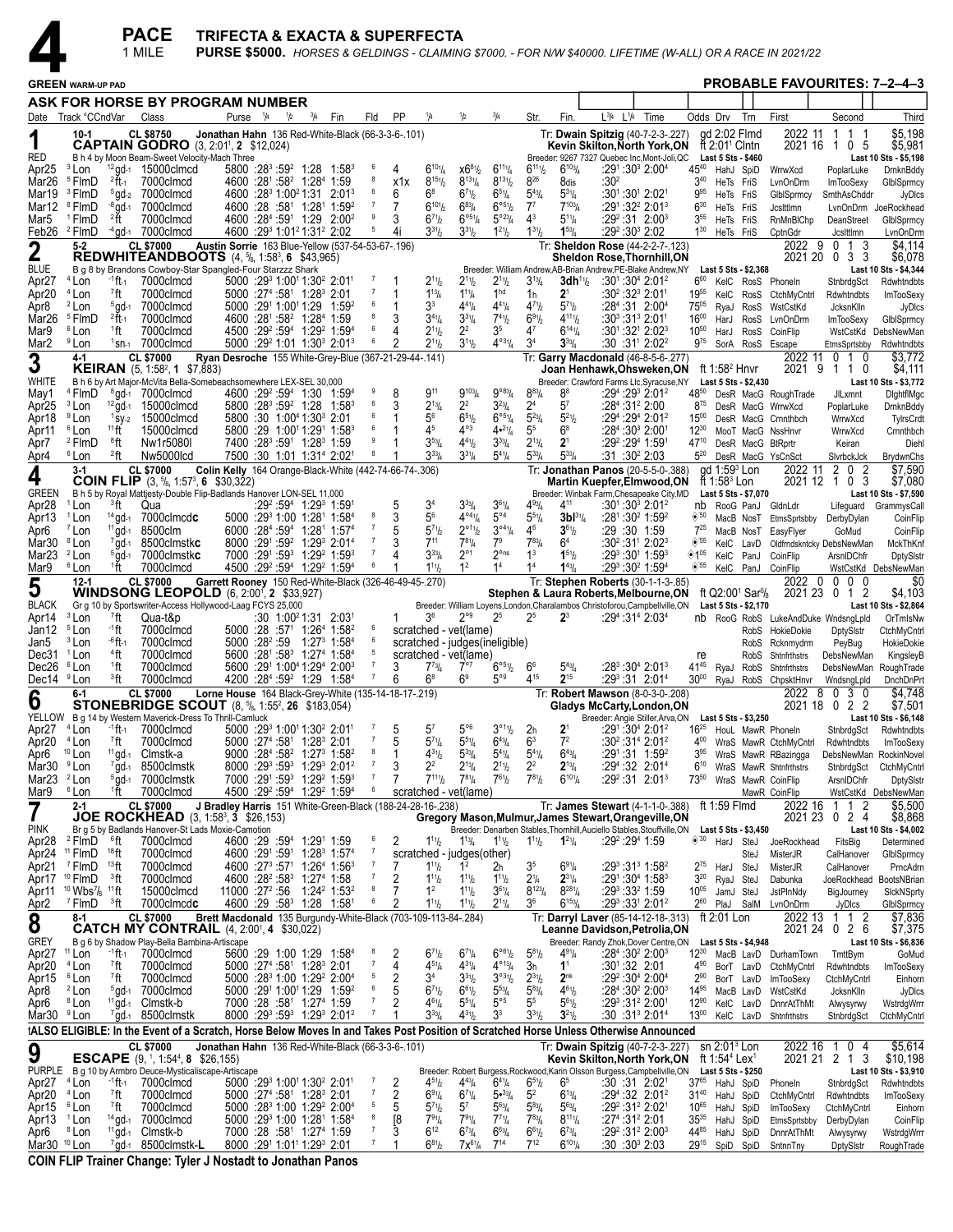

|                                                   |                                                                     |                                       | <b>PACE</b><br>1 MILE                                                                                                                                 | <b>TRIFECTA &amp; EXACTA &amp; SUPER HI-5</b>                  |                       |                |                                                                                                                                                          |             |             |                     |         |                                                    |                                                               |                                                    |                                                    |                                                   | <b>PURSE \$8000.</b> HORSES & GELDINGS - CLAIMING \$10500. - \$12500. - \$15000. (W-ALL)                                    |                                                                       |                           |                                                                                                                                       |              |                                                                                   |                                                    |                                                |
|---------------------------------------------------|---------------------------------------------------------------------|---------------------------------------|-------------------------------------------------------------------------------------------------------------------------------------------------------|----------------------------------------------------------------|-----------------------|----------------|----------------------------------------------------------------------------------------------------------------------------------------------------------|-------------|-------------|---------------------|---------|----------------------------------------------------|---------------------------------------------------------------|----------------------------------------------------|----------------------------------------------------|---------------------------------------------------|-----------------------------------------------------------------------------------------------------------------------------|-----------------------------------------------------------------------|---------------------------|---------------------------------------------------------------------------------------------------------------------------------------|--------------|-----------------------------------------------------------------------------------|----------------------------------------------------|------------------------------------------------|
|                                                   | <b>BLACK WARM-UP PAD</b>                                            |                                       |                                                                                                                                                       |                                                                |                       |                |                                                                                                                                                          |             |             |                     |         |                                                    |                                                               |                                                    |                                                    |                                                   |                                                                                                                             |                                                                       |                           |                                                                                                                                       |              |                                                                                   | <b>PROBABLE FAVOURITES: 1-4-6-8</b>                |                                                |
|                                                   |                                                                     |                                       | ASK FOR HORSE BY PROGRAM NUMBER                                                                                                                       |                                                                |                       |                |                                                                                                                                                          |             |             |                     |         |                                                    |                                                               |                                                    |                                                    |                                                   |                                                                                                                             |                                                                       |                           |                                                                                                                                       |              |                                                                                   |                                                    |                                                |
|                                                   | Date Track °CCndVar                                                 |                                       | Class                                                                                                                                                 |                                                                | Purse <sup>1</sup> /4 |                | 1/2                                                                                                                                                      | $^{3}/_{4}$ | Fin         | Fld                 | PP      | 1/4                                                | 1/2                                                           |                                                    | Str.                                               | Fin.                                              | L 3/4<br>$L^{1/4}$                                                                                                          | Time                                                                  |                           | Odds Drv                                                                                                                              | Trn          | First                                                                             | Second                                             | Third                                          |
| 1<br>RED                                          |                                                                     |                                       | <b>CL \$10500</b><br>TAKE THE DEAL (4, 7/8, 1:51 <sup>4</sup> , 27 \$165,730)<br>B g 12 by Western Ideal-In For Life-Life Sign HBG 110,000            | Travis Cullen 151 Blue-Grey (710-98-90-80-.246)                |                       |                |                                                                                                                                                          |             |             |                     |         |                                                    |                                                               |                                                    |                                                    |                                                   | Tr: Stephanie McDermott (10-1-2-2-.277)<br><b>Fallon Stuckey, Waterford, ON</b><br>Breeder: White Birch Farm, Allentown, NJ |                                                                       |                           | ft 1:55 <sup>4</sup> Wbs <sup>7</sup> / <sub>8</sub><br>gd 1:54 Rid $C\%$<br>Last 5 Sts - \$5,293                                     |              | 2022 18                                                                           | 3<br>6<br>-3<br>2021 20 2 5 2                      | \$34,087<br>\$17,265<br>Last 10 Sts - \$10,595 |
| Apr <sub>27</sub>                                 | $10$ Lon                                                            | <sup>-1</sup> ft-1                    | 10500clmhp                                                                                                                                            |                                                                |                       | $8000:29^2:59$ |                                                                                                                                                          |             | 1:274 1:582 | - 5<br>6            | 2       | $1^{11}h$<br>57                                    | 1 <sup>hd</sup>                                               | $1^{11}$ / <sub>2</sub>                            | 1 <sup>2</sup>                                     | $2\frac{3}{4}$                                    |                                                                                                                             | :284:3041:583                                                         | 755                       |                                                                                                                                       |              | CulT McDS ItsEdsIdea                                                              | TakeTheDeal                                        | Dashiki                                        |
| Apr21<br>Apr17                                    | <sup>6</sup> FlmD<br><sup>3</sup> FlmD                              | $13$ ft<br><sup>3</sup> ft            | 10500clmhp<br>13000clmhp                                                                                                                              |                                                                |                       |                | $7100$ :27 <sup>2</sup> :57 <sup>2</sup> 1:26 1:55 <sup>3</sup><br>8900 :281 :57 <sup>2</sup> 1:261 1:56                                                 |             |             |                     | 6<br>4  | $1^{11}h$                                          | $5^{\circ 4}$<br>$1^{11}h$                                    | $5^{\circ 5} \%$<br>$1^{11}$ / <sub>2</sub>        | 6 <sup>6</sup><br>1 <sup>nk</sup>                  | $6^{73}/4$<br>$3^{13}/4$                          |                                                                                                                             | :284 :301 1:571<br>:284:3011:562                                      | $\otimes 2^{45}$          |                                                                                                                                       |              | <sup>170</sup> HeTs McDS BetOnBrett<br>HeTs McDS FredsNight                       | RealWicked                                         | UberHanover EvsvCrdShrk<br>TakeTheDeal         |
| Apr10                                             | <sup>2</sup> FlmD                                                   | $4$ ft                                | 13000clmhp                                                                                                                                            |                                                                |                       |                | 8900 :28 <sup>2</sup> :57 <sup>2</sup> 1:26 <sup>2</sup> 1:56 <sup>3</sup>                                                                               |             |             | 6                   | 6       | $1\frac{1}{4}$                                     | $2^{13}$ / <sub>4</sub>                                       | $3^{11}/2$                                         | 6 <sup>5</sup>                                     | $6^{73}/4$<br>2 <sup>hd</sup>                     | :28 <sup>2</sup> :30 <sup>1</sup> 1:57                                                                                      | :28 <sup>4</sup> :31 <sup>3</sup> 1:581                               | $2^{95}$<br>$\otimes$ '10 |                                                                                                                                       |              | HeTs McDS RealWicked                                                              | FredsNight                                         | MossiesArt                                     |
| Apr3                                              | <sup>4</sup> FlmD<br>Mar27 <sup>9</sup> FlmD                        | $^{2}$ ft<br><sup>-8</sup> ft-1       | 13000clmhp<br>13000clmhp                                                                                                                              |                                                                |                       |                | 8900 :27 <sup>4</sup> :58 <sup>2</sup> 1:26 <sup>4</sup> 1:57<br>8900 :27 <sup>4</sup> :57 <sup>4</sup> 1:27 1:57                                        |             |             |                     |         | $1^{13}$ / <sub>4</sub><br>$2^{13}$ /4             | 1 <sup>1</sup><br>$2^2$                                       | $1^{11}$ / <sub>2</sub><br>$2^{11}$ / <sub>2</sub> | $1^{11}$<br>$1^{31}$ / <sub>2</sub>                | $1^{41}$ / <sub>2</sub>                           | :29 :29 1:57                                                                                                                |                                                                       | $2^{10}$                  |                                                                                                                                       |              | HeTs McDS ArtOfFire<br>HeTs McDS TakeTheDeal SirGalahad                           | TakeTheDeal                                        | MossiesArt<br>FmHIIBrz                         |
| $\mathbf 2$                                       | $6 - 1$                                                             |                                       | <b>CL \$10500</b><br><b>SIMON SAID</b> L $(3, \frac{5}{6}, 1.55^{1}$ -Q, <b>39</b> \$172,082)                                                         | Tyler Borth 180 Orange-Brown (489-84-73-64-.298)               |                       |                |                                                                                                                                                          |             |             |                     |         |                                                    |                                                               |                                                    |                                                    |                                                   | Tr: Bruce Goit (71-19-7-14-.388)<br>Michelle Bohrer, Ancaster, ON                                                           |                                                                       |                           | ft 1:57 $3$ Flmd                                                                                                                      |              | 2022<br>-7<br>ft Q1:56 <sup>2</sup> Wbs <sup>7</sup> / <sub>8</sub> 2021 11 4 0 1 | 300                                                | \$8,000<br>\$12,468                            |
| <b>BLUE</b>                                       |                                                                     |                                       | B g 10 by American Ideal-Lifes Image-Life Sign HBG 55,000                                                                                             |                                                                |                       |                |                                                                                                                                                          |             |             |                     |         |                                                    |                                                               |                                                    |                                                    |                                                   | Breeder: Joie De Vie Farm Llc, Jobstown, NJ                                                                                 |                                                                       |                           | Last 5 Sts - \$8,000                                                                                                                  |              |                                                                                   |                                                    | Last 10 Sts - \$16,150                         |
| Apr27<br>Apr16                                    | <sup>9</sup> Lon<br><sup>3</sup> FlmD                               | <sup>-1</sup> ft-1<br><sup>2</sup> ft | 8500clm-L<br>7000clm-Lc                                                                                                                               |                                                                |                       |                | $6000:29:59^2$ 1:28 <sup>4</sup> 1:59 <sup>3</sup><br>$5400 : 28^2 : 58^1$ 1:27 <sup>3</sup> 1:57 <sup>3</sup>                                           |             |             | -8                  | 3<br>4  | $2^{11}h$<br>$2^{13}/4$                            | 3 <sup>2</sup><br>$2^{11}h$                                   | 32<br>$2^{11}/2$                                   | $4^{11}$<br>2 <sup>1</sup> / <sub>4</sub>          | 1 <sup>hd</sup><br>1 <sup>hd</sup>                |                                                                                                                             | $:29^2:30^2$ 1:59 $^3$<br>:29 29 1:57 3                               | ◈1≌                       |                                                                                                                                       |              | BorT GoiB SimonSaid<br><sup>◆100</sup> MooT SquR SimonSaid                        | Alwysyrwy<br>DnnrAtThMt                            | EtmsSprtsbby<br>MrmchDvd                       |
| Apr10                                             | <sup>10</sup> FlmD                                                  | <sup>4</sup> ft                       | 7000clmcd-L                                                                                                                                           |                                                                |                       |                | 4600 :29 <sup>2</sup> :58 <sup>4</sup> 1:28 <sup>1</sup> 1:58 <sup>2</sup>                                                                               |             |             |                     |         | $2^{\circ}$ h                                      | $1^{13}$ /4                                                   | 1 <sup>1</sup>                                     | $1^{11}$ / <sub>2</sub>                            | 1be <sup>≀</sup>                                  |                                                                                                                             | $:29^2:30^1$ 1:58 <sup>2</sup>                                        | ◈'95                      |                                                                                                                                       |              | MooT SquR SimonSaid                                                               | LcksAllCrdt                                        | GlbISprmcy                                     |
| Mar31                                             | <sup>5</sup> FlmD<br>Mar27 <sup>9</sup> FlmD                        | ®ft<br><sup>-8</sup> ft-1             | 8500clmhp-L<br>13000clmhp-L                                                                                                                           |                                                                |                       |                | 7100 :28 <sup>2</sup> :59 1:27 <sup>3</sup> 1:57<br>8900 :27 <sup>4</sup> :57 <sup>4</sup> 1:27 1:57                                                     |             |             | 8                   | 3<br>8  | 3 <sup>3</sup><br>$8^{93}/4$                       | 1 <sup>onk</sup><br>$7^{\circ 6}$ <sup>1</sup> / <sub>4</sub> | $2^{\circ 2}$<br>7.53/4                            | 46<br>8 <sup>8</sup>                               | $6^{83}/4$<br>791/4                               |                                                                                                                             | $:29:30^{4}$ 1:58 <sup>4</sup><br>:291:303 1:584                      | $3^{15}$<br>$36^{80}$     |                                                                                                                                       |              | MooT SquR Atytfngrsl<br>MooT SquR TakeTheDeal SirGalahad                          |                                                    | UberHanoverWndsngGrysn<br>FrnHIIBrz            |
| Mar18                                             | $4$ Wbs <sup>7</sup> / <sub>8</sub> $8$ ft                          |                                       | Qua                                                                                                                                                   |                                                                |                       |                | :28 <sup>2</sup> :59 <sup>2</sup> 1:28 <sup>4</sup> 1:56 <sup>2</sup>                                                                                    |             |             |                     |         | 58                                                 | $5^{91}h$                                                     | $5^{61}/2$                                         | $5^{7}$ <sup>1</sup> / <sub>2</sub>                | $6^{61}/4$                                        |                                                                                                                             | $:28^4:27^3$ 1:57 $^3$                                                | nb                        |                                                                                                                                       |              | MooT SquR SundownKid                                                              | LgnSlstr                                           | <b>JmmyCnnrB</b>                               |
| 3                                                 | $12 - 1$                                                            |                                       | <b>CL \$10500</b><br><b>R THINKING MONSTER</b> $(4, 1:57^1, 8, 559, 139)$                                                                             | Brett Macdonald 135 Burgundy-White-Black (703-109-113-84-.284) |                       |                |                                                                                                                                                          |             |             |                     |         |                                                    |                                                               |                                                    |                                                    |                                                   | Tr: Mitchell Tierney (51-3-5-8-.165)<br>Triple S Equine, Newton, ON                                                         |                                                                       |                           | ft 1:59 <sup>2</sup> Flmd<br>ft 1:57 <sup>1</sup> Lon                                                                                 |              | 2022 15                                                                           | 121<br>2021 20 2 2 6                               | \$12,481<br>\$13,858                           |
| WHITE                                             |                                                                     |                                       | Br g 5 by Thinking Out Loud-Outtathewheelhouse-Stonebridge Regal                                                                                      |                                                                |                       |                |                                                                                                                                                          |             |             |                     |         |                                                    |                                                               |                                                    |                                                    |                                                   | Breeder: Ralph & Sandra Pitt, Cargill, ON                                                                                   |                                                                       |                           | Last 5 Sts - \$1,293                                                                                                                  |              |                                                                                   |                                                    | Last 10 Sts - \$9,481                          |
| Apr28<br>Apr21                                    | <sup>7</sup> FlmD<br><sup>2</sup> FlmD                              | $^6$ ft<br><sup>13</sup> ft           | 10500clmhp<br>8500clmhpc                                                                                                                              |                                                                |                       |                | 7100 :281 :58 1:271 1:57<br>$7100$ :28 :57 <sup>4</sup> 1:27 <sup>4</sup> 1:59 <sup>2</sup>                                                              |             |             | 5                   | 6<br>3  | $6^{91}/4$<br>32                                   | $6^{73}$ /4<br>43                                             | 5 <sup>5</sup><br>5 <sup>3</sup>                   | $5^{3}$ <sup>1</sup> / <sub>2</sub><br>$5^{43}$ /4 | $4^{13}/4$<br>$5^{7}$ <sup>1</sup> / <sub>2</sub> |                                                                                                                             | $:28^3:29^1$ 1:57 <sup>2</sup><br>$:30:32^2 2:00^4$                   | $10^{55}$<br>$5^{25}$     |                                                                                                                                       |              | MacB BowM DaddysEyes LckslstBlgrss                                                | MacB TieM UberHanover AlwysNThMny                  | GrgsCrdt<br>LvnUpOnY                           |
| Apr14                                             | <sup>9</sup> FlmD                                                   | ≗ft                                   | 18000clmcd                                                                                                                                            |                                                                |                       |                | 7400 :281 :584 1:27 1:563                                                                                                                                |             |             |                     |         | $7^{101}/4$                                        | $7^{71}$ /4                                                   | $7^{63}$ / <sub>4</sub>                            | $7^7$                                              | $7^{91}h$                                         |                                                                                                                             | $:28^1:30$ 1:58 <sup>2</sup>                                          | 7675                      |                                                                                                                                       |              |                                                                                   | MacB BowM UfBttrsHnvr Dntblvmjstwtch               | SpctrmSlstr                                    |
| Apr7<br>Apr3                                      | <sup>8</sup> FlmD<br><sup>4</sup> FlmD                              | ®ft<br>$^{2}$ ft                      | 18000clmcd<br>13000clmhp                                                                                                                              |                                                                |                       |                | 7400 :281 :581 1:273 1:57<br>8900 :27 <sup>4</sup> :58 <sup>2</sup> 1:26 <sup>4</sup> 1:57                                                               |             |             |                     | 6<br>2  | $6^8$<br>$3^{31}/4$                                | $6^{7}$ <sup>1</sup> / <sub>2</sub><br>$4^{31}h$              | $5^{033}/4$<br>$6^{41}/2$                          | $5^{51}$<br>$7^{41}$                               | $5^{51}/4$<br>7 <sup>4</sup>                      |                                                                                                                             | :284 :293 1:58<br>$:28^3:30^1$ 1:57 <sup>4</sup>                      | $7^{85}$<br>2940          |                                                                                                                                       |              | MacB BowM RsRnVrtx<br>MacB BowM ArtOfFire                                         | Dntblvmjstwtch<br>TakeTheDeal                      | MkItCmTr<br>MossiesArt                         |
|                                                   | Mar27 <sup>9</sup> FlmD                                             | <sup>-8</sup> ft-1                    | 13000clmhp                                                                                                                                            |                                                                |                       |                | 8900 :27 <sup>4</sup> :57 <sup>4</sup> 1:27 1:57                                                                                                         |             |             |                     |         | $5^{61}h$                                          | $6^{51}$ / <sub>2</sub>                                       | $6^{51}/2$                                         | $5^{43}$ /4                                        | $5^{61}/2$                                        |                                                                                                                             | :291:301 1:581                                                        | 450                       |                                                                                                                                       |              | CouS BowM TakeTheDeal SirGalahad                                                  |                                                    | FmHIIBrz                                       |
| 4<br><b>GREEN</b>                                 | $5-2$                                                               |                                       | <b>CL \$12500</b><br><b>ITS EDS IDEA</b> L $(7, \frac{5}{6}, 1:52^2, 38, \$246,966)$<br>B g 9 by Western Ideal-Keystone Edna-Artiscape LEX-SEL 21,000 | Samuel Fillion 155 Blue-White (269-28-25-40-.205)              |                       |                |                                                                                                                                                          |             |             |                     |         |                                                    |                                                               |                                                    |                                                    |                                                   | Tr: Andrea Leon (12-4-1-3-.462)<br>Andrea Leon, Maidstone, ON<br>Breeder: In The Pink Racing Llc, Grove City, OH            |                                                                       |                           | ft 1:55 <sup>4</sup> Wbs <sup>7</sup> / <sub>8</sub><br>ft 1:53 <sup>3</sup> RidC <sup>5</sup> / <sub>8</sub><br>Last 5 Sts - \$6,560 |              |                                                                                   | 2022 9 2 2 2<br>2021 26 9 6 3                      | \$22,068<br>\$42,283<br>Last 10 Sts - \$26,292 |
| Apr <sub>27</sub>                                 | $10$ Lon                                                            | $-1$ ft $-1$                          | 10500clmhp-L                                                                                                                                          |                                                                |                       |                | 8000 :29 <sup>2</sup> :59 1:27 <sup>4</sup> 1:58 <sup>2</sup>                                                                                            |             |             | -5                  | 3       | $2^{11}h$                                          | $3^{11}/4$                                                    | $3^{11}/2$                                         | $2^2$                                              | $1\frac{3}{4}$                                    |                                                                                                                             | :284:3021:582                                                         | $11^{90}$                 | FilS                                                                                                                                  |              | LeoA ItsEdsIdea                                                                   | TakeTheDeal                                        | Dashiki                                        |
| Apr20<br>Apr13                                    | <sup>8</sup> Lon<br>$10$ Lon                                        | 7ft                                   | 10500clmhp-L<br>14 gd-1 10500clmhp-L                                                                                                                  |                                                                |                       |                | $8000$ :28 <sup>4</sup> :58 <sup>3</sup> 1:27 <sup>4</sup> 1:57<br>8000 :27 <sup>3</sup> :57 <sup>1</sup> 1:25 <sup>2</sup> 1:56                         |             |             |                     | 2       | $1^{11}h$<br>2 <sup>2</sup>                        | $1^{11}$ / <sub>4</sub><br>$3^{13}/4$                         | 1 <sup>1</sup><br>$3^{11}/4$                       | $3^{21}/4$<br>$3^{21}/4$                           | $6^{71}/4$<br>$4^{31}/2$                          |                                                                                                                             | :291:30 <sup>3</sup> 1:58 <sup>2</sup><br>:28 :31 1:56 <sup>3</sup>   | $12^{40}$<br>$2^{65}$     | FilS<br><b>FilS</b>                                                                                                                   | LeoA<br>LeoA | RealWicked<br>Dashiki                                                             | SprtsJckt<br>SprtsJckt                             | Dashiki<br>CIrdBck                             |
| Apr6                                              | $4$ Lon                                                             | $11$ gd-1                             | 10500clmhp-L                                                                                                                                          |                                                                |                       |                | 8000 :281 :584 1:272 1:581                                                                                                                               |             |             |                     |         | $2^{11}h$                                          | $4^{11}h$                                                     | $3^{13}/4$                                         | $3^{21}/2$                                         | $3\frac{3}{4}$                                    |                                                                                                                             | $:28^4:30^3$ 1:58 <sup>2</sup>                                        | $12^{35}$                 | FilS                                                                                                                                  | LeoW         | RealWicked                                                                        | ArtOfFire                                          | ItsEdsIdea                                     |
| Mar9<br>Mar <sub>2</sub>                          | $10$ Lon<br><sup>7</sup> Lon                                        | ↑ft                                   | 12500clmhp-L<br>$1$ sn $-1$ 12500clmhp-L                                                                                                              |                                                                |                       |                | 8000 :27 <sup>3</sup> :57 <sup>2</sup> 1:27 <sup>4</sup> 1:59 <sup>4</sup><br>8000 :27 <sup>3</sup> :57 <sup>4</sup> 1:27 <sup>4</sup> 1:59 <sup>4</sup> |             |             | - 7                 | 4       | scratched - vet(lame)<br>$1^{13}$ /4               | $3^{13}/4$                                                    | $4^3$                                              | $5^{61}/4$                                         | $3^{31}$ / <sub>2</sub>                           |                                                                                                                             | $:30^{\circ}$ :32 2:00 <sup>2</sup>                                   |                           |                                                                                                                                       |              | LeoW LcksAllCrdt<br>150 HeTs LeoW Jrnlstc                                         | RealWicked<br><b>BetOnBrett</b>                    | TwnshpWlly<br>ItsEdsIdea                       |
| 5                                                 | $10-1$                                                              |                                       | <b>CL \$12500</b><br><b>SPORTS JACKET</b> L (4, <sup>5</sup> / <sub>8</sub> , 1:53 <sup>3</sup> , 20 \$107,887)                                       | Colin Kelly 164 Orange-Black-White (442-74-66-74-.306)         |                       |                |                                                                                                                                                          |             |             |                     |         |                                                    |                                                               |                                                    |                                                    |                                                   | Tr: Shawn Hyatt (125-14-17-16-.230)<br>Kyle Strejch, Coldwater, ON ft 1:54 RidC <sup>5</sup> /8                             |                                                                       |                           | ft 1:56 Wbs <sup>7</sup> /s                                                                                                           |              | 2022 8                                                                            | 1 2 2<br>2021 29 6 2 8                             | \$15,610<br>\$31,775                           |
| <b>BLACK</b><br>Apr <sub>27</sub>                 | $10$ Lon                                                            | <sup>-1</sup> ft-1                    | B h 6 by Sportswriter-Greenwich Girl-Real Desire LON-SEL 30,000<br>10500clmhp-Lc 8000 :29 <sup>2</sup> :59 1:27 <sup>4</sup> 1:58 <sup>2</sup>        |                                                                |                       |                |                                                                                                                                                          |             |             | 5                   | -1      | $4^{43}$ /4                                        | 4 <sup>3</sup>                                                | $5^{23}$ /4                                        | $5^{43}$ /4                                        | $5^{21}/2$                                        | Breeder: Warrawee Farm, Julie Yager, Rockwood, ON                                                                           | :284 :30 <sup>2</sup> 1:584                                           | $\diamond$ 45             | Last 5 Sts - \$8,050                                                                                                                  |              | KelC SchC ItsEdsIdea                                                              | TakeTheDeal                                        | Last 10 Sts - \$18,955<br>Dashiki              |
| Apr20                                             | <sup>8</sup> Lon                                                    | $7$ ft                                | 10500clmhp-Lc 8000 :28 <sup>4</sup> :58 <sup>3</sup> 1:27 <sup>4</sup> 1:57                                                                           |                                                                |                       |                |                                                                                                                                                          |             |             |                     | 3       | 3 <sup>3</sup>                                     | $2^{\circ_{11}}\frac{1}{4}$                                   | $2^{\circ}1$                                       | $1^{11}$                                           | $2^{11}/4$                                        |                                                                                                                             | :291 :291 1:571                                                       |                           |                                                                                                                                       |              | <sup>105</sup> KelC BosK RealWicked                                               | SprtsJckt                                          | Dashiki                                        |
| Apr13<br>Apr1                                     | $10$ Lon<br>$8$ Wbs <sup>7</sup> / <sub>8</sub> $-2$ H              | $14$ gd-1                             | 10500clmhp-L<br>12000clmhp-L 13000 :27 <sup>2</sup> :57 <sup>1</sup> 1:26 <sup>1</sup> 1:55 <sup>4</sup>                                              |                                                                |                       |                | 8000 :27 <sup>3</sup> :57 <sup>1</sup> 1:25 <sup>2</sup> 1:56                                                                                            |             |             |                     |         | $5^{71}h$<br>$4^{51}/4$                            | $5^{43}$ /4<br>45                                             | 5 <sup>3</sup><br>$2^{\circ_{11}}\frac{1}{4}$      | $4^{31}$ /4<br>$4^{21}/2$                          | $2\frac{3}{4}$<br>$5^{21}/2$                      |                                                                                                                             | :274 :301 1:561<br>:281:294 1:561                                     | 4 <sup>75</sup>           |                                                                                                                                       | KelC BosK    | <sup>165</sup> KelC BosK Dashiki<br>AByNmdSzz                                     | SprtsJckt<br><b>BttrNtbttrA</b>                    | CIrdBck<br>JydnsPlc                            |
|                                                   | Mar24 <sup>10</sup> Wbs <sup>7</sup> / <sub>8</sub> <sup>9</sup> ft |                                       | 9500clmstk-L                                                                                                                                          |                                                                |                       |                | 25000 :271 :57 <sup>2</sup> 1:26 <sup>2</sup> 1:54 <sup>3</sup>                                                                                          |             |             | 9                   |         | 45                                                 | 55                                                            | $6^{53}/4$                                         | $5^{4}$ <sup>1</sup> / <sub>2</sub>                | $3^{3}/_{4}$                                      |                                                                                                                             | :291:271 1:544                                                        | $5^{60}$                  |                                                                                                                                       |              | KelC BosK ThndrngJm                                                               | Chrgrphr                                           | SprtsJckt                                      |
| Mar17                                             | $6\,\rm Wb$ s $\mathrm{^{7}/_{8}}$ $^{10}\rm{ft}$<br>3-1            |                                       | 9500clmstk-Lc 12000 :284 :58 1:27 <sup>2</sup> 1:56<br><b>CL \$15000</b>                                                                              | Austin Sorrie 163 Blue-Yellow (537-54-53-67-.196)              |                       |                |                                                                                                                                                          |             |             |                     |         | $2^{13}$ /4                                        | $2^{13}/4$                                                    | 3 <sup>2</sup>                                     | $2^{13} / 4$                                       | 1 <sup>hd</sup>                                   | Tr: William Leon (22-3-1-11-.328)                                                                                           | :29 <sup>2</sup> :28 <sup>1</sup> 1:56                                |                           | gd 1:56 Lon                                                                                                                           |              | 140 RoyL SchC SprtsJckt<br>2022 12                                                | ElroyShiner<br>4 1 5                               | MssnThr<br>\$20,112                            |
| 6                                                 |                                                                     |                                       | <b>DASHIKI</b> (2, <sup>5</sup> /8, 1:53 <sup>3</sup> , <b>24</b> \$188,333)                                                                          |                                                                |                       |                |                                                                                                                                                          |             |             |                     |         |                                                    |                                                               |                                                    |                                                    |                                                   | William Leon, Maidstone, ON ft Q2:02 <sup>1</sup> Lon                                                                       |                                                                       |                           |                                                                                                                                       |              | 2021 9                                                                            | 0 2 3                                              | \$4,518<br>Last 10 Sts - \$17,340              |
| Apr27 <sup>10</sup> Lon                           |                                                                     |                                       | YELLOW Br g 6 by Barber Pole-Enniskerry-Dragon Again<br>$-1$ ft-1 15000clmhp                                                                          |                                                                |                       |                | 8000 :29 <sup>2</sup> :59 1:27 <sup>4</sup> 1:58 <sup>2</sup>                                                                                            |             |             |                     | 4       | 5 <sup>6</sup>                                     | $5^{4}$ <sup>1</sup> / <sub>2</sub>                           | 4•13/4                                             | $4^{31}/4$                                         | $3\frac{3}{4}$                                    | Breeder: George Teague Jr Inc, Harrington, DE Last 5 Sts - \$7,520                                                          | :28 <sup>2</sup> :30 <sup>2</sup> 1:58 <sup>3</sup>                   |                           |                                                                                                                                       |              | 2 <sup>35</sup> HeTs LeoW ItsEdsIdea                                              | TakeTheDeal                                        | Dashiki                                        |
| Apr20<br>Apr13 <sup>10</sup> Lon                  | <sup>8</sup> Lon                                                    | <sup>7</sup> ft                       | 15000clmhp<br>14 gd-1 12500clmhp                                                                                                                      |                                                                |                       |                | 8000 :284 :583 1:274 1:57<br>8000 :273 :571 1:252 1:56                                                                                                   |             |             |                     | 5<br>6  | 5 <sup>6</sup><br>$7^{111}/4$                      | 54<br>$7^{\circ}$                                             | $5^4$<br>6•41/4                                    | $4^{31}/2$<br>$5^{31}/4$                           | $3^{21}/4$<br>$1\frac{3}{4}$                      |                                                                                                                             | :291:284 1:572<br>:27 <sup>2</sup> :29 <sup>4</sup> 1:56              | $5^{25}$<br>$14^{70}$     |                                                                                                                                       |              | HeTs LeoW RealWicked                                                              | SprtsJckt                                          | Dashiki                                        |
| Apr6                                              | <sup>4</sup> Lon                                                    |                                       | <sup>11</sup> gd-1 12500clmhp                                                                                                                         |                                                                |                       |                | 8000 :281 :584 1:272 1:581                                                                                                                               |             |             | 8                   | 5       | $6^{81}/2$                                         | $8^{41}$ / <sub>2</sub>                                       | $7^{51}/4$                                         | $7^{61}/2$                                         | $4^{1}$                                           |                                                                                                                             | :284:30 1:582                                                         | $6^{70}$                  |                                                                                                                                       |              | HeTs LeoW Dashiki<br>HeTs LeoA RealWicked                                         | SprtsJckt<br>ArtOfFire                             | CIrdBck<br>ItsEdsIdea                          |
| Mar30 $2$ Lon<br>Mar23 <sup>11</sup> Lon          |                                                                     |                                       | 7gd-1 12500clmhp<br>$5$ gd- $10500$ clmhp                                                                                                             |                                                                |                       |                | 8000 :284 :59 <sup>2</sup> 1:29 <sup>2</sup> 1:59<br>8000 :28 :58 1:27 <sup>2</sup> 1:58 <sup>2</sup>                                                    |             |             | 6<br>8              | 5<br>2  | $5^{61}/4$<br>56                                   | $5^{\circ 53}/4$<br>$5^{\circ 31}/2$                          | $5^{\circ 31}/2$<br>$4\cdot \frac{33}{4}$          | $3^{31}/4$<br>$2^{11}/4$                           | 3 <sup>4</sup><br>$1^{11}/4$                      |                                                                                                                             | :29 <sup>2</sup> :29 <sup>4</sup> 1:59 <sup>4</sup><br>:293:301 1:582 | 440                       | $*1^{75}$ HeTs LeoA                                                                                                                   |              | RealWicked                                                                        | CIrdBck                                            | Dashiki                                        |
| $\overline{7}$                                    | 8-1                                                                 |                                       | CL \$15000<br><b>LIVIN LARGE</b> $(5, \frac{5}{6}, 1:53^4, 8 \quad $89,183)$                                                                          | Garrett Rooney 150 Red-White-Black (326-46-49-45-.270)         |                       |                |                                                                                                                                                          |             |             |                     |         |                                                    |                                                               |                                                    |                                                    |                                                   | Tr: George Robinson (24-2-5-4-.254)<br>George Robinson, Windsor, ON                                                         |                                                                       |                           | ft 1:59 $2$ Lon<br>ft 1:53 <sup>4</sup> Sar <sup>5</sup> /8                                                                           |              | HeTs LeoA Dashiki<br>2022 11                                                      | MrtggMyVII<br>1 2 1<br>2021 29 4 7 6               | RealWicked<br>\$12,327<br>\$31,662             |
| <b>PINK</b>                                       |                                                                     |                                       | B g 6 by Living It Up-Lucks Pleasure-Northern Luck                                                                                                    |                                                                |                       |                |                                                                                                                                                          |             |             |                     |         |                                                    |                                                               |                                                    |                                                    |                                                   | Breeder: Larry Merkley, Westbank, BC                                                                                        |                                                                       |                           | Last 5 Sts - \$2,480                                                                                                                  |              |                                                                                   |                                                    | Last 10 Sts - \$11,742                         |
| Apr12 <sup>7</sup> Lon                            | Apr21 <sup>5</sup> FlmD                                             | $13$ ft<br>$12$ ft                    | Nw1500l3cd<br>Nw1250pscd                                                                                                                              |                                                                |                       |                | 6000 :28 <sup>3</sup> :57 <sup>4</sup> 1:26 <sup>2</sup> 1:55 <sup>2</sup><br>7500 :281 :574 1:26 1:551                                                  |             |             | 8<br>-7             | 3       | scratched - judges(transportation)<br>$5^{61}/4$   | $5^{51}h$                                                     | $4^{31}$ / <sub>2</sub>                            | $3^{31}$ / <sub>2</sub>                            | $4^{51}/2$                                        |                                                                                                                             | :274 :293 1:561                                                       | 935                       |                                                                                                                                       |              | HeTs RobG PrstgSlstr                                                              | RobG ShadesOfBay Kssnbythbchs<br><b>BttrsVctry</b> | FreddyBear<br>CmOnBrny                         |
| Apr5                                              | <sup>2</sup> Lon                                                    | $11$ ft                               | Nw2000I3cd                                                                                                                                            |                                                                |                       |                | 6400 :28 <sup>3</sup> :59 <sup>3</sup> 1:28 <sup>2</sup> 1:57 <sup>4</sup>                                                                               |             |             | 6                   | 5       | $6^{73}$ /4                                        | $4^{\circ 31}/4$                                              | $4^{\circ}23/4$                                    | $5^{41}$ / <sub>2</sub>                            | $5^{21}/4$                                        |                                                                                                                             | :284 :291 1:581                                                       | $8^{75}$                  |                                                                                                                                       |              | RooG RobG HzHndyMn                                                                | ABetterMan                                         | MdrnWrtr                                       |
| Mar29 <sup>5</sup> Lon<br>Mar22 <sup>10</sup> Lon |                                                                     | $4\text{ H}$                          | $-1$ gd- $1$ Nw500013cd<br>Op25000clm                                                                                                                 |                                                                |                       |                | 9000 :283 :583 1:272 1:58<br>10000 :284 :59 <sup>2</sup> 1:284 1:581                                                                                     |             |             | 8<br>$\overline{7}$ | -1<br>6 | $3^{31}/4$<br>$7^{10}$ <sup>1</sup> / <sub>4</sub> | 5 <sup>4</sup><br>$7^7$                                       | $7^{41}/4$<br>$6^{\circ 5_{1/2}}$                  | $7^{53}$ /4<br>$7^{53}$ /4                         | $7^{71}/4$<br>$7^{53}$ / <sub>4</sub>             |                                                                                                                             | :284:311:1:592<br>$:29:29^3$ 1:59 <sup>2</sup>                        | $25^{45}$<br>$34^{90}$    |                                                                                                                                       |              | RooG RobG YchtSistr<br>RooG RobG YsDelight                                        | RoyalShip<br>PLOliver                              | HsGtSwggr<br><b>JJPowerball</b>                |
| Mar15 <sup>10</sup> Lon                           |                                                                     |                                       | $^{3}$ gd-1 Pref-2&3                                                                                                                                  |                                                                |                       |                | 13000 :283 :594 1:301 1:591                                                                                                                              |             |             | 6                   | 2       | $4^{43}/4$                                         | $4^{41}$ / <sub>4</sub>                                       | $5^{31}/2$                                         | $4^{41}/4$                                         | $3^{41}$ / <sub>2</sub>                           |                                                                                                                             | :30 <sup>1</sup> :29 <sup>1</sup> 2:00                                |                           |                                                                                                                                       |              | 1870 RooG RobG Otlwgrbbngrs                                                       | Racemup                                            | LivinLarge                                     |
| 8<br>GREY                                         | 4-1                                                                 |                                       | <b>CL \$12500</b><br><b>FERN HILL BREEZE</b> $(6, 7), 1:52^1, 37, 171, 793)$<br>Br g 8 by Articulator-Talbot Victoria-Camluck NS 4,200                | Travis Henry 170 Light Blue-White (665-117-122-83-.319)        |                       |                |                                                                                                                                                          |             |             |                     |         |                                                    |                                                               |                                                    |                                                    |                                                   | Tr: Cassidy Schneider (198-33-34-20-.295)<br>Robert & Ronald Woodburn, St Thomas, ON<br>Breeder: Brian Macleod, Truro, NS   |                                                                       |                           | ft 1:55 $3$ Lon<br>gd 1:57 <sup>4</sup> Clntn<br>Last 5 Sts - \$5,308                                                                 |              |                                                                                   | 2022 15 3 3 1<br>2021 27 7 0 2                     | \$21,189<br>\$23,344<br>Last 10 Sts - \$13,965 |
| Apr27 <sup>10</sup> Lon                           |                                                                     | $-1$ ft.1                             | 15000clmhp                                                                                                                                            |                                                                |                       |                | 8000 :29 <sup>2</sup> :59 1:27 <sup>4</sup> 1:58 <sup>2</sup>                                                                                            |             |             |                     | 5       | $3^{31}/4$                                         | $2^{\circ}$ hd                                                | $2^{\circ_{11}}\frac{1}{2}$                        | $3^{31}/4$                                         | 4 <sup>2</sup>                                    |                                                                                                                             | $:29:30^{4}$ 1:58 <sup>4</sup>                                        | $9^{45}$                  |                                                                                                                                       |              | HarJ SchC ItsEdsIdea                                                              | TakeTheDeal                                        | Dashiki                                        |
| Apr20 <sup>8</sup> Lon<br>Apr12 <sup>4</sup> Lon  |                                                                     | $7$ ft<br>$12$ ft                     | 15000clmhp<br>Nw2000l3cd                                                                                                                              |                                                                |                       |                | 8000 :284 :583 1:274 1:57<br>6400 :274 :574 1:26 <sup>3</sup> 1:55 <sup>3</sup>                                                                          |             |             |                     | 7<br>5  | 7 <sup>9</sup><br>45                               | $7^{61}h$<br>$4^{\circ 41}/2$                                 | $7^{61}/2$<br>$2^{\circ}1$                         | 6 <sup>6</sup><br>1 <sup>1</sup>                   | $5^{63}$ /4<br>1h                                 |                                                                                                                             | :291:292 1:582<br>:281:284 1:553                                      |                           |                                                                                                                                       |              | 1155 HauA SchC RealWicked                                                         | SprtsJckt                                          | Dashiki                                        |
| Apr3                                              | <sup>4</sup> FlmD                                                   | <sup>2</sup> ft                       | 13000clmhp                                                                                                                                            |                                                                |                       |                | 8900 :27 <sup>4</sup> :58 <sup>2</sup> 1:26 <sup>4</sup> 1:57                                                                                            |             |             |                     | 7       | $7^{93}$ /4                                        | $7^{71}$ /4                                                   | $7^{043}/4$                                        | $6^{4}$ <sup>1</sup> / <sub>4</sub>                | 6 <sup>4</sup>                                    |                                                                                                                             | :28 :30 1:574                                                         | 2645                      |                                                                                                                                       |              | HauA SchC FrnHllBrz<br>33 <sup>35</sup> RyaJ HyaS ArtOfFire                       | MdrnWrtr<br>TakeTheDeal                            | MntnncMn<br>MossiesArt                         |
|                                                   | Mar27 $9$ FlmD<br>Mar13 <sup>2</sup> FlmD                           | -8 ft-1<br>$-2$ ft                    | 13000clmhp<br>13000clmhp                                                                                                                              |                                                                |                       |                | 8900 :27 <sup>4</sup> :57 <sup>4</sup> 1:27 1:57<br>8900 :28 <sup>1</sup> :58 <sup>3</sup> 1:27 <sup>3</sup> 1:58 <sup>1</sup>                           |             |             | 8<br>6              | 2<br>3i | $3^{31}h$<br>$5^{61}$ / <sub>2</sub>               | $4^{33}$ / <sub>4</sub><br>$5^{\circ 4^{1}/2}$                | $5^{33}/4$<br>5• <sup>3</sup>                      | $4^{33}l_4$<br>$6^{31}/4$                          | 3 <sup>5</sup><br>$5p4^{31}/4$                    |                                                                                                                             | :291:301 1:58<br>:284 :30 <sup>3</sup> 1:584                          | $3^{65}$                  |                                                                                                                                       |              | RyaJ HyaS TakeTheDeal SirGalahad<br>4 <sup>35</sup> DesR HyaS FredsNight          |                                                    | FmHIIBrz<br>SirGalahad RThnkngMnstr            |
|                                                   |                                                                     |                                       |                                                                                                                                                       |                                                                |                       |                |                                                                                                                                                          |             |             |                     |         |                                                    |                                                               |                                                    |                                                    |                                                   |                                                                                                                             |                                                                       |                           |                                                                                                                                       |              |                                                                                   |                                                    |                                                |

**SPORTS JACKET Trainer Change: Cassidy Schneider to Shawn Hyatt**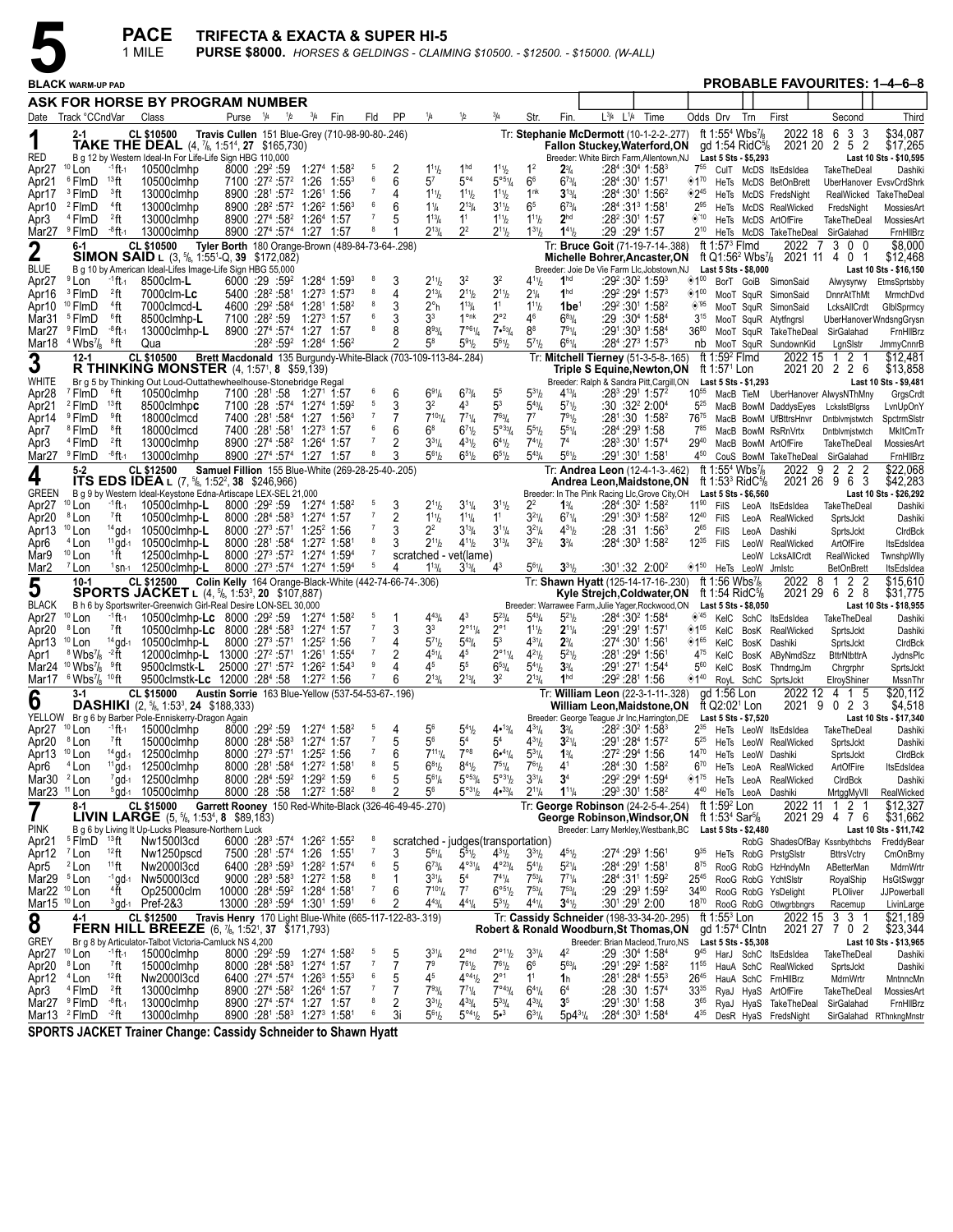**PACE TRIFECTA & EXACTA & PICK 5 - \$7500 GUARANTEED & SUPERFECTA 6** 1 MILE **PURSE \$6000.** *HORSES & GELDINGS - CLAIMING \$8500. (W-ALL)*

|                                                  |                                                                                                                    |                                 | 1 MILE                                                                                                                                |                       |                    |                                                                                                                                             |                                  |                | PURSE \$6000. HORSES & GELDINGS - CLAIMING \$8500. (W-ALL)     |                                                         |                                                         |                                  |                                  |                                                                                                                   |      |                               |                                             |                                                                               |                                                                  |                                                 |                                        |
|--------------------------------------------------|--------------------------------------------------------------------------------------------------------------------|---------------------------------|---------------------------------------------------------------------------------------------------------------------------------------|-----------------------|--------------------|---------------------------------------------------------------------------------------------------------------------------------------------|----------------------------------|----------------|----------------------------------------------------------------|---------------------------------------------------------|---------------------------------------------------------|----------------------------------|----------------------------------|-------------------------------------------------------------------------------------------------------------------|------|-------------------------------|---------------------------------------------|-------------------------------------------------------------------------------|------------------------------------------------------------------|-------------------------------------------------|----------------------------------------|
|                                                  | YELLOW warm-up pad                                                                                                 |                                 |                                                                                                                                       |                       |                    |                                                                                                                                             |                                  |                |                                                                |                                                         |                                                         |                                  |                                  |                                                                                                                   |      |                               |                                             |                                                                               | <b>PROBABLE FAVOURITES: 5-2-1-4</b>                              |                                                 |                                        |
|                                                  |                                                                                                                    |                                 | ASK FOR HORSE BY PROGRAM NUMBER                                                                                                       |                       |                    |                                                                                                                                             |                                  |                |                                                                |                                                         |                                                         |                                  |                                  |                                                                                                                   |      |                               |                                             |                                                                               |                                                                  |                                                 |                                        |
|                                                  | Date Track °CCndVar                                                                                                |                                 | Class                                                                                                                                 | Purse <sup>1</sup> /4 | 1/2<br>$^{3}/_{4}$ | Fin                                                                                                                                         | Fld                              | PP             | 1/4                                                            | 1/2                                                     | $^{3}/_{4}$                                             | Str.                             | Fin.                             | $L^{3}/4$ $L^{1}/4$                                                                                               | Time | Odds Drv                      |                                             | Trn                                                                           | First                                                            | Second                                          | Third                                  |
| 1                                                | 4-1                                                                                                                |                                 | <b>CL \$8500</b>                                                                                                                      |                       |                    | Travis Cullen 151 Blue-Grey (710-98-90-80-.246)                                                                                             |                                  |                |                                                                |                                                         |                                                         |                                  |                                  | Tr: Jodie Cullen (320-50-49-32-.274)                                                                              |      |                               |                                             |                                                                               | 2022 11                                                          | 2 <sub>0</sub><br>0                             | \$5,075                                |
| <b>RED</b>                                       |                                                                                                                    |                                 | LARJON LUCKY L (4, 1:561, 9 \$78,738)<br>Br g 6 by Betterthancheddar-Low Country Love-Allamerican Ingot                               |                       |                    |                                                                                                                                             |                                  |                |                                                                |                                                         |                                                         |                                  |                                  | A1stable,Dundas,ON ft 1:57 KD%<br>Breeder: Winbak Farm, Chesapeake City, MD Last 5 Sts - \$600                    |      |                               |                                             |                                                                               |                                                                  | 2021 28 3 2 2                                   | \$17,008<br>Last 10 Sts - \$4,850      |
| Apr <sub>25</sub>                                | $4$ Wbs <sup>7</sup> / <sub>8</sub> $8$ ft                                                                         | $7$ Wbs $\frac{7}{8}$ , 12 gd-1 | 8500clmhp-Lc                                                                                                                          |                       |                    | $9000:27^3:56^4$ 1:26 1:55                                                                                                                  | 10<br>9                          | 7<br>4         | $x10^{20}$<br>45                                               | 10dis<br>$5^{51}h$                                      | 10dis<br>$6^{4}$ <sup>1</sup> / <sub>4</sub>            | 10dis<br>$9^{51}/4$              | 10dis<br>$9^{121}/4$             | $:28^4:30^3$ 1:56 <sup>2</sup>                                                                                    |      | $12^{55}$                     |                                             |                                                                               | DruJ AucC TheOptimist                                            | NatesBucky                                      | HelloRocky                             |
| Apr14<br>Apr7                                    | <sup>2</sup> Wbs <sup>7</sup> / <sub>8</sub> <sup>7</sup> ft                                                       |                                 | 15000clmhp-L 13000 :27 <sup>2</sup> :56<br>18000clmcd-L                                                                               | 13000 :274 :56        | 1:25<br>1:25       | 1:54<br>$1:54^{4}$                                                                                                                          | $\overline{7}$                   | 1              | $5^{63}$ /4                                                    | $5^{\circ 53}/4$                                        | $4^{\circ 33}/4$                                        | $6^{33}/4$                       | $7^{53}$ / <sub>4</sub>          | :283:301 1:56                                                                                                     |      | 69 <sup>15</sup><br>$20^{45}$ |                                             | JamJ AucC<br>DruJ AucC                                                        | AByNmdSzz<br>TahuyaBrew                                          | MchnATrck<br>BetTheLimit                        | MssnThr<br>FnkllsEnhrn                 |
| Apr1                                             | $5 \text{ Wbs}$ <sup>2</sup> ft                                                                                    |                                 | 18000clmcd-L<br>9500clmstk                                                                                                            | 12000 :293 :583       |                    | $1:272$ 1:57 <sup>1</sup>                                                                                                                   | 9<br>5                           | х2             | $9^{15}$ <sup>1</sup> / <sub>4</sub><br>$5^{93}/4$             | $9^{103}/4$                                             | 99<br>$5^{\circ 43} / 4$                                | $9^{83}$ /4                      | $9^{83}/4$                       | $:28^2:29^4$ 1:59                                                                                                 |      | $15^{40}$                     |                                             | KelC AucC                                                                     | TahuyaBrew                                                       | FnkllsEnhm                                      | Skylar                                 |
| Mar10                                            | Mar17 <sup>2</sup> Wbs <sup>7</sup> / <sub>8</sub> <sup>10</sup> ft<br>$3$ Wbs <sup>7</sup> / <sub>8</sub> $-2$ ft |                                 | 9000clmstkc                                                                                                                           |                       |                    | 12000 :29 <sup>2</sup> :59 1:28 <sup>1</sup> 1:56<br>12000 :274 :57 <sup>2</sup> 1:264 1:554                                                | $\overline{7}$                   | 2<br>6         | $2^{\circ$ hd                                                  | $5^{7}$ <sup>1</sup> / <sub>2</sub><br>$3^{\circ 21}/4$ | $4^{\circ 51}/4$                                        | $4^{31}/4$<br>$7^{113}/4$        | $5^{21}/2$<br>$7^{191}/4$        | $:28^4:27^1$ 1:56 <sup>2</sup><br>:30:31 <sup>4</sup> 1:59 <sup>3</sup>                                           |      | 3 <sup>05</sup><br>$33^{90}$  |                                             | McND AucC<br>KetG KetG                                                        | LyonsImage<br>ThndrngJm                                          | Atytfngrsl<br>JstMrvls                          | BrnsnsDight<br>BrnsnsDight             |
| $\boldsymbol{2}$                                 | $3-1$                                                                                                              |                                 | <b>CL \$8500</b>                                                                                                                      |                       |                    | Tyler Borth 180 Orange-Brown (489-84-73-64-.298)                                                                                            |                                  |                |                                                                |                                                         |                                                         |                                  |                                  | Tr: Bruce Goit (71-19-7-14-.388)                                                                                  |      |                               | ft 1:57 $F$ Imd                             |                                                                               | 2022 14                                                          | 3 1 1                                           | \$13.114                               |
| <b>BLUE</b>                                      |                                                                                                                    |                                 | <b>DURHAM TOWN</b> $(3, \frac{5}{6}, 1:54^3, 15 \,$ \$79,926)<br>B g 7 by Mach Three-Tampa Town-Big Towner COYS 51,000                |                       |                    |                                                                                                                                             |                                  |                |                                                                |                                                         |                                                         |                                  |                                  | Craig Ellis, Barrie, ON<br>Breeder: Craig Turner, Mhairi Kersel, Ingersoll, ON                                    |      |                               |                                             | gd 1:56 <sup>2</sup> GeoD <sup>5</sup> / <sub>8</sub><br>Last 5 Sts - \$6,462 |                                                                  | 2021 27 4 3 6                                   | \$17,910<br>Last 10 Sts - \$9,089      |
| Apr <sub>27</sub>                                | <sup>11</sup> Lon<br><sup>3</sup> FlmD                                                                             | $-1$ ft $-1$<br>$2$ ft          | 7000clmcdc<br>7000clm <b>c</b>                                                                                                        |                       |                    | 5600 :29 1:00 1:29 1:584<br>$5400 : 28^2 : 58^1$ 1:27 <sup>3</sup> 1:57 <sup>3</sup>                                                        | - 8<br>8                         | 3              | $4^{41}h$<br>$5^{81}/4$                                        | $3^{031}/4$<br>$5^{63}$ /4                              | $2^{\circ}1$<br>$4^{\circ 5_{1}}/4$                     | 21<br>$4^{41}/2$                 | $1^1$<br>$4^{51}/4$              | $:28^3:29^3$ 1:58 <sup>4</sup><br>$:29:30$ 1:58 <sup>3</sup>                                                      |      | $4^{60}$                      |                                             |                                                                               | 1 <sup>50</sup> KelC CarM DurhamTown                             | TmttBym                                         | GoMud                                  |
| Apr16<br>Apr <sub>6</sub>                        | <sup>7</sup> Lon                                                                                                   | $11$ gd-1                       | 8500clm                                                                                                                               |                       |                    | 6000 :284 :594 1:281 1:574                                                                                                                  |                                  | 7              | $6^{91}/4$                                                     | 6 <sup>5</sup>                                          | $6^{71}/2$                                              | 6 <sup>9</sup>                   | $5^{73}$ /4                      | :284 :294 1:592                                                                                                   |      | $6^{95}$                      | RyaJ MilK<br>RyaJ MilK                      |                                                                               | SimonSaid<br>EasyFlyer                                           | DnnrAtThMt<br>GoMud                             | MrmchDvd<br>CoinFlip                   |
| Apr2<br>Mar24                                    | <sup>8</sup> FlmD<br><sup>5</sup> FlmD                                                                             | <sup>3</sup> ft<br>®ft          | 7000clm<br>7000clmcdc                                                                                                                 |                       |                    | 5400 :283 :58 <sup>2</sup> 1:28 <sup>2</sup> 1:584<br>4600 :28 <sup>2</sup> :59 <sup>1</sup> 1:28 1:59                                      | 6<br>9                           | 6<br>3         | $5^{81}h$<br>$7^{93}$ /4                                       | $5^{\circ 43} / 4$<br>$4^{\circ 4}$                     | $4^{\circ 2_{1}}/4$<br>$5^{\circ 63}/4$                 | $1^{3}/_{4}$<br>5 <sup>6</sup>   | $1^{31}/4$<br>$5^{33}$ /4        | :29 <sup>2</sup> :30 1:58 <sup>4</sup><br>$:29^2:30^2$ 1:59 <sup>4</sup>                                          |      | $3^{55}$<br>◈120              | RyaJ MilK                                   |                                                                               | DurhamTown<br>MooT GrDC JtstChrmr                                | ImTooSexy                                       | MrmchDvd<br>SmthAsChddr                |
| Mar17                                            | <sup>6</sup> FlmD                                                                                                  | $10$ ft                         | 8500clmhp                                                                                                                             |                       |                    | $7100$ :28 <sup>3</sup> :58 <sup>3</sup> 1:27 <sup>3</sup> 1:57 <sup>3</sup>                                                                | $\overline{\phantom{a}}$         | x <sub>2</sub> | $8^{81}$ / <sub>2</sub>                                        | $8^{81}/4$                                              | 8 <sup>9</sup>                                          | 811                              | $8^{153}$ / <sub>4</sub>         | :291:312 2:004                                                                                                    |      |                               |                                             |                                                                               | 31 <sup>25</sup> GrDC GrDC UberHanover                           | JILxmnt<br>OldBuck                              | TakeTheDeal                            |
| 3                                                | 8-1                                                                                                                |                                 | <b>CL \$8500</b><br><b>IM TOO SEXY</b> (4, 5/ <sub>8</sub> , 1:56, 8 \$41,801)                                                        |                       |                    | Austin Sorrie 163 Blue-Yellow (537-54-53-67-, 196)                                                                                          |                                  |                |                                                                |                                                         |                                                         |                                  |                                  | Tr: Stewart McQueen (81-12-12-10-.271)<br>Stewart McQueen, Sarnia, Robert Watson, London, James Grant, Sarnia, ON |      |                               | ft $2:004$ Lon<br>ft 1:56 FrD%              |                                                                               | 2022 8                                                           | $\overline{2}$<br>$\mathbf{1}$<br>2021 27 5 6 6 | \$6.464<br>\$23,346                    |
| WHITE                                            |                                                                                                                    |                                 | B g 5 by Bunkmeister-Polka Dot-The Panderosa                                                                                          |                       |                    |                                                                                                                                             |                                  |                |                                                                |                                                         |                                                         |                                  |                                  | Breeder: Catherine Case, Gary Clark, Sexsmith, AB                                                                 |      |                               |                                             | Last 5 Sts - \$6,032                                                          |                                                                  |                                                 | Last 10 Sts - \$10,214                 |
| Apr20<br>Apr15                                   | <sup>4</sup> Lon<br><sup>6</sup> Lon                                                                               | $7$ ft<br>7ft                   | 7000clmcdc<br>7000clmcd                                                                                                               |                       |                    | $5000$ : $27^4$ : $58^1$ 1:28 $^3$ 2:01<br>5000 :28 <sup>3</sup> 1:00 1:29 <sup>2</sup> 2:00 <sup>4</sup>                                   | 5                                | 6<br>3         | $3^{31}h$<br>1 <sup>2</sup>                                    | $2^{\circ_{11}}\frac{1}{4}$<br>$1^{13}$ / <sub>4</sub>  | $2^{\circ}$ hd<br>$1^{21}/2$                            | 2h<br>$1^{31}/2$                 | 31<br>1 <sup>nk</sup>            | :301:323 2:011<br>:292:312 2:004                                                                                  |      | $\otimes$ 50                  |                                             |                                                                               | <sup>135</sup> MaPa MaPa CtchMyCntrl<br>MaPa MaPa ImTooSexy      | Rdwhtndbts<br>CtchMyCntrl                       | <b>ImTooSexy</b><br>Einhorn            |
| Apr9                                             | <sup>2</sup> FlmD                                                                                                  | <sup>4</sup> ft                 | 7000clm                                                                                                                               |                       |                    | $5400 : 283: 591 1:274 1:582$                                                                                                               |                                  | 6              | $6^{91}/4$                                                     | $6^{63}$ /4                                             | $5^{51}$ / <sub>2</sub>                                 | $6^{63}/4$                       | $4^9$                            | :281:312 2:001                                                                                                    |      | $8^{45}$                      |                                             |                                                                               | MaPa MaPa WndsngGrysn                                            | EasIdeal                                        | MrmchDvd                               |
| Apr <sub>2</sub><br>Mar26                        | <sup>8</sup> FlmD<br><sup>5</sup> FlmD                                                                             | <sup>3</sup> ft<br>$2$ ft $-1$  | 7000clm<br>7000clmcd                                                                                                                  |                       |                    | 5400 :283 :58 <sup>2</sup> 1:28 <sup>2</sup> 1:584<br>4600 :281 :58 <sup>2</sup> 1:28 <sup>4</sup> 1:59                                     | 6<br>8                           | 3<br>7         | 4 <sup>6</sup><br>$5^8$                                        | $3^{921}/4$<br>$5^{51}h$                                | $2^{\circ}$ h<br>$2^{\circ_{3}}/4$                      | $2^{3}/_{4}$<br>$2^{2^{1}}$      | $2^{31}/4$<br>2 <sup>5</sup>     | $:29^3:31$ 1:59 <sup>2</sup><br>$:29^3:31$ 2:00                                                                   |      | 4 <sup>25</sup><br>◈1"        |                                             |                                                                               | MaPa MaPa DurhamTown<br>MaPa MaPa LvnOnDrm                       | ImTooSexy<br><b>ImTooSexy</b>                   | MrmchDvd<br>GlbISprmcy                 |
|                                                  | Mar13 <sup>4</sup> FlmD                                                                                            | $-2$ ft                         | 7000clm                                                                                                                               |                       |                    | 5400 :28 <sup>2</sup> :59 <sup>2</sup> 1:29 <sup>2</sup> 1:59 <sup>2</sup>                                                                  | 6                                | 5              | $6^{71}h$                                                      | $6^{71}b$                                               | $6^{\circ 33}/4$                                        | 5 <sup>3</sup>                   | $4^{21}h$                        | :29 <sup>2</sup> :29 <sup>3</sup> 1:59 <sup>4</sup>                                                               |      | $12^{30}$                     |                                             |                                                                               | MaPa MaPa MrmchDvd                                               | CalHanover                                      | <b>MksPwrhs</b>                        |
| 4                                                | $9 - 2$                                                                                                            |                                 | <b>CL \$8500</b><br><b>YOUNG DRUNK PUNK</b> (5, 7/8, 1:52 <sup>2</sup> , 20 \$104,516)                                                |                       |                    | Colin Kelly 164 Orange-Black-White (442-74-66-74-.306)                                                                                      |                                  |                |                                                                |                                                         |                                                         |                                  |                                  | Tr: Lindsey Kerr (119-17-21-16-.285)<br>Lindsey Kerr, David Deighton, Derek Romano, ON                            |      |                               |                                             | ft Q2:00 <sup>1</sup> Truro                                                   | 2022 11                                                          | $0 \quad 3 \quad 2$<br>2021 11 2 1 1            | \$7,485<br>\$2,208                     |
| <b>GREEN</b>                                     |                                                                                                                    |                                 | B g 8 by Bettors Delight-Benear-Badlands Hanover HBG 90,000                                                                           |                       |                    |                                                                                                                                             |                                  |                |                                                                |                                                         |                                                         |                                  |                                  | Breeder: Geoffrey Martin, Calgary, AB                                                                             |      |                               |                                             | Last 5 Sts - \$5,450                                                          |                                                                  |                                                 | Last 10 Sts - \$7,485                  |
| Apr25<br>Apr13                                   | <sup>4</sup> Lon                                                                                                   | $14$ gd-1                       | <sup>7</sup> Wbs <sup>7</sup> / <sub>8</sub> <sup>12</sup> gd-1 8500 clmhp<br>8500clm                                                 |                       |                    | 9000 :27 <sup>3</sup> :56 <sup>4</sup> 1:26 1:55<br>$6000:29:59^2$ 1:28 <sup>3</sup> 1:59 <sup>2</sup>                                      | 10<br>6                          | 6<br>6         | $9^{123}$ /4<br>$6^{83}/4$                                     | $9^{113}/4$<br>$6^{61}/4$                               | $9°^{83}/4$<br>$6^{\circ_4}\%$                          | $7^{81}/2$<br>$6^{43}/4$         | 45<br>2 <sup>1</sup>             | :283 :281 1:56<br>:284 :301 1:593                                                                                 |      | $14^{95}$<br>$7^{80}$         | BorT KerL                                   |                                                                               | YouS KerL TheOptimist<br>GeneralLee                              | NatesBucky<br>YngDrnkPnk                        | HelloRocky<br>SntnnTny                 |
| Mar30                                            | <sup>3</sup> Lon                                                                                                   | $7$ gd-1                        | 8500clm                                                                                                                               |                       |                    | 6000 :28 <sup>2</sup> :58 <sup>4</sup> 1:28 <sup>3</sup> 1:59 <sup>1</sup>                                                                  |                                  | 6              | $6^{83}$ /4                                                    | $5^{\circ 53}/4$                                        | $5^{\circ 43} / 4$                                      | $6^{61}/2$                       | $4^{53}$ /4                      | $:29^3:30^4$ 2:00 <sup>2</sup>                                                                                    |      | $5^{90}$                      | BorT KerL                                   |                                                                               | EasyFlyer                                                        | EvsvCrdShrk                                     | GrgsCrdt                               |
| Mar <sub>23</sub><br>Mar7                        | <sup>7</sup> Lon<br>$10$ Lon                                                                                       | $5$ gd-1<br>$-5$ ft $-2$        | 8500clm<br>Nw1000l3cd                                                                                                                 |                       |                    | 6000 :291 1:01 1:301 2:00 <sup>2</sup><br>5000 :284 :59 <sup>2</sup> 1:28 1:59                                                              | $\overline{7}$                   |                | 791 <sub>4</sub><br>$4^{53}$ /4                                | $7^{83}$ /4<br>$2^{\circ_{11}}\frac{1}{2}$              | $7 \cdot \frac{53}{4}$<br>$2^{\circ_{13}}/4$            | 6 <sup>6</sup><br>3 <sup>3</sup> | $2^{31}/4$<br>$2^2$              | :283 :293 2:01<br>$:284:31$ 1:59 <sup>2</sup>                                                                     |      | $3^{70}$<br>◈1"               | YouS KerL<br>RooG KerL                      |                                                                               | EvsvCrdShrk YngDrnkPnk<br>EasyFlyer                              | YngDrnkPnk                                      | <b>BrthrAdn</b><br>StateOfPlay         |
| Mar <sub>2</sub>                                 | <sup>8</sup> Lon                                                                                                   |                                 | $1$ sn-1 8500clm                                                                                                                      |                       |                    | 6000 :284 :594 1:29 <sup>2</sup> 2:001                                                                                                      | $\overline{7}$                   | 6              | 7 <sup>9</sup>                                                 | $7^{\circ}7$                                            | 7°51/2                                                  | $6^{61}/2$                       | $3^{33}/4$                       | :291 :303 2:01                                                                                                    |      | $40^{35}$                     | RooG KerL                                   |                                                                               | NatesBucky                                                       | Dashiki                                         | YngDrnkPnk                             |
| 5                                                | $5 - 2$                                                                                                            |                                 | <b>CL \$8500</b><br><b>EASY FLYER</b> L $(5, \frac{7}{6}, 1:53^1, 24 \cdot $125,062)$                                                 |                       |                    | Scott Wray 185 Red-Silver-Black (297-33-44-43-.241)                                                                                         |                                  |                |                                                                |                                                         |                                                         |                                  |                                  | Tr: Michael Stamp (16-5-3-3-.479)<br>Michael Stamp, Janet Larcombe, Clinton, ON                                   |      |                               | gd 1:57 <sup>4</sup> Lon<br>ft 1:56 $3$ Lon |                                                                               | 2022 9                                                           | 30<br>2021 23 2 1 3                             | \$9,772<br>\$9,313                     |
| <b>BLACK</b>                                     |                                                                                                                    |                                 | B g 7 by Pang Shui-Pictonian Flyer-Western Paradise NS 5,000                                                                          |                       |                    |                                                                                                                                             |                                  |                |                                                                |                                                         |                                                         |                                  |                                  | Breeder: Hardy Mill Stable, Beaver Bank, NS                                                                       |      |                               |                                             | Last 5 Sts - \$8,800                                                          |                                                                  |                                                 | Last 10 Sts - \$10,300                 |
| Apr <sub>27</sub><br>Apr13                       | <sup>10</sup> Lon<br><sup>10</sup> Lon                                                                             | $-1$ ft $-1$<br>$14$ gd-1       | 10500clmhp-L<br>10500clmhp-L                                                                                                          |                       |                    | 8000 :29 <sup>2</sup> :59 1:27 <sup>4</sup> 1:58 <sup>2</sup><br>$8000:27^3:57^1$ 1:25 <sup>2</sup> 1:56                                    | - 5<br>$\overline{7}$            | [8             | scratched - judges<br>$4^{53}$ /4                              | $4^{\circ 23}$ /4                                       | $4^{\circ 3}$                                           | $6^{61}/4$                       | $6^{12}$                         | :281:322 1:582                                                                                                    |      |                               |                                             | StaM<br>1180 WraS StaM                                                        | ItsEdsIdea<br>Dashiki                                            | TakeTheDeal<br>SprtsJckt                        | Dashiki<br>CIrdBck                     |
| Apr6                                             | <sup>7</sup> Lon                                                                                                   | $11$ gd-1                       | 8500clm-Lc                                                                                                                            |                       |                    | 6000 :284 :594 1:281 1:574                                                                                                                  | $\overline{7}$<br>$\overline{7}$ |                | $1^{13}/4$                                                     | $1^{11}h$                                               | $1^{21}/2$                                              | 1 <sup>4</sup>                   | $1^{51}$ / <sub>2</sub>          | :28 <sup>2</sup> :29 <sup>3</sup> 1:57 <sup>4</sup>                                                               |      | $1^{35}$                      |                                             | HeTs SchC                                                                     | EasyFlyer                                                        | GoMud                                           | CoinFlip                               |
| Mar30<br>Mar <sub>23</sub>                       | <sup>3</sup> Lon<br><sup>7</sup> Lon                                                                               | $7$ gd-1<br>$5$ gd-1            | 8500clm-L<br>8500clm-L                                                                                                                |                       |                    | $6000 :28^{2} :58^{4}$ 1:28 <sup>3</sup> 1:59 <sup>1</sup><br>6000 :291 1:01 1:301 2:00 <sup>2</sup>                                        | $\overline{7}$                   | 4              | $2^{11}h$<br>$4^{41}h$                                         | $2^{13}/4$<br>$4^{\circ 3}$                             | $2^{11}/2$<br>$2^{\circ 1}$ <sup>1</sup> / <sub>2</sub> | $2^{11}/4$<br>$2^3$              | 1 <sup>1</sup><br>$5^{61}/2$     | :293 :30 <sup>2</sup> 1:591<br>$:284:311 2:013$                                                                   |      | 4 <sup>75</sup><br>$11^{70}$  |                                             | HeTs SchC                                                                     | EasyFlyer<br>HeTs SchC EvsvCrdShrk YngDrnkPnk                    | EvsvCrdShrk                                     | GrgsCrdt<br><b>BrthrAdn</b>            |
| Mar7                                             | <sup>10</sup> Lon                                                                                                  | <sup>-5</sup> ft-2              | Nw1000l3cd-L                                                                                                                          |                       |                    | 5000 :284 :59 <sup>2</sup> 1:28 1:59                                                                                                        | 7                                | 4              | $1^{13}/4$                                                     | $1^{11}h$                                               | $1^{13}$ / <sub>4</sub>                                 | $1^{13}$ /4                      | 1 <sup>2</sup>                   | $:28^3:31$ 1:59                                                                                                   |      |                               |                                             |                                                                               | 4 <sup>90</sup> HeTs SchC EasyFlyer                              | YngDrnkPnk                                      | StateOfPlay                            |
| O                                                | $12 - 1$                                                                                                           |                                 | <b>CL \$8500</b><br><b>ETERNAL RULER</b> (5, 1:53, 21 \$144,732)                                                                      |                       |                    | Lorne House 164 Black-Grey-White (135-14-18-17-.219)                                                                                        |                                  |                |                                                                |                                                         |                                                         |                                  |                                  | Tr: Dwayne May (38-4-2-9-.213)<br>Diane Sylvestre,Sarnia,ON                                                       |      |                               | ft 1:571 Sar%                               |                                                                               | 2022 11                                                          | $\mathbf 0$<br>-3<br>$\bf{0}$<br>2021 28 1 5 5  | \$3.120<br>\$14,392                    |
|                                                  |                                                                                                                    |                                 | YELLOW B g 12 by Lis Mara-Reach For Eternity-Falcon Seelster LEX-SEL 1,000                                                            |                       |                    |                                                                                                                                             | $_{\rm 8}$                       | $\overline{1}$ |                                                                |                                                         |                                                         | $7^{31}/4$                       |                                  | Breeder: D C P M Racing Stable, Elizabeth, NJ                                                                     |      |                               |                                             | Last 5 Sts - \$900                                                            |                                                                  |                                                 | Last 10 Sts - \$3,120                  |
| Apr27 <sup>9</sup> Lon<br>Apr20 <sup>6</sup> Lon |                                                                                                                    | <sup>7</sup> ft                 | $-1$ ft- $1$ 8500clm<br>8500clm                                                                                                       |                       |                    | $6000:29:59^2$ 1:28 <sup>4</sup> 1:59 <sup>3</sup><br>6000 :283 :574 1:272 1:574                                                            |                                  | 6              | $4^{41}h$<br>$6^{71}h$                                         | $5^{41}/4$<br>$6^{81}h$                                 | $6^{41}/4$<br>$6^{61}/2$                                | $6^8$                            | $6^{31}/2$<br>$6^{93}/4$         | $:29^2:30^3$ 2:001<br>:291:311 1:594                                                                              |      |                               |                                             |                                                                               | 2735 WraS MayD SimonSaid<br>46 <sup>95</sup> WraS MayD Ajknight  | SntnnTny                                        | Alwysyrwy EtmsSprtsbby<br>EtmsSprtsbby |
| Apr12 <sup>3</sup> Lon                           |                                                                                                                    | $12$ ft                         | Nw1000l3cd                                                                                                                            |                       |                    | $5000$ : 27 <sup>3</sup> : 57 <sup>3</sup> 1:26 <sup>1</sup> 1:56 <sup>2</sup><br>6000 :284 :594 1:281 1:574                                | $\overline{7}$<br>$\overline{7}$ |                | $2^{21}h$<br>$4^{51}h$                                         | $2^{11}h$<br>$5^{\circ 3}\%$                            | 3 <sup>3</sup><br>$5^{53}/4$                            | $3^{43}/4$<br>$5^7$              | $3^{71}$ / <sub>2</sub><br>$6^8$ | :29 :31 1:574                                                                                                     |      |                               |                                             |                                                                               | 1185 WraS MayD IrvineJames                                       | CrankysBoy                                      | EtrnIRIr                               |
| Apr6<br>Mar30 <sup>3</sup> Lon                   | <sup>7</sup> Lon                                                                                                   | $11$ gd-1                       | 8500clm<br>$7$ gd-1 8500clm                                                                                                           |                       |                    | $6000 : 28^2 : 58^4 : 1:28^3 : 1:59^1$                                                                                                      | $\overline{7}$                   | 4<br>2         | $5^7$                                                          | $6^{53}$ /4                                             | $6^{53}/4$                                              | $5^{51}/4$                       | $5^{61}/2$                       | $:29:30$ 1:59 <sup>2</sup><br>$:294:303 2:002$                                                                    |      |                               |                                             |                                                                               | 4780 WraS MayD EasyFlyer<br>31 <sup>35</sup> DesR MayD EasyFlyer | GoMud<br>EvsvCrdShrk                            | CoinFlip<br>GrgsCrdt                   |
| Mar23 $7$ Lon                                    |                                                                                                                    |                                 | $5$ gd-1 8500clm                                                                                                                      |                       |                    | 6000 :291 1:01 1:301 2:002                                                                                                                  | $\overline{7}$                   | 4              | $6^{71}h$                                                      | $6^{63}$ /4                                             | $5\cdot 4\frac{1}{4}$                                   | $4^{41}/2$                       | $4^{61}/4$                       | :283:303 2:013                                                                                                    |      |                               |                                             |                                                                               | 4340 DesR MayD EvsvCrdShrk YngDrnkPnk                            |                                                 | <b>BrthrAdn</b>                        |
|                                                  | $10-1$                                                                                                             |                                 | <b>CL \$8500</b><br><b>BROTHER AIDAN</b> (7, 1:57, 18 \$87,271)                                                                       |                       |                    | Garrett Rooney 150 Red-White-Black (326-46-49-45-.270)                                                                                      |                                  |                |                                                                |                                                         |                                                         |                                  |                                  | Tr: George Robinson (24-2-5-4-.254)<br>George Robinson, Windsor, ON                                               |      |                               | ft 1:57 Leam                                |                                                                               |                                                                  | 2022 7 0 1 2<br>2021 23 6 3 6                   | \$3,260<br>\$22,501                    |
| <b>PINK</b>                                      | $^{2}$ FlmD $^{13}$ ft                                                                                             |                                 | Br g 8 by Astronomical-Justa Jiffy-Village Jiffy COYS 5,200                                                                           |                       |                    |                                                                                                                                             | $\overline{5}$                   |                |                                                                |                                                         |                                                         |                                  |                                  | Breeder: Casimir Stables, Hagar, ON                                                                               |      |                               |                                             | Last 5 Sts - \$1,760                                                          |                                                                  |                                                 | Last 10 Sts - \$6,590                  |
| Apr21<br>Apr12 <sup>4</sup> Lon                  |                                                                                                                    | $12$ ft                         | 8500clmhp<br>Nw2000l3cd                                                                                                               |                       |                    | 7100 :28 :57 <sup>4</sup> 1:27 <sup>4</sup> 1:59 <sup>2</sup><br>6400 :27 <sup>4</sup> :57 <sup>4</sup> 1:26 <sup>3</sup> 1:55 <sup>3</sup> | 6                                | 2              | scratched - judges (transportation)<br>$3^{31}/4$              | 3 <sup>3</sup>                                          | 5 <sup>4</sup>                                          | $6^{61}/4$                       | $5^{51}/2$                       | $:29:29^11:56^3$                                                                                                  |      | $15^{15}$                     |                                             |                                                                               | RobG DaddysEyes LckslstBlgrss<br>RooG RobG FrnHilBrz             | MdrnWrtr                                        | LvnUpOnY<br>MntnncMn                   |
| Apr6                                             | <sup>4</sup> Lon                                                                                                   | $11$ gd-1<br>-1 ft              | 10500clmhp<br>Nw2000l3cd                                                                                                              |                       |                    | 8000 :281 :584 1:27 <sup>2</sup> 1:581                                                                                                      | 8<br>$\overline{7}$              | 1              | $5^{63}$ /4                                                    | $3^{\circ 11}/2$                                        | $4^{\circ 2}$<br>$4^3$                                  | $4^{31}/2$                       | $7^{31}/4$                       | $:28^{4}:31$ 1:58 <sup>4</sup>                                                                                    |      | $11^{75}$                     |                                             |                                                                               | RooG RobG RealWicked                                             | ArtOfFire                                       | ItsEdsIdea                             |
| Mar29<br>Mar23 <sup>7</sup> Lon                  | ® Lon                                                                                                              | $5$ gd-1                        | 8500clm                                                                                                                               |                       |                    | 6000 :28 :58 1:264 1:561<br>6000 :291 1:01 1:301 2:002                                                                                      | 7                                | 3              | $3^{31}h$<br>$2^{11}h$                                         | 3 <sup>3</sup><br>$2^{11}h$                             | $3^{\circ}3$                                            | $3^{33}/4$<br>$3^{41}/2$         | $3^{53}/4$<br>351/2              | $:284:30$ 1:57 <sup>2</sup><br>:293 :303 2:012                                                                    |      | $24^{05}$<br>$8^{55}$         |                                             |                                                                               | RooG RobG LtsGtPckld<br>RooG RobG EvsvCrdShrk YngDrnkPnk         | HrvyHnvr                                        | <b>BrthrAdn</b><br><b>BrthrAdn</b>     |
| Jan26 <sup>10</sup> Lon                          |                                                                                                                    | $-12$ ft $\diamondsuit$         | 10500clmhp                                                                                                                            |                       |                    | 8800 :28 <sup>2</sup> :58 <sup>3</sup> 1:29 2:05 <sup>4</sup>                                                                               | 9                                | 3              | $4^{43}$ /4                                                    | $5^{51}h$                                               | $7^{61}/4$                                              | $7^{71}$                         | $7^{53}$ /4                      |                                                                                                                   | 2:07 | $24^{05}$                     |                                             |                                                                               | RooG RobG MdrnWrtr                                               | FrnHIIBrz                                       | Viper                                  |
| 8                                                | $6 - 1$                                                                                                            |                                 | <b>CL \$8500</b><br><b>MACH ART IN MOTION</b> L $(3, \frac{5}{6}, 1:55, 8, \frac{271}{105})$                                          |                       |                    |                                                                                                                                             |                                  |                | Brett Macdonald 135 Burgundy-White-Black (703-109-113-84-.284) |                                                         |                                                         |                                  |                                  | Tr: Raymond Stewart (2-1-0-0-.500)<br>Raymond & Katherine Stewart, Port Rowan, ON                                 |      |                               |                                             |                                                                               | 2022 0                                                           | 000<br>2021 20 0 3 4                            | \$0<br>\$11,269                        |
| GREY                                             |                                                                                                                    |                                 | B g 6 by Mach Three-Because Im Kg-Artsplace                                                                                           |                       |                    |                                                                                                                                             |                                  |                | $3^{13}$                                                       | $3^{14}$                                                | $3^{14}$ <sup>1</sup> / <sub>2</sub>                    | $3^{131}h$                       | $3^{81}/2$                       | Breeder: Lloyd Howley, Kars, ON Last 5 Sts - \$1,409                                                              |      |                               |                                             |                                                                               |                                                                  |                                                 | Last 10 Sts - \$4,309                  |
| Apr21<br>Nov26 <sup>6</sup> Lon                  | <sup>2</sup> Lon                                                                                                   |                                 | <sup>8</sup> gd-∟ Qua-t&p<br>$-2$ gd-1 Nw200013cd-L                                                                                   |                       |                    | :293 1:004 1:304 2:021<br>$5800 :28^{2} :58^{1}$ 1:28 1:59 <sup>2</sup>                                                                     | 8                                | [8             | 6 <sup>9</sup>                                                 | $6^8$                                                   | $7^{7_{1}}/2$                                           | $7^8$                            | $4^{51}/4$                       | $:30:30^{1}$ 2:03 <sup>4</sup><br>:293:31 2:002                                                                   |      |                               |                                             |                                                                               | nb WraS SteR WrdsEscpM<br>21 <sup>30</sup> WraS SteR LevisDay    | Qnfhrts<br>Acfrtyfrtin                          | MchArtInMtn<br>RollingRock             |
|                                                  | Nov18 $5 \text{ Wbs}$ <sup>7</sup> <sub>8</sub> $3 \text{ ft}$                                                     |                                 | 17500clmcd-L 11000 :281 :55 <sup>2</sup> 1:24 <sup>3</sup> 1:551                                                                      |                       |                    |                                                                                                                                             | 10<br>10                         | 5              | 10 <sup>16</sup><br>$9^{15}$                                   | $10^{201}/_{2}$ 10 <sup>22</sup><br>$9^{13}$            | $9^{63}/4$                                              |                                  | $10^{213}/_{4}$ 10 <sup>19</sup> | :293:30 1:59                                                                                                      |      | 6735                          |                                             | SorA SteR                                                                     | RckAndTwst                                                       | JustaBandit                                     | CttngClss                              |
| Nov11<br>Oct <sub>3</sub>                        | $5$ Wbs $\%$ $10$ ft                                                                                               |                                 | 8000clmhp-L<br><sup>4</sup> Leam $^{23}$ gd-2 Nw125013cd-L                                                                            |                       |                    | $9000:27:56$ 1:25 <sup>4</sup> 1:54 <sup>3</sup><br>4500 :28 <sup>2</sup> :57 <sup>4</sup> 1:28 <sup>1</sup> 1:59 <sup>4</sup>              | $\overline{7}$                   | 2<br>5         | 7 <sup>6</sup>                                                 | 7 <sup>4</sup>                                          | 7 <sup>4</sup>                                          | $6^{51}/2$<br>$5^4$              | $4^{33}/4$<br>$5^{33}/4$         | :283 :281 1:552<br>:30 <sup>2</sup> :31 <sup>3</sup> 2:00 <sup>3</sup>                                            |      | $18^{40}$                     |                                             | ChrC SteR<br>2 <sup>75</sup> WraS SteR Shad                                   | LukeAndDuke                                                      | CoolRock<br>Additude                            | WndsngNpln<br>KssltBttr                |
|                                                  | Sep23 $5 \text{ Wbs} \frac{7}{8}$ 12ft                                                                             |                                 | 17500clmcd-L 11000 :26 <sup>3</sup> :55 <sup>1</sup> 1:24 1:53 <sup>1</sup>                                                           |                       |                    |                                                                                                                                             | 10                               | 3              | $9^{15}\%$                                                     | $10^{16}$ <sup>1</sup> / <sub>2</sub> $10^8$            |                                                         | 10 <sup>8</sup>                  | 10 <sup>7</sup>                  | $:27^1:29$ 1:54 <sup>3</sup>                                                                                      |      | $37^{85}$                     |                                             |                                                                               | RoyL SteR BttrsVctry                                             | CntryGgl                                        | SunnyBo                                |
|                                                  |                                                                                                                    |                                 | tALSO ELIGIBLE: In the Event of a Scratch, Horse Below Moves In and Takes Post Position of Scratched Horse Unless Otherwise Announced |                       |                    |                                                                                                                                             |                                  |                |                                                                |                                                         |                                                         |                                  |                                  |                                                                                                                   |      |                               |                                             | ft 1:56 <sup>4</sup> Wbs <sup>7</sup> / <sub>8</sub>                          |                                                                  |                                                 | \$16,070                               |
| 9                                                |                                                                                                                    |                                 | <b>CL \$8500</b><br><b>GENERAL LEE</b> (6, $\frac{7}{6}$ , 1:53 <sup>2</sup> , 12 \$73,647)                                           |                       |                    | Jonathan Hahn 136 Red-White-Black (66-3-3-6-.101)                                                                                           |                                  |                |                                                                |                                                         |                                                         |                                  |                                  | Tr: Dwain Spitzig (40-7-2-3-.227)<br>Kevin Skilton, North York, ON                                                |      |                               |                                             | ft 1:53 <sup>2</sup> Wbs <sup>7</sup> / <sub>8</sub>                          |                                                                  | 2022 12 4 0 0<br>2021 18 2 2 1                  | \$18,020                               |
| Apr27 <sup>9</sup> Lon                           |                                                                                                                    | $-1$ ft $-1$                    | PURPLE B g 7 by Sportswriter-Blinker Hanover-No Pan Intended<br>8500clm                                                               |                       |                    | $6000:29:59^2$ 1:28 <sup>4</sup> 1:59 <sup>3</sup>                                                                                          | 8                                | 5              | 7 <sup>9</sup>                                                 | $8^{\circ 73} / 4$                                      | 7°51/4                                                  | $6^{23}$ / <sub>4</sub>          | $4^{23}l_4$                      | Breeder: Lloyd Howley, Kars, ON<br>:284 :30 <sup>2</sup> 2:001                                                    |      |                               |                                             | Last 5 Sts - \$7,280                                                          | 10 <sup>15</sup> HahJ SpiD SimonSaid                             | Alwysyrwy                                       | Last 10 Sts - \$7,930<br>EtmsSprtsbby  |
| Apr20                                            | <sup>6</sup> Lon                                                                                                   | <sup>7</sup> ft                 | 8500clm                                                                                                                               |                       |                    | 6000 :28 <sup>3</sup> :57 <sup>4</sup> 1:27 <sup>2</sup> 1:57 <sup>4</sup>                                                                  | 6                                | 3              | $5^{51}$                                                       | $5^{41}h$                                               | $5^{\circ 4}$ <sup>1</sup> / <sub>2</sub>               | 5 <sup>5</sup>                   | 5be <sup>3</sup>                 | :293 :301 1:582                                                                                                   |      |                               | 8 <sup>50</sup> HahJ SpiD                   |                                                                               | Ajknight                                                         | SntnnTny                                        | EtmsSprtsbby                           |
| Apr13<br>Apr6                                    | <sup>4</sup> Lon<br><sup>9</sup> Lon                                                                               | $14$ gd-1<br>$11$ gd-1          | 8500clm<br>Clmstk-b                                                                                                                   |                       |                    | 6000 :29 :59 <sup>2</sup> 1:28 <sup>3</sup> 1:59 <sup>2</sup><br>7000 :284 :59 1:274 1:584                                                  | 6<br>6                           | 1<br>2         | $2^{13}/4$<br>$1^{11}h$                                        | $3^{21}/4$<br>1 <sup>3</sup>                            | $3^{11}/2$<br>1 <sup>4</sup>                            | $2^{11}/2$<br>$1^{13}/4$         | $1^{\circ}$<br>1 <sup>3</sup>    | $:29:30^{3}$ 1:59 <sup>2</sup><br>$:284:31$ 1:584                                                                 |      | $2^{20}$                      | 470 HahJ SpiD<br>CulT SpiD                  |                                                                               | GeneralLee<br>GeneralLee                                         | YngDrnkPnk<br>EtmsSprtsbby                      | SntnnTny<br>DeanStreet                 |
| Apr5                                             | <sup>8</sup> Lon                                                                                                   | $11$ ft                         | Nw1000l3cd                                                                                                                            |                       |                    | 5000 :294 :594 1:28 <sup>2</sup> 1:58                                                                                                       |                                  |                | scratched - judges                                             |                                                         |                                                         |                                  |                                  |                                                                                                                   |      |                               |                                             | SpiD                                                                          | OffcrJns                                                         | ThrTrckGnr                                      | APstvHnvr                              |
| Mar30 $7$ Lon                                    |                                                                                                                    |                                 | $7$ gd- $1$ 8500 clmstkc                                                                                                              |                       |                    | 8000 :284 :59 <sup>3</sup> 1:30 2:01 <sup>1</sup>                                                                                           | $\mathbf{7}$                     | 2              | $1^{11}b$                                                      | $1^{11}b$                                               | 3 <sup>nk</sup>                                         | 4 <sup>4</sup>                   | $6^{71}/4$                       | :30 <sup>2</sup> :32 <sup>3</sup> 2:02 <sup>3</sup>                                                               |      |                               |                                             |                                                                               | <sup>105</sup> BorT SasG BrrysShlby                              | TmttBym                                         | RockinNovel                            |

**LARJON LUCKY Trainer Change: Carmen E Auciello to Jodie M Cullen DURHAM TOWN Trainer Change: Michael G Carther to Bruce H Goit IM TOO SEXY Trainer Change: Paul G Mackenzie to Stewart McQueen**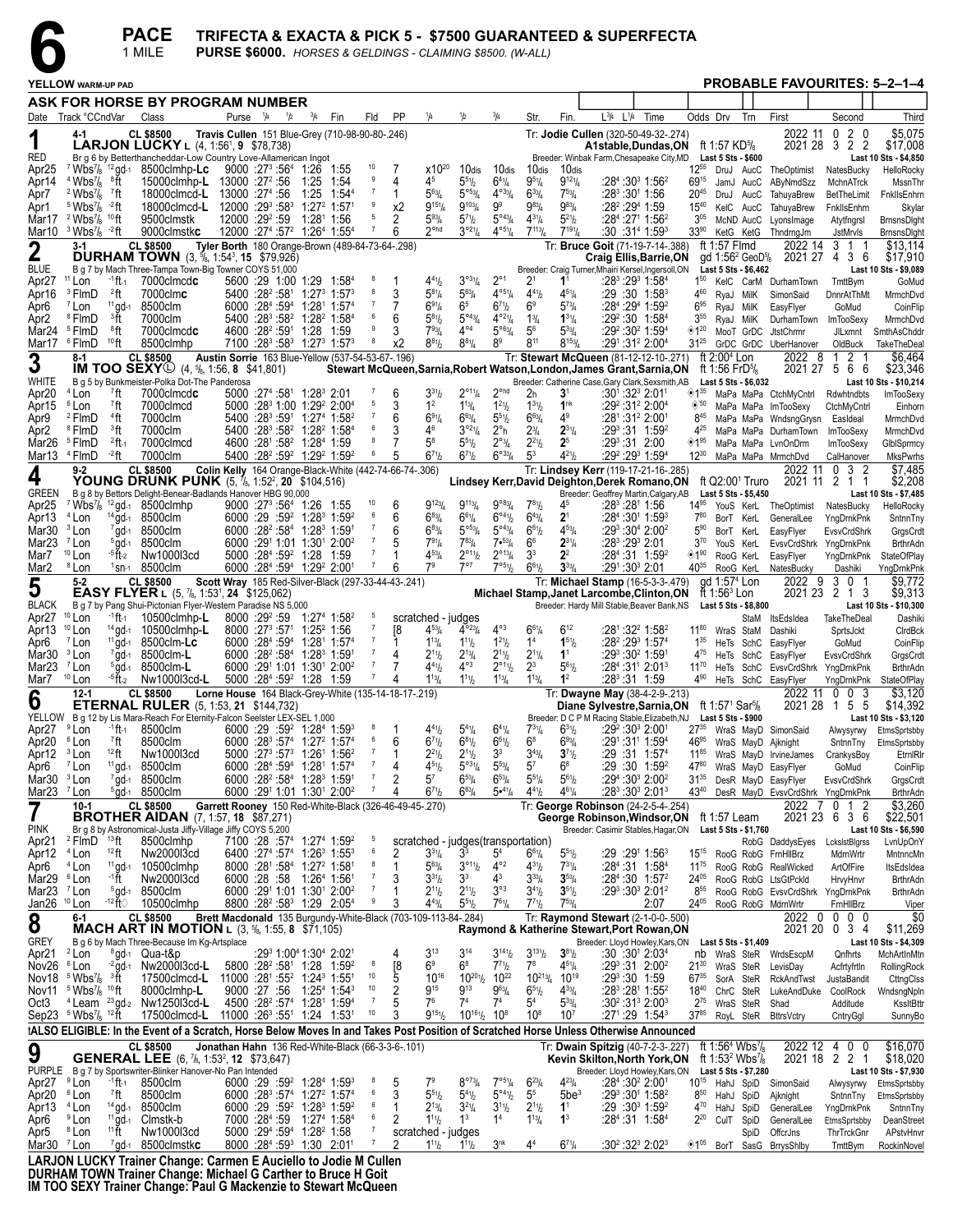|                                |                                                                                                 |                                    | <b>PACE</b><br>1 MILE                                                                                                                                       |                                                                                                                     |                                     |             |                                                                                                                                             |                     |                                                        |                                                                               |                                                                  |                                                                      |                                                                              |                                            | TRIFECTA & EXACTA & SUPERFECTA & PICK 4 - \$7500 GUARANTEE(7-8-9-10)<br><b>PURSE \$10000.</b> FILLIES & MARES - N/W \$50000. LIFETIME (W-ALL) OR A RACE IN 2022 |      |                                   |                                         |                                                      |                                     |                |                              |                                                 |
|--------------------------------|-------------------------------------------------------------------------------------------------|------------------------------------|-------------------------------------------------------------------------------------------------------------------------------------------------------------|---------------------------------------------------------------------------------------------------------------------|-------------------------------------|-------------|---------------------------------------------------------------------------------------------------------------------------------------------|---------------------|--------------------------------------------------------|-------------------------------------------------------------------------------|------------------------------------------------------------------|----------------------------------------------------------------------|------------------------------------------------------------------------------|--------------------------------------------|-----------------------------------------------------------------------------------------------------------------------------------------------------------------|------|-----------------------------------|-----------------------------------------|------------------------------------------------------|-------------------------------------|----------------|------------------------------|-------------------------------------------------|
|                                | <b>PINK WARM-UP PAD</b>                                                                         |                                    |                                                                                                                                                             |                                                                                                                     |                                     |             |                                                                                                                                             |                     |                                                        |                                                                               |                                                                  |                                                                      |                                                                              |                                            |                                                                                                                                                                 |      |                                   |                                         |                                                      |                                     |                |                              | <b>PROBABLE FAVOURITES: 1-4-5-2</b>             |
|                                |                                                                                                 |                                    | ASK FOR HORSE BY PROGRAM NUMBER                                                                                                                             |                                                                                                                     |                                     |             |                                                                                                                                             |                     |                                                        |                                                                               |                                                                  |                                                                      |                                                                              |                                            |                                                                                                                                                                 |      |                                   |                                         |                                                      |                                     |                |                              |                                                 |
|                                | Date Track °CCndVar                                                                             |                                    | Class                                                                                                                                                       | Purse <sup>1</sup> /4                                                                                               | 1/2                                 | $^{3}/_{4}$ | Fin                                                                                                                                         | Fld                 | PP                                                     | ¼                                                                             | 1/2                                                              | $\frac{3}{4}$                                                        | Str.                                                                         | Fin.                                       | L3/4 L1/4                                                                                                                                                       | Time | Odds Drv                          |                                         | Trn                                                  | First                               |                | Second                       | Third                                           |
|                                | 8-5                                                                                             |                                    |                                                                                                                                                             | Travis Cullen 151 Blue-Grev (710-98-90-80-.246)                                                                     |                                     |             |                                                                                                                                             |                     |                                                        |                                                                               |                                                                  |                                                                      |                                                                              |                                            | Tr: Shawn Steacy (98-20-12-12-.312)                                                                                                                             |      |                                   | ft 1:57 <sup>1</sup> Lon                |                                                      | 2022 14                             | 3              | 1 2                          | \$22.096                                        |
| 1<br><b>RED</b>                |                                                                                                 |                                    | <b>KATYS DELIGHT</b> (4, 1:57 <sup>1</sup> , 6 \$64,498)                                                                                                    |                                                                                                                     |                                     |             |                                                                                                                                             |                     |                                                        |                                                                               |                                                                  |                                                                      |                                                                              |                                            | Stephen Klunowski, North York, ON                                                                                                                               |      |                                   | ft 1:57 $2$ Flmd                        |                                                      | 2021 27                             | 3              | 62                           | \$40,842                                        |
| Apr26                          | <sup>1</sup> Lon                                                                                | <sup>5</sup> ft                    | B m 4 by Bettors Delight-Katys Jet-Jeremes Jet HBG 38,000<br>F-nw50000lcd 10000 :28 <sup>2</sup> :58 <sup>3</sup> 1:27 <sup>1</sup> 1:57 <sup>1</sup>       |                                                                                                                     |                                     |             |                                                                                                                                             |                     |                                                        | 1 <sup>2</sup>                                                                | $1^{21}h$                                                        | 1 <sup>2</sup>                                                       | $1^{11}/4$                                                                   | $1^{21}/4$                                 | Breeder: Tara Hills Stud Ltd, Port Perry, ON<br>$:28^3:30$ 1:57 <sup>1</sup>                                                                                    |      | $\diamond$ '90                    |                                         | Last 5 Sts - \$10,950<br>CulT SteS                   | KtysDight                           |                | <b>DzzinRs</b>               | Last 10 Sts - \$18,456<br><b>BttrWtchlt</b>     |
| Apr <sub>20</sub>              | <sup>3</sup> Lon                                                                                | 7ft                                | F-nw50000lcd                                                                                                                                                | 10000 :27 <sup>4</sup> :56 <sup>3</sup> 1:26 <sup>2</sup> 1:57 <sup>1</sup>                                         |                                     |             |                                                                                                                                             |                     | 6                                                      | $6^{81}/4$                                                                    | $6^{\circ 5}$                                                    | 5.21/4                                                               | $5^{4}\%$                                                                    | 4 <sup>2</sup>                             | $:29^1:30^4$ 1:57 $^3$                                                                                                                                          |      | 4 <sup>50</sup>                   | CulT SteS                               |                                                      | TopRoyal                            |                | Mywshistfry                  | <b>DzzinRs</b>                                  |
| Apr <sub>8</sub><br>Apr1       | $10$ Wbs $\frac{7}{8}$<br>$10$ Wbs $\frac{7}{8}$                                                | §ft<br>-2 ft                       | F-nw4150l5cd<br>F-cond                                                                                                                                      | 13000 :28 :56 <sup>2</sup> 1:25 <sup>1</sup> 1:54<br>15000 :28 :57 <sup>4</sup> 1:26 <sup>2</sup> 1:55 <sup>4</sup> |                                     |             |                                                                                                                                             |                     | 8<br>3                                                 | $4^{61}$ /4<br>$7^{113}$ / <sub>4</sub>                                       | $4^{61}/4$<br>$8^{91}/4$                                         | $4^{43}$ / <sub>4</sub><br>$8^{\circ 8}$ <sup>1</sup> / <sub>4</sub> | 3 <sup>2</sup><br>$7^{81}/4$                                                 | $5^{13}/4$<br>$7^{83}$ / <sub>4</sub>      | :28 <sup>3</sup> :28 <sup>1</sup> 1:54 <sup>2</sup><br>$:28^3:29^2$ 1:57 $^3$                                                                                   |      | 1985<br>$102^{25}$                | HarJ                                    | McND SteS<br>SteS                                    | TwnBTpstr<br>SoFrisky               |                | Gdnghtlrn<br>ExtcDrgn        | Tkyrbrthwy<br>MrznnkHnvi                        |
| Mar22                          | <sup>6</sup> Lon                                                                                | <sup>4</sup> ft                    | F-nw37500lcd                                                                                                                                                |                                                                                                                     |                                     |             | $9000 : 28^1 : 58^1 : 1 : 27^4 : 1 : 58^3$                                                                                                  | 8                   |                                                        | $5^{\circ 4}$                                                                 | $4^{\circ 3}$                                                    | 4•13/4                                                               | $4^{41}/4$                                                                   | 1 <sup>nk</sup>                            | $:29^2:30^2$ 1:58 <sup>3</sup>                                                                                                                                  |      | $4^{35}$                          | HarJ                                    | SteS                                                 | KtysDight                           |                | Pcngdwndrm                   | LiliG                                           |
| Mar9<br>Mar <sub>2</sub>       | <sup>3</sup> Lon<br><sup>5</sup> Lon                                                            | <sup>1</sup> ft<br><sup>1</sup> ft | F-nw5000l3cd<br>F-nw5000l3cd                                                                                                                                |                                                                                                                     |                                     |             | 9000 :28 <sup>2</sup> :58 <sup>2</sup> 1:27 <sup>1</sup> 1:58 <sup>2</sup><br>9000 :28 <sup>2</sup> :58 <sup>4</sup> 1:28 1:57 <sup>4</sup> |                     | 2<br>[8                                                | $2^2$<br>$7^{91}/4$                                                           | $3^{21}/4$<br>$8^{\circ 73} / 4$                                 | $2^{13}/4$<br>$8•^{41}/2$                                            | $3^{13}/4$<br>$8^{51}/2$                                                     | 3 <sup>hd</sup><br>$4^{61}$ / <sub>4</sub> | $:284:3041:582$<br>:28 <sup>2</sup> :30 <sup>1</sup> 1:59                                                                                                       |      | $11^{30}$<br>$23^{20}$            | HarJ<br>HarJ                            | <b>SteS</b><br><b>SteS</b>                           | BeachMoment MrznnkHnvr<br>Whtndsmn  |                |                              | KtysDight                                       |
| Feb23 <sup>1</sup> Lon         |                                                                                                 | -9 ft-1                            | F-nw5000l3cd                                                                                                                                                | 10000 :29 :594 1:29 1:584                                                                                           |                                     |             |                                                                                                                                             | 7                   |                                                        | 7 <sup>9</sup>                                                                | $3^{\circ 3}$                                                    | $3^{\circ 13}/4$                                                     | $6^{51}/2$                                                                   | $6^{23}/4$                                 | $:29:30$ 1:59 <sup>2</sup>                                                                                                                                      |      | $21^{90}$                         | HarJ SteS                               |                                                      | MrznnkHnvr                          |                | Rndmrg<br>CldmBym            | MrznnkHnvi<br>TopRoyal                          |
| $\boldsymbol{2}$               | $4 - 1$                                                                                         |                                    |                                                                                                                                                             | Ed Hensley 155 Grey-Blue-Black (89-8-12-7-191)                                                                      |                                     |             |                                                                                                                                             |                     |                                                        |                                                                               |                                                                  |                                                                      |                                                                              |                                            | Tr: Ashleigh Hensley (72-8-11-6-.223)                                                                                                                           |      |                                   |                                         | ft 1:54 <sup>3</sup> Wbs <sup>7</sup> / <sub>8</sub> | 2022 13                             |                | 2<br>0                       | \$12,812                                        |
| <b>BLUE</b>                    |                                                                                                 |                                    | <b>LATTE SEELSTER</b> $(5, 7_8, 1:54^3, 6, $45,902)$<br>B m 5 by Sunshine Beach-Latest News-Western Ideal LON-SEL 7,000                                     |                                                                                                                     |                                     |             |                                                                                                                                             |                     |                                                        |                                                                               |                                                                  |                                                                      |                                                                              |                                            | <b>Hensley Racing, Dundas, ON</b><br>Breeder: Seelster Farms Inc, Lucan, ON                                                                                     |      |                                   | ft 1:56 $3$ Grvr                        | Last 5 Sts - \$9,052                                 | 2021 28                             | $\overline{1}$ | 3 6                          | \$18,051<br>Last 10 Sts - \$11,112              |
| Apr <sub>28</sub>              | <sup>8</sup> Wbs <sup>7</sup> / <sub>8</sub> <sup>7</sup> ft                                    |                                    | F-12000clmhp 11000 :27 :57 1:24 1:53 <sup>2</sup>                                                                                                           |                                                                                                                     |                                     |             |                                                                                                                                             |                     |                                                        | $5^{51}/4$                                                                    | $5^{43}$ /4                                                      | 49                                                                   | $2^{73}$ /4                                                                  | $2p1^{61}$ /2                              | $:27^4:28^4$ 1:54 <sup>3</sup>                                                                                                                                  |      | $46^{35}$                         |                                         |                                                      | HenE HenA LttSlstr                  |                | CntrlThThng                  | CntryGrg                                        |
| Apr <sub>21</sub><br>Mar24     | $10 \text{ Wbs}$ <sup>7</sup> / <sub>8</sub><br><sup>4</sup> FlmD                               | $14$ ft<br>®ft                     | F-15000clmhp<br>F-15000clmcd                                                                                                                                | $11000 : 28^2 : 57^3$ 1:26 <sup>2</sup> 1:54 <sup>4</sup><br>6900 :281 :583 1:274 1:59                              |                                     |             |                                                                                                                                             | 10                  | 10<br>7                                                | $10^{14}$ <sup>1</sup> / <sub>2</sub><br>$7^{10}$ <sup>1</sup> / <sub>4</sub> | $10^{12}$ <sup>1</sup> / <sub>2</sub><br>$4^{33}$ / <sub>4</sub> | $10^{\circ 8}$ <sup>1</sup> / <sub>2</sub><br>$4^{\circ 4}$          | $10^{81}/2$<br>4 <sup>4</sup>                                                | $9^{101}/4$<br>43                          | :28 :284 1:564<br>$:29^1:31$ 1:59 <sup>3</sup>                                                                                                                  |      | 5980<br>$28^{95}$                 | HarJ FriS                               |                                                      | HenE HenA Ynothos<br>OkJasmine      |                | CntryGrg<br><b>LBIRbII</b>   | CrnbrryBr<br>CmngYrWy                           |
| Mar17                          | $4$ Wbs $\frac{7}{8}$                                                                           | 10 <sub>ft</sub>                   | F-15000clmhp                                                                                                                                                | 11000 :284 :584 1:27 <sup>2</sup> 1:544                                                                             |                                     |             |                                                                                                                                             |                     | 6                                                      | 47                                                                            | $5^{51}h$                                                        | $5^{73}$ /4                                                          | $6^{111}/4$                                                                  | $6^{171}$                                  | :291 :291 1:581                                                                                                                                                 |      | $25^{95}$                         | ChrC FriS                               |                                                      | <b>BlwtrBch</b>                     |                | WhskyTWn                     | CrnbrryBr                                       |
| Mar10<br>Mar3                  | $2$ Wbs $\frac{7}{8}$<br><sup>2</sup> Wbs <sup>7</sup> / <sub>8</sub> $-9$ ft                   | -2 ft                              | F-15000clmsk<br>F-15000clmhp                                                                                                                                | 25000 :281 :58<br>11000 :29 <sup>2</sup> :58 <sup>4</sup> 1:27 <sup>4</sup> 1:561                                   |                                     |             | $1:26^3$ 1:55 $^3$                                                                                                                          | 5                   | 1<br>5                                                 | $3^{51}/4$<br>$6^{101}/2$                                                     | $3^{41}/4$<br>$6^{10}$ <sup>1</sup> / <sub>4</sub>               | $2^{\circ 53} / 4$<br>$6^{\circ 63}/4$                               | $3^{53}$ /4<br>$6^{43}/4$                                                    | $3^{61}/2$<br>66                           | :29 :29 1:56 <sup>4</sup><br>$:28^2:28^1$ 1:57 <sup>2</sup>                                                                                                     |      | $27^{60}$<br>$27^{20}$            | ChrC FriS                               |                                                      | BlackBetty                          |                | CntryGrg                     | LttSIstr<br>CcBchDV                             |
| Feb24                          | <sup>5</sup> Wbs <sup>7</sup> /s                                                                | ⊸8ft                               | F-15000clmsk 12000 :28 <sup>2</sup> :58 <sup>4</sup> 1:28 <sup>4</sup> 1:57 <sup>1</sup>                                                                    |                                                                                                                     |                                     |             |                                                                                                                                             | 9                   | 6                                                      | $7i^{111}$                                                                    | $5^{91}h$                                                        | $5^{73}$ /4                                                          | $5^{83}$ /4                                                                  | $4^{91}h$                                  | $:29^4:28^3$ 1:59                                                                                                                                               |      | 4560                              | ChrC FriS<br>ChrC FriS                  |                                                      | Baywatching<br>Nthngcmprst          |                | BlnkAndGn<br>Mnitbch         | CntryGrg                                        |
|                                | Feb10 $6$ Wbs <sup>7</sup> / <sub>8</sub> $-2$ ft                                               |                                    | F-15000clmsk                                                                                                                                                | 12000 :291 :58 <sup>3</sup> 1:27 <sup>3</sup> 1:571                                                                 |                                     |             |                                                                                                                                             | 7                   | 4                                                      | $3^{31}/4$                                                                    | $3^{\circ 3}$                                                    | $2^{\circ_{13}}\frac{1}{4}$                                          | $4^{23}$ /4                                                                  | $5^{31}h$                                  | :284 :294 1:574                                                                                                                                                 |      | 1835                              | HarJ FriS                               |                                                      | Nthngcmprst ChanelBeach             |                |                              | MrvlsKss                                        |
| 3                              | $10-1$                                                                                          |                                    | <b>GOLDEN LEADER</b> $\emptyset$ (3, 7 <sub>8</sub> , 1:54, 10 \$68,002)                                                                                    | Tyler Borth 180 Orange-Brown (489-84-73-64-.298)                                                                    |                                     |             |                                                                                                                                             |                     |                                                        |                                                                               |                                                                  |                                                                      |                                                                              |                                            | Tr: Dennis Belan (9-1-0-2-.185)<br>Doug & Dennis Belan, Oil Springs, ON                                                                                         |      |                                   | ft Q1:59 <sup>1</sup> Lon               | ft Q1:57 <sup>1</sup> Flmd                           | 2022 4                              | 2021 13 2 1 2  | 010                          | \$3,050<br>\$12,447                             |
| WHITE                          |                                                                                                 |                                    | Blk m 5 by Big Jim-Designated Leader-No Pan Intended                                                                                                        |                                                                                                                     |                                     |             |                                                                                                                                             |                     |                                                        |                                                                               |                                                                  |                                                                      |                                                                              |                                            | Breeder: Bill Manes, Rockwood, William Cripps, Acton, ON                                                                                                        |      |                                   |                                         | Last 5 Sts - \$3,050                                 |                                     |                |                              | Last 10 Sts - \$7,120                           |
| Apr <sub>28</sub><br>Feb28     | <sup>1</sup> Lon<br>$12$ Lon                                                                    | <sup>3</sup> ft<br>-5ft            | Qua<br>F-7000clmcd-L                                                                                                                                        |                                                                                                                     |                                     |             | :29 <sup>2</sup> :59 <sup>4</sup> 1:29 <sup>3</sup> 1:591<br>5600 :281 :584 1:28 <sup>2</sup> 2:00 <sup>2</sup>                             |                     |                                                        | 1 <sup>2</sup><br>scratched - vet(sick)                                       | $1^{13}$ / <sub>4</sub>                                          | $1^{13}$ / <sub>4</sub>                                              | 1 <sup>3</sup>                                                               | $1^3$                                      | :29 <del>*</del> :29* 1:59*                                                                                                                                     |      |                                   |                                         | nb BorT BeID<br>BelD                                 | GldnLdr<br>StylSnpsht               |                | Lifeguard                    | GrammysCall<br>KssltBttr                        |
| Jan28                          | $10$ Lon                                                                                        | - <sup>10</sup> ft-1               | $F-15000$ clmcd-L                                                                                                                                           |                                                                                                                     |                                     |             | 7400 :27 <sup>4</sup> :59 <sup>2</sup> 1:29 <sup>2</sup> 2:00 <sup>3</sup>                                                                  | 6                   | 3                                                      | $1^{31}$ / <sub>2</sub>                                                       | $1^{11}h$                                                        | 1 <sup>1</sup>                                                       | 1 <sup>hd</sup>                                                              | $6^{121}/4$                                | :30 :33 <sup>3</sup> 2:03                                                                                                                                       |      | $8^{05}$                          |                                         | RyaJ BosS                                            | PrmrBttn                            | ByeByeDaddy    | CntryGrg                     | WhskyTWn                                        |
| Jan21                          | <sup>7</sup> Lon                                                                                | - <sup>14</sup> ft-1               | F-15000clmcd-L                                                                                                                                              |                                                                                                                     |                                     |             | 7400 :291 1:001 1:294 1:591                                                                                                                 | 8                   | [8                                                     | $2^{11}/2$                                                                    | $2^{11}h$                                                        | $3^{11}/2$                                                           | $3^{13}/4$                                                                   | $4^{21}/2$                                 | $:29^3:29^3$ 1:59 $^3$                                                                                                                                          |      | $17^{80}$                         |                                         | RyaJ BosS                                            | WhskyTWn                            |                | <b>BlackBetty</b>            | AnchrSRI                                        |
| Jan14<br>Jan7                  | <sup>9</sup> Lon<br><sup>6</sup> Lon                                                            | -11 ft                             | $F-15000$ clmcd-L<br>$-10$ sn-2 F-15000clmcd-L                                                                                                              |                                                                                                                     |                                     |             | 7400 :29 1:00 21:30 2:00 2<br>7600 :291 1:00 <sup>2</sup> 1:29 <sup>4</sup> 1:59 <sup>3</sup>                                               |                     | 6                                                      | $1^{13}$ /4<br>$2^{11}h$                                                      | $1^{11}h$<br>$3^{21}/4$                                          | $1^{11}$ / <sub>2</sub><br>$3^{11}/2$                                | $1^{11}/4$<br>$2^{13}/4$                                                     | $2^1$<br>$4^{63}$ /4                       | $:29^4:30^2$ 2:00 <sup>3</sup><br>$:29^1:31$ 2:01                                                                                                               |      | 465<br>$11^{40}$                  |                                         | BorT BosS<br>RyaJ BosS                               | AnchrSRI<br>LydsLbrty               |                | GldnLdr<br>WhskyTWn          | <b>BookieBaby</b><br>MnshnrsCrdt                |
| Dec17 <sup>8</sup> Lon         |                                                                                                 | ∙1ft                               | F-15000clmcd                                                                                                                                                |                                                                                                                     |                                     |             | 7400 :28 :57 <sup>4</sup> 1:27 <sup>1</sup> 1:56 <sup>3</sup>                                                                               |                     | 2                                                      | $1^{11}h$                                                                     | $1^{11}h$                                                        | $1\frac{3}{4}$                                                       | 2 <sub>h</sub>                                                               | $6^{101}/2$                                | $:29^2:31^2$ 1:58 <sup>3</sup>                                                                                                                                  |      | $7^{70}$                          |                                         | MacB BosS                                            | MrznnkHnvr                          |                | CntryGrg                     | LydsLbrty                                       |
| Dec10 <sup>8</sup> Lon         | $2 - 1$                                                                                         | <sup>4</sup> ft                    | F-15000clmcd                                                                                                                                                |                                                                                                                     | 7400 :29 :59 <sup>2</sup> 1:28 1:58 |             |                                                                                                                                             |                     | Colin Kelly 164 Orange-Black-White (442-74-66-74-.306) | 441/2                                                                         | $5^{\circ 4}$                                                    | $5^{\circ 4}$ <sup>1</sup> / <sub>4</sub>                            | 6 <sup>6</sup>                                                               | $7^{71}/4$                                 | $:28^3:30^3$ 1:59 <sup>2</sup><br>Tr: Lindsey Kerr (119-17-21-16-.285)                                                                                          |      | $9^{20}$                          | ft 1:57 Wbs <sup>7</sup> /s             | MacB BosS                                            | LydsLbrty<br>2022 10                | 2              | StnbrdgDrm<br>2 1            | CntryGrg<br>\$21,930                            |
| 4                              |                                                                                                 |                                    | <b>BETTER WATCH IT</b> (4, 7 <sub>8</sub> , 1:57, 7 \$44,701)                                                                                               |                                                                                                                     |                                     |             |                                                                                                                                             |                     |                                                        |                                                                               |                                                                  |                                                                      |                                                                              |                                            | Ryan Clements, London, David Deighton, Chatham, ON                                                                                                              |      |                                   | ft 1:57 $2$ Lon                         |                                                      |                                     | 2021 16 5 4 2  |                              | \$22,771                                        |
| <b>GREEN</b><br>Apr26          | <sup>1</sup> Lon                                                                                | <sup>5</sup> ft                    | B m 4 by Hes Watching-Lyons Susan-Camluck<br>F-nw50000lcd                                                                                                   | 10000 :28 <sup>2</sup> :58 <sup>3</sup> 1:27 <sup>1</sup> 1:57 <sup>1</sup>                                         |                                     |             |                                                                                                                                             |                     | 3                                                      | $4^{61}/2$                                                                    | 46                                                               | 4•3                                                                  | $3^{21}/2$                                                                   | $3^{21}/4$                                 | Breeder: Gregory Drew, Merlin, ON<br>:28 :294 1:573                                                                                                             |      | $3^{70}$                          |                                         | Last 5 Sts - \$10,150<br>KelC KerL                   |                                     |                | <b>DzzinRs</b>               | Last 10 Sts - \$21,930<br><b>BttrWtchlt</b>     |
| Apr19                          | <sup>1</sup> Lon                                                                                |                                    | $2$ qd-1 $-$ F-nw35000lcd                                                                                                                                   | $9000 \cdot 28^{\circ} \cdot 58$                                                                                    |                                     |             | 1:28 1:59                                                                                                                                   |                     | 2                                                      | $4^{43}/4$                                                                    | $4^{\circ 3}$                                                    | $4^{\circ_{11}}/4$                                                   | 2 <sub>h</sub>                                                               | $1^1$                                      | :293 :304 1:59                                                                                                                                                  |      |                                   | $*110$ KelC KerL                        |                                                      | KtysDight<br><b>BttrWtchIt</b>      |                | <b>BrydwnBttrB</b>           | SeaOfHope                                       |
| Apr12                          | <sup>8</sup> Lon                                                                                | $12$ ft                            | F-nw35000lcd                                                                                                                                                |                                                                                                                     |                                     |             | $9000 : 28^1 : 58^3$ 1:27 <sup>2</sup> 1:57 <sup>3</sup>                                                                                    |                     |                                                        | $6^{73}$ /4                                                                   | $5^{\circ 31}/4$                                                 | $4^{\circ 31}/4$                                                     | 4 <sup>2</sup>                                                               | 2 <sup>hd</sup>                            | $:284:2931:573$                                                                                                                                                 |      | ◈1 $^{25}$                        |                                         | KelC KerL                                            | <b>BrydwnBttrB</b>                  |                | <b>BttrWtchIt</b>            | ShsACmdn                                        |
| Apr5<br>Mar15                  | <sup>1</sup> Lon<br><sup>2</sup> Lon                                                            | $11$ ft<br>$3$ gd-1                | F-nw35000lcd<br>F-nw35000l                                                                                                                                  |                                                                                                                     |                                     |             | 9000 :28 <sup>2</sup> :58 <sup>3</sup> 1:28 1:57 <sup>3</sup><br>$9000 : 28^3 : 58^4 : 1:28^2 : 1:59^1$                                     |                     | [8                                                     | $2^{11}h$<br>scratched - vet(sick)                                            | $2^{11}h$                                                        | 3 <sup>2</sup>                                                       | 3 <sup>2</sup>                                                               | 6 <sup>3</sup>                             | :293 :294 1:581                                                                                                                                                 |      | $6^{05}$                          |                                         | BorT KerL<br>KerL                                    | Pcngdwndrm<br>BrydwnBttrB           |                | ChrmbStrmy                   | SeelTheDark ChrmbStrmy<br>LiliG                 |
| Mar <sub>8</sub>               | <sup>2</sup> Lon                                                                                | $-2$ ft                            | F-nw30000l                                                                                                                                                  |                                                                                                                     |                                     |             | 8800 :29 1:00 1:29 2:00 3                                                                                                                   |                     | 5                                                      | $7^{101}$                                                                     | $5^{\circ 4}$ <sup>1</sup> / <sub>2</sub>                        | 4•3                                                                  | $3^{2^{1}}$                                                                  | 2 <sup>hd</sup>                            | :284 :30 <sup>2</sup> 2:00 <sup>3</sup>                                                                                                                         |      | $1^{80}$                          |                                         | MacB KerL                                            | Pcngdwndrm                          |                | <b>BttrWtchIt</b>            | SkipAcross                                      |
| Mar1<br>Feb4                   | <sup>6</sup> Lon<br>$5$ Wbs <sup>7</sup> / <sub>8</sub> -17 ft                                  |                                    | $-1$ ad- $2$ F-nw300001<br>Blizzard                                                                                                                         | 37600 :281 :57 <sup>2</sup> 1:26 <sup>4</sup> 1:55 <sup>2</sup>                                                     |                                     |             | 8800 :281 :584 1:281 1:591                                                                                                                  | 8<br>9              | [8<br>8                                                | $7^{10}$ <sup>1</sup> / <sub>4</sub><br>$8^{15}$ <sup>1</sup> / <sub>2</sub>  | $6^{\circ 63} / 4$<br>$8^{93}/4$                                 | 5• <sup>3</sup><br>$9^{\circ 8}$ <sup>1</sup> / <sub>4</sub>         | $5^{4}$ <sup>1</sup> / <sub>4</sub><br>$9^{63}$ /4                           | 5 <sup>2</sup><br>$9^{81}$                 | $:28^3:30^4$ 1:59 <sup>3</sup><br>:29 :28 <sup>3</sup> 1:57                                                                                                     |      | 470<br>8800                       |                                         | MacB KerL<br>ChrC KerL                               | CntryHrlt<br>Belina                 |                | Pcngdwndrm<br>AwesomeHill    | SkipAcross<br>Addctvbhvi                        |
| $\overline{5}$                 | $3-1$                                                                                           |                                    |                                                                                                                                                             | Ross Battin 163 Red-White-Black (34-2-1-9-.163)                                                                     |                                     |             |                                                                                                                                             |                     |                                                        |                                                                               |                                                                  |                                                                      |                                                                              |                                            | Tr: Ross Battin (35-2-1-9-.158)                                                                                                                                 |      |                                   |                                         |                                                      | 2022 14                             | 0              | 5<br>1                       | \$14,046                                        |
| <b>BLACK</b>                   |                                                                                                 |                                    | <b>DAZZLIN ROSIE</b> $(5, 1:57^2, 6, $53,576)$                                                                                                              |                                                                                                                     |                                     |             |                                                                                                                                             |                     |                                                        |                                                                               |                                                                  |                                                                      |                                                                              |                                            | Ross Battin, Monkton, Dr. Paul Rutherford, Listowel, ON                                                                                                         |      |                                   | ft 1:57 $2$ Lon                         |                                                      | 2021 24                             |                | 326                          | \$26,219<br>Last 10 Sts - \$9,774               |
| Apr26                          | $1$ Lon                                                                                         |                                    | B m 6 by Playboy Killean-Logicallyinclined-Shark Gesture<br>$5$ ft F-nw50000lcd 10000 :28 <sup>2</sup> :58 <sup>3</sup> 1:27 <sup>1</sup> 1:57 <sup>1</sup> |                                                                                                                     |                                     |             |                                                                                                                                             |                     | $\overline{\phantom{0}}^2$                             | 3 <sup>5</sup>                                                                | $3^{41}h$                                                        | $2^{\circ}2$                                                         | $2^{11}/4$                                                                   | $2^{21}/4$                                 | Breeder: Arthur Rey, St Claude, MB<br>$:28^1:30$ 1:57 <sup>3</sup>                                                                                              |      |                                   |                                         | Last 5 Sts - \$4,444                                 | 3 <sup>10</sup> BatR BatR KtysDlght |                | <b>DzzinRs</b>               | <b>BttrWtchlt</b>                               |
| Apr20                          | <sup>3</sup> Lon                                                                                | $77$ ft                            | F-nw50000lcd                                                                                                                                                | 10000 :274 :56 <sup>3</sup> 1:26 <sup>2</sup> 1:571                                                                 |                                     |             |                                                                                                                                             | $\overline{7}$<br>6 | 2                                                      | $5^{61}$                                                                      | 5 <sup>4</sup>                                                   | $4^{\circ_{13}}\frac{1}{4}$                                          | $4^{31}/4$                                                                   | 3 <sub>h</sub>                             | :29 <sup>2</sup> :30 <sup>2</sup> 1:571                                                                                                                         |      | $4^{75}$                          |                                         |                                                      | BatR BatR TopRoyal                  |                | Mywshistfry                  | DzzinRs                                         |
| Apr13<br>Apr6                  | <sup>8</sup> Lon<br><sup>2</sup> Lon                                                            | $14$ gd-1<br>$11$ gd-1             | F-nw6000l3cd<br>F-nw2000l3s                                                                                                                                 | 9000:29:59                                                                                                          |                                     |             | 1:271 1:564<br>6200 :284 :583 1:273 1:564                                                                                                   | 8                   | 3<br>2                                                 | $5^{61}/4$<br>$4^{43}$ /4                                                     | $5^{951}/4$<br>$2^{\circ}1$                                      | $5^{\circ 3}$ <sup>1</sup> / <sub>4</sub><br>$2^{\circ 11}/2$        | $5^{4}$ <sup>1</sup> / <sub>4</sub><br>3 <sup>5</sup>                        | $6^{51}/4$<br>$3^{71}/4$                   | $:27^4:30$ 1:57 <sup>4</sup><br>:29 :30 <sup>2</sup> 1:58 <sup>1</sup>                                                                                          |      | 4 <sup>60</sup><br>$\diamond$ '70 |                                         | BatR BatR<br>BatR BatR                               | LailaBlue<br>Rndmrg                 |                | LdsFrmHll<br>LdsFrmHll       | Mywshlstfry<br>DzzInRs                          |
|                                | Mar25 $9$ Wbs <sup>7</sup> / <sub>8</sub> $3\text{H}$                                           |                                    | F-nw4r60000I                                                                                                                                                | 21000 :28 :564 1:25 1:54                                                                                            |                                     |             |                                                                                                                                             |                     | 7                                                      | 3 <sup>5</sup>                                                                | $3^{31}h$                                                        | $3^{031}/4$                                                          | $3^{13}/4$                                                                   | $7^{21}/4$                                 | :281:284 1:542                                                                                                                                                  |      | $7^{35}$                          |                                         | McCB BatR                                            | EsyrnnrHnvr                         |                | EmmyLHys                     | AntShPrfct                                      |
|                                | Mar18 $8$ Wbs <sup>7</sup> / <sub>8</sub> $8$ ft<br>$4$ Wbs <sup>7</sup> / <sub>8</sub> $-5$ ft |                                    | F-nw4r66500I<br>F-nw4r600001                                                                                                                                | 21000 :271 :571 1:261 1:542<br>21000 :28 <sup>3</sup> :58 <sup>2</sup> 1:27 1:55 <sup>1</sup>                       |                                     |             |                                                                                                                                             | 8<br>8              | 6<br>5                                                 | $7^{93}/4$<br>$5^{63}$ /4                                                     | $7^{\circ 83} / 4$<br>$5^{7}$ <sup>1</sup> / <sub>4</sub>        | $8^{81}/4$<br>4•31/4                                                 | $7^{53}$ / <sub>4</sub><br>$5^{23}$ /4                                       | $4^{3}/_{4}$<br>$7^{23}$ /4                | $:284:2641:543$<br>:274 :281 1:554                                                                                                                              |      | $11^{60}$<br>$38^{15}$            |                                         | McCB BatR                                            | BlackBetty                          |                | EmmyLHys                     | VillageJade                                     |
| Mar4                           | Feb26 8Wbs7/8 -5ft                                                                              |                                    | F-nw4r69500I                                                                                                                                                | 21000 :281 :572 1:262 1:554                                                                                         |                                     |             |                                                                                                                                             | $\overline{7}$      | 6                                                      | $6^{63}$ /4                                                                   | $5^{\circ 6}$ <sup>1</sup> / <sub>4</sub>                        | $2^{\circ_{11}}\frac{1}{4}$                                          | 2 <sup>1</sup>                                                               | 5 <sup>5</sup>                             | $:28:30^{1}$ 1:56 <sup>4</sup>                                                                                                                                  |      |                                   |                                         | BatR BatR<br>43 <sup>25</sup> BatR BatR              | SrBIChp<br>StateOfMind              |                |                              | Nthngcmprst MyOnlySnshn<br>EmmyLHys BIndOnthBch |
| 6                              | 8-1                                                                                             |                                    |                                                                                                                                                             |                                                                                                                     |                                     |             |                                                                                                                                             |                     | Scott Wray 185 Red-Silver-Black (297-33-44-43-.241)    |                                                                               |                                                                  |                                                                      |                                                                              |                                            | Tr: Peter Brickman (25-3-1-4-.195)                                                                                                                              |      |                                   | gd 1:59 <sup>1</sup> Lon                |                                                      |                                     | 2022 11 1 0 1  |                              | \$8,357                                         |
|                                |                                                                                                 |                                    | <b>CENTURY HARLOT</b> (3, 1:58 <sup>3</sup> , 8 \$48,325)<br>YELLOW B m 4 by Sportswriter-Town Pro Miss-The Panderosa                                       |                                                                                                                     |                                     |             |                                                                                                                                             |                     |                                                        |                                                                               |                                                                  |                                                                      |                                                                              |                                            | Erin Swainson Brickman, Sebringville, ON<br>Breeder: Century Spring Farms, Gorrie, ON                                                                           |      |                                   | ft 1:58 $3$ Lon                         | Last 5 Sts - \$1,620                                 |                                     | 2021 25 7 4 6  |                              | \$36,718<br>Last 10 Sts - \$7,669               |
| Apr20 $7$ Lon                  |                                                                                                 | 7ft                                | F-nw1500l3cd                                                                                                                                                |                                                                                                                     |                                     |             | 6000 :29 1:00 1:29 1:59                                                                                                                     |                     | 2                                                      | $3^{43}$ /4                                                                   | 3 <sup>3</sup>                                                   | $2^{\circ}1$                                                         | 1 <sup>1</sup>                                                               | 3 <sup>11</sup> / <sub>2</sub>             | :29 :29 1:59 2                                                                                                                                                  |      |                                   | 2 <sup>15</sup> WraS BriP               |                                                      | CldmBym                             |                | MostlyDali                   | CntryHrlt                                       |
| Apr12 <sup>8</sup> Lon<br>Apr5 | <sup>1</sup> Lon                                                                                | $12$ ft<br>$11$ ft                 | F-nw35000lcd<br>F-nw35000lcd                                                                                                                                |                                                                                                                     |                                     |             | $9000 : 28^1 : 58^3$ 1:27 <sup>2</sup> 1:57 <sup>3</sup><br>$9000 : 28^2 : 58^3$ 1:28 1:57 <sup>3</sup>                                     | 8<br>8              | -1<br>2                                                | $4^{43}$ /4<br>$4^{51}/4$                                                     | $6^{43}$ /4<br>$4^{41}h$                                         | $6^{\circ 51}/4$<br>$2^{\circ_{3}}/4$                                | 6 <sup>4</sup><br>2 <sup>1</sup>                                             | $5^{11}h$<br>$5^3$                         | :284 :292 1:574<br>:284:30 1:581                                                                                                                                |      | $6^{60}$                          | 13 <sup>05</sup> WraS BriP<br>WraS BriP |                                                      | <b>BrydwnBttrB</b><br>Pcngdwndrm    |                | <b>BttrWtchIt</b>            | ShsACmdn<br>SeelTheDark ChrmbStrmy              |
| Mar29 <sup>11</sup> Lon        |                                                                                                 | -1 ft                              | F-nw35000lcd                                                                                                                                                |                                                                                                                     |                                     |             | 9000 :291 :593 1:281 1:573                                                                                                                  | 8                   | 7                                                      | $8^{11}$ <sup>1</sup> / <sub>2</sub>                                          | $8^{12}\%$                                                       | $8^{73}/4$                                                           | $8^{7}$ <sup>1</sup> / <sub>2</sub>                                          | $8^{73}/4$                                 | $:27^4:29^2$ 1:59 <sup>1</sup>                                                                                                                                  |      |                                   | 41 <sup>65</sup> WraS BriP              |                                                      | PLOrchid                            |                | Pcngdwndrm                   | LiliG                                           |
| Mar22 <sup>6</sup> Lon         |                                                                                                 | <sup>4</sup> ft                    | F-nw37500lcd                                                                                                                                                |                                                                                                                     |                                     |             | 9000 :281 :581 1:274 1:583                                                                                                                  | 8                   | -1                                                     | 43                                                                            | 5 <sup>4</sup>                                                   | $5^{23}$ /4                                                          | $3^{31}/4$                                                                   | $6^{21}/4$                                 | :292:303 1:59                                                                                                                                                   |      |                                   | 12 <sup>35</sup> WraS BriP              |                                                      | KtysDight                           |                | Pcngdwndrm                   | LiliG                                           |
| Mar1 <sup>6</sup> Lon          | Mar12 <sup>4</sup> FlmD                                                                         |                                    | $-8$ gd-1 F-nw3r33900l<br>$-1$ gd- $2$ F-nw300001                                                                                                           |                                                                                                                     |                                     |             | 9300 :29 <sup>2</sup> 1:00 <sup>1</sup> 1:28 <sup>3</sup> 1:58 <sup>1</sup><br>8800 :281 :584 1:281 1:591                                   | 5<br>8              | 2<br>4                                                 | $2^{13}/4$<br>$5^{63}$ /4                                                     | $2^{11}h$<br>$5^{51}/4$                                          | $4^{23}l_4$<br>$6^{31}/4$                                            | $4^{63}$ /4<br>$4^{31}/4$                                                    | $4^7$<br>1 <sup>hd</sup>                   | :284 :30 <sup>2</sup> 1:593<br>$:29:30^2$ 1:59 <sup>1</sup>                                                                                                     |      | $2^{80}$                          | WraS BriP<br>24 <sup>80</sup> WraS BriP |                                                      | SoFiaLolita<br>CntryHrlt            |                | <b>ImDblcl</b><br>Pcngdwndrm | ImChiara<br>SkipAcross                          |
|                                | Feb12 $^2$ FlmD $^{-12}$ ft                                                                     |                                    | F-nw3r33600I                                                                                                                                                |                                                                                                                     |                                     |             | 9300 :29 1:01 1:30 <sup>1</sup> 1:59 <sup>3</sup>                                                                                           | - 6                 | 3                                                      | 48                                                                            | $5^{41}h$                                                        | $6^{51}/4$                                                           | $6^{41}/2$                                                                   | $6^{61}/4$                                 | :29 <sup>2</sup> :29 <sup>3</sup> 2:00 <sup>4</sup>                                                                                                             |      |                                   | 14 <sup>25</sup> WraS BriP              |                                                      | KtysDight                           |                | <b>ImDblcl</b>               | ImChiara                                        |
| $\overline{\mathbf{7}}$        | 6-1                                                                                             |                                    | <b>PACINGDOWNADREAM</b> (4, 1:57 <sup>3</sup> , 5 \$40,080)                                                                                                 |                                                                                                                     |                                     |             |                                                                                                                                             |                     | Paul MacKenzie 160 Red-Black-White (379-55-50-60-.271) |                                                                               |                                                                  |                                                                      |                                                                              |                                            | Tr: John Yake (65-7-9-8-.225)<br>Douglas Millard, Woodstock, ON                                                                                                 |      |                                   | ft 1:57 $3$ Lon<br>ft 2:00 Lon          |                                                      | 2022 14                             | 2021 19 3 2 3  | 2 4 2                        | \$20,238<br>\$19,842                            |
| <b>PINK</b>                    |                                                                                                 |                                    | B m 4 by Captaintreacherous-American In Paris-American Ideal                                                                                                |                                                                                                                     |                                     |             |                                                                                                                                             |                     |                                                        |                                                                               |                                                                  |                                                                      |                                                                              |                                            | Breeder: Doug Millard Farms, Woodstock, ON                                                                                                                      |      |                                   |                                         | Last 5 Sts - \$9,000                                 |                                     |                |                              | Last 10 Sts - \$19,206                          |
| Apr26                          | <sup>1</sup> Lon                                                                                | §ft                                | F-nw50000lcd 10000 :28 <sup>2</sup> :58 <sup>3</sup> 1:27 <sup>1</sup> 1:57 <sup>1</sup>                                                                    |                                                                                                                     |                                     |             |                                                                                                                                             | $\mathcal{I}$       | 1х<br>3                                                | $7^{16}$ <sup>1</sup> / <sub>2</sub><br>$2^{\circ}$ h                         | $7^{153}/_4$<br>$4^{o_{21}}/2$                                   | $7^{183}/4$<br>$7^{103}$ / <sub>4</sub>                              | $7^{19}$ <sup>1</sup> / <sub>2</sub><br>$7^{17}$ <sup>1</sup> / <sub>4</sub> | $7^{211}h$<br>$7^{27}$                     | $:29^1:30^2$ 2:01 <sup>2</sup>                                                                                                                                  |      | 4 <sup>70</sup><br>$5^{05}$       |                                         | BorT YakJ                                            | KtysDight                           |                | <b>DzzinRs</b>               | <b>BttrWtchlt</b>                               |
| Apr20<br>Apr5                  | <sup>3</sup> Lon<br><sup>1</sup> Lon                                                            | $7$ ft<br>$11$ ft                  | F-nw50000lcd<br>F-nw35000lcd                                                                                                                                | $10000:274:5631:2621:571$                                                                                           |                                     |             | $9000 : 28^2 : 58^3$ 1:28 1:57 <sup>3</sup>                                                                                                 | 8                   | 4                                                      | $5^{63}$ /4                                                                   | 56                                                               | $4^{o_{21}}/2$                                                       | $4^3$                                                                        | $1^{11}$ / <sub>2</sub>                    | :31 <sup>3</sup> :34 2:02 <sup>3</sup><br>:283 :291 1:573                                                                                                       |      | $2^{60}$                          | MacB YakJ<br>KelC YakJ                  |                                                      | TopRoyal<br>Pcngdwndrm              |                | Mywshistfry                  | <b>DzzinRs</b><br>SeelTheDark ChrmbStrmy        |
| Mar29 <sup>11</sup> Lon        |                                                                                                 | -1 ft                              | F-nw35000lcd                                                                                                                                                |                                                                                                                     |                                     |             | 9000 :291 :593 1:281 1:573                                                                                                                  | 8                   | 1                                                      | $2^{13}/4$                                                                    | $2^{11}h$                                                        | $3^{21}/4$                                                           | 2 <sup>2</sup>                                                               | 2 <sup>2</sup>                             | :284 :292 1:58                                                                                                                                                  |      | $3^{15}$                          | KelC YakJ                               |                                                      | PLOrchid                            |                | Pcngdwndrm                   | LiliG                                           |
| Mar <sub>22</sub><br>Mar15     | <sup>6</sup> Lon<br><sup>2</sup> Lon                                                            | <sup>4</sup> ft                    | F-nw37500lcd<br>$3$ gd-1 F-nw35000l                                                                                                                         |                                                                                                                     |                                     |             | $9000 : 28^1 : 58^1 : 1 : 27^4 : 1 : 58^3$<br>9000 :28 <sup>3</sup> :58 <sup>4</sup> 1:28 <sup>2</sup> 1:59 <sup>1</sup>                    | 8                   | 5<br>4                                                 | $3^{11}h$<br>$4^{51}$ / <sub>2</sub>                                          | 32<br>$4^{\circ_{43}}/4$                                         | $2^{11}/2$<br>$2^{\circ}$ h                                          | $2^{11}/4$<br>1h                                                             | 2 <sup>nk</sup><br>$5^1$                   | $:29^2:30^3$ 1:58 <sup>3</sup><br>$:28^3:31$ 1:59 <sup>2</sup>                                                                                                  |      | $9^{95}$<br>$*155$                | KelC YakJ<br>KelC YakJ                  |                                                      | KtysDight<br>BrydwnBttrB            |                | Pcngdwndrm<br>ChrmbStrmy     | LiliG<br>LiliG                                  |
| Mar8                           | <sup>2</sup> Lon                                                                                | -2 ft                              | F-nw30000l                                                                                                                                                  |                                                                                                                     |                                     |             | 8800 :29 <sup>2</sup> 1:00 <sup>3</sup> 1:29 <sup>3</sup> 2:00 <sup>3</sup>                                                                 | 8                   | 1                                                      | $1^{\circ 1}$                                                                 | $1^{11}h$                                                        | $1^{11}$                                                             | $1^{21}/2$                                                                   | 1 <sup>hd</sup>                            | :29 :31 2:003                                                                                                                                                   |      | $7^{30}$                          | KelC YakJ                               |                                                      | Pcngdwndrm                          |                | BttrWtchlt                   | SkipAcross                                      |
| Mar1                           | <sup>6</sup> Lon                                                                                |                                    | $1$ gd-2 F-nw30000l                                                                                                                                         |                                                                                                                     |                                     |             | 8800 :281 :584 1:281 1:591                                                                                                                  | 8                   |                                                        | 1 <sup>2</sup>                                                                | $1^{11}$ / <sub>4</sub>                                          | $1^{11}$ / <sub>4</sub>                                              | $1^{11}$                                                                     | 2 <sup>hd</sup>                            | :29 <sup>2</sup> :31 1:591                                                                                                                                      |      |                                   |                                         | 9 <sup>10</sup> KelC YakJ                            | CntryHrlt                           |                | Pcngdwndrm                   | SkipAcross                                      |

**GOLDEN LEADER Trainer Change: Stephen E Bossence to Dennis B Belan**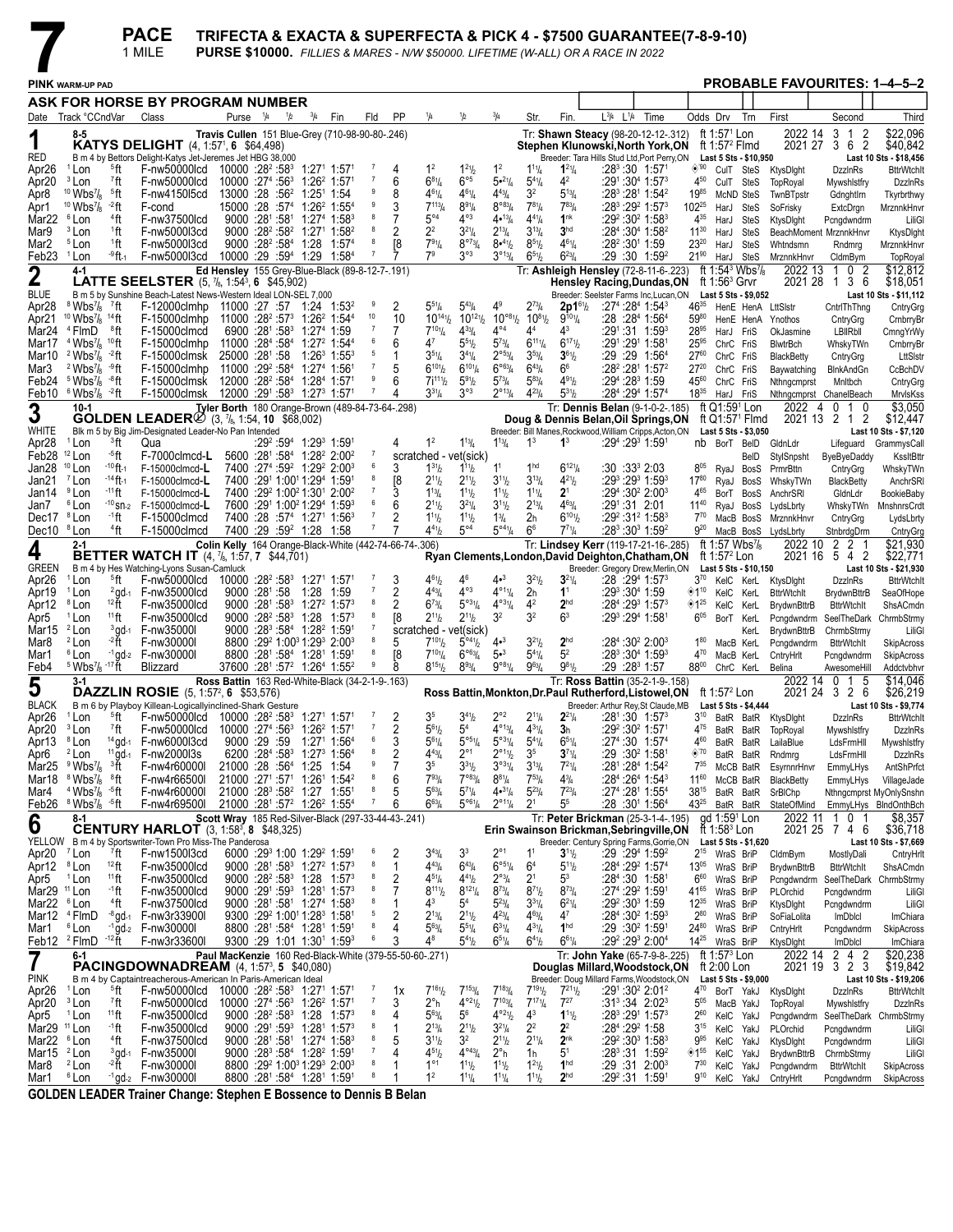

| $\bullet$                                    |                                                                                                       |                                    | <b>PACE</b><br>1 MILE                                                                                                                                                                   |                                                                                                                     |     |               |                                                                                                       |                     |                  |                                                                              |                                                        |                                                             |                                                                                   |                                   | TRIFECTA & EXACTA & SUPERFECTA & \$0.20 PICK 3(8-9-10)        |           |                                                                                             |                              |                                                      |                        | <b>PURSE \$10200.</b> FILLIES & MARES - N/W \$60000. LIFETIME (W-ALL) A.E. N/W \$5000. LAST 3 (W/O \$7000. LAST 5 N/E) |                                       |                                                |
|----------------------------------------------|-------------------------------------------------------------------------------------------------------|------------------------------------|-----------------------------------------------------------------------------------------------------------------------------------------------------------------------------------------|---------------------------------------------------------------------------------------------------------------------|-----|---------------|-------------------------------------------------------------------------------------------------------|---------------------|------------------|------------------------------------------------------------------------------|--------------------------------------------------------|-------------------------------------------------------------|-----------------------------------------------------------------------------------|-----------------------------------|---------------------------------------------------------------|-----------|---------------------------------------------------------------------------------------------|------------------------------|------------------------------------------------------|------------------------|------------------------------------------------------------------------------------------------------------------------|---------------------------------------|------------------------------------------------|
|                                              | <b>GREY WARM-UP PAD</b>                                                                               |                                    |                                                                                                                                                                                         |                                                                                                                     |     |               |                                                                                                       |                     |                  |                                                                              |                                                        |                                                             |                                                                                   |                                   |                                                               |           |                                                                                             |                              |                                                      |                        |                                                                                                                        |                                       | <b>PROBABLE FAVOURITES: 3-4-2-1</b>            |
|                                              |                                                                                                       |                                    | ASK FOR HORSE BY PROGRAM NUMBER                                                                                                                                                         |                                                                                                                     |     |               |                                                                                                       |                     |                  |                                                                              |                                                        |                                                             |                                                                                   |                                   |                                                               |           |                                                                                             |                              |                                                      |                        |                                                                                                                        |                                       |                                                |
|                                              | Date Track °CCndVar                                                                                   |                                    | Class                                                                                                                                                                                   | Purse <sup>1</sup> /4                                                                                               | 1/2 | $^{3}/_{4}$   | Fin                                                                                                   | Fld                 | PP               | 1/4                                                                          | 1/2                                                    | $^{3}/_{4}$                                                 | Str.                                                                              | Fin.                              | $L^{3/4}$                                                     | $L^{1/4}$ | Time                                                                                        |                              | Odds Drv                                             | Trn                    | First                                                                                                                  | Second                                | Third                                          |
| 1                                            | 4-1                                                                                                   |                                    | <b>SIRIUS STAR</b> L $(4, \frac{5}{6}, 1:56^1, 18, \frac{1}{3}, 1:3,227)$                                                                                                               | Michael Horner 166 Green-Black-White (47-5-5-8-222)                                                                 |     |               |                                                                                                       |                     |                  |                                                                              |                                                        |                                                             |                                                                                   |                                   |                                                               |           | Tr: Michael Horner (45-5-5-8-.232)<br>Mark Horner, St Marys, Douglas Wilson, Dorchester, ON |                              | gd 2:00 <sup>2</sup> Lon<br>ft 1:56 $4$ Lon          |                        | 2022 12                                                                                                                | 2 <sub>0</sub><br>-1<br>2021 21 5 4 0 | \$9.952<br>\$23,780                            |
| <b>RED</b><br>Apr <sub>27</sub>              | <sup>6</sup> Lon                                                                                      | $-1$ ft-1                          | Br m 6 by Mach Three-Siri Hanover-Allamerican Native HBG 23,000<br>F-nw2500l3cd-L                                                                                                       | 8000 :28 <sup>2</sup> :58 <sup>2</sup> 1:28 1:59                                                                    |     |               |                                                                                                       | -7                  | 4                | $5^{41}$ /4                                                                  | $5^{\circ 4}$ <sup>1</sup> / <sub>4</sub>              | 5•2                                                         | $4^{21}/4$                                                                        | 2 <sup>1</sup>                    |                                                               |           | Breeder: Nicholas Malcolm, Milton, ON<br>:291:304 1:591                                     | $18^{90}$                    | Last 5 Sts - \$3,860                                 |                        | HorM HorM SthwndBy                                                                                                     |                                       | Last 10 Sts - \$9,502<br>SiriusStar AShmOfAmbr |
| Apr20                                        | <sup>9</sup> Lon                                                                                      | 7ft                                | F-nw60000lcd-L 10200 :28 <sup>2</sup> :58 <sup>2</sup> 1:27 <sup>3</sup> 1:57 <sup>1</sup>                                                                                              |                                                                                                                     |     |               |                                                                                                       | 6<br>6              | 4                | $6^{71}h$                                                                    | $5^{\circ 4}$ <sup>1</sup> / <sub>2</sub>              | $4^{\circ 3}$                                               | $5^{7}$ <sup>1</sup> / <sub>4</sub>                                               | $5^7$                             |                                                               |           | :29 ∶30² 1:58ª                                                                              | $11^{65}$                    |                                                      |                        | HorM HorM LdsFrmHll                                                                                                    | OtlwImhtvxn                           | CeliaBayama                                    |
| Apr13<br>Apr6                                | <sup>8</sup> Lon<br><sup>5</sup> Lon                                                                  | $14$ ad-1<br>$11$ gd-1             | F-nw6000l3cd-L<br>F-nw5000l3cd-L                                                                                                                                                        | 9000 :29 :59<br>9000 :281 :591 1:273 1:57                                                                           |     |               | 1:271 1:564                                                                                           | 8                   | 4<br>5           | $6^8$<br>$6^{91}$                                                            | 6 <sup>7</sup><br>$7^{71}$ /4                          | $6^{43}$ / <sub>4</sub><br>$7^{53}$ / <sub>4</sub>          | $6^{51}/4$<br>66                                                                  | $5^{41}/4$<br>$5^4$               |                                                               |           | $:27^4:29^2$ 1:57 <sup>3</sup><br>:281:29 1:574                                             | $5^{80}$<br>$24^{05}$        |                                                      |                        | HorM HorM LailaBlue<br>HorM HorM MssRckdl                                                                              | LdsFrmHll<br>LailaBlue                | Mywshistfry<br>MnhttnNght                      |
| Mar30 <sup>11</sup> Lon<br>Mar <sub>23</sub> | <sup>6</sup> Lon                                                                                      | $7$ gd-1<br>$5$ ad-1               | F-nw5250l3cd-L<br>F-nw2500l3cd-L                                                                                                                                                        |                                                                                                                     |     |               | $9000 : 29 \cdot 1:00^21 :29^2 1:59^1$<br>6200 :284 :591 1:292 2:002                                  | 8<br>7              | 3                | $6^{81}$<br>$4^{\circ 2}$                                                    | $5^{931}/2$<br>$4^{\circ 2}$                           | $6 - 5$<br>1•h                                              | $5^{31}/2$<br>$1^{11}$ / <sub>2</sub>                                             | $5^{51}/4$<br>1 <sub>h</sub>      |                                                               |           | :29° :294 2:001<br>$:29^4:31$ 2:00 <sup>2</sup>                                             | $12^{65}$<br>4 <sup>75</sup> |                                                      | HorM HorM              | MaPa HorM MssRckdl<br>SiriusStar                                                                                       | LailaBlue<br>CeliaBayama              | KcknCwgrl                                      |
| Mar9                                         | <sup>1</sup> Lon                                                                                      | 1ft                                | F-nw2750l3cd-L                                                                                                                                                                          |                                                                                                                     |     |               | $6200$ : $29^3$ 1:00 <sup>3</sup> 1:29 <sup>1</sup> 1:59 <sup>1</sup>                                 | 6                   | 4                | $4^{41}$                                                                     | $2^{\circ_{11}}\frac{1}{2}$                            | $2^{\circ n k}$                                             | $2^{13}/4$                                                                        | $2^{11}/2$                        |                                                               |           | $:28^2:30^1$ 1:59 <sup>2</sup>                                                              | $8^{15}$                     |                                                      |                        | HorM HorM LailaBlue                                                                                                    | SiriusStar                            | CayoLoco<br><b>RysNARckt</b>                   |
| Mar <sub>2</sub>                             | <sup>4</sup> Lon<br>$3-1$                                                                             | 1ft                                | F-nw2750l3cd-L                                                                                                                                                                          |                                                                                                                     |     |               | $6200:28:584$ 1:28 1:58 <sup>4</sup>                                                                  | 6                   |                  | $2^{13}/4$<br>Brett Macdonald 135 Burgundy-White-Black (703-109-113-84-.284) | $2^{11}h$                                              | 3 <sup>2</sup>                                              | $3^{11}/2$                                                                        | $4^{13}/4$                        |                                                               |           | :29º :30ª 1:59ª<br>Tr: Todd Ratchford (48-4-9-7-.236)                                       | $2^{60}$                     | ft $Q1:593$ Fimd                                     |                        | HorM HorM Ynothos<br>2022 12                                                                                           | LndOfPrds<br>3<br>$\mathbf{2}$<br>- 0 | ElmGrvMstrss<br>\$17,860                       |
| $\boldsymbol{2}$                             |                                                                                                       |                                    | <b>BROKEN</b> L $(3, 7_8, 1:54^2, 3 \; $53,714)$                                                                                                                                        |                                                                                                                     |     |               |                                                                                                       |                     |                  |                                                                              |                                                        |                                                             |                                                                                   |                                   |                                                               |           | 2707791 Ontario Inc, Townsend, ON                                                           |                              | ft 1:54 <sup>2</sup> Wbs <sup>7</sup> / <sub>8</sub> |                        | 2021 19                                                                                                                | 33<br>3                               | \$35,854                                       |
| <b>BLUE</b><br>Apr29                         | $5 \text{Wbs}$ <sup>7</sup> ft                                                                        |                                    | B m 4 by Somebeachsomewhere-Robin Cruiser-Yankee Cruiser<br>F-cond-L                                                                                                                    | 15000 :27 <sup>2</sup> :56 <sup>3</sup> 1:26 <sup>3</sup> 1:54                                                      |     |               |                                                                                                       | 10                  |                  | $9^{133}/4$                                                                  | $9^{\circ 103} / 4$                                    | $7^{071}/4$                                                 | 741/2                                                                             | 6 <sup>3</sup>                    |                                                               |           | Breeder: Pinske Stables, Plato, MN<br>:291 :26 <sup>3</sup> 1:54 <sup>3</sup>               | $24^{50}$                    | Last 5 Sts - \$7,390                                 | MacB RatT              | KcknCwgrl                                                                                                              | Rndmrg                                | Last 10 Sts - \$12,460<br>GdnghtIrn            |
| Apr <sub>22</sub><br>Apr15                   | $9$ Wbs <sup>7</sup> / <sub>8</sub> <sup>11</sup> ft<br>$10$ Wbs <sup>7</sup> / <sub>8</sub> $6$ gd-1 |                                    | F-nw1rl5cd-L<br>F-cond-L                                                                                                                                                                | $11000$ :27 <sup>2</sup> :56 <sup>1</sup> 1:25 <sup>1</sup> 1:53 <sup>3</sup><br>11000 :28 :564 1:253 1:552         |     |               |                                                                                                       | 8<br>10             | 4<br>5           | 691/2<br>$8^{13}\%$                                                          | $6^{\circ 8}$<br>87                                    | $6°^{51}/2$<br>$8^{\circ 7}$ <sup>1</sup> / <sub>4</sub>    | $5^{31}$<br>$6^{43}/4$                                                            | 3 <sup>2</sup><br>$3\frac{3}{4}$  |                                                               |           | :28º :27ª 1:54<br>:28 <sup>4</sup> :28 <sup>3</sup> 1:55 <sup>3</sup>                       | $3^{25}$<br>975              | MacB RatT<br>MacB RatT                               |                        | Tkyrbrthwy<br>SmkNRctrN                                                                                                | GdnghtIrn<br>Bttmfthnnth              | <b>Broken</b><br><b>Broken</b>                 |
| Apr1                                         | $7$ Wbs $\frac{7}{8}$                                                                                 | - <sup>2</sup> ft                  | F-nw4r63000I-L 21000 :281 :573 1:263 1:561                                                                                                                                              |                                                                                                                     |     |               |                                                                                                       |                     |                  |                                                                              | scratched - vet(sick)                                  |                                                             |                                                                                   |                                   |                                                               |           |                                                                                             |                              |                                                      | RatT                   | EmmyLHys                                                                                                               | VillageJade                           | PIsBtHnvr                                      |
| Mar <sub>25</sub><br>Mar18                   | $9$ Wbs <sup>7</sup> / <sub>8</sub><br>$2$ Wbs <sup>7</sup> / <sub>8</sub>                            | <sup>3</sup> ft<br>®ft             | F-nw4r60000l-L<br>F-nw3r37500l-L                                                                                                                                                        | 21000 :28 :564 1:25<br>19000 :29 :58                                                                                |     |               | 1:54<br>1:27 1:544                                                                                    | -7                  | 9<br>3           | $9^{18}$<br>$2^{13}/4$                                                       | $9^{133}/4$<br>$1^{13}$ / <sub>4</sub>                 | $9^{103}/4$<br>$1^{21}/4$                                   | $9^{83}$ /4<br>$1\frac{3}{4}$                                                     | $9^{51}/2$<br>$2^1$               |                                                               |           | :273 :274 1:55<br>:29 :28 1:55                                                              | $61^{65}$<br>$18^{70}$       | CulT RatT<br>CulT RatT                               |                        | EsyrnnrHnvr<br>AntShPrfct                                                                                              | EmmyLHys<br>Broken                    | AntShPrfct<br>ShrkHnvr                         |
| Mar11                                        | $8$ Wbs $\frac{7}{8}$                                                                                 | ⊸3ft                               | F-nw4r51000l-L 21000 :27 <sup>3</sup> :57                                                                                                                                               |                                                                                                                     |     | 1:26          | 1:551                                                                                                 |                     |                  | $5^{83}$ /4                                                                  | $6^{73}$ /4                                            | $7^{91}/4$                                                  | $6^{91}/4$                                                                        | $3^{31}/4$                        |                                                               |           | :291:28 1:554                                                                               | $21^{70}$                    | CulT                                                 | RatT                   | CrshdPrl                                                                                                               | PIsBtHnvr                             | <b>Broken</b>                                  |
| Mar4                                         | $9$ Wbs <sup>7</sup> / <sub>8</sub> $-5$ ft<br>$2 - 1$                                                |                                    | F-nw3r36000l-L                                                                                                                                                                          | 19000 :291 :59 1:281 1:551<br>Travis Cullen 151 Blue-Grey (710-98-90-80-.246)                                       |     |               |                                                                                                       |                     | 6                | $7^{93}$ /4                                                                  | $7^{93}$ /4                                            | $5^{\circ 63}/4$                                            | $5^{63}$ /4                                                                       | $6^{51}/2$                        |                                                               |           | :28 <sup>3</sup> :26 <sup>3</sup> 1:56 <sup>1</sup><br>Tr: Jodie Cullen (320-50-49-32-.274) | $18^{75}$                    | CulT RatT<br>ft 1:56 <sup>2</sup> Lon                |                        | CrshdPrl                                                                                                               | Frmkngtqn<br>2022 12 1 5 0            | AntShPrfct<br>\$20,695                         |
| 3<br>WHITE                                   |                                                                                                       |                                    | <b>MILLIES MILLION</b> (3, 1:54 <sup>2</sup> , 11 \$68,601)<br>B m 4 by Armbro Baylor-Untold Millions-Dealer Takes All                                                                  |                                                                                                                     |     |               |                                                                                                       |                     |                  |                                                                              |                                                        |                                                             |                                                                                   |                                   |                                                               |           | <b>Travis Cullen, Dundas, ON</b><br>Breeder: Darryl & Sherri Mason, Killarney, MB           |                              | ft 1:54 $2$ Flmd<br>Last 5 Sts - \$6,675             |                        |                                                                                                                        | 2021 19 7 4 4                         | \$42,307<br>Last 10 Sts - \$12,195             |
| Apr <sub>27</sub>                            | <sup>2</sup> Lon                                                                                      | -1 ft-1                            | F-nw70000lcd 10200 :284 :592 1:293 1:591                                                                                                                                                |                                                                                                                     |     |               |                                                                                                       | - 6                 | 5                | $3^{31}/4$                                                                   | $3^{31}/4$                                             | $3^{\circ 23} / 4$                                          | 2 <sup>1</sup>                                                                    | $2^{13}/4$                        |                                                               |           | :301:292 1:593                                                                              | $1^{85}$                     | CulT CulJ                                            |                        | Mywshistfry                                                                                                            | MilsMiln                              | OtlwImhtvxn                                    |
| Apr17<br>Apr6                                | <sup>2</sup> FlmD<br><sup>5</sup> Lon                                                                 | <sup>3</sup> ft<br>$11$ gd-1       | F-nw3500l3cd<br>F-nw5000l3cd-L                                                                                                                                                          | 7500 :281 :571 1:253 1:55<br>9000 :281 :591 1:273 1:57                                                              |     |               |                                                                                                       | 6<br>8              | -1<br>[8         | $2^{11}h$<br>$5^{7}$ <sup>1</sup> b                                          | $2^{11}h$<br>$5^{\circ 43} / 4$                        | $2^{11}/2$<br>$4^{\circ 2\psi}$                             | $2^{11}/2$<br>$5^{4}$ <sup>1</sup> / <sub>4</sub>                                 | $2^{3}/4$<br>6 <sup>7</sup>       |                                                               |           | :28 <sup>2</sup> :29 <sup>2</sup> 1:551<br>:274 :30 <sup>2</sup> 1:58 <sup>2</sup>          | $1^{95}$<br>$25^{60}$        | CulT CulJ<br>CulT CulJ                               |                        | EscpThHs<br>MssRckdl                                                                                                   | MilsMiln<br>LailaBlue                 | KcknCwgrl                                      |
| Mar30 <sup>11</sup> Lon                      |                                                                                                       | $7$ gd-1                           | F-nw5250l3cd-L                                                                                                                                                                          | 9000 :29 1:00 <sup>2</sup> 1:29 <sup>2</sup> 1:59 <sup>1</sup>                                                      |     |               |                                                                                                       | 8                   | 7                | $8^{12}$ <sup>1</sup> / <sub>4</sub>                                         | 7°51/2                                                 | 7°61/2                                                      | $6^{51}/2$                                                                        | $6^{61}/2$                        |                                                               |           | :291:294 2:002                                                                              | $9^{20}$                     | CulT CulJ                                            |                        | MssRckdl                                                                                                               | LailaBlue                             | MnhttnNght<br>KcknCwgrl                        |
| Mar <sub>23</sub><br>Mar9                    | <sup>8</sup> Lon<br><sup>2</sup> Lon                                                                  | $5$ ad-1<br>₫Ťt                    | F-nw5000l3cd-L<br>F-pref-2-hcp-L                                                                                                                                                        | $12000$ : $28^1$ : $58^1$ 1: $27^1$ 1: $57^1$                                                                       |     |               | 9000 :29 <sup>2</sup> :59 <sup>4</sup> 1:28 <sup>4</sup> 1:57 <sup>4</sup>                            | 6                   | 4<br>3           | 22<br>$3^{33}$ /4                                                            | $2^{13}/4$<br>$3^{31}h$                                | $2^{\circ n k}$<br>$4^{31}/4$                               | $2^{11}/4$<br>$3^{31}/2$                                                          | $2^{11}/4$<br>$4^{51}/2$          |                                                               |           | :283 :291 1:58<br>:29 :30 <sup>2</sup> 1:581                                                | $2^{25}$<br>1080             | CulT CulJ<br>CulT CulJ                               |                        | MssRckdl<br>SisbrkJss                                                                                                  | MilsMiln<br>MssRckdl                  | LailaBlue<br>SoFrisky                          |
| Mar2                                         | <sup>3</sup> Lon                                                                                      | 1ft                                | F-pref-2-hcp-L                                                                                                                                                                          | $12000 : 27^2 : 57^2$ 1:27 1:57                                                                                     |     |               |                                                                                                       |                     | 6                | $5^{71}h$                                                                    | $5^{61}/4$                                             | $2^{\circ}1$                                                | $3^{23}/4$                                                                        | $5^{23}/4$                        |                                                               |           | :283 :30 <sup>2</sup> 1:573                                                                 | 935                          | CulT CulJ                                            |                        | SoFrisky                                                                                                               | MnhttnNght                            | SisbrkJss                                      |
| Feb23 <sup>7</sup> Lon                       | $5 - 2$                                                                                               | -9ft-1                             | $F$ -pref-2&3-L                                                                                                                                                                         | 12000 :28 :57 <sup>4</sup> 1:26 <sup>4</sup> 1:56 <sup>4</sup><br>Austin Sorrie 163 Blue-Yellow (537-54-53-67-.196) |     |               |                                                                                                       |                     |                  | 33                                                                           | 33                                                     | 3 <sup>3</sup>                                              | $3^{2^{1}}/4$                                                                     | 2 <sup>hd</sup>                   |                                                               |           | :29 :29 <sup>2</sup> 1:56 <sup>4</sup><br>Tr: Rachel Andrew (49-6-7-4-.229)                 | $7^{00}$                     | CulT CulJ<br>ft 1:57 <sup>1</sup> Flmd               |                        | SisbrkJss<br>2022 12                                                                                                   | MilsMiln<br>2 <sub>1</sub><br>-1      | Rndmrg<br>\$14,195                             |
| 4                                            |                                                                                                       |                                    | <b>CATCH AN ACE</b> L (3, <sup>1</sup> , 1:51 <sup>2</sup> , <b>19</b> \$288,909)                                                                                                       |                                                                                                                     |     |               |                                                                                                       |                     |                  |                                                                              |                                                        |                                                             |                                                                                   |                                   |                                                               |           | Rachel Andrew, Guelph, ON                                                                   |                              | ft 1:53 $3$ Grvr                                     |                        |                                                                                                                        | 2021 18 2 4 5                         | \$35,145                                       |
| <b>GREEN</b><br>Apr <sub>22</sub>            | $5 \text{ Wbs}$ <sup>7</sup> / <sub>8</sub>                                                           | $11$ ft                            | Br m 7 by Bettors Delight-Dream Catcher-No Nukes HBG 50,000<br>F&m-cond-L                                                                                                               | $11000:27^2:56$                                                                                                     |     |               | 1:24 <sup>3</sup> 1:52 <sup>2</sup>                                                                   | 10                  | 10               | $10^{17}$ <sup>1</sup> / <sub>2</sub>                                        | $10^{15}$ <sup>1</sup> / <sub>2</sub>                  | $9^{101}$                                                   | $10^{113}/4$                                                                      | 99                                |                                                               |           | Breeder: John & Judy Egloff, Gettysburg, PA<br>:27 <sup>3</sup> :27 <sup>3</sup> 1:541      | $82^{95}$                    | Last 5 Sts - \$4,800                                 |                        | SorA AndR TwnBTpstr                                                                                                    | MssRckdl                              | Last 10 Sts - \$7,095<br>Rndmrg                |
| Apr17                                        | <sup>6</sup> FlmD<br>® FlmD                                                                           | <sup>3</sup> ft<br><sup>4</sup> ft | F-nw1500l3cd-L                                                                                                                                                                          |                                                                                                                     |     |               | $6000:28:5811:2711:571$<br>6000 :27 <sup>4</sup> :57 <sup>2</sup> 1:25 <sup>4</sup> 1:55 <sup>3</sup> | 6<br>$\overline{7}$ | 3                | $1^{11}h$<br>$3^{31}/4$                                                      | $1^{3}/_{4}$<br>$5^{31}/4$                             | 1 <sup>nk</sup><br>$6^{43}/4$                               | 1h                                                                                | 1h<br>5 <sup>4</sup>              |                                                               |           | :29 :30 1:571<br>$:284:2931:562$                                                            | $\otimes$ 75<br>$37^{40}$    |                                                      |                        | SorA AndR CatchAnAce                                                                                                   | WarFilly                              | HappyLooker                                    |
| Apr10<br>Apr3                                | <sup>9</sup> FlmD                                                                                     | $22$ ft                            | F-nw1500l3cd-L<br>F-nw1500l3cd-L                                                                                                                                                        |                                                                                                                     |     |               | 6000 :28 <sup>3</sup> :58 <sup>2</sup> 1:26 <sup>3</sup> 1:56 <sup>3</sup>                            | 6                   | 2                | $1^{13}/4$                                                                   | $1^{11}/4$                                             | 1h                                                          | $6^{41}/2$<br>2 <sup>1</sup> / <sub>4</sub>                                       | $2^{11}/2$                        |                                                               |           | :281:301 1:564                                                                              | $7^{05}$                     |                                                      |                        | SorA AndR EscpThHs<br>HarJ AndR CustardLite                                                                            | TwnBTpstr<br>CatchAnAce               | WarFilly<br>Bttmfthnnth                        |
|                                              | Mar25 $10$ Wbs $\frac{7}{8}$<br><sup>9</sup> FlmD                                                     | <sup>3</sup> ft<br>-2 ft           | F-cond-L<br>F-nw3695l3cd-L                                                                                                                                                              | 15000 :281 :57 <sup>2</sup> 1:25 <sup>3</sup> 1:53 <sup>3</sup><br>7500 :284 :59 1:274 1:572                        |     |               |                                                                                                       | 9<br>6              | 2                | $4^{11}h$<br>$2^{11}h$                                                       | $4^{51}/4$<br>3 <sup>2</sup>                           | $7^{61}/4$<br>$4^{23}$ /4                                   | $8^{7}$ <sup>1</sup> / <sub>4</sub><br>$5^{41}$                                   | $8^7$<br>5 <sup>5</sup>           |                                                               |           | :28º :28ª 1:55<br>$:29:30$ 1:58 <sup>2</sup>                                                | $37^{80}$<br>$8^{95}$        |                                                      |                        | SorA AndR BlwtrBch                                                                                                     | ExtcDrgn                              | SoFrisky                                       |
| Mar13<br>Mar2                                | <sup>3</sup> Lon                                                                                      | <sup>1</sup> ft                    | F-pref-2-hcp-L                                                                                                                                                                          | 12000 :27 <sup>2</sup> :57 <sup>2</sup> 1:27 1:57                                                                   |     |               |                                                                                                       | $\overline{7}$      | 4                | $1^{11}h$                                                                    | $1^{11}h$                                              | $5^{31}/4$                                                  | $6^{10}$                                                                          | $6^{151}$                         |                                                               |           | $:30^1:32^2$ 2:00                                                                           | $11^{00}$                    |                                                      |                        | SorA AndR KcknCwgrl<br>SorA AndR SoFrisky                                                                              | Rndmrg<br>MnhttnNght                  | LdsFrmHll<br>SisbrkJss                         |
| Feb23 <sup>7</sup> Lon                       | $10-1$                                                                                                | -9 ft-1                            | $F$ -pref-2&3-L                                                                                                                                                                         | 12000 :28 :57 <sup>4</sup> 1:26 <sup>4</sup> 1:56 <sup>4</sup><br>Ross Battin 163 Red-White-Black (34-2-1-9-.163)   |     |               |                                                                                                       | 8                   |                  | $2^{11}h$                                                                    | $2^{11}h$                                              | $2^{11}/2$                                                  | 2 <sup>1</sup>                                                                    | Δ2                                |                                                               |           | :29 :301 1:571<br>Tr: Ross Battin (35-2-1-9-.158)                                           | $10^{70}$                    | $qd$ 1:59 $3$ Lon                                    |                        | SorA AndR SIsbrkJss<br>2022 12                                                                                         | MilsMiln<br>$\mathbf 0$<br>-3<br>2    | Rndmrg<br>\$13,650                             |
| 5                                            |                                                                                                       |                                    | <b>RELEASE THE BABY</b> $(4, 1:56^1, 13, 11)$ \$98,508)                                                                                                                                 |                                                                                                                     |     |               |                                                                                                       |                     |                  |                                                                              |                                                        |                                                             |                                                                                   |                                   |                                                               |           | Carter & Caleb Wright, Brantford, ON                                                        |                              | ft 1:57 <sup>4</sup> Hnvr                            |                        | 2021 24                                                                                                                | 2<br>6                                | \$19,768                                       |
| <b>BLACK</b>                                 |                                                                                                       |                                    | B m 7 by Playboy Killean-Flight Delay-Jeremes Jet<br>Apr27 <sup>2</sup> Lon 1ft <sub>1</sub> F-nw70000lcd 10200 :28 <sup>4</sup> :59 <sup>2</sup> 1:29 <sup>3</sup> 1:59 <sup>1 6</sup> |                                                                                                                     |     |               |                                                                                                       |                     | $\sim$ 4         | $5^{61}$ /4                                                                  | 5 <sup>5</sup>                                         | $4^{41}$ / <sub>4</sub>                                     | $4^{31}$ /                                                                        |                                   | <b>3dh<sup>2</sup></b> :30 :29 <sup>1</sup> 1:59 <sup>3</sup> |           | Breeder: Arthur Rey, St Claude, MB                                                          |                              | Last 5 Sts - \$5,146                                 |                        | 3700 BatR BatR Mywshlstfry                                                                                             | MilsMiln                              | Last 10 Sts - \$12,246<br>OtlwImhtvxn          |
| Apr20                                        | <sup>9</sup> Lon                                                                                      | 7 <sub>ft</sub>                    | F-nw60000lcd                                                                                                                                                                            | 10200 :28 <sup>2</sup> :58 <sup>2</sup> 1:27 <sup>3</sup> 1:57 <sup>1</sup>                                         |     |               |                                                                                                       | -6<br>6             | 1                | $4^{41}h$                                                                    | $6^{51}h$                                              | $6^{41}/2$                                                  | $4^{5}$ <sup>1</sup> / <sub>2</sub>                                               | $4^{41}/2$                        |                                                               |           | :29 :29 1:58                                                                                | 42 <sup>15</sup>             |                                                      |                        | BatR BatR LdsFrmHll                                                                                                    |                                       | Otlwlmhtvxn CeliaBayama                        |
| Apr13<br>Mar30                               | <sup>9</sup> Lon<br><sup>5</sup> Lon                                                                  | $14$ gd-1<br>$7$ gd-1              | F-nw1500l3cd<br>F-nw2500l3cd                                                                                                                                                            |                                                                                                                     |     |               | $6000 :29^{2} :59^{4}$ 1:29 <sup>1</sup> 1:59 <sup>3</sup><br>6200 :284 :593 1:303 2:013              | $\overline{7}$      | 5                | $5^{63}$ /4<br>7 <sup>9</sup>                                                | $5^{\circ 3}$ <sup>1</sup> / <sub>4</sub><br>$7^{51}h$ | $3^{013}/4$<br>$7^{41}/4$                                   | $3^{21}/2$<br>$7^7$                                                               | 1 <sup>hd</sup><br>5 <sup>5</sup> |                                                               |           | :291:30 1:593<br>:304:311 2:023                                                             | $5^{25}$<br>$34^{35}$        |                                                      | BatR BatR<br>BatR BatR | RIsThBby<br>CayoLoco                                                                                                   | LndOfPrds<br>TopRoyal                 | Insincerity<br>TmgmSlstr                       |
| Mar23 <sup>8</sup> Lon                       |                                                                                                       |                                    | 5gd-1 F-nw5000l3cd                                                                                                                                                                      | 15000 :293 :594 1:284 1:573                                                                                         |     |               | 9000 :29 <sup>2</sup> :59 <sup>4</sup> 1:28 <sup>4</sup> 1:57 <sup>4</sup>                            | 6<br>8              | 6<br>5           | $6^8$<br>$8^{12}$ <sup>1</sup> / <sub>2</sub>                                | 6 <sup>9</sup><br>$8^{83}/4$                           | $6^{7}$ <sup>1</sup> / <sub>4</sub><br>$7^{\circ 10_{1}}/4$ | $6^{93}/4$<br>$7^{9}$ <sup>1</sup> / <sub>4</sub>                                 | $6^{93}/4$<br>$7^{11}$            |                                                               |           | :283 :293 1:594                                                                             | 4965                         |                                                      | BatR BatR              | MssRckdl                                                                                                               | MilsMiln                              | LailaBlue                                      |
| Feb11                                        | Feb18 $2$ Wbs <sup>7</sup> / <sub>8</sub> $-11$ ft<br>$1$ Wbs $\frac{7}{8}$                           |                                    | F-pop up<br>$^{2}$ gd- $3$ F-pop up                                                                                                                                                     | 15000 :294 1:00 1:303 1:59                                                                                          |     |               |                                                                                                       |                     |                  | $7^{121}$                                                                    | $6^{71}h$                                              | $6^{\circ 43} / 4$                                          | $6^{53}/4$                                                                        | $6^{83}/4$                        |                                                               |           | :291:29 1:594<br>:301:291 2:004                                                             | $37^{60}$<br>$15^{30}$       |                                                      | BatR BatR<br>BatR BatR | AmrcnTrN<br>NghtyLdyB                                                                                                  | Kat<br>JmrMachMel                     | DillyTaryn<br>AmasaArion                       |
|                                              | Jan29 <sup>5</sup> FlmD<br>8-1                                                                        | $-14$ $\bar{f}$ $1-1$              | F-pop up                                                                                                                                                                                | 18000 :284 :584 1:284 1:591                                                                                         |     |               |                                                                                                       | 9                   | 8                | $6^{10}$<br>Paul MacKenzie 160 Red-Black-White (379-55-50-60-.271)           | $6^{\circ 5}$ <sup>1</sup> / <sub>4</sub>              | $5^{\circ 33}/4$                                            | $4^{21}/2$                                                                        | $5^{13}/4$                        |                                                               |           | $:29^4:30$ 1:59 <sup>3</sup><br>Tr: John Rier (15-2-3-2-.288)                               | $7^{90}$                     |                                                      | BatR BatR              | KaysShadow<br>2022 1                                                                                                   | GrgJnry<br>$0\quad0\quad0$            | <b>BlwtrBch</b><br>\$510                       |
| 6                                            |                                                                                                       |                                    | <b>CHARMBO BRIE</b> (3, 7 <sub>8</sub> , 1:53 <sup>3</sup> , 11 \$143,061)                                                                                                              |                                                                                                                     |     |               |                                                                                                       |                     |                  |                                                                              |                                                        |                                                             |                                                                                   |                                   |                                                               |           | John Rier, Kitchener, ON                                                                    |                              | ft 1:56 $2$ Grvr                                     |                        | 2021 11                                                                                                                | 2 2 3                                 | \$14,500                                       |
| Apr <sub>27</sub>                            | <sup>2</sup> Lon                                                                                      | -1 ft-1                            | YELLOW Br m 6 by Betterthancheddar-Pretty Bo-Bo Knows Jate<br>F-nw70000lcd                                                                                                              | 10200 :284 :592 1:293 1:591                                                                                         |     |               |                                                                                                       |                     | 6                | $6^8$                                                                        | 6 <sup>7</sup>                                         | $6^{53}/4$                                                  | $5^{43}$ /4                                                                       | 5 <sup>3</sup>                    |                                                               |           | Breeder: John Rier, Kitchener, ON<br>:30 :29 1:59 <sup>4</sup>                              | 700                          | Last 5 Sts - \$5,730<br>MaPa RieJ                    |                        | Mywshistfry                                                                                                            | MilsMiln                              | Last 10 Sts - \$11,510<br>OtlwImhtvxn          |
| Apr16                                        | <sup>1</sup> FlmD                                                                                     | <sup>8</sup> ft-1                  | Qua                                                                                                                                                                                     |                                                                                                                     |     |               | :29 <sup>4</sup> :59 <sup>2</sup> 1:29 1:57 <sup>3</sup>                                              | 8                   |                  | $3^{11}h$                                                                    | $2^{21}/4$                                             | 2 <sup>2</sup>                                              | $2^{21}/4$                                                                        | $2^{21}/2$                        |                                                               |           | :293 :283 1:58                                                                              | nb                           | MaPa RieJ                                            |                        | CntrlMOnc                                                                                                              |                                       | CharmboBrie SthwndGrzzly                       |
| Aug4<br>Jul21                                | <sup>9</sup> Grvr<br><sup>9</sup> Grvr                                                                | $^{24}$ ft<br>$18$ ft              | F&m-pref-3<br>F&m-pref-3                                                                                                                                                                | 8500 :27 :56 <sup>3</sup> 1:24 <sup>4</sup> 1:54                                                                    |     |               | 8500 :27 <sup>4</sup> :57 <sup>1</sup> 1:26 <sup>2</sup> 1:55 <sup>3</sup>                            | -7                  | 1<br>$\mathbf 1$ | $3^{31}\!/_{\!\!\mathbb{Z}}$<br>$2^{13}/4$                                   | $4^{31}h$<br>$2^{13}/4$                                | 4 <sup>4</sup><br>$2^{11}/2$                                | 44<br>$2^{11}/2$                                                                  | $3^{31}/4$<br>2 <sub>h</sub>      |                                                               |           | $:28^2:29$ 1:54 <sup>3</sup><br>:29 :29 1:55 <sup>3</sup>                                   | $5^{85}$<br>$6^{60}$         | MaPa RieJ<br>MaPa RieJ                               |                        | IWshYWII                                                                                                               | CsmrSwmpGrl CharmboBrie               | CatchAnAce CharmboBrie<br>MddysCrdt            |
| Jul14                                        | $10$ Grvr                                                                                             | $^{26}$ ft                         | F&m-pref                                                                                                                                                                                |                                                                                                                     |     |               | 8500 : 27 <sup>2</sup> : 57 <sup>4</sup> 1: 25 <sup>4</sup> 1: 54 <sup>2</sup>                        | 8                   | 2                | $4^{51}/4$                                                                   | 65                                                     | $6^{51}/2$                                                  | $6^{41}/2$                                                                        | $5^{23}/4$                        |                                                               |           | :28 :281 1:55                                                                               | $5^{55}$                     | MaPa RieJ                                            |                        |                                                                                                                        | SmkNRctrN CsmrSwmpGrl                 | Sgnfcnc                                        |
| Jul3                                         | $5 GeoD\frac{5}{8}$ $22 ft$<br>Jun30 <sup>9</sup> Grvr                                                | $^{22}$ ft                         | F-nw2500l3cd<br>F-nw2000l3cd                                                                                                                                                            |                                                                                                                     |     |               | 6600 :271 :561 1:241 1:532<br>$6200$ :28 :58 <sup>3</sup> 1:27 <sup>2</sup> 1:56 <sup>2</sup>         | 8                   | 2<br>1           | $2^{11}h$<br>$1^{11}h$                                                       | $3^{21}h$<br>$1^{11}h$                                 | $1^{\circ 1}$<br>$1^{11}$ / <sub>4</sub>                    | 1 <sup>1</sup><br>$1^{13}/4$                                                      | 2 <sup>hd</sup><br>$1^{21}/2$     |                                                               |           | :273 :291 1:532<br>:284:29 1:562                                                            | ◈1%<br>$\diamond$ 40         | MaPa RieJ<br>MaPa RieJ                               |                        | ShtzSlstr<br>CharmboBrie                                                                                               | CrnbrryBr                             | CharmboBrie Sctnnncydn<br>MddysCrdt            |
| Jun23                                        | <sup>7</sup> Grvr                                                                                     | $18$ ft                            | F-nw3750l3cd                                                                                                                                                                            | 7500 :273 :571 1:253 1:54                                                                                           |     |               |                                                                                                       |                     | 4                | $5^{81}$ b                                                                   | $5^{43}$ /4                                            | $5^{61}/4$                                                  | $5^{91}/2$                                                                        | $3^{131}/4$                       |                                                               |           | :283 :294 1:563                                                                             | $12^{40}$                    | MaPa RieJ                                            |                        | SisbrkJss                                                                                                              |                                       | CousinMary CharmboBrie                         |
| $\overline{7}$                               | 6-1                                                                                                   |                                    | <b>OUTLAW IMAHOTVIXEN</b> (6, 7k, 1:52 <sup>2</sup> , 28 \$317,257)                                                                                                                     | Ryan Desroche 155 White-Grey-Blue (367-21-29-44-.141)                                                               |     |               |                                                                                                       |                     |                  |                                                                              |                                                        |                                                             |                                                                                   |                                   |                                                               |           | Tr: Jodie Cullen (320-50-49-32-.274)<br>Jodie & Ronald Cullen, Dundas, ON                   |                              | ft 1:55 Wbs <sup>7</sup> /s<br>ft 1:54 $3$ Flmd      |                        | 2022 16                                                                                                                | 222<br>2021 31 1 7 3                  | \$32,470<br>\$31,219                           |
| <b>PINK</b><br>Apr <sub>27</sub>             | <sup>2</sup> Lon                                                                                      | $-1$ ft $-1$                       | B m 8 by Blue Burner-Fox Valley Cherish-Richess Hanover<br>F-nw70000lcd 10200 :284 :59 <sup>2</sup> 1:29 <sup>3</sup> 1:591                                                             |                                                                                                                     |     |               |                                                                                                       |                     | 3                | $2^{13}/4$                                                                   | $2^{13}/4$                                             | $2^{11}/2$                                                  | 3 <sup>2</sup>                                                                    | $3dh^2$                           |                                                               |           | Breeder: Outlaw Stable, Falun, AB<br>:30:29 <sup>4</sup> 1:59 <sup>3</sup>                  | $14^{00}$                    | Last 5 Sts - \$4,370                                 | DesR CulJ              | Mywshistfry                                                                                                            | MilsMiln                              | Last 10 Sts - \$29,320<br>OtlwImhtvxn          |
| Apr <sub>20</sub>                            | <sup>9</sup> Lon                                                                                      | $7$ ft                             | F-nw60000lcd                                                                                                                                                                            | 10200 :28 <sup>2</sup> :58 <sup>2</sup> 1:27 <sup>3</sup> 1:57 <sup>1</sup>                                         |     |               |                                                                                                       | 6                   | 3                | 33                                                                           | $4^{31}h$                                              | $5^3$                                                       | $3^{31}/2$                                                                        | $2^{21}/4$                        |                                                               |           | :291:292 1:573                                                                              | $3^{20}$                     | MaPa CulJ                                            |                        | LdsFrmHll                                                                                                              | OtlwImhtvxn                           | CeliaBayama                                    |
| Apr15<br>Apr8                                | $7$ Wbs <sup>7</sup> / <sub>8</sub> <sup>6</sup> ft-1<br>$6$ Wbs <sup>7</sup> / <sub>8</sub> $5$ ft   |                                    | F-nw6900l5cd<br>F-nw6700l5cd                                                                                                                                                            | 16000 :274 :57<br>16000 :291 :584                                                                                   |     | $1:25^3$ 1:54 | $1:27^{\circ}$ 1:55                                                                                   | $\overline{7}$      | 4<br>5           | $8^{131}/4$<br>$2^{13}/4$                                                    | $6^{\circ 83}/4$<br>$2^{11}h$                          | 7°71/2<br>$3^{31}/2$                                        | $8^{13}$<br>$5^{53}$ /4                                                           | $8^{173}/4$<br>$5^{41}/4$         |                                                               |           | :281:303 1:573<br>:284 :28 1:554                                                            | $62^{30}$<br>$37^{00}$       | HenE CulJ<br>HenE CulJ                               |                        | KckpyhlsN<br>SportyTori                                                                                                | SndyAftrnn<br>SndyAftrnn              | SnowShark<br>SnowShark                         |
| Apr1                                         | $6$ Wbs <sup>7</sup> / <sub>8</sub> $-2$ ft                                                           |                                    | F-nw33000l5s                                                                                                                                                                            | 13000 :27 <sup>3</sup> :56                                                                                          |     |               | $1:25^4$ 1:57 <sup>1</sup>                                                                            | 9                   | 9                | $6^{83}$ /4                                                                  | $69^{1}/4$                                             | $7 \cdot 63/4$                                              | $6^{63}/4$                                                                        | $6^7$                             |                                                               |           | :29 <sup>2</sup> :31 <sup>2</sup> 1:58 <sup>3</sup>                                         | $17^{60}$                    | HenE CulJ                                            |                        | DrkrshdfplN                                                                                                            | NghtyLdyB                             | Whtndsmn                                       |
| Mar18<br>Mar11                               | $10 \text{ Wbs}$ <sup>8</sup> ft<br>$7$ Wbs $\frac{7}{8}$ $-3$ ft                                     |                                    | F-nw6000l5cd<br>F-popupstrtr                                                                                                                                                            | 16000 :27 <sup>2</sup> :57<br>15000 :28 <sup>2</sup> :58 <sup>3</sup> 1:26 <sup>4</sup> 1:57                        |     |               | $1:25^2$ 1:52 <sup>3</sup>                                                                            | 10<br>9             | 10<br>5          | 10 <sup>16</sup><br>$7^{111}/4$                                              | $10^{133}$ /4<br>$6^{\circ 51}/2$                      | $4^{\circ 23} / 4$                                          | $10^{\circ}$ <sup>123</sup> / <sub>4</sub> $10^{133}$ / <sub>4</sub><br>$3^{3}/4$ | $10^{121}$<br>1 <sub>h</sub>      |                                                               |           | :281:27 1:55<br>:274 :293 1:57                                                              | $42^{95}$<br>$5^{30}$        | HenE CulJ<br>CulT CulJ                               |                        | BornADragon<br>OtlwImhtvxn                                                                                             | Jimbelina<br>Kat                      | MyMthrPrl<br>NghtyLdyB                         |
| Mar4                                         | $5 \text{ Wbs}$ <sup>5</sup> ft                                                                       |                                    | F-pop up                                                                                                                                                                                | 25000 :28 <sup>4</sup> :57 <sup>1</sup> 1:25 <sup>2</sup> 1:55                                                      |     |               |                                                                                                       | 10                  | 3                | $7^{111}/4$                                                                  | $7^{\circ}$ 11                                         | $8\cdot^{7}\frac{1}{4}$                                     | $8^{41}/2$                                                                        | 1 <sup>nk</sup>                   |                                                               |           | :27º :28ª 1:55                                                                              | $11^{15}$                    | CulT CulJ                                            |                        | OtlwImhtvxn                                                                                                            | NghtyLdyB                             | AmrcnTrN                                       |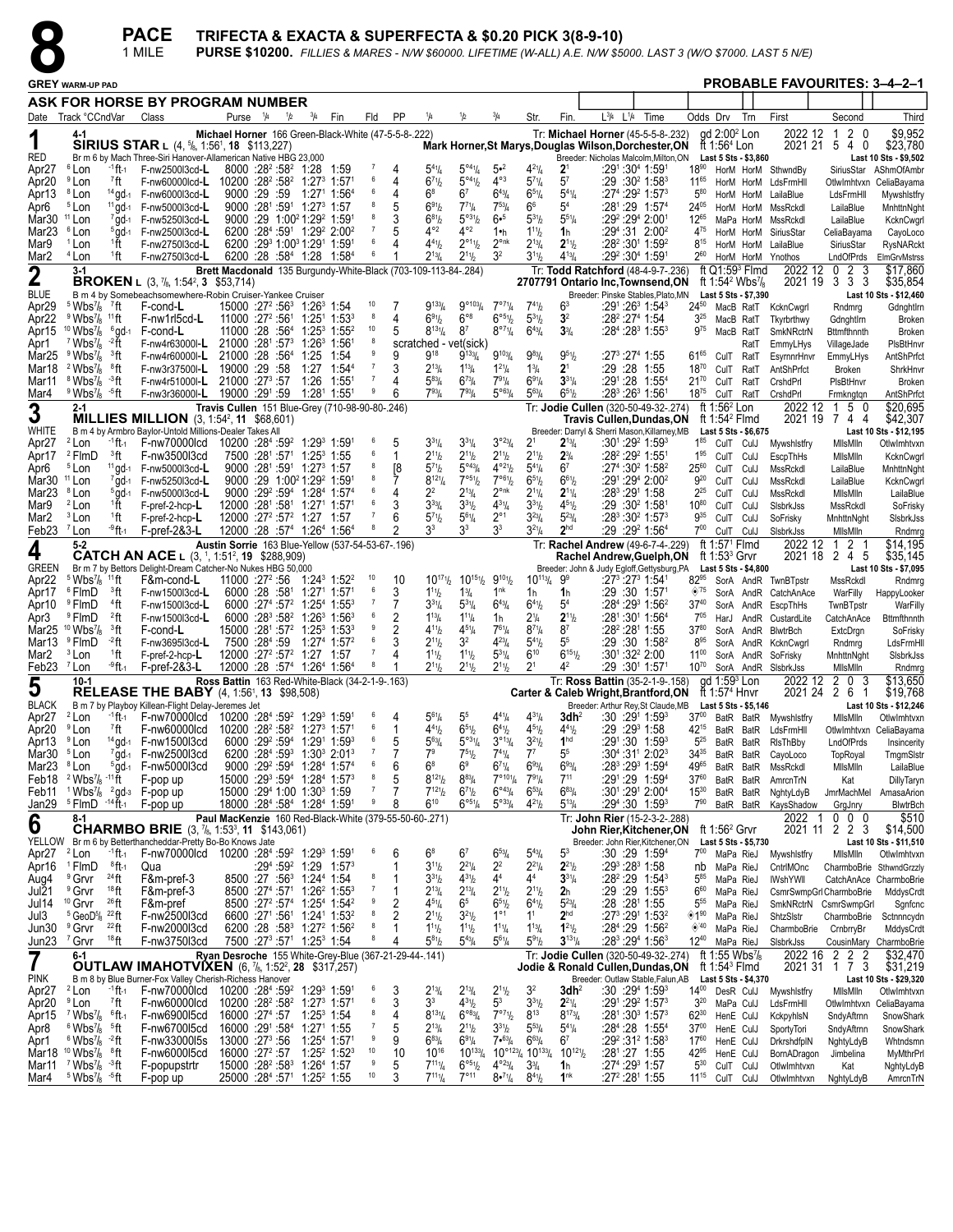

|                                                  |                                                             |                                      | <b>PACE</b><br>1 MILE                                                                                                                          |                                                 |                                                                                                                                  |     |               |                                    |                      |                                                         |                                                                |                                                              |                                                                                  |                                                       |                                       | TRIFECTA & EXACTA & SUPERFECTA & LATE DOUBLE (Races 9 and 10) |                                                                                                           |                                 |                                                        |                                                                              | <b>PURSE \$6000.</b> FILLIES & MARES - N/W \$1750. LAST 3 (N/W OF RACE IN 2022 ALLOWED \$250.) A.E. CLAIMING \$8500 (W-ALL) |                                        |                                                 |
|--------------------------------------------------|-------------------------------------------------------------|--------------------------------------|------------------------------------------------------------------------------------------------------------------------------------------------|-------------------------------------------------|----------------------------------------------------------------------------------------------------------------------------------|-----|---------------|------------------------------------|----------------------|---------------------------------------------------------|----------------------------------------------------------------|--------------------------------------------------------------|----------------------------------------------------------------------------------|-------------------------------------------------------|---------------------------------------|---------------------------------------------------------------|-----------------------------------------------------------------------------------------------------------|---------------------------------|--------------------------------------------------------|------------------------------------------------------------------------------|-----------------------------------------------------------------------------------------------------------------------------|----------------------------------------|-------------------------------------------------|
|                                                  | <b>PURPLE WARM-UP PAD</b>                                   |                                      |                                                                                                                                                |                                                 |                                                                                                                                  |     |               |                                    |                      |                                                         |                                                                |                                                              |                                                                                  |                                                       |                                       |                                                               |                                                                                                           |                                 |                                                        |                                                                              |                                                                                                                             | <b>PROBABLE FAVOURITES: 2-7-1-6</b>    |                                                 |
|                                                  |                                                             |                                      | ASK FOR HORSE BY PROGRAM NUMBER                                                                                                                |                                                 |                                                                                                                                  |     |               |                                    |                      |                                                         |                                                                |                                                              |                                                                                  |                                                       |                                       |                                                               |                                                                                                           |                                 |                                                        |                                                                              |                                                                                                                             |                                        |                                                 |
|                                                  | Date Track °CCndVar                                         |                                      | Class                                                                                                                                          |                                                 | Purse <sup>1</sup> /4                                                                                                            | 1/2 | $^{3}/_{4}$   | Fin                                | Fld                  | PP                                                      | 1/4                                                            | 1/2                                                          | $^{3}/_{4}$                                                                      | Str.                                                  | Fin                                   | L <sup>3</sup> /4 L <sup>1</sup> /4 Time                      |                                                                                                           | Odds Drv                        | ft $Q2:002$ Lon                                        | Trn                                                                          | First<br>2022 0                                                                                                             | Second<br>$0\quad 0\quad 0$            | Third<br>\$0                                    |
| 1                                                |                                                             |                                      | <b>LIFELONG DREAM</b> $(3, 7), 1:53^1, 11, $122,657)$                                                                                          |                                                 |                                                                                                                                  |     |               |                                    |                      |                                                         | Brett Macdonald 135 Burgundy-White-Black (703-109-113-84-.284) |                                                              |                                                                                  |                                                       |                                       |                                                               | Tr: Greg Merlo (17-2-2-2-.222)<br>Greg Merlo, Glencoe, ON                                                 |                                 | ft 1:58 $2$ Leam                                       |                                                                              | 2021 19                                                                                                                     | 2 3<br>$\overline{2}$                  | \$11,907                                        |
| RED<br>Apr <sub>28</sub>                         | $2$ Lon                                                     | <sup>3</sup> ft                      | B m 7 by Rambaran-Twin B Daytona-Camluck<br>Qua-t&p                                                                                            |                                                 |                                                                                                                                  |     |               | $:294$ 1:00 1:30 2:00 <sup>2</sup> |                      |                                                         | 1 <sup>2</sup>                                                 | $1^{31}h$                                                    | 1 <sup>5</sup>                                                                   | 1 <sup>4</sup>                                        | $1^{11}/4$                            |                                                               | Breeder: Greg Merlo, Glencoe, ON<br>:30:30 <sup>2</sup> 2:00 <sup>2</sup>                                 |                                 |                                                        | Last 5 Sts - \$1,716                                                         | nb RooG MerG LfingDrm                                                                                                       | ZIsSIstr                               | Last 10 Sts - \$7,291<br>ThWtchsBrw             |
| Nov1                                             | <sup>8</sup> Lon<br><sup>2</sup> Lon                        | <sup>5</sup> ft<br>®ft               | F-nw1750l3cd<br>F-nw1500l3cd                                                                                                                   |                                                 | 6200 :281 :584 1:273 1:58<br>$5600 : 28^2 : 57^3$ 1:27 <sup>1</sup> 1:57 <sup>3</sup>                                            |     |               |                                    | 6<br>8               | 4<br>3                                                  | $5^{63}$ /4<br>69                                              | $6^{\circ 5}$<br>$6^{\circ 81}/2$                            | $5^{4}$ <sup>1</sup> / <sub>4</sub><br>$5^{\circ 4}$ <sup>1</sup> / <sub>2</sub> | $5^{43}$ /4<br>$5^{31}/4$                             | $3^{41}/4$<br>$3^{11}/2$              |                                                               | :28 <sup>3</sup> :30 <sup>2</sup> 1:58 <sup>4</sup><br>:284 :294 1:574                                    | $*1^{90}$<br>$5^{90}$           |                                                        |                                                                              |                                                                                                                             | RooG MerG WoodmereRio Snshnnmypckt     | LfIngDrm                                        |
| Oct18<br>Oct <sub>8</sub>                        | <sup>9</sup> Lon                                            | 20 <sub>ft</sub>                     | F-nw2000l3cd                                                                                                                                   |                                                 | 6000 :284 :59                                                                                                                    |     | $1:27^2$ 1:57 |                                    |                      | 5                                                       | 791 <sub>b</sub>                                               | $8^8$                                                        | $8^{\circ 6}$                                                                    | $7^{83}$ /                                            | $5^{53}/4$                            |                                                               | :28 :29 <sup>3</sup> 1:58 <sup>1</sup>                                                                    | $5^{60}$                        |                                                        | RyaJ MerG<br>RyaJ MerG                                                       | CsnClssc<br><b>BttrmlkHnvr</b>                                                                                              | SoFrisky<br>RIsThBby                   | LfIngDrm<br>CsnClssc                            |
| Sep15                                            | Sep29 <sup>11</sup> Grvr<br><sup>6</sup> Grvr               | $12$ ft<br>$16$ ft                   | F&m-pref-3<br>F&m-pref-3                                                                                                                       |                                                 | 8500 :271 :56 <sup>3</sup> 1:25<br>8500 : 27 <sup>4</sup> : 57 <sup>3</sup> 1: 26 <sup>1</sup> 1: 55                             |     |               | 1:54 <sup>4</sup>                  | -9                   | 7<br>2                                                  | $9^{123} / 4$<br>$5^{61}$ / <sub>2</sub>                       | $9^{10}$ <sup>1</sup> / <sub>2</sub><br>6 <sup>5</sup>       | $9^{113}/4$<br>$6^{41}$                                                          | 815<br>$7^{61}$                                       | 7 <sup>9</sup><br>$6^{33}/4$          |                                                               | :284 :291 1:563<br>:28 <sup>2</sup> :28 <sup>4</sup> 1:55 <sup>4</sup>                                    | 70 <sup>15</sup><br>$36^{60}$   |                                                        | RyaJ MerG<br>SorA MerG                                                       | IWshYWll                                                                                                                    | CsmrSwmpGrl                            | TopRoyal                                        |
| Sep8                                             | <sup>5</sup> Grvr                                           |                                      | 17 gd-1 F-nw2000l3cd                                                                                                                           |                                                 | 5600 :271 :56 <sup>2</sup> 1:261 1:56                                                                                            |     |               |                                    |                      |                                                         | $5^{63}$ /4                                                    | $6^{\circ 53}/4$                                             | $4^{\circ}3$                                                                     | 3 <sup>2</sup>                                        | $2^{11}/2$                            |                                                               | :291:292 1:561                                                                                            | 465                             |                                                        | SorA MerG                                                                    | TopRoyal                                                                                                                    | CsmrSwmpGrl OtlwImhtvxn<br>LfIngDrm    | SoFrisky<br>DrssTThNns                          |
| Sep1                                             | <sup>9</sup> Grvr<br>$9 - 5$                                | $18$ ft                              | F&m-pref-3<br><b>CL \$10625</b>                                                                                                                |                                                 | 8500 :27 :57 1:25 1:551                                                                                                          |     |               |                                    | 9                    | Garrett Rooney 150 Red-White-Black (326-46-49-45-.270)  | $7^{10}$ <sup>1</sup> / <sub>4</sub>                           | 7 <sup>9</sup>                                               | $7^7$                                                                            | 89                                                    | 5 <sup>5</sup>                        |                                                               | :273 :294 1:561<br>Tr: Greg Price (22-5-3-4-.363)                                                         | 3920                            | ft 1:58 $3$ Lon                                        |                                                                              | SorA MerG IWshYWII<br>2022 16                                                                                               | RysNARckt<br>2<br>$\overline{2}$<br>5  | OtlwImhtvxn<br>\$22,340                         |
| $\mathbf 2$                                      |                                                             |                                      | <b>STYLE SNAPSHOT</b> L (6, <sup>5</sup> <sub>8</sub> , 1:55 <sup>4</sup> , <b>26</b> \$180,875)                                               |                                                 |                                                                                                                                  |     |               |                                    |                      |                                                         |                                                                |                                                              |                                                                                  |                                                       |                                       |                                                               | Greg Price, Dominic De Santis, Tom Jacobs, ON                                                             |                                 | ft 1:56 <sup>1</sup> Sar <sup>5</sup> / <sub>8</sub>   |                                                                              | 2021 16                                                                                                                     | 61<br>3                                | \$21,160                                        |
| <b>BLUE</b><br>Apr <sub>27</sub>                 | <sup>6</sup> Lon                                            | -1 ft-1                              | B m 8 by Royal Mattjesty-Calico Moon-Totally Western FCYS 5,000<br>$F-10500$ clmhp-L                                                           |                                                 | $8000 : 28^2 : 58^2 : 1:28$                                                                                                      |     |               | 1:59                               |                      |                                                         | $4^{23}$ /4                                                    | $3^{\circ 2}$                                                | $3^{\bullet n k}$                                                                | $3^{13}/4$                                            | $6^{71}$                              |                                                               | Breeder: Winbak Farm, Chesapeake City, MD<br>:291:322 2:002                                               | $8^{90}$                        | RooG PriG                                              | Last 5 Sts - \$9,420                                                         | SthwndBy                                                                                                                    |                                        | Last 10 Sts - \$14,660<br>SiriusStar AShmOfAmbr |
| Apr20                                            | $2$ Lon                                                     | <sup>7</sup> ft                      | $F-10500$ clmhp-L                                                                                                                              |                                                 | $8000 : 28^2 : 57^2$ 1:26                                                                                                        |     |               | 1:561                              | $\overline{7}$<br>4  | 2                                                       | $2^{13}/4$                                                     | $2^{13}/4$                                                   | $2^{11}/2$                                                                       | $3^{21}/4$                                            | $3^{13}/4$                            |                                                               | :28 <sup>2</sup> :30 <sup>2</sup> 1:56 <sup>3</sup>                                                       | $20^{95}$                       | RooG PriG                                              |                                                                              | SthwndBy                                                                                                                    | StnbrdgDrm                             | StylSnpsht                                      |
| Apr13<br>Apr4                                    | <sup>3</sup> Lon<br>$9$ Wbs <sup>7</sup> / <sub>8</sub>     | $14$ gd-1<br><sup>3</sup> ft         | F-10500clmhp-L<br>F-000clmhp-L                                                                                                                 |                                                 | 8000 :281 :583 1:273 1:57<br>8000 :281 :583 1:273 1:563                                                                          |     |               |                                    | 5                    |                                                         | scratched - judges                                             | scratched - judges (transportation)                          |                                                                                  |                                                       |                                       |                                                               |                                                                                                           |                                 |                                                        | PriG<br>PriG                                                                 | SthwndBy<br>DixieStarN                                                                                                      | AShmOfAmbr                             | WCKnzCk<br>HnnhOnThVrg BlnkAndGn                |
| Apr4<br>Mar28 <sup>10</sup> Lon                  | <sup>4</sup> Lon                                            | 2 <sub>ft</sub><br>- <sup>7</sup> ft | F&m-8500clm-L 6000 :283 :593 1:29<br>Clmstk-a-L                                                                                                |                                                 | $9000:27^3:57^4$ 1:27 <sup>2</sup> 1:58 <sup>3</sup>                                                                             |     |               | $1:58^3$                           | 8                    | 2<br>[8                                                 | $1^{21}h$<br>4 <sup>5</sup>                                    | $1^{11}h$<br>$5^{41}h$                                       | $1^{41}$ / <sub>2</sub><br>$4^{\circ_{13}}/4$                                    | $1^{7}$ <sup>1</sup> / <sub>2</sub><br>32             | $1^{63}$ / <sub>4</sub><br>$1^{11}/4$ |                                                               | :29 <sup>2</sup> :29 <sup>3</sup> 1:58 <sup>3</sup><br>$:29^1:30^4$ 1:58 $^3$                             | 495<br>$5^{15}$                 | RooG PriG<br>RooG PriG                                 |                                                                              | StylSnpsht<br>StylSnpsht                                                                                                    | EvsBstGrl                              | KssltBttr<br>Moramappo SrBeachBabe              |
| Mar21                                            | <sup>3</sup> Lon                                            | 6ft                                  | F-8500clmstk-L                                                                                                                                 |                                                 | 8000 :284 :594 1:293 1:592                                                                                                       |     |               |                                    | 8                    | [8                                                      | $6^{71}$                                                       | 6 <sup>4</sup>                                               | 6 <sup>4</sup>                                                                   | $5^{31}/4$                                            | 3 <sup>2</sup>                        |                                                               | :29 <sup>4</sup> :29 <sup>2</sup> 1:59 <sup>4</sup>                                                       | $8^{20}$                        | RooG PriG                                              |                                                                              | TrueHorizon                                                                                                                 | SrBeachBabe                            | StylSnpsht                                      |
| Mar14 <sup>5</sup> Lon                           | 8-1                                                         | <sup>5</sup> ft                      | F-7000clmstk-LC                                                                                                                                |                                                 | 7000 :294 1:01 1:304 2:02                                                                                                        |     |               |                                    |                      | 5                                                       | $2^{11}h$                                                      | $3^{21}/4$                                                   | 4 <sup>2</sup>                                                                   | $3^{23}$ /4                                           | $4^{21}/2$                            |                                                               | :294 :311 2:022<br>Tr: William Hamm (27-1-5-4-.189)                                                       | ◈120                            |                                                        | MacB NosT                                                                    | EtmsEll                                                                                                                     | 2022 12 0 1<br>2                       | ShwMSmMgc DexTheLand<br>\$5,184                 |
| 3                                                |                                                             |                                      | <b>INSINCERITY</b> $(8, 5/8, 1:54^3, 59, 3:92, 167)$                                                                                           |                                                 |                                                                                                                                  |     |               |                                    |                      | Tyler Borth 180 Orange-Brown (489-84-73-64-.298)        |                                                                |                                                              |                                                                                  |                                                       |                                       |                                                               | William Hamm, West Lorne, ON                                                                              |                                 | ft 1:59 <sup>4</sup> Lon                               |                                                                              | 2021 28                                                                                                                     | 144                                    | \$14,924                                        |
| WHITE<br>Apr <sub>27</sub>                       | <sup>5</sup> Lon                                            | $-1$ ft-1                            | B m 13 by Rambaran-Super Filly-Armbro Emerson<br>F-nw1500l3cd                                                                                  |                                                 | $6000:28^3:59^3$ 1:29 <sup>1</sup> 2:00 <sup>3</sup>                                                                             |     |               |                                    | 8                    | [8                                                      | 3 <sup>3</sup>                                                 | 5 <sup>3</sup>                                               | 6°31/4                                                                           | $4^{23}$ /4                                           | 4 <sup>nk</sup>                       |                                                               | Breeder: William Hamm, West Lorne, ON<br>:29 <sup>3</sup> :30 <sup>4</sup> 2:00 <sup>3</sup>              | $15^{95}$                       |                                                        | Last 5 Sts - \$1,980                                                         | BorT HamW Moramappo                                                                                                         | JansLegacy                             | Last 10 Sts - \$4,704<br>MostlyDali             |
| Apr <sub>20</sub>                                | <sup>7</sup> Lon                                            | <sup>7</sup> ft                      | F-nw1500l3cd                                                                                                                                   |                                                 | 6000 :293 1:00 1:29 <sup>2</sup> 1:591                                                                                           |     |               |                                    | 6                    | 5                                                       | $5^{83}$ /4                                                    | 6 <sup>6</sup>                                               | $6^{51}/4$                                                                       | $4^{31}/4$                                            | $5^{11}$ / <sub>2</sub>               |                                                               | :291:29 1:592                                                                                             | $18^{45}$                       |                                                        |                                                                              | BorT HamW CldmBym                                                                                                           | MostlyDali                             | CntryHrlt                                       |
| Apr13<br>Apr6                                    | <sup>9</sup> Lon<br><sup>2</sup> Lon                        |                                      | 14 gd-1 F-nw1500l3cd<br><sup>11</sup> gd-1 F-nw2000l3s                                                                                         |                                                 | $6000 :29^2 :59^4$ 1:29 <sup>1</sup> 1:59 <sup>3</sup><br>$6200$ : $28^4$ : $58^3$ 1: $27^3$ 1: $56^4$                           |     |               |                                    | 6<br>8               | 3                                                       | $1^{13}$ / <sub>4</sub><br>$6^{81}/4$                          | $1^{13}/4$<br>$6^{7}$ <sup>1</sup> / <sub>2</sub>            | 1 <sup>nk</sup><br>$6^{\circ43}/4$                                               | 1 <sup>1</sup><br>$5^{7}$ <sup>1</sup> / <sub>4</sub> | $3^{13}/4$<br>$69^{1}/4$              |                                                               | :29 <sup>2</sup> :30 <sup>4</sup> 2:00<br>:28 <sup>3</sup> :30 1:58 <sup>3</sup>                          | $2^{10}$<br>4925                |                                                        |                                                                              | BorT HamW RIsThBby<br>WraS HamW Rndmrg                                                                                      | LndOfPrds<br>LdsFrmHll                 | Insincerity<br><b>DzzinRs</b>                   |
| Mar28                                            | <sup>2</sup> Lon                                            | - <sup>7</sup> ft                    | F-nw500l3s                                                                                                                                     |                                                 | 6000 :30 <sup>4</sup> 1:01 <sup>3</sup> 1:30 <sup>4</sup> 2:00 <sup>1</sup>                                                      |     |               |                                    | $\overline{4}$       |                                                         | $1^{11}h$                                                      | $1^{11}h$                                                    | 1 <sup>1</sup>                                                                   | $4^{41}$ / <sub>2</sub>                               | $4^{91}h$                             |                                                               | :291:311 2:02                                                                                             | $5^{85}$                        |                                                        |                                                                              | WraS HamW RnwyHrss                                                                                                          | Chcltmlktst                            | EvsBstGrl                                       |
| Mar21<br>Mar9                                    | <sup>4</sup> Lon<br><sup>1</sup> Lon                        | $^6$ ft<br><sup>1</sup> ft           | F-nw2rcd<br>F-nw2750l3cd                                                                                                                       |                                                 | 6000 :29 1:00 <sup>3</sup> 1:30 1:59 <sup>4</sup><br>6200 :293 1:003 1:291 1:591                                                 |     |               |                                    | 6<br>6               | 6                                                       | $6^{73}/4$<br>3 <sup>3</sup>                                   | $6^{4}$ <sup>1</sup> b<br>43                                 | $6^{\circ}3$<br>$5^{31}/2$                                                       | $5^{4}$ <sup>1</sup> / <sub>2</sub><br>$5^{51}$       | $4^{21}/2$<br>$6^{71}/4$              |                                                               | :291:293 2:001<br>:28 <sup>3</sup> :30 <sup>4</sup> 2:00 <sup>3</sup>                                     | $16^{40}$<br>$30^{25}$          |                                                        |                                                                              | WraS HamW EvsBstGrl<br>WraS HamW LailaBlue                                                                                  | Chcltmlktst<br>SiriusStar              | BlckcrkRsbd<br>RysNARckt                        |
| Mar <sub>2</sub>                                 | <sup>4</sup> Lon                                            | 1ft                                  | F-nw2750l3cd                                                                                                                                   |                                                 | 6200 :28 :584 1:28 1:584                                                                                                         |     |               |                                    |                      |                                                         | $4^{53}$ /4                                                    | 55                                                           | $5^{41}/4$                                                                       | $5^{31}$ / <sub>2</sub>                               | $6^{23}/4$                            |                                                               | :29 :30 <sup>3</sup> 1:59 <sup>2</sup>                                                                    | $26^{00}$                       |                                                        |                                                                              | WraS HamW Ynothos                                                                                                           | LndOfPrds                              | ElmGrvMstrss                                    |
| 4                                                | 6-1                                                         |                                      | <b>LAND OF PARADISÉ</b> (4, 1:56 <sup>3</sup> , 7 \$82,684)                                                                                    |                                                 |                                                                                                                                  |     |               |                                    |                      | Ryan Desroche 155 White-Grey-Blue (367-21-29-44-.141)   |                                                                |                                                              |                                                                                  |                                                       |                                       |                                                               | Tr: Scott McNiven (48-2-5-7-.148)<br>Scott & Bradley McNiven, Thomas Brodhurst, Shirley Griffin, ON       |                                 | ft 1:56 $3$ Grvr                                       |                                                                              | 2022 13                                                                                                                     | 0 <sup>3</sup><br>-2<br>2021 30 1 10 6 | $\overline{$9,628}$<br>\$31,215                 |
| <b>GREEN</b><br>Apr <sub>27</sub>                | <sup>6</sup> Lon                                            | <sup>-1</sup> ft-1                   | B m 5 by Badlands Hanover-Blue Paradise-Artiscape LON-SEL 10,000<br>F-nw2500l3cd                                                               |                                                 | 8000 :28 <sup>2</sup> :58 <sup>2</sup> 1:28 1:59                                                                                 |     |               |                                    |                      |                                                         | $7^{73}$ /4                                                    | $7^{73}$ /4                                                  | $7^{31}/2$                                                                       | $7^{43}$ / <sub>4</sub>                               | $5^{23}$ /4                           |                                                               | Breeder: Winbak Farm, Chesapeake City, MD<br>$:28^3:31$ 1:59 $^3$                                         | $39^{25}$                       |                                                        | Last 5 Sts - \$2,706                                                         | DesR McNS SthwndBy                                                                                                          |                                        | Last 10 Sts - \$6,328<br>SiriusStar AShmOfAmbr  |
| Apr20                                            | <sup>3</sup> Lon                                            | 7ft                                  | F-nw50000lcd                                                                                                                                   |                                                 | $10000:274:5631:2621:571$                                                                                                        |     |               |                                    | $\overline{7}$       |                                                         | 1h                                                             | 1 <sup>nk</sup>                                              | 1 <sup>hd</sup>                                                                  | 1 <sup>1</sup>                                        | 63                                    |                                                               | :29 <sup>4</sup> :31 <sup>2</sup> 1:57 <sup>4</sup>                                                       | $17^{10}$                       |                                                        |                                                                              | DesR McNS TopRoyal                                                                                                          | Mywshistfry                            | DzzinRs                                         |
| Apr13<br>Apr6                                    | <sup>9</sup> Lon<br><sup>2</sup> Lon                        |                                      | $14$ gd- $1$ F-nw150013cd<br><sup>11</sup> gd-1 F-nw2000l3s                                                                                    |                                                 | 6000 :29 <sup>2</sup> :59 <sup>4</sup> 1:29 <sup>1</sup> 1:59 <sup>3</sup><br>$6200 : 284: 583 1:273 1:564$                      |     |               |                                    | 6<br>8               | 4<br>6                                                  | 4 <sup>5</sup><br>$7^{10}$                                     | 3°13/4<br>$7^{91}/4$                                         | $2^{\circ n k}$<br>$7^{61}/2$                                                    | 2 <sup>1</sup><br>$7^{93}$ / <sub>4</sub>             | 2 <sup>hd</sup><br>$5^{81}/2$         |                                                               | $:29:30^2$ 1:59 <sup>3</sup><br>:28 <sup>2</sup> :29 <sup>3</sup> 1:58 <sup>2</sup>                       | $\circledcirc$ '95<br>$51^{45}$ |                                                        |                                                                              | HouL McNS RIsThBby<br>DesR McNS Rndmrg                                                                                      | LndOfPrds<br>LdsFrmHll                 | Insincerity<br><b>DzzinRs</b>                   |
| Mar30 <sup>5</sup> Lon                           |                                                             |                                      | $7$ gd- $1$ F-nw2500l3cd                                                                                                                       |                                                 | 6200 :284 :593 1:303 2:013                                                                                                       |     |               |                                    | $\overline{7}$       | 2                                                       | $3^{31}h$                                                      | $5^{31}/4$                                                   | $5^{\circ 31}/2$                                                                 | $5^{43}$ /4                                           | $4^{41}/4$                            |                                                               | :31:31 <sup>1</sup> 2:02 <sup>2</sup>                                                                     | $8^{35}$                        |                                                        |                                                                              | DesR McNS CayoLoco                                                                                                          | TopRoyal                               | TmgmSlstr                                       |
| Mar <sub>23</sub><br>Mar9                        | <sup>6</sup> Lon<br><sup>1</sup> Lon                        | ↑ft                                  | $5$ gd- $1$ F-nw2500l3cd<br>F-nw2750l3cd                                                                                                       |                                                 | 6200 :284 :591 1:29 <sup>2</sup> 2:00 <sup>2</sup><br>6200 :293 1:003 1:291 1:591                                                |     |               |                                    | $\overline{7}$<br>6  | 5                                                       | $3^{11}h$<br>$5^6$                                             | $3^{13}/4$<br>$5^{\circ}3$                                   | $4•^{21}b$<br>$4^{\circ 2}$                                                      | $2^{11}/2$<br>$4^{31}/2$                              | 43<br>$4^{51}/2$                      | :301:311 2:01                                                 | :28 <sup>2</sup> :30 <sup>3</sup> 2:001                                                                   | $3^{40}$<br>410                 |                                                        |                                                                              | DesR McNS SiriusStar<br>DesR McNS LailaBlue                                                                                 | CeliaBayama<br>SiriusStar              | CayoLoco<br>RysNARckt                           |
| Mar <sub>2</sub>                                 | <sup>4</sup> Lon                                            | 1ft                                  | F-nw2750l3cd                                                                                                                                   |                                                 | 6200 :28 :584 1:28 1:584                                                                                                         |     |               |                                    | 6                    |                                                         | $5^{71}h$                                                      | $4^{\circ 4}$                                                | $2^{\circ_{11}}\frac{1}{2}$                                                      | 2 <sup>hd</sup>                                       | 2 <sub>h</sub>                        |                                                               | :28 <sup>3</sup> :30 <sup>3</sup> 1:58 <sup>4</sup>                                                       | $1^{85}$                        |                                                        |                                                                              | DesR McNS Ynothos                                                                                                           |                                        | LndOfPrds ElmGrvMstrss                          |
| 5                                                | $10-1$                                                      |                                      | STEELMEATREASURE (3, %, 1:551, 3 \$41,198) Lloyd Stone, Victor Puddy, Michael Horwood, 10462217 Canada Inc, ON                                 |                                                 |                                                                                                                                  |     |               |                                    |                      | Travis Henry 170 Light Blue-White (665-117-122-83-.319) |                                                                |                                                              |                                                                                  |                                                       |                                       |                                                               | Tr: Victor Puddy (243-40-39-32-.297)                                                                      |                                 |                                                        | ft 1:55 <sup>1</sup> RidC <sup>5</sup> / <sub>8</sub>                        | 2022 14<br>2021 29                                                                                                          | 0 <sub>0</sub><br>3 7 5                | \$5,348<br>\$28,214                             |
| <b>BLACK</b><br>Apr27                            | <sup>8</sup> Lon                                            |                                      | Ro m 4 by State Treasurer-Stellar Steel-Mach Three<br>$-1$ ft 1 F-nw25000lcd 8600 :28 <sup>4</sup> :59 1:29 <sup>1</sup> 1:59 <sup>3 6</sup> 4 |                                                 |                                                                                                                                  |     |               |                                    |                      |                                                         | $5^{71}$ /4                                                    | $5^{61}$ /4                                                  | $5^{51}$                                                                         | $5^{41}$ / <sub>2</sub>                               | $5^{41} / 2$                          |                                                               | Breeder: Karl Empey, Mossley, ON Last 5 Sts - \$1,526<br>$\cdot 30 \cdot 30^1$ 2 $\cdot 00^2$             |                                 |                                                        |                                                                              | 1560 HeTs PudV PLOrchid                                                                                                     |                                        | Last 10 Sts - \$3,502<br>ShsGtThLck ChrmbStrmy  |
|                                                  | Apr17 <sup>6</sup> FlmD                                     | <sup>3</sup> ft                      | F-nw1500l3cd                                                                                                                                   |                                                 | 6000 :28 :58 <sup>1</sup> 1:27 <sup>1</sup> 1:57 <sup>1</sup>                                                                    |     |               |                                    | 6                    |                                                         | 4 <sup>5</sup>                                                 | $4^{921} / 4$                                                | $4^{\circ 2}$                                                                    | 5 <sup>4</sup>                                        | $5^{53}/4$                            |                                                               | :29 :30 <sup>4</sup> 1:58 <sup>2</sup>                                                                    | $7^{75}$                        |                                                        |                                                                              | HeTs PudV CatchAnAce                                                                                                        | WarFilly                               | HappyLooker                                     |
| Apr13<br>Apr6                                    | <sup>9</sup> Lon<br><sup>2</sup> Lon                        |                                      | $14$ gd-1 F-nw1500l3cd<br><sup>11</sup> gd-1 F-nw2000l3s                                                                                       |                                                 | 6000 :29 <sup>2</sup> :59 <sup>4</sup> 1:29 <sup>1</sup> 1:59 <sup>3</sup><br>6200 :284 :583 1:273 1:564                         |     |               |                                    | 6<br>8               | 2<br>1                                                  | $3^{31}/4$<br>$2^{11}h$                                        | $4^{31}/4$<br>3 <sup>2</sup>                                 | $5^{31}/4$<br>32                                                                 | $6^{51}/2$<br>25                                      | $5^{21}/2$<br>48                      |                                                               | :29 <sup>2</sup> :30 <sup>1</sup> 2:00<br>:29 :30 <sup>2</sup> 1:58 <sup>2</sup>                          | $5^{10}$<br>$17^{05}$           |                                                        |                                                                              | HeTs PudV RIsThBby<br>HeTs PudV Rndmrg                                                                                      | LndOfPrds<br>LdsFrmHll                 | Insincerity<br><b>DzzinRs</b>                   |
|                                                  |                                                             |                                      | Mar13 $8$ RidC $\frac{5}{8}$ $4$ gd-2 Nw30500lcd                                                                                               |                                                 | 7000 :28 :573                                                                                                                    |     |               | $1:26$ $1:56^2$                    | $\overline{7}$       | 7                                                       | $2^{\circ 1}$                                                  | $3°^{21}/2$                                                  | $6^{\circ}12$                                                                    | $7^{20}$                                              | $7^{231}$ /4                          |                                                               | :30 $2:323$ 2:01                                                                                          | $13^{10}$                       |                                                        |                                                                              | GuyR PudV RllnWthRck                                                                                                        | <b>JJPatrick</b>                       | WdmrRllly                                       |
| Feb20                                            |                                                             |                                      | Feb27 $3$ RidC $\frac{5}{6}$ -10 gd-2 F-nw20000lcd<br>$\frac{7}{1}$ RidC $\frac{5}{8}$ $\frac{2}{9}$ d-2 F-nw20000lcd                          |                                                 | 6600 :281 :581 1:27 <sup>2</sup> 1:57 <sup>2</sup><br>6600 :274 :58 <sup>2</sup> 1:27 <sup>1</sup> 1:57 <sup>2</sup>             |     |               |                                    | $\overline{7}$<br>9  | 5<br>3                                                  | 6 <sup>9</sup><br>$4^{51}h$                                    | $6^{\circ 5}$<br>$3^{921}/2$                                 | $4^{\circ 4}$<br>$2^{\circ 2\frac{1}{2}}$                                        | 45<br>3 <sup>4</sup>                                  | $4^{53} / _4$<br>$4^{51}/4$           |                                                               | $:29:30^2$ 1:58 <sup>3</sup><br>:284 :304 1:582                                                           | $12^{50}$<br>$10^{15}$          |                                                        |                                                                              | GuyR PudV JkEllemEnoh<br>SheR PudV CldCrkLcy                                                                                | ZbsWtchng<br>CafeSociety               | Thnkngfybb<br>JkEllemEnoh                       |
| Feb8                                             | <sup>4</sup> Lon                                            | -6ft                                 | F-nw32500lcd                                                                                                                                   |                                                 | 8800 :283 :593 1:29 1:591                                                                                                        |     |               |                                    | 6                    | 3                                                       | 3 <sup>3</sup>                                                 | 5 <sup>3</sup>                                               | $5^{31}/4$                                                                       | $6^{43}$ /4                                           | $6p5^3$                               |                                                               | :29 <sup>2</sup> :30 <sup>1</sup> 1:59 <sup>4</sup>                                                       | $28^{20}$                       |                                                        | HeTs PudV LiliGI                                                             |                                                                                                                             | GrgJnry                                | KtysDight                                       |
| 6                                                | 4-1                                                         |                                      | CL \$10625<br><b>EVAS BEST GIRL</b> $(7, 1:55^2, 32 \quad $173,932)$                                                                           |                                                 |                                                                                                                                  |     |               |                                    |                      | Colin Kelly 164 Orange-Black-White (442-74-66-74-.306)  |                                                                |                                                              |                                                                                  |                                                       |                                       |                                                               | Tr: Lindsey Kerr (119-17-21-16-.285)<br>Ellie Mayhew, Windsor, Derek Romano, Sergio Vespa, Belleville, ON |                                 | ft 1:59 <sup>4</sup> Lon<br>ft 1:58 <sup>4</sup> Lon   |                                                                              | 2022 11                                                                                                                     | 232<br>2021 23 4 2 1                   | \$13.640<br>\$18,446                            |
|                                                  |                                                             |                                      | YELLOW B m 9 by Secrets Nephew-Czech With Eva-Direct Scooter                                                                                   |                                                 |                                                                                                                                  |     |               |                                    |                      |                                                         | 7 <sup>9</sup>                                                 | $7^{53} / 4$                                                 |                                                                                  |                                                       |                                       |                                                               | Breeder: Nicolas Stoukas, Sarnia, ON                                                                      |                                 |                                                        | Last 5 Sts - \$7,200                                                         |                                                                                                                             |                                        | Last 10 Sts - \$13,640                          |
| Apr <sub>25</sub><br>Apr19                       | <sup>4</sup> Lon<br><sup>5</sup> Lon                        |                                      | $12$ gd-1 F&m-8500clm<br>$^{2}$ gd-1 F&m-8500clm                                                                                               |                                                 | $6000:29^2:59^3$ 1:29 1:59 <sup>2</sup><br>6000 :284 :59                                                                         |     |               | 1:28 1:591                         | 8                    | 2                                                       | $5^8$                                                          | $5^{61}h$                                                    | 6 <sup>3</sup><br>$5^6$                                                          | $3^{11}/2$<br>$4^{7}$ <sup>1</sup> / <sub>2</sub>     | $2^{11}/2$<br>$4^{71}h$               |                                                               | $:28^4:30$ 1:59 <sup>3</sup><br>:29 :31 <sup>2</sup> 2:00 <sup>3</sup>                                    | $20^{40}$<br>$5^{35}$           | KeIC KerL                                              |                                                                              | KelC KerL WCKnzCk<br>Rosella                                                                                                | EvsBstGrl<br>BlckcrkRsbd               | TalkinAgain<br>Streakazana                      |
| Apr4                                             | <sup>4</sup> Lon                                            | $2\frac{X}{H}$                       | F&m-8500clm                                                                                                                                    |                                                 | 6000 :283 :593 1:29 1:583                                                                                                        |     |               |                                    | 8<br>$\overline{4}$  | 4<br>4                                                  | $7^{11}$<br>$4^{43}$ /4                                        | $5^{\circ 43} / 4$<br>4 <sup>5</sup>                         | $4^{\circ 6}$<br>4 <sup>3</sup>                                                  | $5^{101}h$                                            | $2^{63}/4$                            |                                                               | :293 :294 2:00                                                                                            |                                 | <sup>145</sup> KelC KerL                               |                                                                              | StylSnpsht                                                                                                                  | EvsBstGrl                              | KssltBttr                                       |
| Mar28 <sup>2</sup> Lon<br>Mar21 <sup>4</sup> Lon |                                                             | -7ft<br>6ft                          | F-8500clmcd<br>F-8500clmcd                                                                                                                     |                                                 | 6000 :30 <sup>4</sup> 1:01 <sup>3</sup> 1:30 <sup>4</sup> 2:00 <sup>1</sup><br>6000 :29 1:00 <sup>3</sup> 1:30 1:59 <sup>4</sup> |     |               |                                    | 6                    | 2                                                       | $4^{43}/4$                                                     | $2^{\circ 11}/2$                                             | $2^{\circ}$ h                                                                    | $3^{31/2}$<br>$1^{11}$ / <sub>2</sub>                 | $3^{23}/4$<br>$1^{11}h$               |                                                               | :284 :292 2:004<br>:291:294 1:594                                                                         | $1^{50}$<br>$\diamond$ '75      | KeIC KerL<br>KelC KerL                                 |                                                                              | RnwyHrss<br>EvsBstGrl                                                                                                       | Chcltmlktst<br>Chcltmlktst             | EvsBstGrl<br><b>BlckcrkRsbd</b>                 |
| Mar7<br>Mar <sub>2</sub>                         | <sup>9</sup> Lon<br><sup>6</sup> Lon                        | $-5$ ft 2<br>1ft                     | F-8500clmcd<br>F-10500clmhp                                                                                                                    |                                                 | 6000 :284 1:00 1:30 2:01 <sup>3</sup><br>8000 :29 <sup>2</sup> :59 <sup>1</sup> 1:28 <sup>1</sup> 1:58 <sup>2</sup>              |     |               |                                    | $6\overline{6}$<br>6 | 4                                                       | $5^{61}$                                                       | scratched - vet(sick)<br>$6^{7}$ <sup>1</sup> / <sub>2</sub> | 5 <sup>5</sup>                                                                   | 45                                                    | $2^5$                                 |                                                               | $:28^3:30^1$ 1:59 <sup>2</sup>                                                                            | 4 <sup>75</sup>                 |                                                        | KerL                                                                         | AlyssaMarie                                                                                                                 | Chcltmlktst                            | AzcrPpdrm                                       |
| Feb23 <sup>4</sup> Lon                           |                                                             |                                      | $9$ ft-1 F-10500clmhp                                                                                                                          |                                                 | 8000 :291 :591 1:284 1:592                                                                                                       |     |               |                                    | 6                    | 4                                                       | 6 <sup>7</sup>                                                 | $6^{\circ 8}$                                                | $5\cdot 4\frac{1}{4}$                                                            | $5^{41}$ / <sub>2</sub>                               | $3^{23}/4$                            |                                                               | :28 <sup>4</sup> :30 <sup>2</sup> 2:00                                                                    |                                 | KelC KerL<br>3 <sup>60</sup> KelC KerL                 |                                                                              | StnbrdgDrm                                                                                                                  | BlssmOnthbch StnbrdgDrm                | EvsBstGrl AShmOfAmbr<br>EvsBstGrl               |
| $\overline{\mathbf{7}}$                          | 2-1                                                         |                                      | <b>CL \$10625</b>                                                                                                                              | Travis Cullen 151 Blue-Grey (710-98-90-80-.246) |                                                                                                                                  |     |               |                                    |                      |                                                         |                                                                |                                                              |                                                                                  |                                                       |                                       |                                                               | Tr: Jodie Cullen (320-50-49-32-.274)                                                                      |                                 |                                                        | ft 1:57 <sup>4</sup> Wbs <sup>7</sup> / <sub>8</sub>                         | 2022 14                                                                                                                     | 3 4 2                                  | \$20,818                                        |
| <b>PINK</b>                                      |                                                             |                                      | <b>MOSTLY DALI</b> $(5, 7_8, 1:55^1, 20, 117, 165)$<br>B m 6 by Dali-More Than Most-Abercrombie LON-SEL 7,000                                  |                                                 |                                                                                                                                  |     |               |                                    |                      |                                                         |                                                                |                                                              |                                                                                  |                                                       |                                       |                                                               | A1stable, Dundas, ON<br>Breeder: Annelies Horn, Campbellcroft, ON                                         |                                 |                                                        | ft 1:55 <sup>1</sup> Wbs <sup>7</sup> / <sub>8</sub><br>Last 5 Sts - \$8,970 |                                                                                                                             | 2021 26 6 5 6                          | \$34,573<br>Last 10 Sts - \$11,200              |
| May3<br>Apr27                                    | <sup>2</sup> Lon<br><sup>5</sup> Lon                        | -1 ft-1                              | F-op8500clm                                                                                                                                    |                                                 | 6000<br>$6000 : 283 : 593 1 : 291 2 : 003$                                                                                       |     |               |                                    | $_{\rm 8}$           | AE1<br>7                                                | $8^{91}/2$                                                     | LINE TO BE ANNOUNCED<br>$8^{61}/2$                           | 8• <sup>4</sup>                                                                  | $6^{41}/4$                                            | 3 <sup>nk</sup>                       |                                                               | :291:303 2:003                                                                                            | $10^{75}$                       | CulT CulJ                                              |                                                                              | Moramappo                                                                                                                   | JansLegacy                             | MostlyDali                                      |
| Apr20                                            | <sup>7</sup> Lon                                            | <sup>7</sup> ft                      | F-op8500clm                                                                                                                                    |                                                 | 6000 :293 1:00 1:29 <sup>2</sup> 1:591                                                                                           |     |               |                                    | 6                    | 3                                                       | $1^{13}$ /4                                                    | $1^{11}h$                                                    | 1 <sup>1</sup>                                                                   | $2^1$                                                 | 2 <sup>1</sup>                        |                                                               | $:29^2:30$ 1:59 <sup>2</sup>                                                                              | ◈180                            | CulT CulJ                                              |                                                                              | CldmBym                                                                                                                     | MostlyDali                             | CntryHrlt                                       |
| Apr10<br>Apr3                                    | <sup>3</sup> FlmD<br><sup>3</sup> FlmD                      | $4$ ft<br>$2$ ft                     | F&m-7000clm<br>F&m-7000clm                                                                                                                     |                                                 | 5400 :28 <sup>3</sup> :59 <sup>1</sup> 1:29 <sup>2</sup> 1:59 <sup>4</sup><br>$5400 : 28^1 : 58^1 : 1 : 28^3 : 1 : 59^2$         |     |               |                                    | 9<br>$\overline{7}$  | 3<br>1                                                  | $2^{13}/4$<br>$3^{013}/4$                                      | $2^{11}h$<br>$2^{\circ}$ h                                   | $3^{11}/2$<br>$1^{\circ_{3}}/4$                                                  | $3^{3}/4$<br>1 <sup>nk</sup>                          | $1^{11}/4$<br>$2\frac{3}{4}$          |                                                               | :301:301 1:594<br>$:30^2:31$ 1:59 <sup>3</sup>                                                            | ◈40                             | →1 <sup>10</sup> CulT CulJ<br>CulT CulJ                |                                                                              | MostlyDali<br>SthwndMrtm                                                                                                    | <b>JSPrfctCch</b><br>MostlyDali        | Askmyscrtry<br>EtmsEll                          |
| Mar <sub>27</sub>                                | <sup>7</sup> FlmD                                           | <sup>-8</sup> ft-1                   | F&m-7000clm                                                                                                                                    |                                                 | 5400 :28 <sup>2</sup> :59 <sup>1</sup> 1:29 <sup>3</sup> 2:00 <sup>2</sup>                                                       |     |               |                                    | $6\overline{6}$      | $\overline{c}$                                          | 3 <sup>3</sup>                                                 | 3 <sup>3</sup>                                               | $2^{\circ}1$                                                                     | $1^{11}$ / <sub>2</sub>                               | $1^{41}/4$                            |                                                               | :30 :30 <sup>3</sup> 2:00 <sup>2</sup>                                                                    | $\diamond$ 25                   | CulT CulJ                                              |                                                                              | MostlyDali                                                                                                                  | Asbrvsmymmm                            | ERRhonda                                        |
|                                                  | Mar24 $2$ Wbs <sup>7</sup> / <sub>8</sub><br>Mar13 $3$ FlmD | ∘ft<br>$-2$ ft                       | F-8000clmhp<br>F&m-7000clm                                                                                                                     |                                                 | 8000 :29 :584 1:281 1:57<br>5400 :29 <sup>2</sup> 1:00 1:29 <sup>2</sup> 2:00 <sup>1</sup>                                       |     |               |                                    | $\overline{7}$<br>6  | 4<br>5                                                  | $4^{51}/4$<br>3 <sup>4</sup>                                   | 4 <sup>6</sup><br>$4^{53}$ /4                                | $5^{4}$ <sup>1</sup> / <sub>4</sub><br>$4^{43}/4$                                | $6^{61}/4$<br>$3^{21}/2$                              | $7^{71}/4$<br>$2^{13}/4$              |                                                               | :29 :29 <sup>2</sup> 1:58 <sup>2</sup><br>$:29^1:30^1$ 2:00 $^3$                                          | $5^{85}$                        | CulT CulJ<br>$\hat{\diamond}$ <sup>'40</sup> CulT CulJ |                                                                              | BchJrny<br><b>BchJrny</b>                                                                                                   | CrnbrryBr<br>MostlyDali                | DixieStarN<br>LadyOxford                        |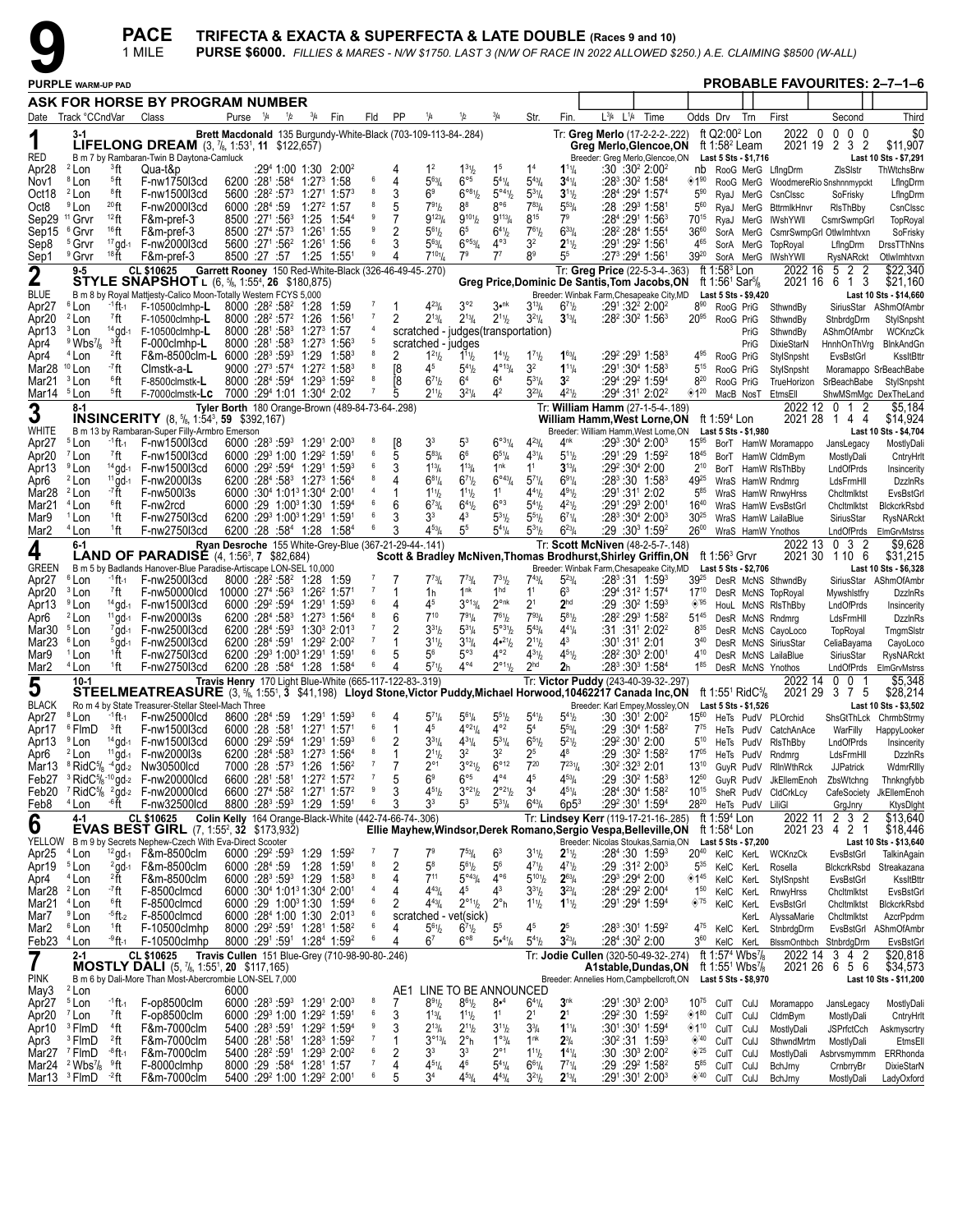|                                                   |                                       |                          | <b>PACE</b><br>1 MILE                                                                                                                 |                                                  |                         |     |                                                                                                                                   |                   |                                  | TRIFECTA & EXACTA & SUPER HI-5                          |                                                                |                                                       |                                                                                  |                                                   |                                                    | <b>PURSE \$5600.</b> HORSES & GELDINGS - CLAIMING \$7000. (W-ALL) - FOR W/O \$1499 LAST 5 |                                                                                                   |                        |                                                                      |                                                       |                                                              |                             |                                     |
|---------------------------------------------------|---------------------------------------|--------------------------|---------------------------------------------------------------------------------------------------------------------------------------|--------------------------------------------------|-------------------------|-----|-----------------------------------------------------------------------------------------------------------------------------------|-------------------|----------------------------------|---------------------------------------------------------|----------------------------------------------------------------|-------------------------------------------------------|----------------------------------------------------------------------------------|---------------------------------------------------|----------------------------------------------------|-------------------------------------------------------------------------------------------|---------------------------------------------------------------------------------------------------|------------------------|----------------------------------------------------------------------|-------------------------------------------------------|--------------------------------------------------------------|-----------------------------|-------------------------------------|
|                                                   | TAN warm-up pad                       |                          |                                                                                                                                       |                                                  |                         |     |                                                                                                                                   |                   |                                  |                                                         |                                                                |                                                       |                                                                                  |                                                   |                                                    |                                                                                           |                                                                                                   |                        |                                                                      |                                                       |                                                              |                             | <b>PROBABLE FAVOURITES: 8-6-1-7</b> |
|                                                   |                                       |                          | ASK FOR HORSE BY PROGRAM NUMBER                                                                                                       |                                                  |                         |     |                                                                                                                                   |                   |                                  |                                                         |                                                                |                                                       |                                                                                  |                                                   |                                                    |                                                                                           |                                                                                                   |                        |                                                                      |                                                       |                                                              |                             |                                     |
|                                                   | Date Track °CCndVar                   |                          | Class                                                                                                                                 |                                                  | Purse $\frac{1}{4}$     | 1/2 | $^{3}/_{4}$                                                                                                                       | Fin               | Fld                              | <b>PP</b>                                               | 1/4                                                            | 1/2                                                   |                                                                                  | Str.                                              | Fin.                                               | $L^{3}/4$ $L^{1}/4$                                                                       | Time                                                                                              | Odds Drv               |                                                                      | Trn                                                   | First                                                        | Second                      | Third                               |
| 1                                                 | 3-1                                   |                          | <b>CL \$7000</b><br><b>BARRYS SHELBY</b> L $(4, \frac{5}{6}, 1:53, 29 \frac{238}{739})$                                               |                                                  |                         |     |                                                                                                                                   |                   |                                  | Colin Kelly 164 Orange-Black-White (442-74-66-74-.306)  |                                                                |                                                       |                                                                                  |                                                   |                                                    |                                                                                           | Tr: Lindsey Kerr (119-17-21-16-.285)                                                              |                        | gd 2:00 <sup>2</sup> Lon                                             | ft 1:57 <sup>1</sup> RidC <sup>5</sup> / <sub>8</sub> | 2022 10                                                      | 3 1<br>-2<br>2021 26 5 3 2  | \$18,808<br>\$18,233                |
| RED                                               |                                       |                          | B q 10 by Mach Three-Miss Direction-Direct Scooter                                                                                    |                                                  |                         |     |                                                                                                                                   |                   |                                  |                                                         |                                                                |                                                       |                                                                                  |                                                   |                                                    |                                                                                           | Ryan Clements,London,Ashley Kerr,Amherstburg,ON<br>Breeder: Barry McClennan, Cavan, ON            |                        |                                                                      | Last 5 Sts - \$15,090                                 |                                                              |                             | Last 10 Sts - \$18,808              |
| Apr <sub>25</sub><br>Apr6                         | <sup>11</sup> Lon                     |                          | <sup>7</sup> Wbs <sup>7</sup> / <sub>8</sub> <sup>12</sup> gd-1 8500 clmhp-L<br><sup>11</sup> gd-1 Clmstk-L                           |                                                  |                         |     | $9000:27^{3}:56^{4}$ 1:26 1:55<br>14000 :29 <sup>3</sup> :59 <sup>4</sup> 1:29 <sup>1</sup> 2:00 <sup>2</sup>                     |                   | 10<br>8                          | 2<br>4                                                  | $5^{7}$ <sup>1</sup> / <sub>4</sub><br>$3^{921}/4$             | $6^{71}/4$<br>$2^{\circ}1$                            | $6^{61}/4$<br>$2^{\circ 1}$ <sup>1</sup> / <sub>4</sub>                          | 5 <sup>7</sup><br>$2^{11}/4$                      | $5^{51}$ / <sub>2</sub><br>1 <sup>ns</sup>         | :29 :284 1:56<br>$:29^2:31$ 2:00 <sup>2</sup>                                             |                                                                                                   | $12^{65}$<br>$5^{70}$  | FilS<br>KelC KerL                                                    |                                                       | KerL TheOptimist<br>BrrysShlby                               | NatesBucky<br>HerculeJM     | HelloRocky<br>SntnnTny              |
| Mar30                                             | <sup>7</sup> Lon                      | $7$ gd-1                 | 8500clmstk-L                                                                                                                          |                                                  |                         |     | 8000 :284 :593 1:30 2:01                                                                                                          |                   | 7                                | 4                                                       | 33                                                             | $4^{\circ 3}$                                         | $2$ .hd                                                                          | 1 <sup>1</sup>                                    | $1^{11}/4$                                         | :294 :311 2:011                                                                           |                                                                                                   | $1^{95}$               | KelC KerL                                                            |                                                       | <b>BrrysShlby</b>                                            | TmttBym                     | RockinNovel                         |
| Mar <sub>23</sub><br>Mar2                         | <sup>3</sup> Lon<br>$10$ Lon          | $5$ gd-1<br>$1$ Sn-1     | 7000clmstk-L<br>7000clmcd-L                                                                                                           |                                                  |                         |     | 7000 :29 1:00 1:29 1:59 2<br>5600 :28 <sup>2</sup> :59 <sup>4</sup> 1:29 <sup>2</sup> 2:01 <sup>1</sup>                           |                   | $\overline{7}$<br>8              | 4                                                       | 33<br>$4^{51}/4$                                               | $4^3$<br>$4^{31}/4$                                   | $5^{\circ 4}$ <sup>1</sup> / <sub>4</sub><br>$2^{\circ}$ h                       | 3 <sup>4</sup><br>2 <sup>nk</sup>                 | $3^{31}$<br>1 <sup>nk</sup>                        | :294 :293 2:00<br>:29 :31ª 2:01ª                                                          |                                                                                                   | $6^{10}$<br>$12^{55}$  | KelC KerL<br>SorA KerL                                               |                                                       | HerculeJM<br>BrrysShlby                                      | RockinNovel<br>SymrLttl     | BrrysShlby<br>RoughTrade            |
| Feb <sub>23</sub>                                 | <sup>5</sup> Lon                      | <sup>-9</sup> ft-1       | 7000clmcd-L                                                                                                                           |                                                  |                         |     | 5600 :28 <sup>3</sup> 1:00 <sup>1</sup> 1:30 2:00                                                                                 |                   | 6                                |                                                         | $2^{11}h$                                                      | $3^{11}h$                                             | $2^{11}/2$                                                                       | $2^{11}/4$                                        | $2^{1}$                                            | $:29^4:30$ 2:00 <sup>1</sup>                                                              |                                                                                                   | $5^{15}$               |                                                                      | SorA KerL                                             | <b>BrssBIGns</b>                                             | <b>BrrysShlby</b>           | MckThKnf                            |
| $\mathbf 2$                                       | 6-1                                   |                          | <b>CL \$7000</b><br><b>MACK THE KNIFE</b> L (5, <sup>5</sup> 8, 1:55 <sup>4</sup> , 12 \$87,432)                                      |                                                  |                         |     |                                                                                                                                   |                   |                                  | Scott Coulter 163 Tan-Black-White (529-75-84-105-.296)  |                                                                |                                                       |                                                                                  |                                                   |                                                    |                                                                                           | Tr: Chris Cain (11-0-1-6-.232)<br>Chris Cain, London, ON                                          |                        |                                                                      | $gd$ 2:00 <sup>1</sup> Leam                           | 2022 11<br>2021 29                                           | 0 <sub>1</sub><br>-6<br>144 | \$6,726<br>\$11,462                 |
| <b>BLUE</b>                                       |                                       |                          | B g 9 by Shadyshark Hanover-Ramilette Hanover-Western Hanover                                                                         |                                                  |                         |     |                                                                                                                                   |                   |                                  |                                                         |                                                                |                                                       |                                                                                  |                                                   |                                                    |                                                                                           | Breeder: Suttons Bay Racing, Grand Rapids, MI                                                     |                        |                                                                      | Last 5 Sts - \$2,852                                  |                                                              |                             | Last 10 Sts - \$5,622               |
| Apr <sub>27</sub><br>Apr <sub>20</sub>            | $4$ Lon<br>$10$ Lon                   | -1 ft -1<br>7ft          | 7000clmcd-L<br>7000clmcd-L                                                                                                            |                                                  |                         |     | 5000 :29 <sup>3</sup> 1:00 <sup>1</sup> 1:30 <sup>2</sup> 2:01 <sup>1</sup><br>5600 :284 :59 <sup>2</sup> 1:29 1:584              |                   | $\overline{7}$<br>8              | 1                                                       | 3 <sup>3</sup><br>6 <sup>7</sup>                               | 3 <sup>3</sup><br>$8^{7}$ <sup>1</sup> / <sub>2</sub> | $4^{23}$ /4<br>$7^{61}/4$                                                        | $4^{31}/4$<br>$7^{7}$ <sup>1</sup> / <sub>4</sub> | 3dh <sup>1</sup><br>7 <sup>6</sup>                 | :301:302 2:012<br>:29º :29ª 2:00                                                          |                                                                                                   | ◈1 $40$<br>565         | CouS CaiC<br>CouS CaiC                                               |                                                       | Phoneln<br>TmttBym                                           | StnbrdgSct<br>GoMud         | Rdwhtndbts<br>Shtnfrthstrs          |
| Apr13                                             | <sup>5</sup> Lon                      |                          | 14 gd-1 7000 clmcd-L                                                                                                                  |                                                  | 5600 :274 :58           |     | 1:26 $^3$ 1:56 $^4$                                                                                                               |                   |                                  | 6                                                       | $7^{113}/4$                                                    | $7^{101}$                                             | $7^{991}$ /4                                                                     | $5^{83}$ /4                                       | 3 <sup>9</sup>                                     | $:28^2:30^1$ 1:58 $^3$                                                                    |                                                                                                   | $38^{15}$              | CouS CaiC                                                            |                                                       | RBazingga                                                    | TmttBym                     | MckThKnf                            |
| Apr6<br>Mar30 <sup>8</sup> Lon                    | $10$ Lon                              | $^{11}$ gd-1             | Clmstk-a-L<br>$7$ gd-1 8500clmstk-L                                                                                                   |                                                  |                         |     | 9000 :284 :58 <sup>2</sup> 1:27 <sup>3</sup> 1:58 <sup>2</sup><br>8000 :291 :59 <sup>2</sup> 1:29 <sup>3</sup> 2:01 <sup>4</sup>  |                   | 8<br>-7                          | 7<br>2                                                  | 6 <sup>7</sup><br>6 <sup>9</sup>                               | $6^{51}/4$<br>$6^{61}/4$                              | $6^{\circ 5}$ <sup>1</sup> / <sub>4</sub><br>$5^{4}$ <sup>1</sup> / <sub>2</sub> | $6^{51}/4$<br>$5^{4}$ <sup>1</sup> / <sub>2</sub> | 4 <sup>2</sup><br>$3^{11}/2$                       | :291:301 1:584<br>$:29^4:31^3$ 2:02                                                       |                                                                                                   | 3460<br>34%            | CouS CaiC<br>CouS CaiC                                               |                                                       | RBazingga                                                    | Oldfrndskntcky DebsNewMan   | DebsNewMan RockinNovel<br>MckThKnf  |
| Mar <sub>23</sub>                                 | <sup>1</sup> Lon                      |                          | $5$ gd-1 7000clmstk-L                                                                                                                 |                                                  |                         |     | 7000 :27 <sup>3</sup> :57 <sup>1</sup> 1:27 <sup>3</sup> 1:59 <sup>3</sup>                                                        |                   |                                  |                                                         | 59                                                             | 57                                                    | 5 <sup>4</sup>                                                                   | 33                                                | $3^{11}/2$                                         | :294 :31 <sup>2</sup> 1:594                                                               |                                                                                                   | $8^{35}$               | CouS CaiC                                                            |                                                       | MisterX                                                      | HelloYou                    | MckThKnf                            |
| 3                                                 | $10-1$                                |                          | <b>CL \$7000</b><br><b>JACKSON KILLEAN</b> L $(4, 1:53^4, 38, 201,944)$                                                               |                                                  |                         |     |                                                                                                                                   |                   |                                  | Paul MacKenzie 160 Red-Black-White (379-55-50-60-.271)  |                                                                |                                                       |                                                                                  |                                                   |                                                    |                                                                                           | Tr: Christina Soundy (6-0-1-0-.92)<br>Christina Soundy, Dundas, ON                                |                        | ft $2:02^3$ Clntn                                                    | ft Q2:01 <sup>4</sup> Flmd                            | 2021 22                                                      | 2022 6 0 1 0<br>1 1 4       | \$2,386<br>\$7,572                  |
| WHITE                                             |                                       |                          | B g 14 by I Am A Fool-Belize-Jennas Beach Boy HBG 9,000                                                                               |                                                  |                         |     |                                                                                                                                   |                   | $\overline{7}$                   |                                                         |                                                                |                                                       |                                                                                  |                                                   |                                                    |                                                                                           | Breeder: George Snyder, Holland, MI                                                               |                        |                                                                      | Last 5 Sts - \$2,018                                  |                                                              |                             | Last 10 Sts - \$3,536               |
| Apr <sub>22</sub><br>Apr13                        | <sup>7</sup> Lon<br><sup>1</sup> Lon  | $10$ ft                  | 7000clmcd-L<br>$14$ gd-1 7000clmcd-L                                                                                                  |                                                  |                         |     | $5000$ :28 <sup>3</sup> :58 <sup>2</sup> 1:28 1:59 <sup>3</sup><br>5000 :29 <sup>3</sup> 1:00 1:28 <sup>1</sup> 1:58 <sup>4</sup> |                   | 8                                | 4<br>5                                                  | $2^{13}/4$<br>$1^{11}h$                                        | $2^{11}h$<br>$1^{11}h$                                | $2^{11}/2$<br>2 <sub>ns</sub>                                                    | $2^{11}/2$<br>$2^{13}$ / <sub>4</sub>             | $4^{21}/4$<br>$6^{41}/4$                           | $:29^3:31^4$ 2:00<br>:281:31 <sup>2</sup> 1:59 <sup>3</sup>                               |                                                                                                   | $6^{70}$               |                                                                      |                                                       | WraS SouC Einhorn<br>15 <sup>45</sup> WraS SouC EtmsSprtsbby | SrFrKt<br>DerbyDylan        | StvSlstr<br>CoinFlip                |
| Apr8                                              | <sup>2</sup> Lon                      | $5$ gd-1                 | 7000clmcd-L                                                                                                                           |                                                  | 5000 :291 1:001 1:29    |     |                                                                                                                                   | 1:59 <sup>2</sup> | 6<br>$\overline{7}$              |                                                         | $1^{11}h$                                                      | $1^{13}$ /4                                           | $1^{11}/4$                                                                       | 1 <sup>nk</sup>                                   | 2 <sub>h</sub>                                     | :284:3021:592                                                                             |                                                                                                   | $10^{95}$              |                                                                      |                                                       | WraS SouC WstCstKd                                           | JcksnKlln                   | JyDIcs                              |
| Apr5<br>Mar24 $5$ FlmD                            | <sup>8</sup> Lon                      | 11 ft<br>®ft             | Nw1000l3cd-L<br>7000clmcd-L                                                                                                           |                                                  |                         |     | 5000 :294 :594 1:28 <sup>2</sup> 1:58<br>4600 :28 <sup>2</sup> :59 <sup>1</sup> 1:28 1:59                                         |                   | 9                                | 5                                                       | $6^{\circ}$<br>$3^{31}/4$                                      | $7^{81}/4$<br>$5^{4}$ <sup>1</sup> / <sub>2</sub>     | $7^{91}/2$<br>$4^{53}$ / <sub>4</sub>                                            | $7^{153}$<br>44                                   | $7^{21}$ <sup>1</sup><br>$4^{31}/2$                | $:28^4:32$ 2:021<br>:291:30 <sup>2</sup> 1:593                                            |                                                                                                   | 7085<br>$36^{70}$      |                                                                      | WraS SouC<br>HeTs SouC                                | OffcrJns<br><b>JtstChrmr</b>                                 | ThrTrckGnr                  | APstvHnvr<br>JILxmnt SmthAsChddr    |
| Mar17                                             | <sup>7</sup> FlmD                     | $10$ ft                  | 7000clmcd-L                                                                                                                           |                                                  |                         |     | 4600 :284 :594 1:293 1:59                                                                                                         |                   | 6                                |                                                         | $1^{13}/4$                                                     | $2^{11}h$                                             | $3^{21}/4$                                                                       | 45                                                | 47                                                 | :30:30 <sup>2</sup> 2:00 <sup>2</sup>                                                     |                                                                                                   | $6^{20}$               |                                                                      |                                                       | MaPa SouC WndsngGrysn JtstChrmr                              |                             | JILxmnt                             |
| 4                                                 | $12 - 1$                              |                          | <b>CL \$7000</b><br><b>DERBY DYLAN</b> (5, 7/8, 1:51 <sup>3</sup> , 24 \$172,020)                                                     |                                                  |                         |     |                                                                                                                                   |                   |                                  | Travis Henry 170 Light Blue-White (665-117-122-83-.319) |                                                                |                                                       |                                                                                  |                                                   |                                                    |                                                                                           | Tr: Cassidy Schneider (198-33-34-20-.295)<br>Colonel Schneider Jr, Arthur, ON                     |                        | ft 2:01 Lon<br>ft 1:58 <sup>1</sup> Lon                              |                                                       | 2022 11                                                      | 1 2 0<br>2021 28 2 2 2      | \$5,520<br>\$10,775                 |
| <b>GREEN</b>                                      |                                       |                          | B g 12 by Jennas Beach Boy-Armbro Redwood-Abercrombie                                                                                 |                                                  |                         |     |                                                                                                                                   |                   | 8                                |                                                         |                                                                |                                                       |                                                                                  |                                                   |                                                    |                                                                                           | Breeder: Jack Gray, Lebanon, KY                                                                   |                        |                                                                      | Last 5 Sts - \$2,090                                  |                                                              |                             | Last 10 Sts - \$5,520               |
| Apr <sub>27</sub><br>Apr <sub>20</sub>            | $11$ Lon<br>$10$ Lon                  | $-1$ ft $-1$<br>7ft      | 7000clmcd<br>7000clmcd                                                                                                                |                                                  | $5600 : 284 : 592 1:29$ |     | 5600 :29 1:00 1:29 1:58 <sup>4</sup>                                                                                              | 1:584             | 8                                | 7<br><sup>8</sup>                                       | $8^{10}$ <sup>1</sup> / <sub>2</sub><br>45                     | $8^{103}/4$<br>$65\frac{1}{2}$                        | $7^{\circ}8$<br>$4^{43}$ / <sub>4</sub>                                          | $7^{111}/4$<br>$5^{43}$ / <sub>4</sub>            | $6^{11}$ <sup>1</sup> / <sub>4</sub><br>$5^{51}/4$ | :28 <sup>2</sup> :30 <sup>2</sup> 2:01<br>:293 :294 1:594                                 |                                                                                                   | $35^{95}$<br>$5^{30}$  |                                                                      |                                                       | HeTs SchC DurhamTown<br>HeTs SchC TmttBym                    | TmttBym<br>GoMud            | GoMud<br>Shtnfrthstrs               |
| Apr13                                             | <sup>1</sup> Lon                      | $14$ gd-1                | 7000clmcd                                                                                                                             |                                                  |                         |     | 5000 :293 1:00 1:281 1:584                                                                                                        |                   | 8                                |                                                         | $2^{11}h$                                                      | $2^{11}h$                                             | $3^{11}/2$                                                                       | $3^{23}/4$                                        | $2^{11}b$                                          | :281:303 1:59                                                                             |                                                                                                   | $6^{45}$               |                                                                      |                                                       | HeTs SchC EtmsSprtsbby                                       | DerbyDylan                  | CoinFlip                            |
| Apr6<br>Mar23 <sup>3</sup> Lon                    | <sup>8</sup> Lon                      | $^{11}$ gd-1             | Clmstk-b<br>5qd-1 7000clmstk                                                                                                          |                                                  |                         |     | 7000 :28 :58 <sup>1</sup> 1:27 <sup>4</sup> 1:59<br>7000 :29 1:00 1:29 <sup>3</sup> 1:59 <sup>2</sup>                             |                   | $\overline{7}$<br>$\overline{7}$ | 1<br>7                                                  | $3^{41}$<br>7 <sup>9</sup>                                     | $4^{33}$ / <sub>4</sub><br>$7^{73}$ /4                | $4^{41}$ / <sub>2</sub><br>$7^{73}$ / <sub>4</sub>                               | $4^{41}$<br>$7^{81}$ / <sub>2</sub>               | 4 <sup>5</sup><br>$7^{11}$                         | :293:312 2:00<br>$:29^3:30^2$ 2:01 $^3$                                                   |                                                                                                   | $4^{45}$<br>$51^{10}$  |                                                                      |                                                       | HeTs SchC DnnrAtThMt<br>HeTs SchC HerculeJM                  | Alwysyrwy<br>RockinNovel    | WstrdgWrrr<br><b>BrrysShlby</b>     |
| Mar9                                              | <sup>9</sup> Lon                      | 1ft ⊺                    | 7000clmcd                                                                                                                             |                                                  |                         |     | 5600 :291 1:01 1:30 <sup>2</sup> 2:00 <sup>3</sup>                                                                                |                   | $\overline{7}$                   | 3                                                       | 56                                                             | $3^{\circ 23}$ /4                                     | $3^{\circ 11}/2$                                                                 | $5^{63}$ /4                                       | $7^{93}$ / <sub>4</sub>                            | :29:32:2:02 <sup>3</sup>                                                                  |                                                                                                   | $18^{70}$              |                                                                      |                                                       | MacB SchC HerculeJM                                          | OkrckEldrd                  | Shtnfrthstrs                        |
| 5                                                 | 8-1                                   |                          | <b>CL \$7000</b><br><b>GO MUD</b> $(7, 5/8, 1:56^3, 30, $133,441)$                                                                    |                                                  |                         |     |                                                                                                                                   |                   |                                  | Garrett Rooney 150 Red-White-Black (326-46-49-45-.270)  |                                                                |                                                       |                                                                                  |                                                   |                                                    |                                                                                           | Tr: George Robinson (24-2-5-4-.254)<br>George Robinson, Windsor, ON                               |                        | ft Q2:00 <sup>1</sup> Lon<br>ft 1:57 Sar <sup>5</sup> / <sub>8</sub> |                                                       | 2022<br>-4                                                   | 0 2 1<br>2021 17 3 5 2      | \$3,572<br>\$12,588                 |
| <b>BLACK</b>                                      |                                       |                          | Br g 11 by Armbro Deuce-Miss Direction-Direct Scooter                                                                                 |                                                  |                         |     |                                                                                                                                   |                   |                                  |                                                         |                                                                |                                                       |                                                                                  |                                                   |                                                    |                                                                                           | Breeder: Barry McClennan, Cavan, ON                                                               |                        |                                                                      | Last 5 Sts - \$3,572                                  |                                                              |                             | Last 10 Sts - \$7,992               |
| Apr <sub>27</sub><br>Apr <sub>20</sub>            | $11$ Lon<br>$10$ Lon                  | $-1$ ft $-1$<br>7ft      | 7000clmcd<br>7000clmcd                                                                                                                |                                                  | $5600 : 284 : 592 1:29$ |     | 5600 :29 1:00 1:29 1:58 <sup>4</sup>                                                                                              | 1:584             | 8<br>8                           | 5<br>2                                                  | $2^{11}/4$<br>$2^{13}/4$                                       | $2^{13}/4$<br>$2^{11}h$                               | 3 <sup>2</sup><br>$2^{11}/2$                                                     | 3 <sup>3</sup><br>$2^{13}/4$                      | $3^{63}/4$<br>2 <sub>h</sub>                       | $:29:30^{4}$ 2:00 <sup>1</sup><br>:293 :293 1:584                                         |                                                                                                   | 765<br>$6^{10}$        |                                                                      |                                                       | RooG RobG DurhamTown<br>RooG RobG TmttBym                    | TmttBym<br>GoMud            | GoMud<br>Shtnfrthstrs               |
| Apr13                                             | <sup>4</sup> Lon                      | $14$ gd-1                | 8500clm                                                                                                                               |                                                  |                         |     | 6000 :29 :59 <sup>2</sup> 1:28 <sup>3</sup> 1:59 <sup>2</sup>                                                                     |                   | 6                                | 2                                                       | $3^{31}/4$                                                     | $2^{\circ 11}/4$                                      | $2^{\circ}$ h                                                                    | $3^{11}/2$                                        | $6^{31}/4$                                         | $:29:31^22:00$                                                                            |                                                                                                   | 455                    |                                                                      |                                                       | RooG RobG GeneralLee                                         | YngDrnkPnk                  | SntnnTny                            |
| Apr6<br>Mar24 <sup>1</sup> Lon                    | <sup>7</sup> Lon                      | $11\,\text{gd-1}$<br>7ft | 8500clm<br>Qua                                                                                                                        |                                                  |                         |     | 6000 :284 :594 1:281 1:574<br>$:28^{\circ}$ :58 <sup>4</sup> 1:28 <sup>4</sup> 2:00 <sup>1</sup>                                  |                   | $\overline{7}$                   | 3<br>3                                                  | $2^{13}/4$<br>$2^{13}/4$                                       | $3^{13}/4$<br>$2^{13}$ /4                             | $2^{21}/2$<br>$2^{\circ}$ hd                                                     | 2 <sup>4</sup><br>2 <sup>ns</sup>                 | $2^{51}/2$<br>$1^{11}/4$                           | $:28^2:30^1$ 1:58 <sup>4</sup><br>:293 :312 2:001                                         |                                                                                                   | $20^{00}$              |                                                                      |                                                       | RooG RobG EasyFlyer<br>nb RooG RobG GoMud                    | GoMud<br>Knndrntchbl        | CoinFlip                            |
| Dec14 <sup>7</sup> Lon                            |                                       | <sup>3</sup> ft          | 7000clmcd                                                                                                                             |                                                  |                         |     | 5600 :27 <sup>4</sup> :59 <sup>2</sup> 1:28 1:57 <sup>4</sup>                                                                     |                   | $\overline{5}$                   |                                                         |                                                                | scratched - vet(sick)                                 |                                                                                  |                                                   |                                                    |                                                                                           |                                                                                                   |                        |                                                                      |                                                       | RobG FrnHllBrz                                               | TmttBym                     | SmlInStyl<br><b>BrssBIGns</b>       |
| 6                                                 | 9-5                                   |                          | <b>CL \$7000</b><br><b>HERCULE J M</b> L $(6, 1:55^1, 17 \; $112,959)$                                                                | Robert Doyle Green-Yellow-Maroon (40-4-5-5-.211) |                         |     |                                                                                                                                   |                   |                                  |                                                         |                                                                |                                                       |                                                                                  |                                                   |                                                    |                                                                                           | Tr: Robert Doyle (76-9-17-10-.286)<br>Daniel Mead, Rockwood, ON gd 1:554 Flmd                     |                        |                                                                      | ad 1:58 <sup>4</sup> Flmd                             | 2022 14                                                      | 4 3 2<br>2021 22 1 5 4      | \$20,504<br>\$15,269                |
|                                                   |                                       |                          | YELLOW B g 9 by Goliath Bayama-Someone To Watch-Run The Table                                                                         |                                                  |                         |     |                                                                                                                                   |                   |                                  |                                                         |                                                                |                                                       |                                                                                  |                                                   |                                                    |                                                                                           | Breeder: Jacques Mercier, Ste-Helene-De-Kamouraska, QC Last 5 Sts - \$7,480                       |                        |                                                                      |                                                       |                                                              |                             | Last 10 Sts - \$15,116              |
| Apr27 <sup>9</sup> Lon<br>Apr13 <sup>4</sup> Lon  |                                       | $-1$ ft $-1$             | 8500clm-L<br>14 gd-1 8500clm-L                                                                                                        |                                                  |                         |     | 6000 :29 :59 <sup>2</sup> 1:28 <sup>4</sup> 1:59 <sup>3</sup><br>6000 :29 :59 <sup>2</sup> 1:28 <sup>3</sup> 1:59 <sup>2</sup>    |                   | 8<br>6                           | 2<br>3                                                  | $1^{11}h$<br>$1^{13}$ / <sub>4</sub>                           | $1^{13}$ / <sub>4</sub><br>$1^{11}$ / <sub>4</sub>    | 1 <sup>1</sup><br>1h                                                             | 1 <sup>1</sup><br>$1^{11}$                        | $8^{61}/2$<br>$4^{13}/4$                           | :29 <sup>2</sup> :32 2:00 <sup>4</sup><br>:291:311 1:594                                  |                                                                                                   | $4^{00}$<br>$2^{15}$   |                                                                      |                                                       | HeTs DoyR SimonSaid<br>HeTs DoyR GeneralLee                  | Alwysyrwy<br>YngDrnkPnk     | EtmsSprtsbby<br>SntnnTny            |
| Apr6                                              | <sup>11</sup> Lon                     |                          | <sup>11</sup> gd-1 Clmstk-L                                                                                                           |                                                  |                         |     | 14000 :293 :594 1:291 2:002                                                                                                       |                   | 8                                | 2                                                       | $1^{13}$ /4                                                    | 1 <sup>1</sup>                                        | $1^{11}/4$                                                                       | $1^{11}/4$                                        | 2 <sub>ns</sub>                                    | :29 <sup>2</sup> :31 <sup>1</sup> 2:00 <sup>2</sup>                                       |                                                                                                   | $*15$                  |                                                                      |                                                       | HeTs DoyR BrrysShlby                                         | HerculeJM                   | SntnnTny                            |
| Mar30 <sup>10</sup> Lon<br>Mar23 $3$ Lon          |                                       |                          | $7$ gd- $1$ 8500clmstk-Lc<br>$5$ gd- $1$ 7000clmstk-Lc                                                                                |                                                  |                         |     | 8000 :29 <sup>1</sup> 1:01 <sup>1</sup> 1:29 <sup>3</sup> 2:01<br>7000 :29 1:00 1:29 1:59 2                                       |                   | $\overline{7}$<br>$\overline{7}$ | 7<br>6                                                  | $1^{11}h$<br>$1^{11}h$                                         | 2 <sub>ns</sub><br>$1^{11}h$                          | 34<br>$1^{13}/4$                                                                 | $5^{61}$<br>$1^{21}/2$                            | $7^{151}$ / <sub>4</sub><br>$1^3$                  | :291:333 2:04<br>:293 :294 1:592                                                          |                                                                                                   | $2^{90}$<br>◈'90       |                                                                      |                                                       | RyaJ RouP SntnnTny                                           | DptySlstr<br>RockinNovel    | RoughTrade<br>BrrysShlby            |
| Mar9                                              | <sup>9</sup> Lon                      | 1ft ⊺                    | 7000clmcd-Lc                                                                                                                          |                                                  |                         |     | 5600 :291 1:01 1:30 <sup>2</sup> 2:00 <sup>3</sup>                                                                                |                   |                                  |                                                         | $1^{11}h$                                                      | $1^{11}h$                                             | $1^{11}$ / <sub>2</sub>                                                          | $1^{41}/2$                                        | $1^{13}/4$                                         | :29 <sup>2</sup> :30 <sup>1</sup> 2:00 <sup>3</sup>                                       |                                                                                                   | ◈40                    | CulT SpiD                                                            |                                                       | CulT NosT HerculeJM<br>HerculeJM                             | OkrckEldrd                  | Shtnfrthstrs                        |
| $\overline{\mathbf{7}}$                           | 4-1                                   |                          | <b>CL \$7000</b><br><b>MISTER X</b> L $(4, \frac{5}{6}, 1.52^4, 56, \$295,093)$                                                       |                                                  |                         |     |                                                                                                                                   |                   |                                  |                                                         | Brett Macdonald 135 Burgundy-White-Black (703-109-113-84-.284) |                                                       |                                                                                  |                                                   |                                                    |                                                                                           | Tr: Tyler Nostadt (147-47-24-16-.446)<br><b>Blueshoe Investments, Baltic, OH</b>                  |                        | ft 1:58 <sup>4</sup> Lon<br>ft 1:57 Clntn                            |                                                       | 2022 12                                                      | 3 1 2<br>2021 28 7 8 4      | \$13,988<br>\$31,376                |
| <b>PINK</b>                                       |                                       |                          | B q 11 by Mister Big-Maddam Luck-Northern Luck COYS 27,000                                                                            |                                                  |                         |     |                                                                                                                                   |                   |                                  |                                                         |                                                                |                                                       |                                                                                  |                                                   |                                                    |                                                                                           | Breeder: Craig Turner, Mhairi Kersel, Ingersoll, ON                                               |                        |                                                                      | Last 5 Sts - \$5,048                                  |                                                              |                             | Last 10 Sts - \$9,488               |
| Apr20 <sup>10</sup> Lon                           |                                       | 7ft                      | 7000clmcd-L<br>$14$ gd-1 7000clmcd-L                                                                                                  |                                                  | 5600 :274 :58           |     | 5600 :284 :59 <sup>2</sup> 1:29 1:584<br>1:26 <sup>3</sup> 1:56 <sup>4</sup>                                                      |                   | 8                                | 6<br>3                                                  | $8^{10}$ <sup>1</sup> / <sub>2</sub><br>1 <sup>2</sup>         | 7°61/2<br>1 <sup>1</sup>                              | $6•^{51}/4$<br>$2^{11}/4$                                                        | $6^{53}/4$<br>$3^{3}$ <sup>1</sup> / <sub>2</sub> | $6^{51}/2$<br>410                                  | :29 <sup>2</sup> :29 <sup>4</sup> 1:59 <sup>4</sup><br>$:284:32$ 1:584                    |                                                                                                   | $5^{30}$<br>$3^{15}$   |                                                                      |                                                       | MacB NosT TmttBym                                            | GoMud                       | Shtnfrthstrs                        |
| Apr13<br>Apr6                                     | <sup>5</sup> Lon<br><sup>11</sup> Lon |                          | <sup>11</sup> gd-1 Clmstk-L                                                                                                           |                                                  |                         |     | 14000 :293 :594 1:291 2:00 <sup>2</sup>                                                                                           |                   | 8                                | 7                                                       | $8^{101}/2$                                                    | $8^{83} / 4$                                          | $6^{\circ 61}/4$                                                                 | $5^{41}/4$                                        | $5^{13}/4$                                         | :284 :302 2:004                                                                           |                                                                                                   | 4365                   | MacB NosT                                                            |                                                       | MacB NosT RBazingga<br><b>BrrysShlby</b>                     | TmttBym<br>HerculeJM        | MckThKnf<br>SntnnTny                |
| Mar30 8 Lon                                       |                                       |                          | $7$ gd-1 8500clmstk-L                                                                                                                 |                                                  |                         |     | 8000 :291 :592 1:293 2:014                                                                                                        |                   | $\overline{7}$<br>$\overline{7}$ | 7                                                       | $3^{31}h$                                                      | $4^{41}h$                                             | 3°21/2                                                                           | $4^{31}/4$                                        | $5^{33}/4$                                         | :294 :323 2:023                                                                           |                                                                                                   |                        | 875 CulT NosT                                                        |                                                       |                                                              | Oldfrndskntcky DebsNewMan   | MckThKnf                            |
| Mar23 $1$ Lon<br>Mar9                             | <sup>5</sup> Lon                      | 1ft ⊺                    | $5$ ad- $1$ 7000 clmstk-L<br>8500clm-L                                                                                                |                                                  |                         |     | 7000 :273 :571 1:273 1:593<br>6000 :27 :57 <sup>1</sup> 1:27 <sup>2</sup> 1:59 <sup>1</sup>                                       |                   | 8                                | 6<br>3                                                  | $2^{13}/4$<br>$2^{11}h$                                        | $2^{13}/4$<br>$2^{13}$ /4                             | $1^{\circ 1}$ <sup>1</sup> / <sub>4</sub><br>$4^{21}$ / <sub>2</sub>             | $1^{11}/4$<br>$5^{7}$ <sup>1</sup> / <sub>4</sub> | $1^{11}/4$<br>$6^{173}/4$                          | $:30:32 \quad 1:59^3$<br>:30 <sup>1</sup> :35 2:02 <sup>4</sup>                           |                                                                                                   | $2^{25}$<br>$8^{70}$   | MacB NosT                                                            |                                                       | MisterX<br>MacB NosT Dashiki                                 | HelloYou<br>EvsvCrdShrk     | MckThKnf<br>EtrnIRIr                |
| 8                                                 | 8-5                                   |                          | <b>CL \$7000</b>                                                                                                                      |                                                  |                         |     |                                                                                                                                   |                   |                                  | Tyler Borth 180 Orange-Brown (489-84-73-64-.298)        |                                                                |                                                       |                                                                                  |                                                   |                                                    |                                                                                           | Tr: Thomas Hamm (25-3-6-2-.280)                                                                   |                        | ft 1:58 <sup>4</sup> Lon                                             |                                                       |                                                              | 2022 12 2 4 1               | \$13,663                            |
| GREY                                              |                                       |                          | <b>TOMITTA BAYAMA</b> (3, 7/8, 1:52 <sup>2</sup> , 50 \$268,632)<br>B g 13 by Camluck-Korinna Bayama-Goliath Bayama                   |                                                  |                         |     |                                                                                                                                   |                   |                                  |                                                         |                                                                |                                                       |                                                                                  |                                                   |                                                    |                                                                                           | Thomas Hamm, Strathroy, Jordan Hamm, London, ON<br>Breeder: Bayama Farms Inc, Jacques Damours, QC |                        | ft 1:59 Lon                                                          | Last 5 Sts - \$8,720                                  |                                                              | 2021 22 3 10 3              | \$22,483<br>Last 10 Sts - \$13,663  |
| Apr27 <sup>11</sup> Lon                           |                                       |                          | $-1$ ft-1 7000clmcd                                                                                                                   |                                                  |                         |     | 5600 :29 1:00 1:29 1:584                                                                                                          |                   | 8                                | 4<br>3                                                  | 1°11/4                                                         | $1^{13}$ / <sub>4</sub>                               | 1 <sup>1</sup>                                                                   | 1 <sup>1</sup>                                    |                                                    | :29 :30 1:59                                                                              |                                                                                                   | $\diamond$ '90         |                                                                      |                                                       | BorT HamT DurhamTown                                         | TmttBym                     | GoMud                               |
| Apr20 <sup>10</sup> Lon<br>Apr13 <sup>5</sup> Lon |                                       | <sup>7</sup> ft          | 7000clmcd<br>14 gd-1 7000 clmcd                                                                                                       |                                                  | 5600 :274 :58           |     | 5600 :284 :59 <sup>2</sup> 1:29 1:584<br>1:26 <sup>3</sup> 1:56 <sup>4</sup>                                                      |                   |                                  | 2                                                       | $1^{13}$ / <sub>4</sub><br>2 <sup>2</sup>                      | $1^{11}h$<br>$3^{21}/4$                               | $1^{11}$<br>$3^{\circ 3}$                                                        | $1^{13}/4$<br>$2^{21}$ / <sub>2</sub>             | 1h<br>$2^{51}/2$                                   | :293 :294 1:584<br>:284 :30 <sup>3</sup> 1:574                                            |                                                                                                   | $*1^{30}$<br>$8^{05}$  |                                                                      |                                                       | BorT HamT TmttBym<br>BorT HamT RBazingga                     | GoMud<br>TmttBym            | Shtnfrthstrs<br>MckThKnf            |
| Apr6 <sup>11</sup> Lon                            |                                       |                          | <sup>11</sup> gd-1 Clmstk                                                                                                             |                                                  |                         |     | 14000 :293 :594 1:291 2:002                                                                                                       |                   | 8                                | 1                                                       | $2^{13}/4$                                                     | $3^{21}/4$                                            | $3^{21}/4$                                                                       | $3^{13}/4$                                        | $4^{11}h$                                          | :29 <sup>2</sup> :31 2:00 <sup>3</sup>                                                    |                                                                                                   | $13^{90}$              |                                                                      |                                                       | RooG HamT BrrysShlby                                         | HerculeJM                   | SntnnTny                            |
| Mar30 $7$ Lon<br>Mar23 <sup>5</sup> Lon           |                                       |                          | $7$ gd- $1$ 8500 clmstk<br>$5$ gd- $1$ 7000clmstk                                                                                     |                                                  |                         |     | 8000 :284 :59 <sup>3</sup> 1:30 2:01 <sup>1</sup><br>7000 :281 :573 1:28 <sup>2</sup> 2:00 <sup>2</sup>                           |                   | 7<br>6                           | 6<br>2                                                  | $6^8$<br>$3^{23}$ /4                                           | $7^7$<br>$3^{41}/4$                                   | $7 \cdot 43/4$<br>$3^{\circ 2}$                                                  | $5^{51}$<br>$2^3$                                 | $2^{11}/4$<br>$3^{71}/4$                           | :30 :30 <sup>2</sup> 2:01 <sup>2</sup><br>$:30^2:33$ 2:01 <sup>4</sup>                    |                                                                                                   | 3265<br>$5^{80}$       |                                                                      |                                                       | RooG HamT BrrysShlby<br>RooG HamT SntnnTny                   | TmttBym<br>Mynsdvc          | RockinNovel<br>TmttBym              |
|                                                   |                                       |                          | tALSO ELIGIBLE: In the Event of a Scratch, Horse Below Moves In and Takes Post Position of Scratched Horse Unless Otherwise Announced |                                                  |                         |     |                                                                                                                                   |                   |                                  |                                                         |                                                                |                                                       |                                                                                  |                                                   |                                                    |                                                                                           |                                                                                                   |                        |                                                                      |                                                       |                                                              |                             |                                     |
| 9                                                 |                                       |                          | <b>CL \$7000</b><br><b>EINHORN</b> $(5, 1:55^2, 16, $84,930)$                                                                         | Jason Ryan 170 Green-White (438-55-56-65-.246)   |                         |     |                                                                                                                                   |                   |                                  |                                                         |                                                                |                                                       |                                                                                  |                                                   |                                                    |                                                                                           | Tr: Stephen Roberts (30-1-1-3-.85)<br>Stephen & Laura Roberts, Melbourne, ON                      |                        | ft 1:59 $3$ Lon                                                      |                                                       | 2022 18                                                      | 101<br>2021 35 2 3 3        | \$6,211<br>\$10,860                 |
|                                                   |                                       |                          | PURPLE Br g 10 by Tell All-Hornby Heart-Camluck                                                                                       |                                                  |                         |     |                                                                                                                                   |                   |                                  |                                                         |                                                                |                                                       |                                                                                  |                                                   |                                                    |                                                                                           | Breeder: Pedigree Farm, Rockwood, ON                                                              |                        | ft $2:004$ Leam                                                      | Last 5 Sts - \$3,900                                  |                                                              |                             | Last 10 Sts - \$4,660               |
| Apr27 <sup>4</sup> Lon                            |                                       | $-1$ ft-1<br>$10$ ft     | 7000clmcd                                                                                                                             |                                                  |                         |     | 5000 :29 1:00 1:30 2:01                                                                                                           |                   |                                  | 4х<br>2                                                 |                                                                | pulled up be                                          |                                                                                  |                                                   | dnf                                                | :29 <sup>2</sup> :31 1:59 <sup>3</sup>                                                    |                                                                                                   | 4 <sup>60</sup><br>480 |                                                                      |                                                       | RyaJ RobS Phoneln                                            | StnbrdgSct                  | Rdwhtndbts                          |
| Apr22 <sup>7</sup> Lon<br>Apr20                   | <sup>4</sup> Lon                      | <sup>7</sup> ft          | 7000clmcd<br>7000clmcd                                                                                                                |                                                  |                         |     | $5000$ :28 <sup>3</sup> :58 <sup>2</sup> 1:28 1:59 <sup>3</sup><br>5000 :274 :581 1:283 2:01                                      |                   |                                  | 3                                                       | $5^{51}\!/_4$<br>$2^{13}/4$                                    | $5^{41}h$<br>$3^{11}/4$                               | $4^{\circ 31}/2$<br>$3^{11}/4$                                                   | $3^{21}/2$<br>$4^{11}/2$                          | 1 <sup>1</sup><br>4 <sup>1</sup>                   | :30 <sup>2</sup> :32 <sup>2</sup> 2:01 <sup>1</sup>                                       |                                                                                                   | $3^{10}$               |                                                                      |                                                       | RyaJ RobS Einhorn<br>CulT RobS CtchMyCntrl                   | SrFrKt<br>Rdwhtndbts        | <b>StvSIstr</b><br><b>ImTooSexy</b> |
| Apr15 <sup>6</sup> Lon<br>Apr13 <sup>1</sup> Lon  |                                       | <sup>7</sup> ft          | 7000clmcd                                                                                                                             |                                                  |                         |     | 5000 :28 <sup>3</sup> 1:00 1:29 <sup>2</sup> 2:00 <sup>4</sup><br>5000 :293 1:00 1:281 1:584                                      |                   | 5<br>8                           | 4<br>4                                                  | $4^{53}$ /4                                                    | $4^{51}/4$<br>$6^{61}/4$                              | $4^{\circ 5}$<br>$6^{51}/4$                                                      | $4^{53}$ /4<br>6 <sup>7</sup>                     | 3 <sub>h</sub><br>$4^{33}$ /4                      | $:29^2:30^2$ 2:00 <sup>4</sup><br>:28 :30 <sup>2</sup> 1:59 <sup>3</sup>                  |                                                                                                   | $14^{35}$<br>$31^{40}$ |                                                                      |                                                       | WraS RobS ImTooSexy                                          | CtchMyCntrl                 | Einhorn                             |
| Apr6                                              | <sup>8</sup> Lon                      | $14$ gd-1                | 7000clmcd<br><sup>11</sup> gd-1 Clmstk-b                                                                                              |                                                  |                         |     | 7000 :28 :58 <sup>1</sup> 1:27 <sup>4</sup> 1:59                                                                                  |                   |                                  | 4                                                       | $6^{71}h$<br>X7dis                                             | 7dis                                                  | 7 dis                                                                            | 7 dis                                             | 7 dis                                              |                                                                                           |                                                                                                   | ◈160                   |                                                                      |                                                       | RyaJ RobS EtmsSprtsbby<br>RyaJ MorR DnnrAtThMt               | DerbyDylan<br>Alwysyrwy     | CoinFlip<br>WstrdgWrrr              |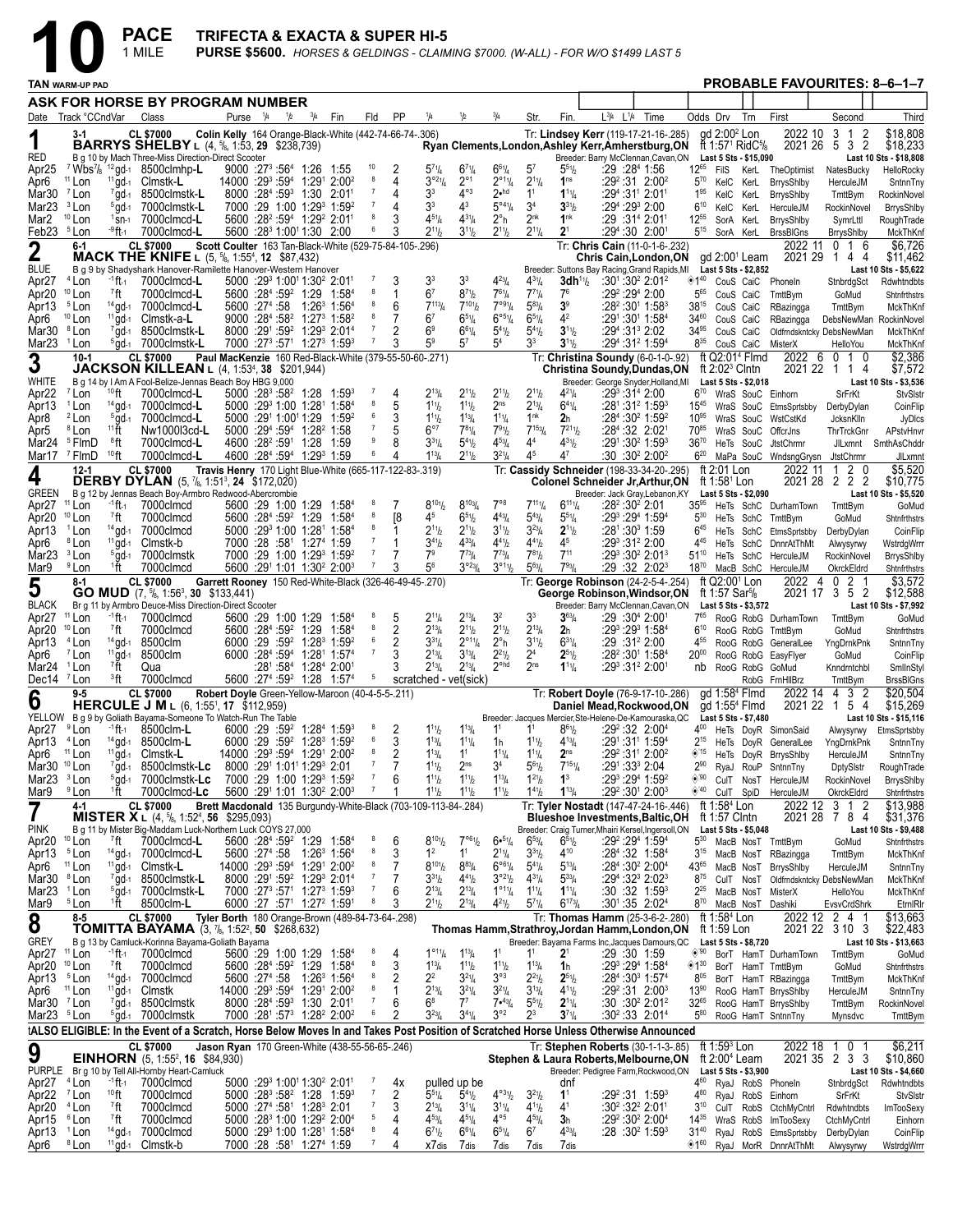| <b>WESTERN FAIR RACEWAY RESULTS</b>                                                                                       |                                  |                    |                                                         |                                                                 |                                                            |                                                   |                                                                             |                                        | <b>WEDNESDAY APRIL 27, 2022</b>                               | RACE10                                                                                             | <b>PACE</b><br>3<br>4                  | 1 MILE 10500CLMHP<br>2 <sup>1</sup>                             | $3^{11}/4$                                              | 3 <sup>1</sup> h                                    | $2^2$                                             | 13/4                             | 1:58 <sup>2</sup>                      | <b>PURSE: \$8,000.</b><br>11 <sup>90</sup> FilS |
|---------------------------------------------------------------------------------------------------------------------------|----------------------------------|--------------------|---------------------------------------------------------|-----------------------------------------------------------------|------------------------------------------------------------|---------------------------------------------------|-----------------------------------------------------------------------------|----------------------------------------|---------------------------------------------------------------|----------------------------------------------------------------------------------------------------|----------------------------------------|-----------------------------------------------------------------|---------------------------------------------------------|-----------------------------------------------------|---------------------------------------------------|----------------------------------|----------------------------------------|-------------------------------------------------|
| HANDLE \$411,002                                                                                                          |                                  | <b>WEATHER N/A</b> |                                                         | TEMP. - 1°C                                                     |                                                            | <b>TRACK</b> fast                                 |                                                                             |                                        | <b>VARIANT1</b>                                               | Its Eds Idea<br>Take The Deal                                                                      | 3<br>$\overline{2}$                    | 111/2                                                           | 1 <sup>hd</sup>                                         | 111/2                                               | 1 <sup>2</sup>                                    | 23/4                             | 1:58 <sup>3</sup>                      | 755 CulT                                        |
| Horse<br>RACE1                                                                                                            | HN PP<br><b>PACE</b>             |                    | 1/4<br>1 MILE F-NW5000LCD                               | 1/2                                                             | 3/4                                                        | Str.                                              | Fin.                                                                        | Time                                   | <b>Odds Driver</b><br><b>PURSE: \$7.500.</b>                  | Dashiki<br>Fern Hill Breeze                                                                        | 5<br>4<br>6<br>5                       | $5^6$<br>$3^{31}/4$                                             | $5^{4}$ <sup>1</sup> / <sub>2</sub><br>2 <sup>ohd</sup> | 4•13/4<br>$2^{\circ 1}$ <sup>1</sup> / <sub>2</sub> | $4^{31}/4$<br>$3^{31}/4$                          | 344<br>4 <sup>2</sup>            | $1:58^{3}$<br>1:58 <sup>4</sup>        | 2 <sup>35</sup> HenT<br>945 HarJ                |
| Putyourbettdown                                                                                                           | 5<br>-5                          |                    | 111/2                                                   | $1^2$ <sup>1</sup> / <sub>2</sub>                               | 1 <sup>2</sup>                                             | $1^{13}/4$                                        | $1^{23/4}$                                                                  | 2:02 <sup>1</sup>                      | 1 <sup>30</sup> WraS                                          | Sports Jacket                                                                                      | $\overline{2}$<br>-1                   | $4^{43}$                                                        | 43                                                      | $5^{23}/4$                                          | $5^{43}/4$                                        | $5^{21}/2$                       | $c$ 1:58 <sup>4</sup>                  | <sup>+45</sup> KelC                             |
| Da Magic Me Me<br>Say It All Sport                                                                                        | 3 3<br>4<br>-4                   |                    | 2 <sup>1</sup> 1/2<br>3 <sup>3</sup>                    | $2^{21}h$<br>$3^{41}/4$                                         | 2 <sup>2</sup><br>$4^{33}/4$                               | $2^{13}/4$<br>$4^{41}h$                           | $2^{23}/4$<br>$3^{51}/4$                                                    | 2:02 <sup>4</sup><br>2:03 <sup>1</sup> | $*^{85}$ BorT<br>20 <sup>15</sup> CulT                        | Easy Flyer<br>(4) 25.80/10.10/4.40 (3) 6.30/5.60 (5) 3.60                                          | judges' scratch                        |                                                                 |                                                         |                                                     |                                                   |                                  | :29 <sup>2</sup> :59                   | $1:274$ 1:58 <sup>2</sup>                       |
| <b>Clothes Optional</b>                                                                                                   | $\mathbf{1}$                     |                    | 4 <sup>4</sup> 1/2                                      | $5^{53/4}$                                                      | 651b                                                       | $6^{61}/4$                                        | $4^6$                                                                       | 2:03 <sup>2</sup>                      | 2745 RooG                                                     | EXACTA (4-3) \$41.10                                                                               |                                        |                                                                 |                                                         | SUPERFECTA (4-3-5-6) \$443.75                       |                                                   |                                  |                                        |                                                 |
| Rock On Harriett<br>Charmbo April                                                                                         | 7<br>-7<br>6<br>-6               |                    | $6^{7}$ <sup>3</sup> / <sub>4</sub><br>$5^{61}/4$       | 6°5/4<br>$4^{04}1/4$                                            | $5^{\circ 4}$<br>$3^{o_2}\frac{1}{4}$                      | $5^{61}/4$<br>$3^{31}h$                           | $5^{6}$ <sup>3</sup> / <sub>4</sub><br>6 <sup>7</sup>                       | 2:03 <sup>3</sup><br>2:03 <sup>3</sup> | 3300 MacB<br>905 MacP                                         | TRIFECTA (4-3-5) \$337.30<br>RACE11                                                                | PACE                                   | 1 MILE 7000CLMCD                                                |                                                         |                                                     |                                                   |                                  |                                        | <b>PURSE: \$5,600.</b>                          |
| Peanutbettornjelly                                                                                                        | $\mathbf{2}$<br>-2               |                    | $7^{91}/4$                                              | $7^{12}$ <sup>3</sup> / <sub>4</sub>                            | $7^{10}1/2$                                                | $7^{11}1/4$                                       | $7^{14}$ <sup>1</sup> / <sub>2</sub>                                        | 2:05                                   | 9 <sup>25</sup> HenT                                          | Durham Town<br>Tomitta Bayama                                                                      | 1 1<br>$\overline{4}$<br>4             | 4 <sup>4</sup> 1/2<br>$1^{\circ 1}$ <sup>1</sup> / <sub>4</sub> | $3^{031}/4$<br>$1^{13}/4$                               | $2^{\circ}1$<br>1 <sup>1</sup>                      | 2 <sup>1</sup><br>1 <sup>1</sup>                  | 1 <sup>1</sup><br>2 <sup>1</sup> | $c$ 1:58 <sup>4</sup><br>1:59          | 1 <sup>50</sup> KelC<br>◈ <sup>'90</sup> BorT   |
| (5) 4.60/2.10/2.20 (3) 2.10/2.10 (4) 3.50<br>EXACTA (5-3) \$6.20                                                          |                                  |                    |                                                         |                                                                 | SUPERFECTA (5-3-4-1) \$107.60                              |                                                   |                                                                             |                                        | :31 1:02 <sup>2</sup> 1:32 2:02 <sup>1</sup>                  | Go Mud                                                                                             | 5<br>5                                 | $2^{11/4}$                                                      | $2^{13}/4$                                              | 3 <sup>2</sup>                                      | 3 <sup>3</sup>                                    | $3^{6}_{4}$                      | 2:00                                   | 7 <sup>65</sup> RooG                            |
| TRIFECTA (5-3-4) \$39.90                                                                                                  | <b>PACE</b>                      |                    |                                                         |                                                                 |                                                            |                                                   |                                                                             |                                        |                                                               | Catch My Contrail<br>Oldfriendskentucky 8                                                          | $\overline{2}$<br>$\overline{2}$<br>[8 | 6 <sup>7</sup> 1/2<br>$5^6$                                     | $6^{71}/4$<br>$5^{\circ 5}$ <sup>1</sup> / <sub>2</sub> | 6°61/2<br>$4^{\circ_4}$ 1/2                         | $5^{81}/2$<br>$4^{7}$ <sup>1</sup> / <sub>2</sub> | 491/4<br>$5^{11}$                | 2:00 <sup>3</sup><br>2:01              | 12 <sup>30</sup> MacB<br>60 <sup>40</sup> WraS  |
| RACE2<br>Mywishlistforyou                                                                                                 | 2 <sub>2</sub>                   |                    | 1 MILE F-NW70000LCD<br>$1^{13}/4$                       | $1^{13}/4$                                                      | 111/2                                                      | 1 <sup>1</sup>                                    | $1^{13}/4$                                                                  | 1:59 <sup>1</sup>                      | PURSE: \$10,200.<br>$*50$ KelC                                | Derby Dylan                                                                                        | 7<br>7                                 | $8^{10}1/2$                                                     | $8^{10}$ <sub>4</sub>                                   | $7^{\circ}8$                                        | $7^{11}1/4$                                       | $6^{11}1/4$                      | 2:01                                   | 35 <sup>95</sup> HenT                           |
| Millies Million                                                                                                           | 5 5<br>-3                        |                    | $3^{31}/4$                                              | $3^{31}/4$<br>$2^{13}/4$                                        | $3^{o_2}$ <sub>3/4</sub><br>2 <sup>1</sup> 1b              | 2 <sup>1</sup><br>3 <sup>2</sup>                  | $2^{13}/4$                                                                  | 1:59 <sup>3</sup><br>$1:59^{3}$        | 185 CulT<br>1400 DesR                                         | Shootinforthestars 3<br>Oakrock Eldorado 6‡ 6                                                      | 3                                      | 3 <sup>3</sup><br>7 <sup>9</sup>                                | $4^{41}/4$<br>$7^{91}/4$                                | 551/2<br>$8^{8}1/2$                                 | $6^{10}$<br>$8^{12}$ <sub>3</sub> / <sub>4</sub>  | $7^{131}/4$<br>$8^{14}$          | 2:01 <sup>2</sup><br>2:01 <sup>3</sup> | 760 CulT<br>5975 DoyR                           |
| OutlawImahotvixen 3<br>Release The Baby 4                                                                                 |                                  |                    | $2^{13}/4$<br>$5^{61}/4$                                | $5^5$                                                           | $4^{41}/4$                                                 | $4^{31}/4$                                        | 3dh <sup>2</sup><br>3dh <sup>2</sup>                                        | $1:59^{3}$                             | 3700 BatR                                                     | $(1)$ 5.00/2.90/3.10 (4) 2.40/2.30 (5) 3.50                                                        |                                        |                                                                 |                                                         |                                                     |                                                   |                                  |                                        | :29 1:00 1:29 1:58 <sup>4</sup>                 |
| Charmbo Brie                                                                                                              | 6<br>6<br>-1                     |                    | 6 <sup>8</sup><br>$4^{4}$ <sup>3</sup> / <sub>4</sub>   | 6 <sup>7</sup><br>$4^{03}1h$                                    | 653/4<br>$5^{\circ 5}$ <sup>3/4</sup>                      | $5^{4}$ <sup>3</sup> / <sub>4</sub><br>693/4      | 5 <sup>3</sup><br>$6^{12}$                                                  | 1:59 <sup>4</sup><br>2:01 <sup>3</sup> | 700 MacP<br>22 <sup>00</sup> HenT                             | EXACTA (1-4) \$9.00<br>\$0.20 PICK 3 (3-4-1) \$160.35 PICK 4 - \$5000 GUARANTEE (5-3-4-1) \$149.35 |                                        |                                                                 |                                                         | LATE DOUBLE (4-1) \$91.50                           |                                                   |                                  |                                        |                                                 |
| Saulsbrook Flashy 1<br>(2) 3.00/2.10/2.10 (5) 2.60/2.10 (3) 2.10 (4) 3.00                                                 |                                  |                    |                                                         |                                                                 |                                                            |                                                   |                                                                             | $:28^4:59^2$                           | $1:29^3$ 1:59 <sup>1</sup>                                    | PICK 5 - \$5000 GUARANTEED (5-5-3-4-1) \$807.90SUPER HI-5 (1-4-5-2-8) \$653.40                     |                                        |                                                                 |                                                         |                                                     |                                                   |                                  |                                        |                                                 |
| DÁILY DOUBLE (5-2) \$9.10                                                                                                 |                                  |                    |                                                         |                                                                 | EXACTA (2-5) \$5.30<br>SUPERFECTA (2-5-4-3) \$19.05        |                                                   |                                                                             |                                        |                                                               |                                                                                                    |                                        |                                                                 |                                                         |                                                     |                                                   |                                  |                                        |                                                 |
| SUPERFECTA (2-5-3-4) \$13.40<br>TRIFECTA (2-5-3) \$8.00                                                                   |                                  |                    |                                                         |                                                                 | TRIFECTA (2-5-4) \$12.50                                   |                                                   |                                                                             |                                        |                                                               |                                                                                                    |                                        |                                                                 |                                                         |                                                     |                                                   |                                  |                                        |                                                 |
| RACE3<br>All Muscle N Sass 6 6                                                                                            | TROT                             |                    | 1 MILE NW3000L3CD<br>4 <sup>5</sup> 1/2                 | $4^{41}h$                                                       | $3^{\circ 1}1/2$                                           | $3^{11}/4$                                        | 1 <sup>1</sup>                                                              | 2:00 <sup>4</sup>                      | <b>PURSE: \$8,000.</b><br>1 <sup>35</sup> CulT                |                                                                                                    |                                        |                                                                 |                                                         |                                                     |                                                   |                                  |                                        |                                                 |
| Pollar Hall                                                                                                               | 4 4                              |                    | x3 <sup>3</sup>                                         | 3 <sup>3</sup>                                                  | $1o$ ns                                                    | 1 <sup>hd</sup>                                   | 2 <sup>1</sup>                                                              | 2:01                                   | ◈1 <sup>20</sup> RicB                                         |                                                                                                    |                                        |                                                                 |                                                         |                                                     |                                                   |                                  |                                        |                                                 |
| Savini<br>Kashe                                                                                                           | -1<br>$2 = 2$                    |                    | $6^{91}/4$<br>$7^{11}$                                  | $7^8$<br>6°73/4                                                 | 7°63/4<br>$5^{\circ 3}$ <sup>1</sup> / <sub>2</sub>        | $6^{53}/4$<br>$5^{4}$ <sup>3</sup> / <sub>4</sub> | $3^{11}/4$<br>$4^{31/2}$                                                    | 2:01<br>$2:01^2$                       | 33 <sup>10</sup> HenT<br>4 <sup>00</sup> MacB                 |                                                                                                    |                                        |                                                                 |                                                         |                                                     |                                                   |                                  |                                        |                                                 |
| Super T                                                                                                                   | 5<br>5                           |                    | $1^{\circ 1}1/2$                                        | $1^{11}h$                                                       | 2 <sup>ns</sup>                                            | 2 <sup>hd</sup>                                   | $5^{33}/4$                                                                  | 2:01 <sup>3</sup>                      | 750 KelC                                                      |                                                                                                    |                                        |                                                                 |                                                         |                                                     |                                                   |                                  |                                        |                                                 |
| What Can I Say<br>La Magic                                                                                                | 3<br>3<br>$7^{\circ}$<br>-7      |                    | 2 <sup>1</sup> 1/2<br>5 <sup>7</sup> 1/2                | $2^{11}h$<br>$5^{61}/4$                                         | $4^{13}/4$<br>$6^{4}$ <sup>1</sup> / <sub>2</sub>          | $4^{31}/4$<br>$7^{8}3/4$                          | $6^{7}$ <sup>1</sup> / <sub>4</sub><br>$7^{14}$ <sup>1</sup> / <sub>4</sub> | 2:02 <sup>1</sup><br>2:03 <sup>3</sup> | 2960 HouL<br>42 <sup>10</sup> BorT                            |                                                                                                    |                                        |                                                                 |                                                         |                                                     |                                                   |                                  |                                        |                                                 |
| (6) 4.70/2.70/2.50 (4) 2.70/2.40 (1) 8.00                                                                                 |                                  |                    |                                                         |                                                                 |                                                            |                                                   |                                                                             | $:28^3:59^4$                           | 1:30 2:004                                                    |                                                                                                    |                                        |                                                                 |                                                         |                                                     |                                                   |                                  |                                        |                                                 |
| EXACTA (6-4) \$9.90<br>TRIFECTA (6-4-1) \$81.60                                                                           |                                  |                    |                                                         |                                                                 | SUPERFECTA (6-4-1-2) \$177.35                              |                                                   |                                                                             |                                        |                                                               |                                                                                                    |                                        |                                                                 |                                                         |                                                     |                                                   |                                  |                                        |                                                 |
| RACE4                                                                                                                     | <b>PACE</b>                      |                    | 1 MILE 7000CLMCD                                        |                                                                 |                                                            |                                                   |                                                                             |                                        | <b>PURSE: \$5,000.</b>                                        |                                                                                                    |                                        |                                                                 |                                                         |                                                     |                                                   |                                  |                                        |                                                 |
| Phone In<br>Stonebridge Scout 5                                                                                           | 6 6<br>-5                        |                    | $1^{11}h$<br>5 <sup>7</sup>                             | 11h<br>$5^{\circ 6}$                                            | 111b<br>3°11/2                                             | 1h<br>2h                                          | 1 <sup>1</sup><br>2 <sup>1</sup>                                            | 2:01 <sup>1</sup><br>$2:01^2$          | 3 <sup>05</sup> RooG<br>16 <sup>25</sup> HouL                 |                                                                                                    |                                        |                                                                 |                                                         |                                                     |                                                   |                                  |                                        |                                                 |
| Mack The Knife                                                                                                            | 3 3                              |                    | 3 <sup>3</sup>                                          | 3 <sup>3</sup>                                                  | $4^{23}/4$                                                 | $4^{31}/4$                                        | 3dh <sup>1</sup> h                                                          | 2:01 <sup>2</sup>                      | ◈1 <sup>40</sup> CouS                                         |                                                                                                    |                                        |                                                                 |                                                         |                                                     |                                                   |                                  |                                        |                                                 |
| Redwhiteandboots 1<br>Fuzzywuzzywasabear 7                                                                                | -1<br>7                          |                    | 2 <sup>1</sup><br>$6^{81}/2$                            | 2 <sup>1</sup> 1/2<br>$6^{7}$ <sup>3</sup> / <sub>4</sub>       | $2^{11}h$<br>$5^{\circ 3}$ <sup>1</sup> / <sub>4</sub>     | $3^{13}/4$<br>$5^{41}/4$                          | 3dh <sup>1</sup> 1/2<br>$5^{41}/4$                                          | 2:01 <sup>2</sup><br>2:02              | 6 <sup>60</sup> KelC<br>3 <sup>50</sup> DayN                  |                                                                                                    |                                        |                                                                 |                                                         |                                                     |                                                   |                                  |                                        |                                                 |
| Escape                                                                                                                    | $\mathbf{2}$<br>2                |                    | $4^{51}h$                                               | $4^{43}/4$                                                      | $6^{41}/4$                                                 | $6^{51}h$                                         | 6 <sup>5</sup>                                                              | 2:02 <sup>1</sup>                      | 3765 HahJ                                                     |                                                                                                    |                                        |                                                                 |                                                         |                                                     |                                                   |                                  |                                        |                                                 |
| Einhorn<br>(6) 8.10/4.90/2.10 (5) 12.90/2.90 (1) 2.10 (3) 2.10                                                            | 44x                              |                    | pulled up be                                            |                                                                 |                                                            |                                                   |                                                                             |                                        | $:29^3$ 1:00 <sup>1</sup> 1:30 <sup>2</sup> 2:01 <sup>1</sup> |                                                                                                    |                                        |                                                                 |                                                         |                                                     |                                                   |                                  |                                        |                                                 |
| EXACTA (6-5) \$76.70                                                                                                      |                                  |                    |                                                         |                                                                 | \$0.20 PICK 3 (2-6-6) \$19.35                              |                                                   |                                                                             |                                        |                                                               |                                                                                                    |                                        |                                                                 |                                                         |                                                     |                                                   |                                  |                                        |                                                 |
| SUPERFECTÁ (6-5-1-3) \$437.90<br>TRIFECTA (6-5-1) \$28.90                                                                 |                                  |                    |                                                         |                                                                 | SUPERFECTA (6-5-3-1) \$262.10<br>TRIFECTA (6-5-3) \$114.30 |                                                   |                                                                             |                                        |                                                               |                                                                                                    |                                        |                                                                 |                                                         |                                                     |                                                   |                                  |                                        |                                                 |
| RACE5                                                                                                                     | PACE                             |                    | 1 MILE F-OP8500CLM                                      |                                                                 |                                                            |                                                   |                                                                             |                                        | <b>PURSE: \$6,000.</b>                                        |                                                                                                    |                                        |                                                                 |                                                         |                                                     |                                                   |                                  |                                        |                                                 |
| Moramappo<br>Jans Legacy                                                                                                  | 3<br>3<br>5<br>- 5               |                    | 2 <sup>1</sup> 1/2<br>$4^4$ <sup>1</sup> / <sub>2</sub> | 2 <sup>1</sup> 1/2<br>$3^{\circ 1}$ <sup>1</sup> / <sub>2</sub> | $4^{13}/4$<br>1 <sup>ons</sup>                             | 13/4                                              | 1 <sup>hd</sup><br>2 <sup>hd</sup>                                          | 2:00 <sup>3</sup><br>2:00 <sup>3</sup> | 30 <sup>80</sup> RyaJ<br>13 <sup>45</sup> HarJ                |                                                                                                    |                                        |                                                                 |                                                         |                                                     |                                                   |                                  |                                        |                                                 |
| Mostly Dali                                                                                                               | $\overline{7}$<br>-7             |                    | $8^{9}1/2$<br>3 <sup>3</sup>                            | $8^{61}h$<br>$5^3$                                              | 8• <sup>4</sup><br>$6^{o3}1/4$                             | $6^{41}/4$<br>$4^{23}/4$                          | 3 <sup>nk</sup><br>$4^{nk}$                                                 | 2:00 <sup>3</sup>                      | 1075 CulT                                                     |                                                                                                    |                                        |                                                                 |                                                         |                                                     |                                                   |                                  |                                        |                                                 |
| Insincerity<br>Clodam Bayama                                                                                              | 8<br>[8<br>6<br>6                |                    | 7°71/2                                                  | $4^{\circ_3}$                                                   | 3•h                                                        | $2^{3/4}$                                         | 5 <sup>1</sup>                                                              | $2:00^{3}$<br>c 2:00 <sup>4</sup>      | 15 <sup>95</sup> BorT<br>3 <sup>00</sup> DesR                 |                                                                                                    |                                        |                                                                 |                                                         |                                                     |                                                   |                                  |                                        |                                                 |
| Cantstopthefeelin<br>Innocent Kiss                                                                                        | $\overline{2}$<br>2<br>4<br>4    |                    | $5^6$<br>671/2                                          | 7 <sup>5</sup><br>6°41/2                                        | 7.33/4<br>$5 - 21/4$                                       | 85<br>$5^{31}/4$                                  | $6^{41}/4$<br>$7^{6}3/4$                                                    | 2:01 <sup>2</sup><br>2:02              | 18 <sup>35</sup> DayN<br>1 <sup>90</sup> KelC                 |                                                                                                    |                                        |                                                                 |                                                         |                                                     |                                                   |                                  |                                        |                                                 |
| DustylaneZambucca 1                                                                                                       | -1                               |                    | $1^{11}/2$                                              | $1^{11}h$                                                       | 2 <sup>ns</sup>                                            | $3^{21}/4$                                        | $8^{8}$ <sup>3</sup> / <sub>4</sub>                                         | 2:02 <sup>2</sup>                      | $*155$ MacB                                                   |                                                                                                    |                                        |                                                                 |                                                         |                                                     |                                                   |                                  |                                        |                                                 |
| (3) 63.60/11.70/13.80 (5) 14.90/10.60 (7) 8.50<br>ÈXACTA (3-5) \$340.10 PICK 5 - \$5000 GUARANTEED (5-2-6-6-3) \$2,228.65 |                                  |                    |                                                         |                                                                 |                                                            |                                                   |                                                                             | $:28^3:59^3$                           | $1:291$ 2:00 <sup>3</sup>                                     |                                                                                                    |                                        |                                                                 |                                                         |                                                     |                                                   |                                  |                                        |                                                 |
| TRIFECTA (3-5-7) \$3,081.50                                                                                               |                                  |                    |                                                         |                                                                 |                                                            |                                                   |                                                                             |                                        |                                                               |                                                                                                    |                                        |                                                                 |                                                         |                                                     |                                                   |                                  |                                        |                                                 |
| RACE6<br>Southwind Bayou                                                                                                  | PACE<br>-3<br>3                  |                    | 1 MILE F-15000CLMHP<br>2 <sup>1</sup>                   | 43                                                              | $4^{11}h$                                                  | 2 <sup>1</sup> 1/2                                | 1 <sup>1</sup>                                                              | 1:59                                   | <b>PURSE: \$8,000.</b><br>$*50$ MooT                          |                                                                                                    |                                        |                                                                 |                                                         |                                                     |                                                   |                                  |                                        |                                                 |
| Sirius Star                                                                                                               | 4                                |                    | $5^{4}$ <sup>1</sup> / <sub>4</sub>                     | $5^{\circ 4}$ <sup>1</sup> / <sub>4</sub>                       | $5•^{2}$                                                   | $4^{21}/4$                                        | 2 <sup>1</sup>                                                              | 1:59 <sup>1</sup>                      | 18 <sup>90</sup> HorM                                         |                                                                                                    |                                        |                                                                 |                                                         |                                                     |                                                   |                                  |                                        |                                                 |
| A Sham Of Amber 2<br>Stonebridge Drama 5                                                                                  | $\overline{2}$<br>5              |                    | $1^{11}h$<br>$65\frac{3}{4}$                            | 2 <sup>1</sup><br>$6^{51}/4$                                    | 1 <sup>nk</sup><br>$6^{\circ 2}$                           | $1^{11}h$<br>$6^{41}h$                            | 3 <sup>1</sup><br>$4^{13}/4$                                                | 1:59 <sup>1</sup><br>1:59 <sup>2</sup> | 8 <sup>35</sup> CouS<br>2 <sup>40</sup> CulT                  |                                                                                                    |                                        |                                                                 |                                                         |                                                     |                                                   |                                  |                                        |                                                 |
| Land Of Paradise                                                                                                          | 7<br>7                           |                    | $7^{7}3/4$                                              | $7^{73}/4$                                                      | $7^{31}b$                                                  | $7^{4}3/4$                                        | $5^{23}/4$                                                                  | $1:59^{3}$                             | 39 <sup>25</sup> DesR                                         |                                                                                                    |                                        |                                                                 |                                                         |                                                     |                                                   |                                  |                                        |                                                 |
| Style Snapshot<br>High Rolling A                                                                                          | 1<br>-1<br>66                    |                    | $4^{23}/4$<br>$3^{\circ 1}$ <sup>1</sup> / <sub>2</sub> | $3^{\circ 2}$<br>$1^{\circ 1}$                                  | $3^{\bullet n k}$<br>$2^{\circ n k}$                       | $3^{13}/4$<br>$5^{31}h$                           | $6^{7}$ <sup>1</sup> / <sub>2</sub><br>$7^{11}1/2$                          | 2:00 <sup>2</sup><br>2:01 <sup>1</sup> | 8 <sup>90</sup> RooG<br>27 <sup>25</sup> HarJ                 |                                                                                                    |                                        |                                                                 |                                                         |                                                     |                                                   |                                  |                                        |                                                 |
| (3) 3.00/2.70/2.10 (4) 12.00/6.10 (2) 2.60                                                                                |                                  |                    |                                                         |                                                                 |                                                            |                                                   |                                                                             |                                        | $:28^2$ $:58^2$ 1:28 1:59                                     |                                                                                                    |                                        |                                                                 |                                                         |                                                     |                                                   |                                  |                                        |                                                 |
| EXACTA (3-4) \$28.70<br>SUPERFECTÁ (3-4-2-5) \$107.60                                                                     |                                  |                    | PICK 4 - \$5000 GUARANTEE (6-6-3-3) \$735.15            |                                                                 | TRIFECTA (3-4-2) \$95.30                                   |                                                   |                                                                             |                                        |                                                               |                                                                                                    |                                        |                                                                 |                                                         |                                                     |                                                   |                                  |                                        |                                                 |
| RACE7<br>Saulsbrook Jessie                                                                                                | PACE<br>-5<br>5                  |                    | <b>1 MILE F&amp;M PREF-2</b><br>$1^{13}/4$              | $1^{13}/4$                                                      | $1^1$                                                      | $1^{11}/4$                                        | $1^{13}/4$                                                                  | 1:57 <sup>4</sup>                      | PURSE: \$12,000.<br>◈1 <sup>70</sup> SorA                     |                                                                                                    |                                        |                                                                 |                                                         |                                                     |                                                   |                                  |                                        |                                                 |
| Ladies From Hell                                                                                                          | $\overline{2}$<br>$\overline{2}$ |                    | $2^{13}/4$                                              | $3^{13}/4$                                                      | 3 <sup>2</sup>                                             | $3^{13}/4$                                        | $2^{13}/4$                                                                  | 1:58 <sup>1</sup>                      | 500 CouS                                                      |                                                                                                    |                                        |                                                                 |                                                         |                                                     |                                                   |                                  |                                        |                                                 |
| Marzannk Hanover 1<br>Laila Blue                                                                                          | $\mathbf 1$                      |                    | $4^{4}_{%}$<br>$5^{6}$ <sup>1</sup> / <sub>2</sub>      | $4^{\circ 3}1/4$<br>$5^{41}/4$                                  | $4^{\circ 3}$<br>5 <sup>4</sup>                            | $4^{31}/4$<br>$5^{41}/4$                          | $3^{23}/4$<br>4 <sup>3</sup>                                                | 1:58 <sup>2</sup><br>1:58 <sup>2</sup> | 200 KelC<br>11 <sup>50</sup> HenT                             |                                                                                                    |                                        |                                                                 |                                                         |                                                     |                                                   |                                  |                                        |                                                 |
| Escape The House 3                                                                                                        | 3                                |                    | $3^{31}/4$                                              | $2^{\circ 1}$ <sub>3/4</sub>                                    | $2^{\circ}1$                                               | $2^{11}/4$                                        | 5 <sup>4</sup>                                                              | $1:58^{3}$                             | 8 <sup>10</sup> MacB                                          |                                                                                                    |                                        |                                                                 |                                                         |                                                     |                                                   |                                  |                                        |                                                 |
| Bluewater Beach<br>Top Royal                                                                                              | 6<br>-6<br>4                     |                    | $7^{9}$ <sup>3</sup> / <sub>4</sub><br>6 <sup>8</sup>   | $7^{7}1/4$<br>6°51/2                                            | 7.61/4<br>$6^{\circ 5}$                                    | $7^{4}3/4$<br>$6^{43}/4$                          | $6^{41}/4$<br>$7^{41}h$                                                     | $1:58^{3}$<br>$1:58^{3}$               | 530 HarJ<br>1520 BorT                                         |                                                                                                    |                                        |                                                                 |                                                         |                                                     |                                                   |                                  |                                        |                                                 |
| (5) 5.40/3.50/2.40 (2) 5.50/3.10 (1) 2.70                                                                                 |                                  |                    |                                                         |                                                                 |                                                            |                                                   |                                                                             |                                        | $:28^3$ :58 <sup>3</sup> 1:28 <sup>3</sup> 1:57 <sup>4</sup>  |                                                                                                    |                                        |                                                                 |                                                         |                                                     |                                                   |                                  |                                        |                                                 |
| EXACTA (5-2) \$20.10<br>TRIFECTA (5-2-1) \$59.40                                                                          |                                  |                    |                                                         |                                                                 | SUPERFECTA (5-2-1-7) \$100.50                              |                                                   |                                                                             |                                        |                                                               |                                                                                                    |                                        |                                                                 |                                                         |                                                     |                                                   |                                  |                                        |                                                 |
| RACE8<br>P L Orchid                                                                                                       | <b>PACE</b><br>5<br>- 5          |                    | 1 MILE F-NW25000LCD<br>$1^{13}/4$                       | $1^{13}/4$                                                      | 111/2                                                      | $1^{11}/2$                                        | 1 <sup>1</sup>                                                              | $1:59^{3}$                             | <b>PURSE: \$8,600.</b><br>◈ <sup>'5</sup> BorT                |                                                                                                    |                                        |                                                                 |                                                         |                                                     |                                                   |                                  |                                        |                                                 |
| Shes Got The Luck 1                                                                                                       |                                  |                    | 451/2                                                   | $4^{43}/4$                                                      | $3^{o_23/4}$                                               | 3 <sup>11</sup> h                                 | 2 <sup>1</sup>                                                              | 1:59 <sup>4</sup>                      | 31 <sup>05</sup> WraS                                         |                                                                                                    |                                        |                                                                 |                                                         |                                                     |                                                   |                                  |                                        |                                                 |
| Charmbo Stormy<br>Havartiwon                                                                                              | 6<br>-6<br>2                     |                    | $2^{13}/4$<br>$3^{3}_{4}$                               | $2^{13}/4$<br>$3^{31}/4$                                        | $2^{11}h$<br>$4^{3}3/4$                                    | 2 <sup>1</sup> 1/2<br>$4^3$                       | $3^{21}/4$<br>$4^{21}b$                                                     | 2:00<br>2:00                           | 800 YouS<br>8 <sup>60</sup> CulT                              |                                                                                                    |                                        |                                                                 |                                                         |                                                     |                                                   |                                  |                                        |                                                 |
| Steelmeatreasure                                                                                                          | 4<br>Δ                           |                    | $5^{71}/4$                                              | $5^{61}/4$                                                      | $5^{51}h$                                                  | $5^{41}h$                                         | $5^{41}h$                                                                   | 2:00 <sup>2</sup>                      | 1560 HenT                                                     |                                                                                                    |                                        |                                                                 |                                                         |                                                     |                                                   |                                  |                                        |                                                 |
| Noir<br>(5) 2.10/2.10/2.10 (1) 7.10/4.10 (6) 2.70                                                                         | -3<br>3                          |                    | $6^{91}/4$                                              | x6dis                                                           | 6dis                                                       | 6dis                                              | 6dis                                                                        | $:28^4:59$                             | 26 <sup>90</sup> RyaJ<br>$1:291$ 1:59 <sup>3</sup>            |                                                                                                    |                                        |                                                                 |                                                         |                                                     |                                                   |                                  |                                        |                                                 |
| EXACTA (5-1) \$13.40                                                                                                      |                                  |                    |                                                         |                                                                 | SUPERFECTA (5-1-6-2) \$51.25                               |                                                   |                                                                             |                                        |                                                               |                                                                                                    |                                        |                                                                 |                                                         |                                                     |                                                   |                                  |                                        |                                                 |
| TRIFECTA (5-1-6) \$38.40<br><b>RACE9</b>                                                                                  | <b>PACE</b>                      |                    | 1 MILE 8500CLM                                          |                                                                 |                                                            |                                                   |                                                                             |                                        | <b>PURSE: \$6,000.</b>                                        |                                                                                                    |                                        |                                                                 |                                                         |                                                     |                                                   |                                  |                                        |                                                 |
| Simon Said                                                                                                                | 3 <sup>3</sup>                   |                    | $2^{11}h$                                               | 3 <sup>2</sup><br>$6^{\circ 5_{1/4}}$                           | 3 <sup>2</sup><br>5•31/4                                   | $4^{11}h$<br>3 <sup>1</sup>                       | 1 <sup>hd</sup><br>2 <sup>hd</sup>                                          | $1:59^{3}$                             | $*100$ BorT                                                   |                                                                                                    |                                        |                                                                 |                                                         |                                                     |                                                   |                                  |                                        |                                                 |
| Alwaysyourway<br>EataamsSportsbaby 7                                                                                      | -4<br>-7                         |                    | 671/2<br>$8^{10}1/2$                                    | $7^{61}/2$                                                      | $8^{6}1/4$                                                 | $8^{3}$ <sup>3</sup> / <sub>4</sub>               | $3^{11}/4$                                                                  | $1:59^{3}$<br>1:59 <sup>4</sup>        | 1520 RyaJ<br>13 <sup>35</sup> KelC                            |                                                                                                    |                                        |                                                                 |                                                         |                                                     |                                                   |                                  |                                        |                                                 |
| General Lee                                                                                                               | 5<br>5<br>[8]<br>8               |                    | 7 <sup>9</sup><br>5 <sup>6</sup>                        | $8^{\circ 73/4}$<br>$4^{03}1/4$                                 | $7^{\circ 51}/4$<br>$4^{\circ 3}$                          | $6^{23}/4$<br>$5^{21}h$                           | $4^{23}/4$<br>$5^{23}/4$                                                    | 2:00 <sup>1</sup><br>2:00 <sup>1</sup> | 10 <sup>15</sup> HahJ<br>785 MacP                             |                                                                                                    |                                        |                                                                 |                                                         |                                                     |                                                   |                                  |                                        |                                                 |
| Ajknight<br><b>Eternal Ruler</b>                                                                                          | 1                                |                    | $4^{4}$ 1/ <sub>2</sub>                                 | $5^{41}/4$                                                      | $6^{41}/4$                                                 | $7^{31}/4$                                        | $6^{31}/2$                                                                  | 2:00 <sup>1</sup>                      | 27 <sup>35</sup> WraS                                         |                                                                                                    |                                        |                                                                 |                                                         |                                                     |                                                   |                                  |                                        |                                                 |
| Santanna Tony<br>Hercule J M                                                                                              | 6<br>6<br>2 2                    |                    | 3 <sup>3</sup><br>$1^{11}h$                             | $2^{\circ 13/4}$<br>$1^{13}/4$                                  | $2^{\circ}1$<br>1 <sup>1</sup>                             | 2 <sup>1</sup><br>1 <sup>1</sup>                  | 7 <sup>5</sup><br>$8^{61}/2$                                                | $2:00^{3}$<br>2:00 <sup>4</sup>        | 380 CulT<br>400 HenT                                          |                                                                                                    |                                        |                                                                 |                                                         |                                                     |                                                   |                                  |                                        |                                                 |
| (3) 4.00/3.10/3.30 (4) 9.60/8.30 (7) 9.30                                                                                 |                                  |                    |                                                         |                                                                 |                                                            |                                                   |                                                                             |                                        | :29 :59 <sup>2</sup> 1:28 <sup>4</sup> 1:59 <sup>3</sup>      |                                                                                                    |                                        |                                                                 |                                                         |                                                     |                                                   |                                  |                                        |                                                 |
| EXACTA (3-4) \$35.80<br>TRIFECTA (3-4-7) \$268.20                                                                         |                                  |                    |                                                         |                                                                 | SUPERFECTA (3-4-7-5) \$826.65                              |                                                   |                                                                             |                                        |                                                               |                                                                                                    |                                        |                                                                 |                                                         |                                                     |                                                   |                                  |                                        |                                                 |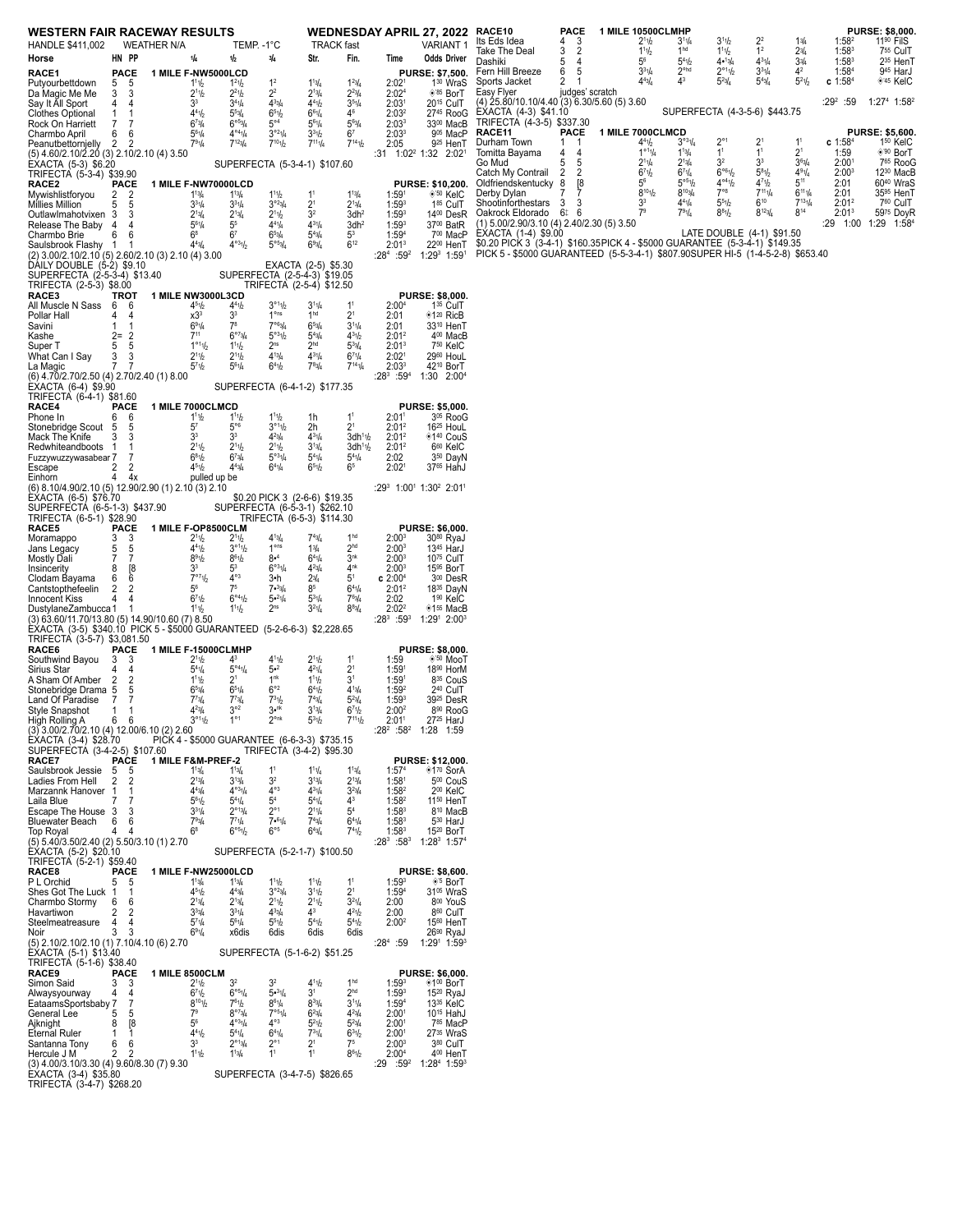# **W H O ' S H O T - DRIVERS**<br>Last 5 Days 22/4/2022 thru 29/4/2022

|                          | Last 5 Days 22/4/2022 thru 29/4/2022 |     |                     |     |      |             |                          |     |     |                     |     | Last 10 Days 13/4/2022 thru 29/4/2022 |             |
|--------------------------|--------------------------------------|-----|---------------------|-----|------|-------------|--------------------------|-----|-----|---------------------|-----|---------------------------------------|-------------|
|                          |                                      |     | Minimum of 1 starts |     |      |             |                          |     |     | Minimum of 1 starts |     |                                       |             |
| <b>DRIVERS</b>           | Sts                                  | 1st | 2nd                 | 3rd | Win% | <b>UDRS</b> | <b>DRIVERS</b>           | Sts | 1st | 2nd                 | 3rd | Win%                                  | <b>UDRS</b> |
| Travis J Henry           | 30                                   |     |                     |     | 23.3 | .396        | Travis J Henry           | 61  | 14  | 9                   |     | 23.0                                  | .355        |
| Colin Kelly              | 26                                   |     | 4                   |     | 26.9 | .470        | Tyler J Borth            | 72  | 13  | 14                  | 8   | 18.1                                  | .325        |
| Tyler J Borth            | 36                                   | 5   | 6                   | 4   | 13.9 | .268        | Colin Kelly              | 50  | 13  | 8                   | 14  | 26.0                                  | .442        |
| Jason D Ryan             | 14                                   | 4   | C                   |     | 28.6 | .388        | <b>Brett A Macdonald</b> | 49  | 6   | 9                   | 9   | 12.2                                  | .285        |
| Travis A Cullen          | 18                                   | 3   | 4                   |     | 16.7 | .345        | <b>Scott Coulter</b>     | 26  | 6   |                     | 5   | 23.1                                  | .358        |
| Scott A Wrav             | 16                                   | 3   |                     |     | 18.8 | .312        | Anthony P Haughan        | 35  | 6   |                     | 8   | 17.1                                  | .263        |
| <b>Brett A Macdonald</b> | 23                                   | 3   | ◠                   |     | 13.0 | .222        | Jason D Rvan             | 24  | 5   |                     | 4   | 20.8                                  | .333        |
| Anthony P Haughan        | 18                                   | 3   |                     | 5   | 16.7 | .290        | Garrett L Rooney         | 56  | 4   | 10                  | 6   | 7.1                                   | .206        |
| Garrett L Rooney         | 31                                   | 2   | 5                   | 4   | 6.5  | .197        | Travis A Cullen          | 39  | 4   | 9                   |     | 10.3                                  | .290        |
| <b>Tyler Moore</b>       | 5                                    | ົ   |                     |     | 40.0 | .511        | Scott A Wrav             | 37  | 4   | 6                   | հ   | 10.8                                  | .252        |

# **W H O ' S H O T - DRIVERS**

|                          | Last 15 Days 5/4/2022 thru 29/4/2022 |     |                     |     | Last 20 Days 28/3/2022 thru 29/4/2022 |                     |                          |     |     |     |                   |      |             |
|--------------------------|--------------------------------------|-----|---------------------|-----|---------------------------------------|---------------------|--------------------------|-----|-----|-----|-------------------|------|-------------|
|                          |                                      |     | Minimum of 1 starts |     |                                       | Minimum of 1 starts |                          |     |     |     |                   |      |             |
| <b>DRIVERS</b>           | Sts                                  | 1st | 2nd                 | 3rd | Win%                                  | <b>UDRS</b>         | <b>DRIVERS</b>           | Sts | 1st | 2nd | 3rd               | Win% | <b>UDRS</b> |
| Travis J Henry           | 101                                  | 20  | 17                  | 11  | 19.8                                  | .327                | Travis J Henry           | 135 | 28  | 20  | 17                | 20.7 | .331        |
| Colin Kelly              | 82                                   | 17  | 15                  | 20  | 20.7                                  | .390                | Tvler J Borth            | 150 | 23  | 22  | 19                | 15.3 | .277        |
| Tvler J Borth            | 109                                  | 16  | 19                  | 14  | 14.7                                  | .286                | Colin Kellv              | 114 | 19  | 24  | 25                | 16.7 | .356        |
| Garrett L Rooney         | 84                                   | 12  | 15                  | 6   | 14.3                                  | .265                | Garrett L Roonev         | 107 | 15  | 19  | 11                | 14.0 | .273        |
| <b>Brett A Macdonald</b> | 71                                   | 10  | 12                  | 11  | 14.1                                  | .286                | <b>Scott Coulter</b>     | 65  | 14  | 9   | $12 \overline{ }$ | 21.5 | .353        |
| <b>Scott Coulter</b>     | 44                                   | 10  | 5                   |     | 22.7                                  | .343                | <b>Brett A Macdonald</b> | 87  | 12  | 14  | 16                | 13.8 | .288        |
| Travis A Cullen          | 58                                   | 8   | 11                  | 8   | 13.8                                  | .289                | Travis A Cullen          | 77  | 11  | 14  | 10                | 14.3 | .287        |
| Jason D Ryan             | 44                                   | 8   | 5                   | 9   | 18.2                                  | .313                | Jason D Ryan             | 65  | 11  |     | 12                | 16.9 | .290        |
| Anthony P Haughan        | 47                                   | 8   |                     | 10  | 17.0                                  | .252                | Scott A Wrav             | 83  | 10  | 13  | 13                | 12.0 | .259        |
| Lorne S House            | 37                                   | 6   | 8                   | 3   | 16.2                                  | .309                | <b>Tvler Moore</b>       | 44  | 10  |     |                   | 22.7 | .383        |

## **W H O ' S H O T - TRAINERS**

|                        |     | <b>Last 5 Days</b> 22/4/2022 thru 29/4/2022 |     |     | Last 10 Days 13/4/2022 thru 29/4/2022<br>Minimum of 1 starts |             |                    |     |     |     |     |      |             |
|------------------------|-----|---------------------------------------------|-----|-----|--------------------------------------------------------------|-------------|--------------------|-----|-----|-----|-----|------|-------------|
|                        |     | Minimum of 1 starts                         |     |     |                                                              |             |                    |     |     |     |     |      |             |
| <b>TRAINERS</b>        | Sts | 1st                                         | 2nd | 3rd | Win%                                                         | <b>UTRS</b> | <b>TRAINERS</b>    | Sts | 1st | 2nd | 3rd | Win% | <b>UTRS</b> |
| Lindsey R Kerr         | 11  | 4                                           | 2   | 3   | 36.4                                                         | .555        | Tvler J Nostadt    | 23  | 6   | 4   | 4   | 26.1 | .415        |
| <b>Tyler J Nostadt</b> | 11  | 3                                           |     |     | 27.3                                                         | .404        | Lindsev R Kerr     | 19  | 6   |     |     | 31.6 | .491        |
| Robert B Doyle         | 9   | 2                                           | 3   |     | 22.2                                                         | .407        | Jodie M Cullen     | 18  | 3   | 5   |     | 16.7 | .376        |
| Stephen E Bossence     | 4   | 2                                           |     |     | 50.0                                                         | .583        | Cassidy Schneider  | 26  | 3   | 5   |     | 11.5 | .235        |
| David L Holliday       | 4   | 2                                           |     |     | 50.0                                                         | .583        | Robert B Dovle     | 16  | 3   |     |     | 18.8 | .354        |
| Jack A Wray            | 4   | 2                                           | 0   |     | 50.0                                                         | .500        | Darryl D Laver     | 12  | 3   | 2   | 4   | 25.0 | .453        |
| Cassidy Schneider      | 11  |                                             | 3   |     | 9.1                                                          | .242        | Stephen E Bossence |     | 3   |     | 2   | 42.9 | .603        |
| Jodie M Cullen         |     |                                             | 2   | 3   | 14.3                                                         | .444        | David L Holliday   | 6   | 3   |     |     | 50.0 | .555        |
| Kyle J Bossence        | 4   |                                             |     | 2   | 25.0                                                         | .555        | Jack A Wrav        | 6   | 3   |     |     | 50.0 | .555        |
| Christopher L Johnston | 2   |                                             |     |     | 50.0                                                         | .777        | Jonathan Panos     | 4   | 2   | 2   |     | 50.0 | .777        |

## **W H O ' S H O T - TRAINERS**

|            |     |     |                                       |                     |                                      | .                          |            |     |     |     |      |             |
|------------|-----|-----|---------------------------------------|---------------------|--------------------------------------|----------------------------|------------|-----|-----|-----|------|-------------|
|            |     |     | Last 20 Days 28/3/2022 thru 29/4/2022 |                     |                                      |                            |            |     |     |     |      |             |
|            |     |     |                                       |                     |                                      | Minimum of 1 starts        |            |     |     |     |      |             |
| <b>Sts</b> | 1st | 2nd | 3rd                                   | Win%                | <b>UTRS</b>                          | <b>TRAINERS</b>            | <b>Sts</b> | 1st | 2nd | 3rd | Win% | <b>UTRS</b> |
| 31         | 9   | 4   | 8                                     | 29.0                | .448                                 | Cassidy Schneider          | 64         | 11  | 13  | 5.  | 17.2 | .310        |
| 27         |     | 5   | 5                                     | 25.9                | .423                                 | Lindsev R Kerr             | 40         | 10  |     |     | 25.0 | .405        |
| 47         | 6   | 8   | 4                                     | 12.8                | .250                                 | Tvler J Nostadt            | 42         | 10  | 6   |     | 23.8 | .404        |
| 24         | 4   | 6   | 3                                     | 16.7                | .347                                 | Robert B Doyle             | 33         | 5   | 5   |     | 15.2 | .306        |
| 19         | 4   | 2   | 6                                     | 21.1                | .374                                 | Darryl D Laver             | 26         | 5   | 2   |     | 19.2 | .350        |
| 15         | 4   | C   |                                       | 26.7                | .362                                 | Lorne S House              | 14         | 5   |     |     | 35.7 | .420        |
|            | 4   |     |                                       | 57.1                | .666                                 | <b>Francis Guillemette</b> | 10         | 5   |     |     | 50.0 | .599        |
|            | 4   |     |                                       | 57.1                | .619                                 | Jack A Wrav                | 13         | 5   |     |     | 38.5 | .461        |
| 23         | 3   | 5   | 4                                     | 13.0                | .309                                 | Jodie M Cullen             | 30         | 4   | 8   | 4   | 13.3 | .325        |
| 19         | 3   | 3   |                                       | 15.8                | .263                                 | Shawn Hyatt                | 25         | 4   | 4   | 2   | 16.0 | .275        |
|            |     |     |                                       | Minimum of 1 starts | Last 15 Days 5/4/2022 thru 29/4/2022 |                            |            |     |     |     |      |             |